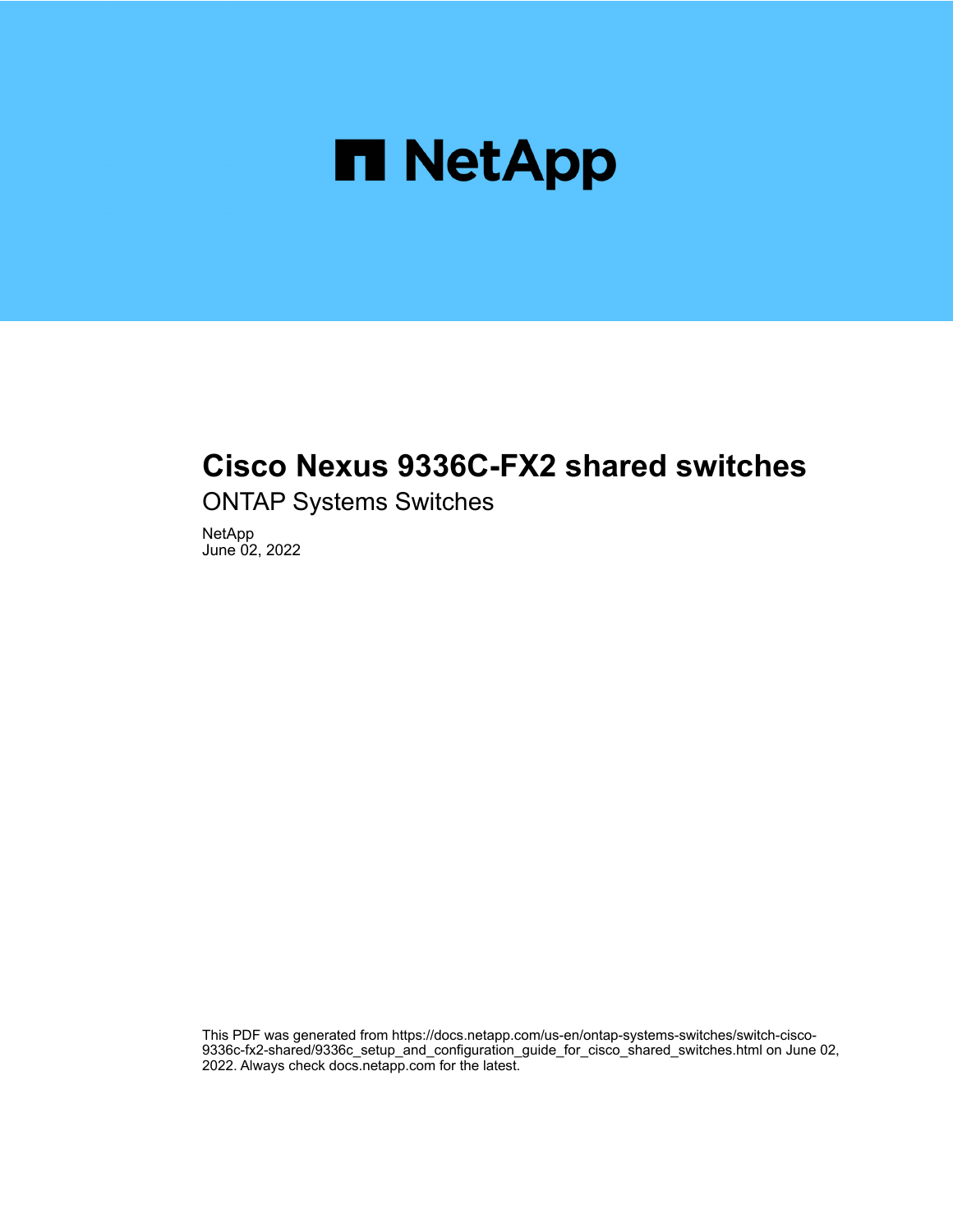# **Table of Contents**

| Migrate from a switchless cluster with direct-attached storage by adding two new shared switches 48     |  |
|---------------------------------------------------------------------------------------------------------|--|
| Migrate from a switched configuration with direct-attached storage by adding two new shared switches 64 |  |
| Migrate from a switchless configuration with switch-attached storage by reusing the storage switches 69 |  |
| Migrate from a switched cluster with switch-attached storage by reusing the storage switches 73         |  |
|                                                                                                         |  |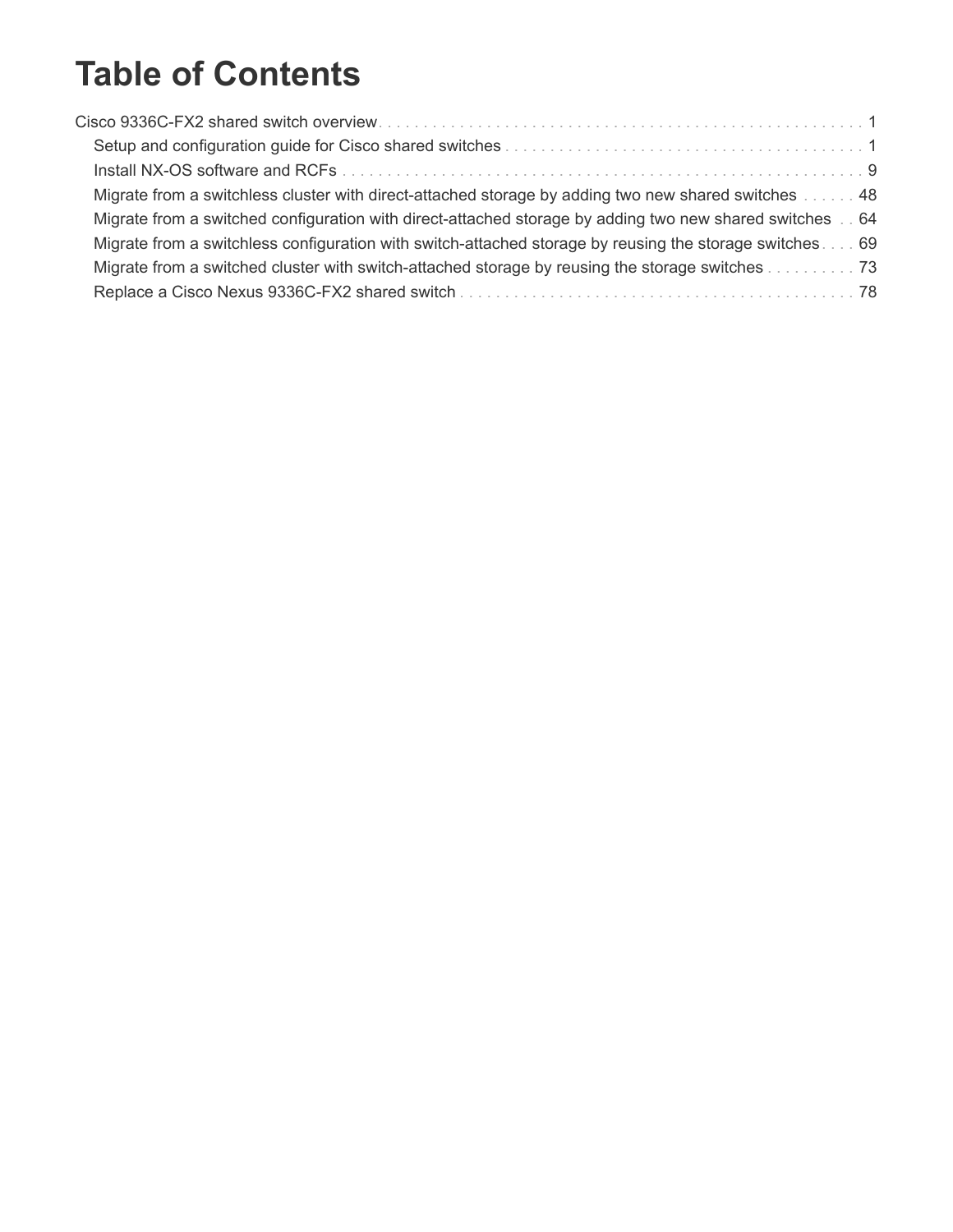# <span id="page-2-0"></span>**Cisco 9336C-FX2 shared switch overview**

From ONTAP 9.9.1, you can use Cisco Nexus 9336C-FX2 switches to combine storage and cluster functionality into a shared switch scenario.

## <span id="page-2-1"></span>**Setup and configuration guide for Cisco shared switches**

## **Switches supported by ONTAP**

From ONTAP 9.9.1, you can use Cisco Nexus 9336C-FX2 switches to combine storage and cluster functionality into a shared switch configuration. If you want to build ONTAP clusters with more than two nodes, you need two supported network switches.

The following Cisco shared network switches are supported.

#### **Nexus 9336C-FX2**

You can install the Cisco Nexus 9336C-FX2 switch (X190200/X190210) in a NetApp system cabinet or thirdparty cabinet with the standard brackets that are included with the switch.

The following table lists the part number and description for the 9336C-FX2 switch, fans, and power supplies:

| Part number           | <b>Description</b>                                    |
|-----------------------|-------------------------------------------------------|
| X190200-CS-PE         | N9K-9336C-FX2, CS, PTSX,<br>36PT10/25/40/100GQSFP28   |
| X190200-CS-PI         | N9K-9336C-FX2, CS, PSIN,<br>36PT10/25/40/100GQSFP28   |
| X190002               | Accessory Kit X190001/X190003                         |
| X-NXA-PAC-1100W-PE2   | N9K-9336C AC 1100W PSU - Port side exhaust<br>airflow |
| $X-NXA-PAC-1100W-P12$ | N9K-9336C AC 1100W PSU - Port side Intake airflow     |
| X-NXA-FAN-65CFM-PE    | N9K-9336C 65CFM, Port side exhaust airflow            |
| X-NXA-FAN-65CFM-PI    | N9K-9336C 65CFM, Port side intake airflow             |

### **Setup the switches**

If you do not already have the required configuration information and documentation, you need to gather that information before setting up your shared switches.

#### **Before you begin**

- You must have access to an HTTP, FTP or TFTP server at the installation site to download the applicable NX-OS and reference configuration file (RCF) releases.
- You must have the required shared switch documentation.

See [Required documentation for shared switches](#page-5-0) for more information.

• You must have the required controller documentation and ONTAP documentation.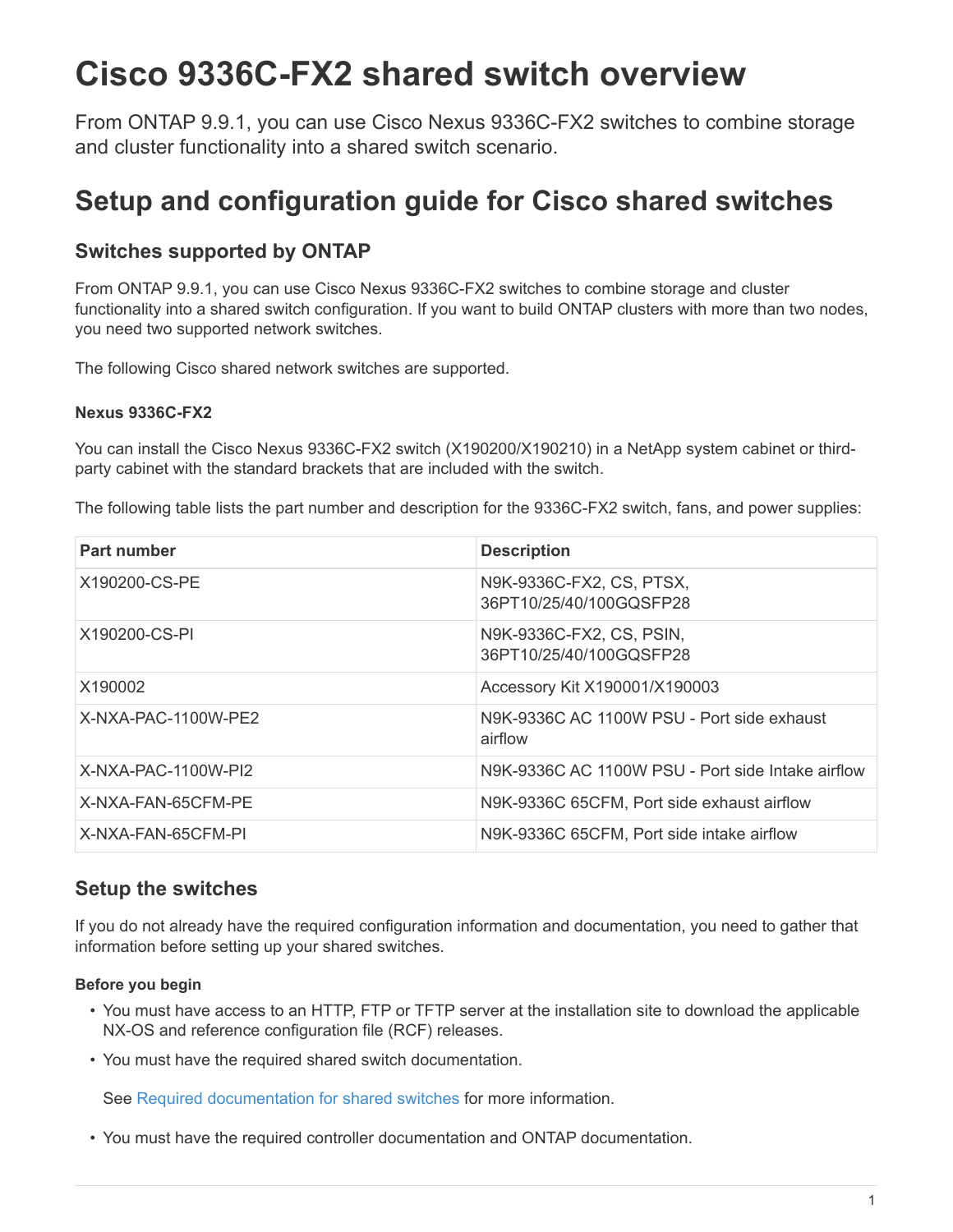See [NetApp ONTAP documentation.](https://docs.netapp.com/us-en/ontap/index.html)

- You must have the applicable licenses, network and configuration information, and cables.
- You must have the completed cabling worksheets.



In addition to cabling graphics, this guide does provide sample worksheets with recommended port assignments and blank worksheets that you can use to set up your network. For more information, refer to the [Hardware Universe.](https://hwu.netapp.com)

#### **About this task**

All Cisco shared switches arrive with the standard Cisco factory-default configuration. These switches also have the current version of the NX-OS software but do not have the RCFs loaded.



You must download the applicable NetApp RCFs from the [NetApp Support Site](https://mysupport.netapp.com) for the switches that you receive.

#### **Procedure**

- 1. Rack the switches, controllers and NS224 NVMe storage shelves. See the [Installing a Cisco Nexus 9336C-FX2 cluster switch and pass-through panel in a NetApp cabinet](https://docs.netapp.com/platstor/topic/com.netapp.doc.hw-sw-9336c-install-cabinet/GUID-92287262-E7A6-4A62-B159-7F148097B33B.html) guide for instructions to install the switch in a NetApp cabinet.
- 2. Power on the switches, controllers and NS224 NVMe storage shelves.
- <span id="page-3-1"></span>3. Perform an initial configuration of the switches based on information provided in [Required configuration](#page-3-0) [information](#page-3-0).
- 4. Verify the configuration choices you made in the display that appears at the end of the setup, and make sure that you save the configuration.
- 5. Check the software version on the switches, and if necessary, download the NetApp-supported version of the software to the switches.

If you download the NetApp-supported version of the software, then you must also download the NetApp Network Switch Reference Configuration File and merge it with the configuration you saved in [Step 3](#page-3-1). You can download the file and the instructions from the [Cisco Ethernet Switches](https://mysupport.netapp.com/site/info/cisco-ethernet-switch) page. If you have your own switches, refer to the [Cisco](http://www.cisco.com) site.

#### <span id="page-3-0"></span>**Required configuration information**

For configuration, you need the appropriate number and type of cables and cable connectors for your switches. Depending on the type of switch you are initially configuring, you need to connect to the switch console port with the included console cable; you also need to provide specific network information.

#### **Required network information for all switches**

- You need the following network information for all switch configurations:
	- IP subnet for management network traffic
	- Host names and IP addresses for each of the storage system controllers and all applicable switches
	- Most storage system controllers are managed through the e0M interface by connecting to the Ethernet service port (wrench icon). On AFF A800 and AFF A700s systems, the e0M interface uses a dedicated Ethernet port.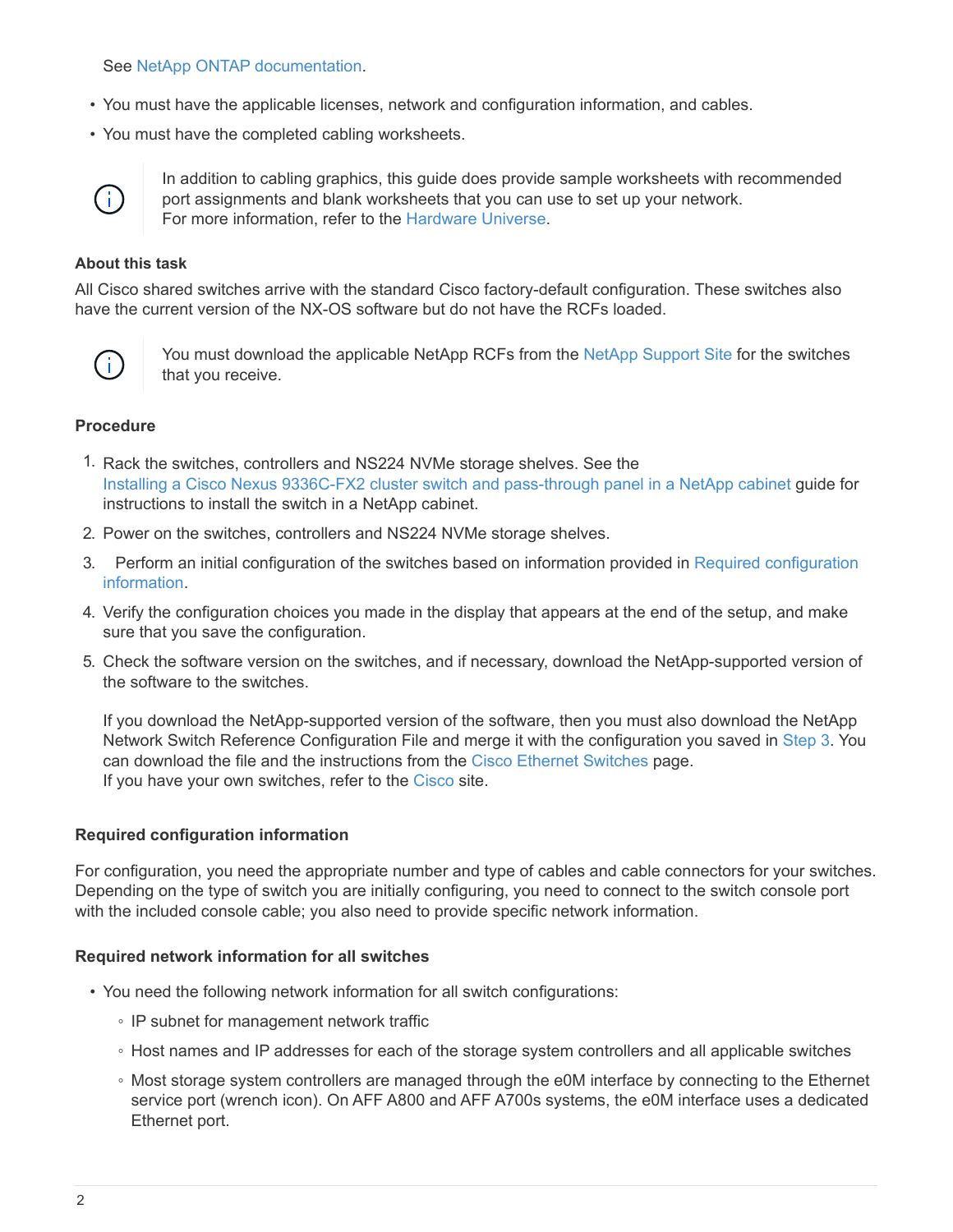• Refer to the [Hardware Universe](https://hwu.netapp.com) for the latest information.

#### **Required network information for Cisco Nexus 9336C-FX2 switches**

For the Cisco Nexus 9336C-FX2 switch, you need to provide applicable responses to the following initial setup questions when you first boot the switch. Your site's security policy defines the responses and services to enable:

1. Abort Auto Provisioning and continue with normal setup? (yes/no)

Respond with **yes**. The default is no.

2. Do you want to enforce secure password standard? (yes/no)

Respond with **yes**. The default is yes.

3. Enter the password for admin.

The default password is admin; you must create a new, strong password.

A weak password can be rejected.

4. Would you like to enter the basic configuration dialog? (yes/no)

Respond with **yes** at the initial configuration of the switch.

5. Create another login account? (yes/no)

Your answer depends on your site's policies on alternate administrators. The default is no.

6. Configure read-only SNMP community string? (yes/no)

Respond with **no**. The default is no.

7. Configure read-write SNMP community string? (yes/no)

Respond with **no**. The default is no.

8. Enter the switch name.

The switch name is limited to 63 alphanumeric characters.

9. Continue with out-of-band (mgmt0) management configuration? (yes/no)

Respond with **yes** (the default) at that prompt. At the mgmt0 IPv4 address: prompt, enter your IP address: ip\_address

10. Configure the default-gateway? (yes/no)

Respond with **yes**. At the IPv4 address of the default-gateway: prompt, enter your default\_gateway.

11. Configure advanced IP options? (yes/no)

Respond with **no**. The default is no.

12. Enable the telnet service? (yes/no)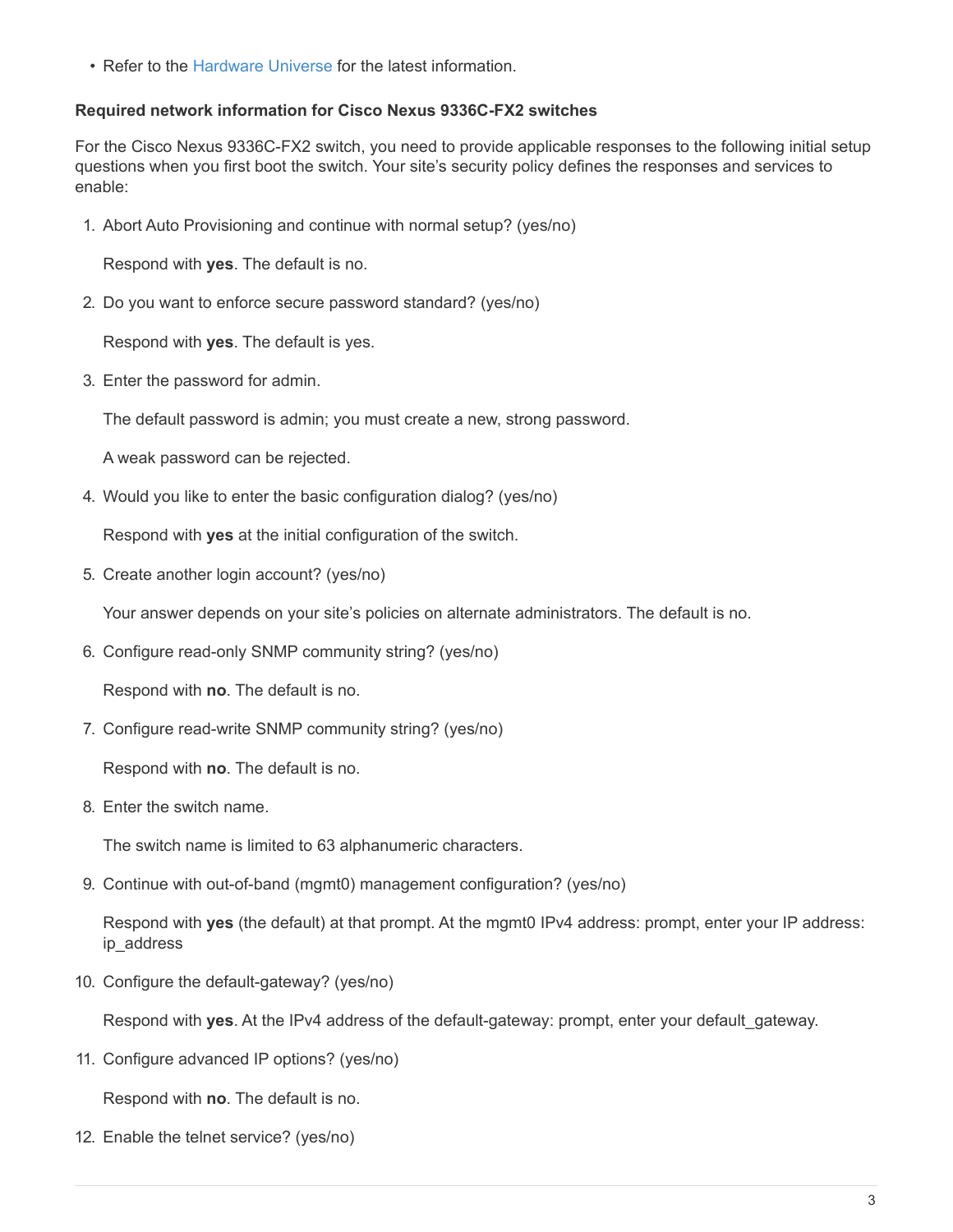Respond with **no**. The default is no.

13. Enable SSH service? (yes/no)

Respond with **yes**. The default is yes.



SSH is recommended when using Cluster Switch Health Monitor (CSHM) for its log collection features. SSHv2 is also recommended for enhanced security.

- 14. Enter the type of SSH key you want to generate (dsa/rsa/rsa1). The default is rsa.
- 15. Enter the number of key bits (1024- 2048).
- 16. Configure the NTP server? (yes/no)

Respond with **no**. The default is no.

17. Configure default interface layer (L3/L2):

Respond with **L2**. The default is L2.

18. Configure default switch port interface state (shut/noshut):

Respond with **noshut**. The default is noshut.

19. Configure CoPP system profile (strict/moderate/lenient/dense):

Respond with **strict**. The default is strict.

20. Would you like to edit the configuration? (yes/no)

You should see the new configuration at this point. Review and make any necessary changes to the configuration you just entered. Respond with no at the prompt if you are satisfied with the configuration. Respond with **yes** if you want to edit your configuration settings.

21. Use this configuration and save it? (yes/no)

Respond with **yes** to save the configuration. This automatically updates the kickstart and system images.



If you do not save the configuration at this stage, none of the changes will be in effect the next time you reboot the switch.

For more information about the initial configuration of your switch, see the following guide: [Cisco Nexus](https://www.cisco.com/c/en/us/td/docs/dcn/hw/nx-os/nexus9000/9336c-fx2-e/cisco-nexus-9336c-fx2-e-nx-os-mode-switch-hardware-installation-guide.html) [9336C-FX2 Installation and Upgrade Guide](https://www.cisco.com/c/en/us/td/docs/dcn/hw/nx-os/nexus9000/9336c-fx2-e/cisco-nexus-9336c-fx2-e-nx-os-mode-switch-hardware-installation-guide.html).

#### <span id="page-5-0"></span>**Required documentation for shared switches**

You need specific switch and controller documentation to set up your ONTAP network.

To set up the Cisco Nexus 9336C-FX2 shared switches, see the [Cisco Nexus 9000 Series Switches Support](https://www.cisco.com/c/en/us/support/switches/nexus-9000-series-switches/series.html) page.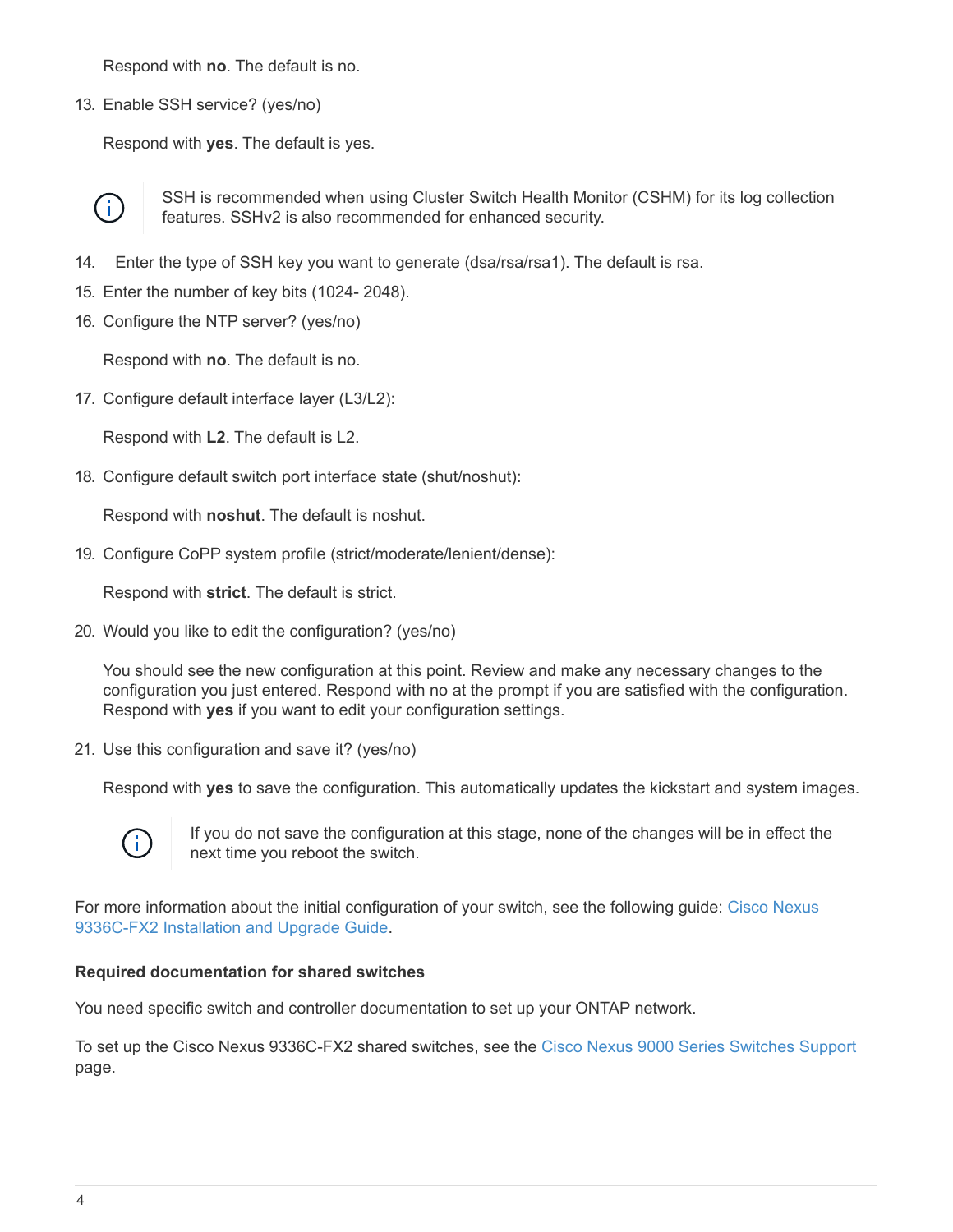| <b>Document title</b>                                                                                                                          | <b>Description</b>                                                                                                                                                                                             |
|------------------------------------------------------------------------------------------------------------------------------------------------|----------------------------------------------------------------------------------------------------------------------------------------------------------------------------------------------------------------|
| Nexus 9000 Series Hardware Installation Guide                                                                                                  | Provides detailed information about site requirements,<br>switch hardware details, and installation options.                                                                                                   |
| <b>Cisco Nexus 9000 Series Switch Software</b><br>Configuration Guides (choose the guide for the NX-<br>OS release installed on your switches) | Provides initial switch configuration information that<br>you need before you can configure the switch for<br>ONTAP operation.                                                                                 |
| Cisco Nexus 9000 Series NX-OS Software Upgrade<br>and Downgrade Guide (choose the guide for the NX-<br>OS release installed on your switches)  | Provides information on how to downgrade the switch<br>to ONTAP supported switch software, if necessary.                                                                                                       |
| Cisco Nexus 9000 Series NX-OS Command<br>Reference Master Index                                                                                | Provides links to the various command references<br>provided by Cisco.                                                                                                                                         |
| Cisco Nexus 9000 MIBs Reference                                                                                                                | Describes the Management Information Base (MIB)<br>files for the Nexus 9000 switches.                                                                                                                          |
| Nexus 9000 Series NX-OS System Message<br>Reference                                                                                            | Describes the system messages for Cisco Nexus<br>9000 series switches, those that are informational,<br>and others that might help diagnose problems with<br>links, internal hardware, or the system software. |
| Cisco Nexus 9000 Series NX-OS Release Notes<br>(choose the notes for the NX-OS release installed on<br>your switches)                          | Describes the features, bugs, and limitations for the<br>Cisco Nexus 9000 Series.                                                                                                                              |
| <b>Regulatory Compliance and Safety Information for</b><br><b>Cisco Nexus 9000 Series</b>                                                      | Provides international agency compliance, safety, and<br>statutory information for the Nexus 9000 series<br>switches.                                                                                          |

## **Cisco Nexus 9336C-FX2 cabling details**

You can use the following cabling images to complete the cabling between the controllers and the switches. If you want to cable NS224 storage as switch-attached, follow the switch-attached diagram: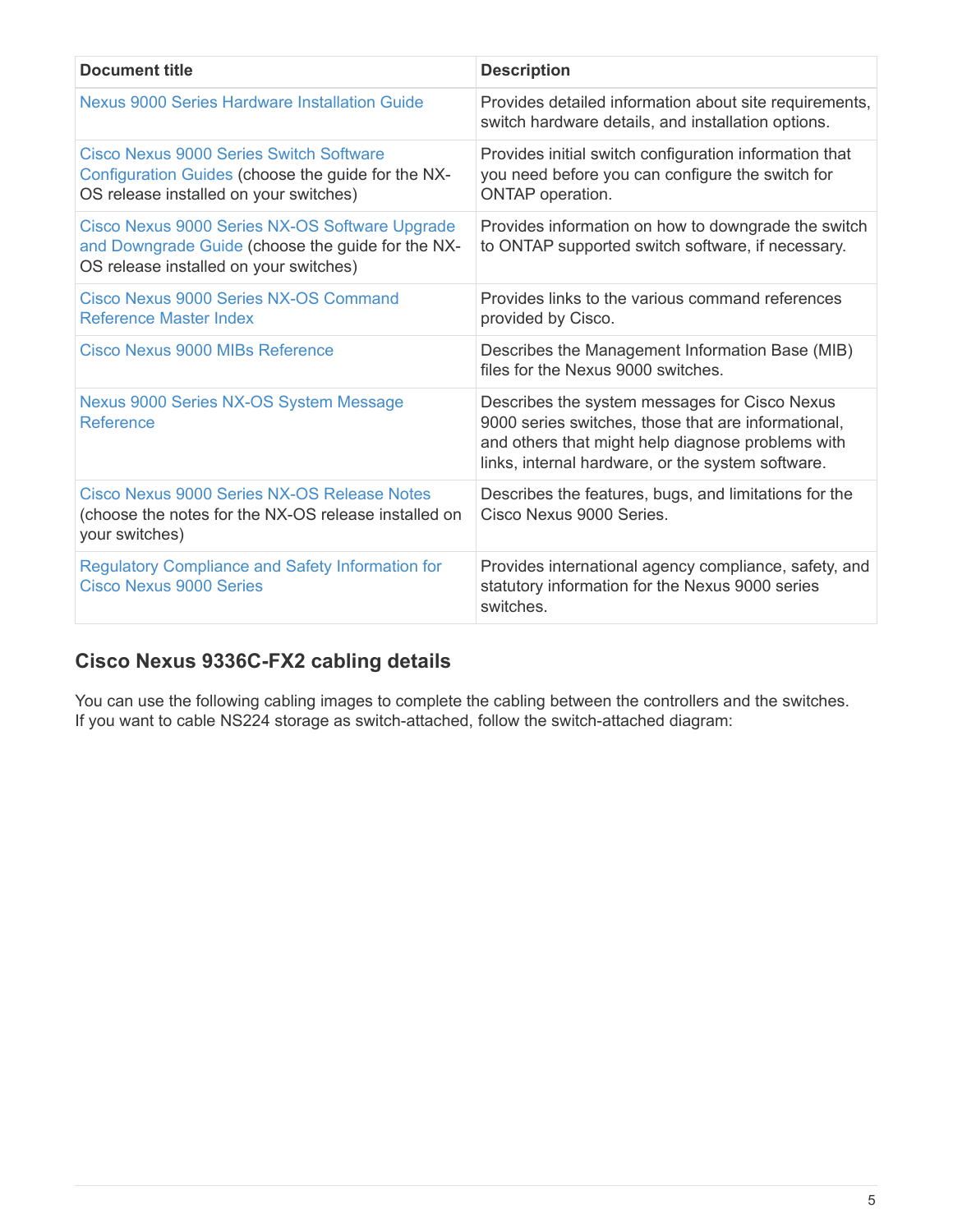

If you want to cable NS224 storage as direct-attached instead of using the shared switch storage ports, follow the direct-attached diagram:

**Direct Attached** 



|        | Port            | <b>Node</b> |
|--------|-----------------|-------------|
| Path A |                 | Node A      |
|        | e0c             | Node B      |
|        |                 | Node A      |
|        | e <sub>5a</sub> | Node B      |
| Path_B |                 | Node A      |
|        | e5b             | Node B      |
|        |                 | Node A      |
|        | e0d             | Node B      |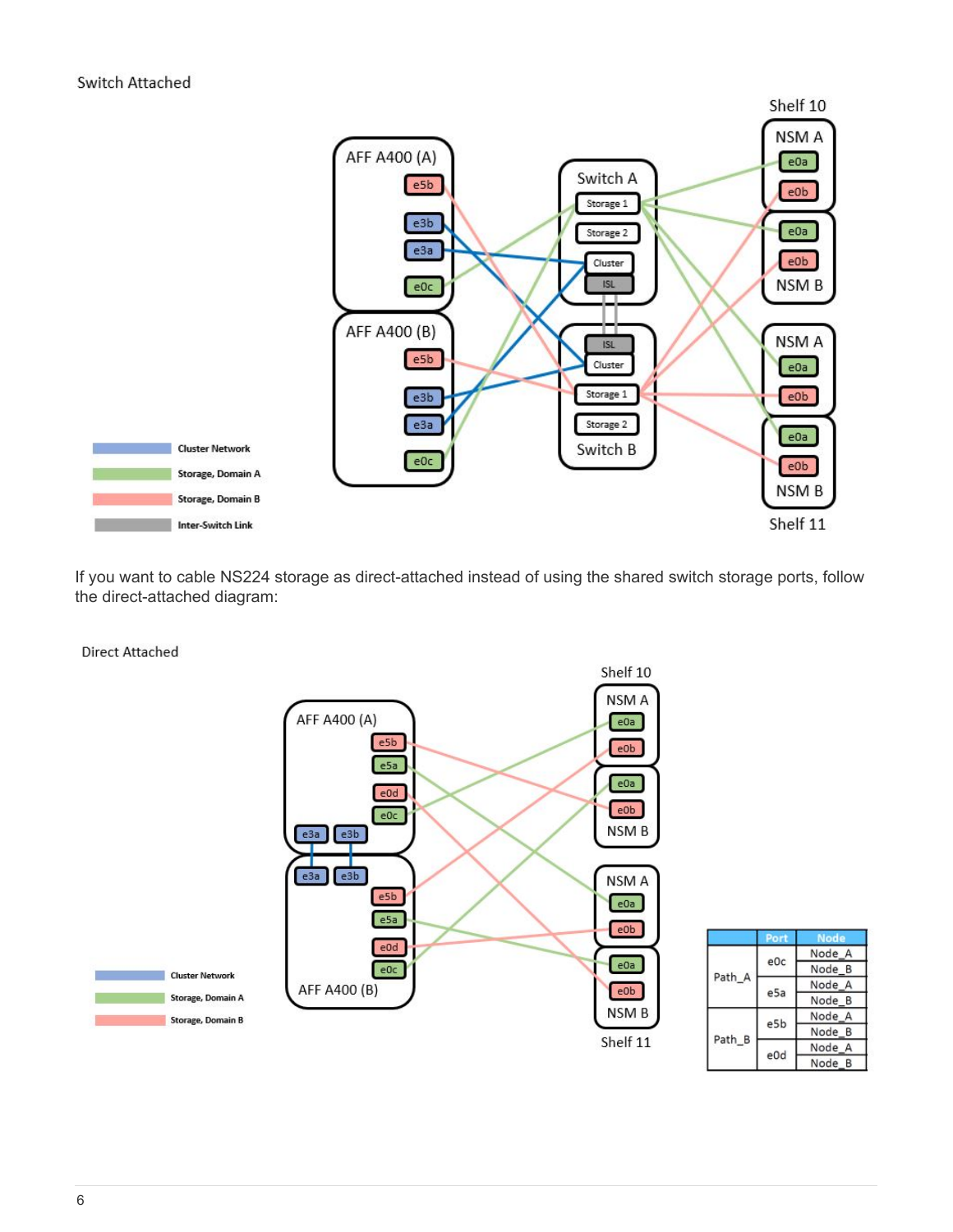#### **Cisco Nexus 9336C-FX2 cabling worksheet**

If you want to document the supported platforms, you must complete the blank cabling worksheet by using completed sample cabling worksheet as a guide.

The sample port definition on each pair of switches is as follows:

|                    | <b>Switch A</b>  |                      |                    | Switch B         |                      |
|--------------------|------------------|----------------------|--------------------|------------------|----------------------|
| <b>Switch Port</b> | <b>Port Role</b> | <b>Port Usage</b>    | <b>Switch Port</b> | <b>Port Role</b> | <b>Port Usage</b>    |
| $\mathbf{1}$       | Cluster          | 40/100GbE            | $\mathbf{1}$       | Cluster          | 40/100GbE            |
| $\overline{2}$     | Cluster          | 40/100GbE            | $\overline{2}$     | Cluster          | 40/100GbE            |
| 3                  | Cluster          | 40/100GbE            | 3                  | Cluster          | 40/100GbE            |
| 4                  | Cluster          | 40/100GbE            | 4                  | Cluster          | 40/100GbE            |
| 5                  | Cluster          | 40/100GbE            | 5                  | Cluster          | 40/100GbE            |
| 6                  | Cluster          | 40/100GbE            | 6                  | Cluster          | 40/100GbE            |
| $\overline{7}$     | Cluster          | 40/100GbE            | $\overline{7}$     | Cluster          | 40/100GbE            |
| 8                  | Cluster          | 40/100GbE            | 8                  | Cluster          | 40/100GbE            |
| 9                  | Cluster          | 40GbE w/4x10GbE b/o  | 9                  | Cluster          | 40GbE w/4x10GbE b/o  |
| 10                 | Cluster          | 100GbE w/4x25GbE b/o | 10                 | Cluster          | 100GbE w/4x25GbE b/o |
| 11                 | Storage          | 100GbE               | 11                 | Storage          | 100GbE               |
| 12                 | Storage          | 100GbE               | 12                 | Storage          | 100GbE               |
| 13                 | Storage          | 100GbE               | 13                 | Storage          | 100GbE               |
| 14                 | Storage          | 100GbE               | 14                 | Storage          | 100GbE               |
| 15                 | Storage          | 100GbE               | 15                 | Storage          | 100GbE               |
| 16                 | Storage          | 100GbE               | 16                 | Storage          | 100GbE               |
| 17                 | Storage          | 100GbE               | 17                 | Storage          | 100GbE               |
| 18                 | Storage          | 100GbE               | 18                 | Storage          | 100GbE               |
| 19                 | Storage          | 100GbE               | 19                 | Storage          | 100GbE               |
| 20                 | Storage          | 100GbE               | 20                 | Storage          | 100GbE               |
| 21                 | Storage          | 100GbE               | 21                 | Storage          | 100GbE               |
| 22                 | Storage          | 100GbE               | 22                 | Storage          | 100GbE               |
| 23                 | Storage          | 100GbE               | 23                 | Storage          | 100GbE               |
| 24                 | Storage          | 100GbE               | 24                 | Storage          | 100GbE               |
| 25                 | Storage          | 100GbE               | 25                 | Storage          | 100GbE               |
| 26                 | Storage          | 100GbE               | 26                 | Storage          | 100GbE               |
| 27                 | Storage          | 100GbE               | 27                 | Storage          | 100GbE               |
| 28                 | Storage          | 100GbE               | 28                 | Storage          | 100GbE               |
| 29                 | Storage          | 100GbE               | 29                 | Storage          | 100GbE               |
| 30                 | Storage          | 100GbE               | 30                 | Storage          | 100GbE               |
| 31                 | Storage          | 100GbE               | 31                 | Storage          | 100GbE               |
| 32                 | Storage          | 100GbE               | 32                 | Storage          | 100GbE               |
| 33                 | Storage          | 100GbE               | 33                 | Storage          | 100GbE               |
| 34                 | Storage          | 100GbE               | 34                 | Storage          | 100GbE               |
| 35                 | ISL              | 100GbE               | 35                 | <b>ISL</b>       | 100GbE               |
| 36                 | <b>ISL</b>       | 100GbE               | 36                 | <b>ISL</b>       | $100$ GbE            |
|                    |                  |                      |                    |                  |                      |

Where:

- 100G ISL to switch A port 35
- 100G ISL to switch A port 36
- 100G ISL to switch B port 35
- 100G ISL to switch B port 36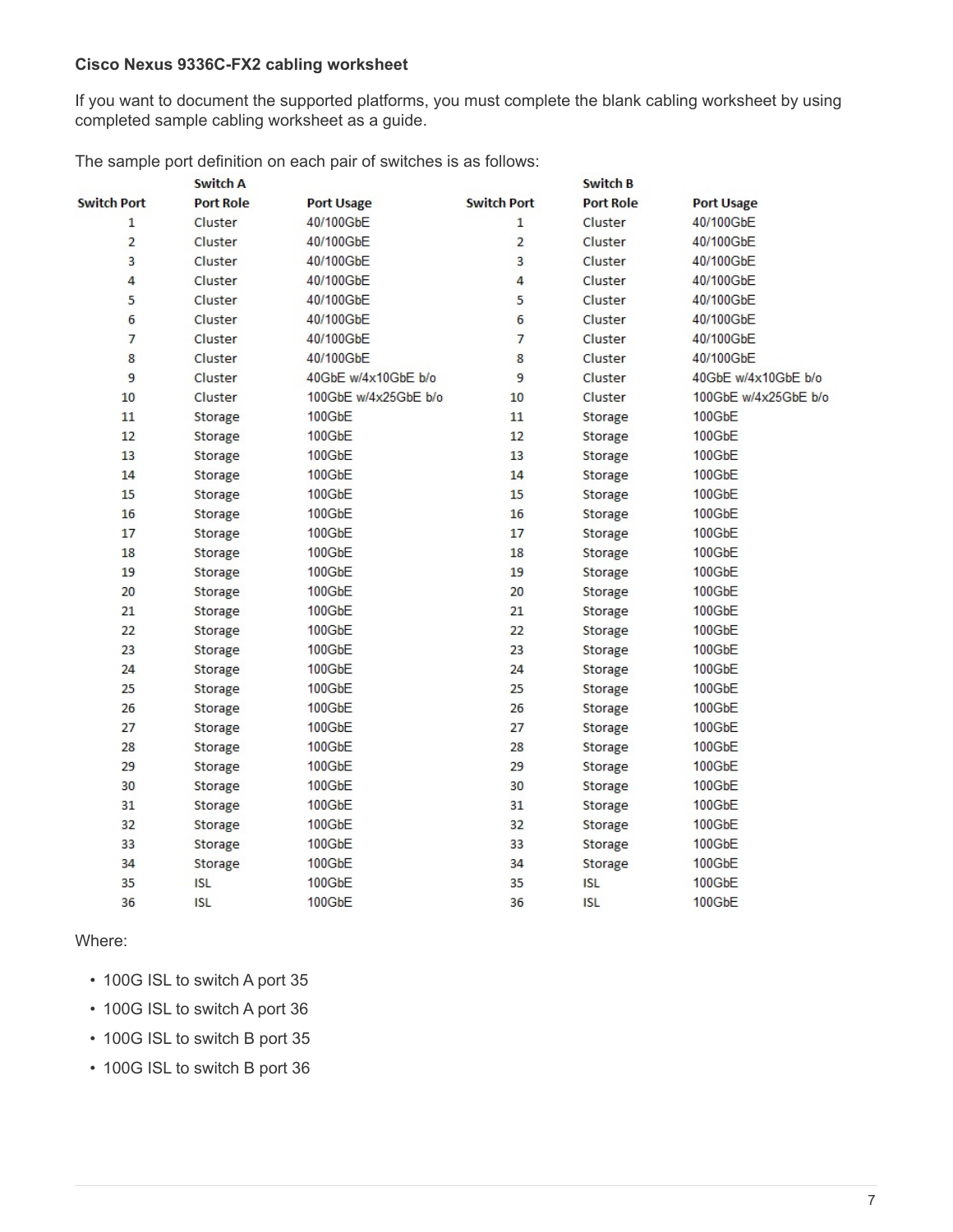#### **Blank cabling worksheet**

You can use the blank cabling worksheet to document the platforms that are supported as nodes in a cluster. The Supported Cluster Connections table of the Hardware Universe defines the cluster ports used by the platform.

|                         | <b>Switch A</b>  |                   |                         | <b>Switch B</b>  |                   |
|-------------------------|------------------|-------------------|-------------------------|------------------|-------------------|
| <b>Switch Port</b>      | <b>Port Role</b> | <b>Port Usage</b> | <b>Switch Port</b>      | <b>Port Role</b> | <b>Port Usage</b> |
| $\mathbf 1$             |                  |                   | $\mathbf 1$             |                  |                   |
| $\overline{2}$          |                  |                   | $\overline{2}$          |                  |                   |
| $\overline{\mathbf{3}}$ |                  |                   | 3                       |                  |                   |
| $\overline{a}$          |                  |                   | $\overline{\mathbf{4}}$ |                  |                   |
| 5                       |                  |                   | 5                       |                  |                   |
| $\boldsymbol{6}$        |                  |                   | 6                       |                  |                   |
| $\overline{7}$          |                  |                   | $\overline{7}$          |                  |                   |
| $\bf 8$                 |                  |                   | 8                       |                  |                   |
| 9                       |                  |                   | $\overline{9}$          |                  |                   |
| 10                      |                  |                   | 10                      |                  |                   |
| 11                      |                  |                   | 11                      |                  |                   |
| 12                      |                  |                   | 12                      |                  |                   |
| 13                      |                  |                   | 13                      |                  |                   |
| 14                      |                  |                   | 14                      |                  |                   |
| 15                      |                  |                   | 15                      |                  |                   |
| 16                      |                  |                   | 16                      |                  |                   |
| 17                      |                  |                   | 17                      |                  |                   |
| 18                      |                  |                   | 18                      |                  |                   |
| 19                      |                  |                   | 19                      |                  |                   |
| 20                      |                  |                   | 20                      |                  |                   |
| 21                      |                  |                   | 21                      |                  |                   |
| 22                      |                  |                   | 22                      |                  |                   |
| 23                      |                  |                   | 23                      |                  |                   |
| 24                      |                  |                   | 24                      |                  |                   |
| 25                      |                  |                   | 25                      |                  |                   |
| 26                      |                  |                   | 26                      |                  |                   |
| 27                      |                  |                   | 27                      |                  |                   |
| 28                      |                  |                   | 28                      |                  |                   |
| 29                      |                  |                   | 29                      |                  |                   |
| 30                      |                  |                   | 30                      |                  |                   |
| 31                      |                  |                   | 31                      |                  |                   |
| 32                      |                  |                   | 32                      |                  |                   |
| 33                      |                  |                   | 33                      |                  |                   |
| 34                      |                  |                   | 34                      |                  |                   |
| 35                      |                  |                   | 35                      |                  |                   |
| 36                      |                  |                   | 36                      |                  |                   |
|                         |                  |                   |                         |                  |                   |

#### Where:

- 100G ISL to switch A port 35
- 100G ISL to switch A port 36
- 100G ISL to switch B port 35
- 100G ISL to switch B port 36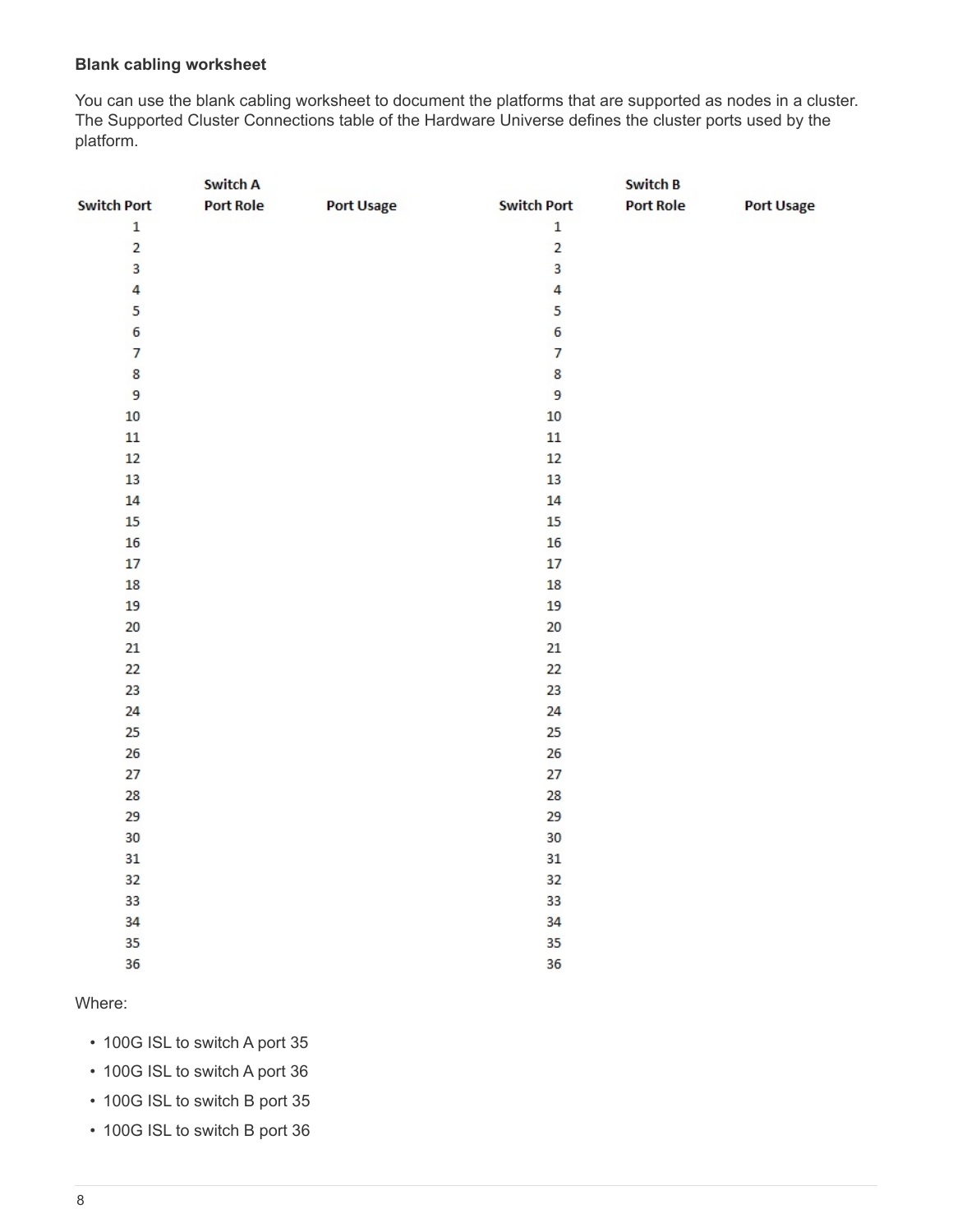# <span id="page-10-0"></span>**Install NX-OS software and RCFs**

### **Install NX-OS software and RCFs on Cisco Nexus 9336C-FX2 switches**

The Cisco NX-OS software and reference configuration file (RCF) must be installed on Cisco Nexus 9336C-FX2 cluster switches.

#### **Before you begin**

The following conditions must exist before you install the NX-OS software and RCF on the cluster switch:

- The cluster must be fully functioning (there should be no errors in the logs or similar issues).
- You must have checked or set your desired boot configuration in the RCF to reflect the desired boot images if you are installing only NX-OS and keeping your current RCF version.
- If you need to change the boot configuration to reflect the current boot images, you must do so before reapplying the RCF so that the correct version is instantiated on future reboots.
- You must have a console connection to the switch, required when installing the RCF.
- You must have consulted the switch compatibility table on the Cisco Ethernet switch page for the supported ONTAP, NX-OS, and RCF versions. See [Cisco Ethernet Switches](https://mysupport.netapp.com/site/info/cisco-ethernet-switch) for more information.
- There can be command dependencies between the command syntax in the RCF and that found in versions of NX-OS.
- You must have referred to the appropriate software and upgrade guides available on the Cisco web site for complete documentation on the Cisco switch upgrade and downgrade procedures on Cisco Nexus 9000 Series Switches.

See [Cisco Nexus 9000 Series Switches](https://www.cisco.com/c/en/us/support/switches/nexus-9336c-fx2-switch/model.html) for more information.

• You must have the current RCF.

#### **Initial setup**

The examples in this procedure use two nodes. These nodes use two 100GbE cluster interconnect ports e3a and e3b, as per the A400 controller.

See the [Hardware Universe](https://hwu.netapp.com) to verify the correct cluster ports on your platforms.



The command outputs might vary depending on different releases of ONTAP.

The examples in this procedure use the following switch and node nomenclature:

- The names of the two Cisco switches are *cs1* and *cs2*.
- The node names are *cluster1-01* and *cluster1-02*.
- The cluster LIF names are *cluster1-01\_clus1* and *cluster1-01\_clus2* for cluster1-01 and *cluster1-02\_clus1* and *cluster1-02\_clus2* for cluster1-02.
- The cluster1::\*> prompt indicates the name of the cluster.



The procedure requires the use of both ONTAP commands and Cisco Nexus 9000 Series Switches commands; ONTAP commands are used unless otherwise indicated.

#### **Steps**

1. If AutoSupport is enabled on this cluster, suppress automatic case creation by invoking an AutoSupport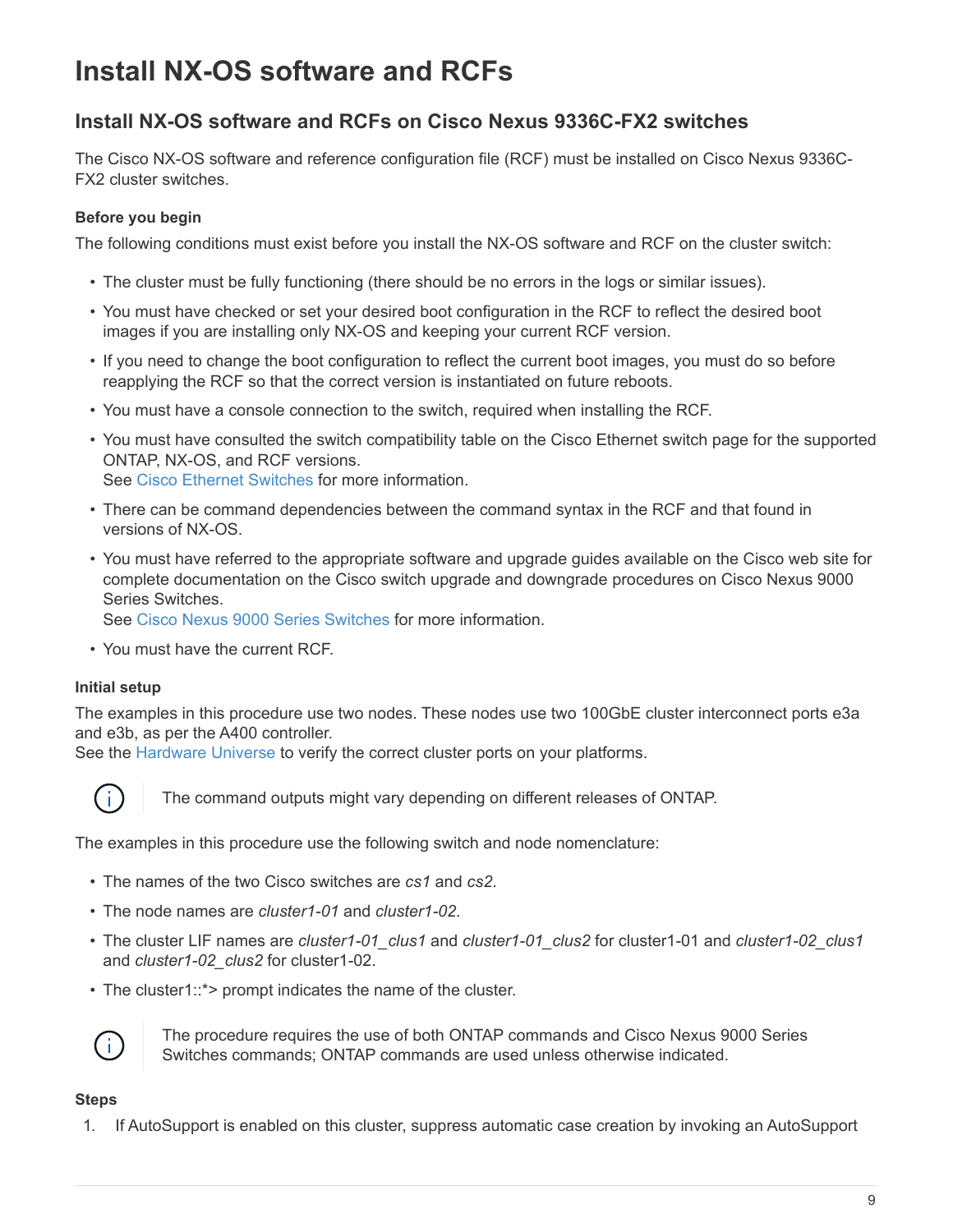Where x is the duration of the maintenance window in hours.

2. Change the privilege level to advanced, entering y when prompted to continue: set -privilege advanced

The advanced prompt (\*>) appears.

3. Display how many cluster interconnect interfaces are configured in each node for each cluster interconnect switch:

network device-discovery show -protocol cdp

```
cluster1:: network device-discovery show -protocol cdp
Node/ Local Discovered
Protocol Port Device (LLDP: ChassisID) Interface Platform
----------- ------ ------------------------- ----------------- --------
cluster1-02/cdp
        e3a cs1 Eth1/2 N9K-C9336C
        e3b cs2 Eth1/2 N9K-C9336C
cluster1-01/cdp
        e3a cs1 Eth1/1 N9K-C9336C
        e3b cs2 Eth1/1 N9K-C9336C
4 entries were displayed.
```
- 4. Check the administrative or operational status of each cluster interface:
	- a. Display the network port attributes: network port show –ipspace Cluster

```
cluster1::*> network port show -ipspace Cluster
Node: cluster1-02
                                            Speed(Mbps) Health
Port IPspace Broadcast Domain Link MTU Admin/Oper Status
--------- ------------ ---------------- ---- ---- ------------ ------
e3a Cluster Cluster up 9000 auto/100000 healthy
e3b Cluster Cluster up 9000 auto/100000 healthy
Node: cluster1-01
                                            Speed(Mbps) Health
Port IPspace Broadcast Domain Link MTU Admin/Oper Status
--------- ------------ ---------------- ---- ---- ------------ ------
e3a Cluster Cluster up 9000 auto/100000 healthy
e3b Cluster Cluster up 9000 auto/100000 healthy
4 entries were displayed.
```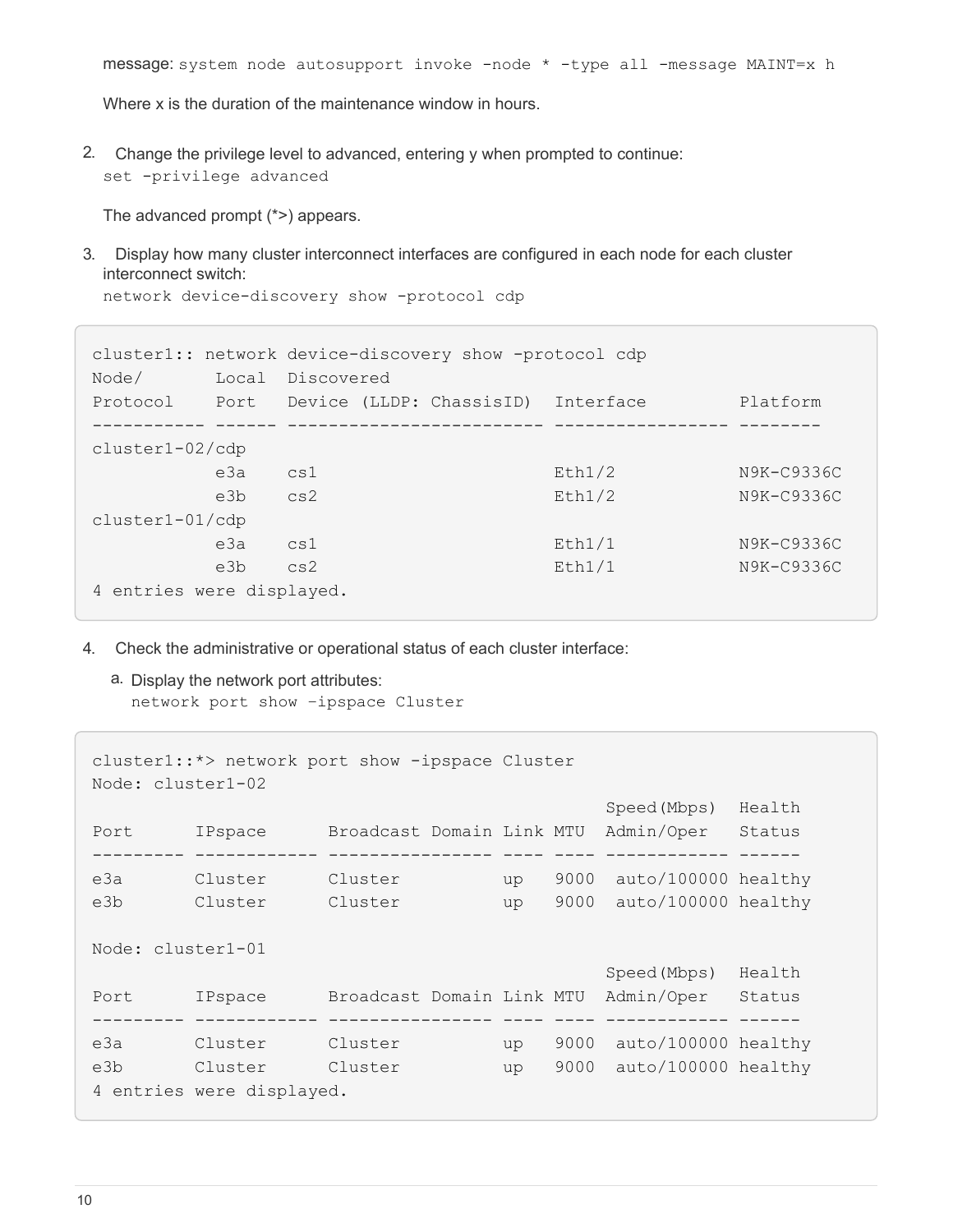#### b. Display information about the LIFs: network interface show - vserver Cluster

| cluster1::*> network interface show -vserver Cluster |                         |        |                                   |         |      |
|------------------------------------------------------|-------------------------|--------|-----------------------------------|---------|------|
|                                                      | Logical                 | Status | Network                           | Current |      |
| Current Is                                           |                         |        |                                   |         |      |
|                                                      | Vserver Interface       |        | Admin/Oper Address/Mask           | Node    | Port |
| Home                                                 |                         |        |                                   |         |      |
|                                                      |                         |        |                                   |         |      |
|                                                      |                         |        |                                   |         |      |
| Cluster                                              |                         |        |                                   |         |      |
| true                                                 | cluster1-01 clus1 up/up |        | 169.254.209.69/16 cluster1-01 e3a |         |      |
|                                                      | cluster1-01 clus2 up/up |        | 169.254.49.125/16 cluster1-01 e3b |         |      |
| true                                                 |                         |        |                                   |         |      |
|                                                      | cluster1-02 clus1 up/up |        | 169.254.47.194/16 cluster1-02 e3a |         |      |
| true                                                 |                         |        |                                   |         |      |
|                                                      | cluster1-02 clus2 up/up |        | 169.254.19.183/16 cluster1-02 e3b |         |      |
| true                                                 |                         |        |                                   |         |      |
| 4 entries were displayed.                            |                         |        |                                   |         |      |

5. Ping the remote cluster LIFs:

cluster ping-cluster -node node-name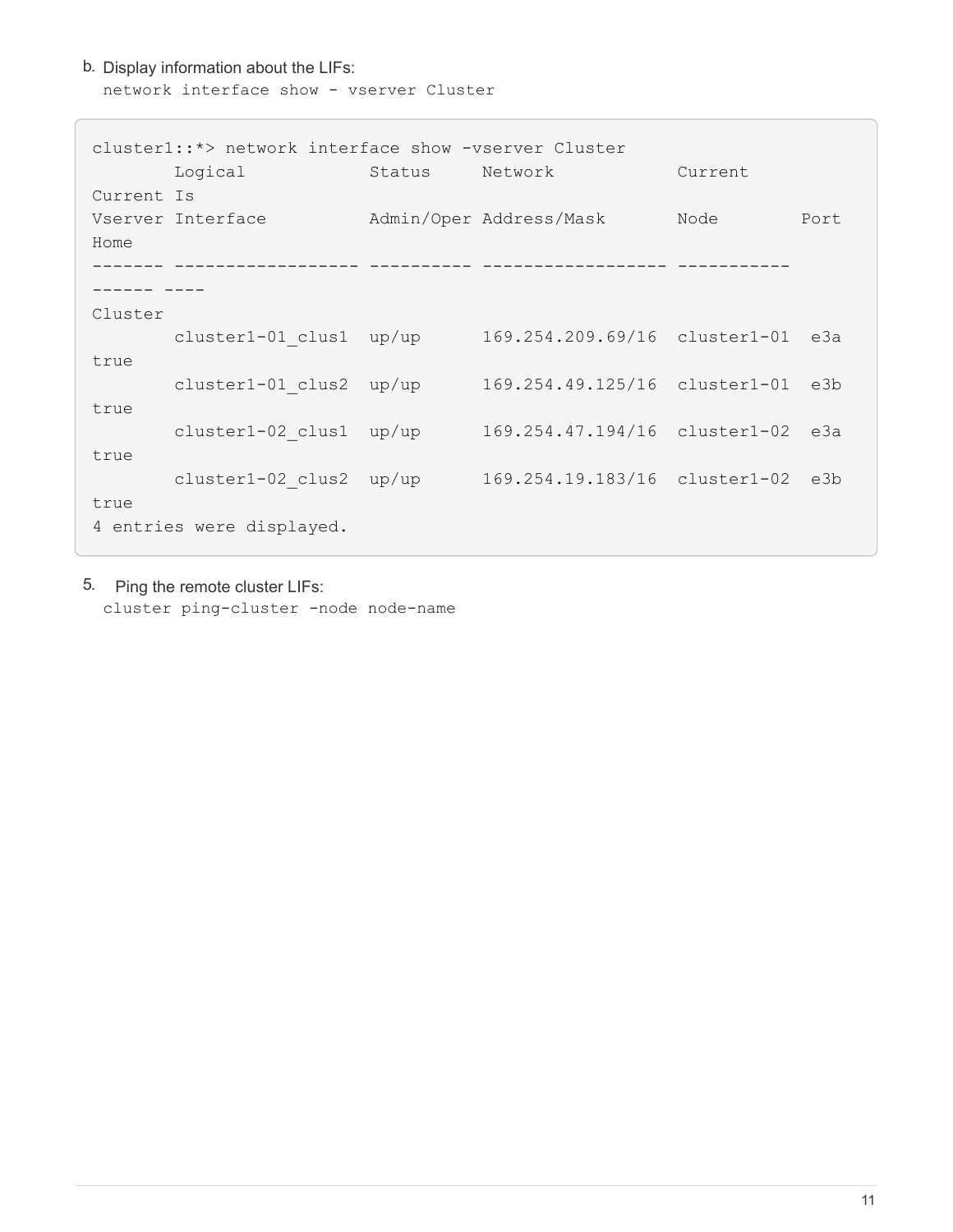```
cluster1::*> cluster ping-cluster -node cluster1-02
Host is cluster1-02
Getting addresses from network interface table...
Cluster cluster1-01_clus1 169.254.209.69 cluster1-01 e3a
Cluster cluster1-01_clus2 169.254.49.125 cluster1-01 e3b
Cluster cluster1-02_clus1 169.254.47.194 cluster1-02 e3a
Cluster cluster1-02_clus2 169.254.19.183 cluster1-02 e3b
Local = 169.254.47.194 169.254.19.183Remote = 169.254.209.69 169.254.49.125
Cluster Vserver Id = 4294967293
Ping status:
....
Basic connectivity succeeds on 4 path(s)
Basic connectivity fails on 0 path(s)
................
Detected 9000 byte MTU on 4 path(s):
     Local 169.254.19.183 to Remote 169.254.209.69
     Local 169.254.19.183 to Remote 169.254.49.125
     Local 169.254.47.194 to Remote 169.254.209.69
      Local 169.254.47.194 to Remote 169.254.49.125
Larger than PMTU communication succeeds on 4 path(s)
RPC status:
2 paths up, 0 paths down (tcp check)
2 paths up, 0 paths down (udp check)
```
6. Verify that the auto-revert command is enabled on all cluster LIFs: network interface show - vserver Cluster -fields auto-revert

```
cluster1::*> network interface show -vserver Cluster -fields auto-revert
          Logical
Vserver Interface Auto-revert
--------- ––––––-------------- ------------
Cluster
           cluster1-01_clus1 true
           cluster1-01_clus2 true
           cluster1-02_clus1 true
           cluster1-02_clus2 true
4 entries were displayed.
```
7. Enable the Ethernet switch health monitor log collection feature for collecting switch-related log files, using the following commands:

◦ system switch ethernet log setup-password

◦ system switch ethernet log enable-collection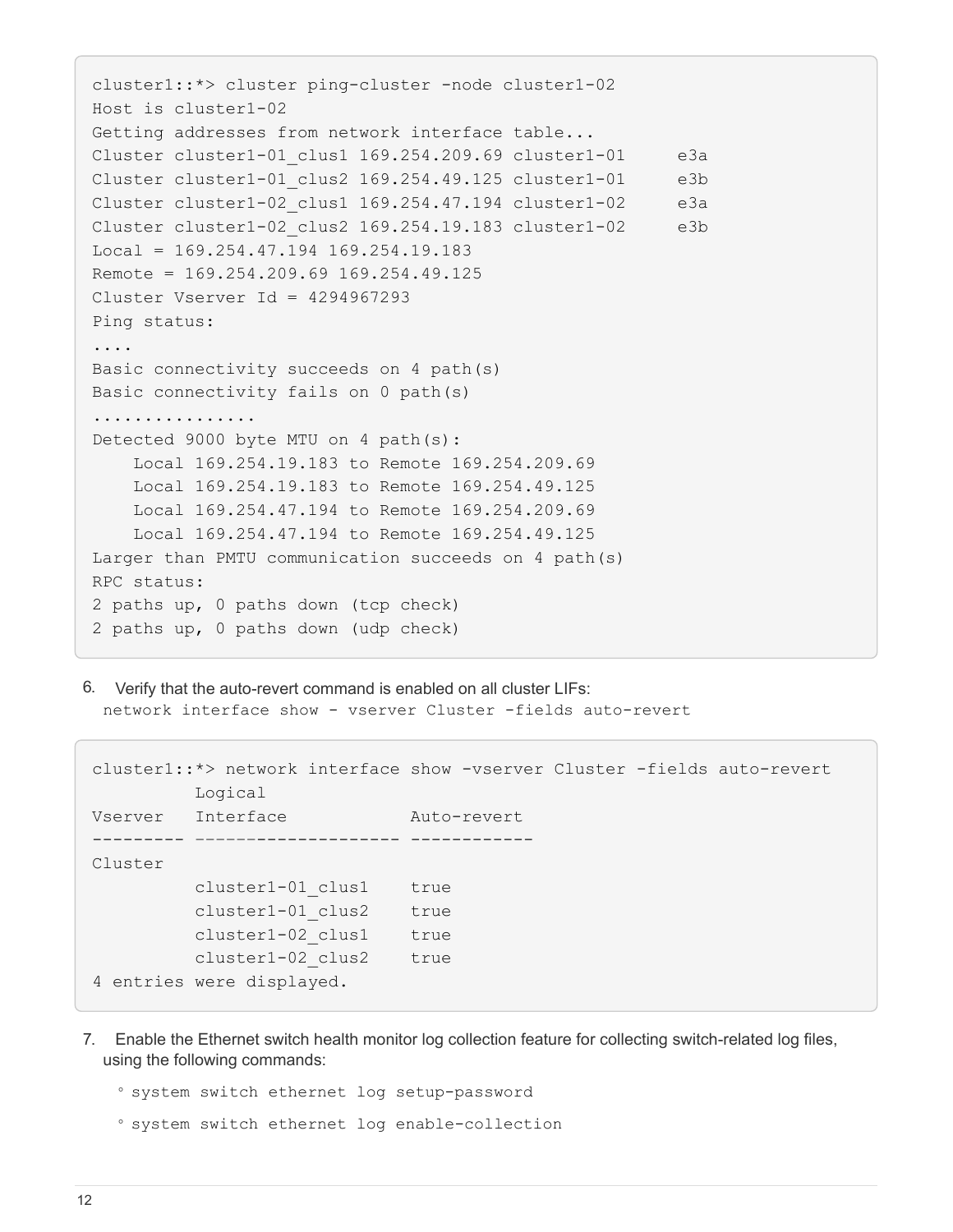```
cluster1::*> system switch ethernet log setup password
Enter the switch name: <return>
The switch name entered is not recognized.
Choose from the following list:
cs1
cs2
cluster1::*> system switch ethernet log setup-password
Enter the switch name: cs1
RSA key fingerprint is e5:8b:c6:dc:e2:18:18:09:36:63:d9:63:dd:03:d9:cc
Do you want to continue? {y|n}::[n] y
Enter the password: < enter switch password>
Enter the password again: <enter switch password>
cluster1::*> system switch ethernet log setup-password
Enter the switch name: cs2
RSA key fingerprint is 57:49:86:a1:b9:80:6a:61:9a:86:8e:3c:e3:b7:1f:b1
Do you want to continue? {y|n}:: [n] y
Enter the password: <enter switch password>
Enter the password again: <enter switch password>
cluster1::*> system switch ethernet log enable-collection
Do you want to enable cluster log collection for all nodes in the cluster?
{y|n}: [n] y
Enabling cluster switch log collection.
cluster1::*>
```


If any of these commands return an error, contact NetApp support.

#### **Install the NX-OS software on a Cisco Nexus 9336C- FX2 cluster switch**

You can use this procedure to install the NX-OS software on the Cisco Nexus 9336C-FX2 cluster switch.

#### **Steps**

- 1. Connect the cluster switch to the management network.
- 2. Use the ping command to verify connectivity to the server hosting the NX-OS software and the RCF.

This example verifies that the switch can reach the server at IP address 172.19.2.1:

```
cs2# ping 172.19.2.1
Pinging 172.19.2.1 with 0 bytes of data:
Reply From 172.19.2.1: icmp seq = 0. time= 5910 usec.
```
3. Copy the NX-OS software and EPLD images to the Nexus 9336C-FX2 switch.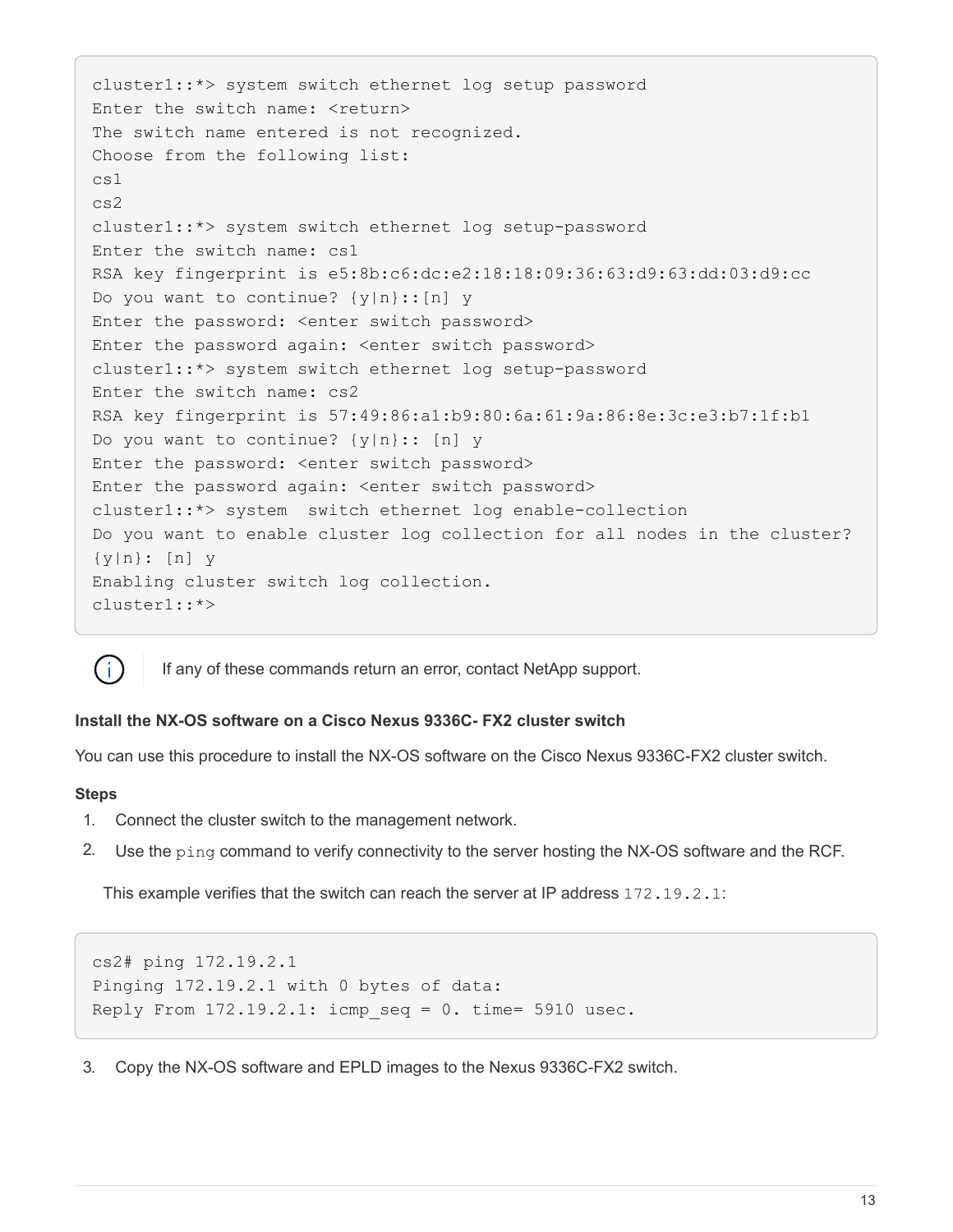cs2# copy sftp: bootflash: vrf management Enter source filename: /code/nxos.9.3.5.bin Enter hostname for the sftp server: 172.19.2.1 Enter username: user1 Outbound-ReKey for 172.19.2.1:22 Inbound-ReKey for 172.19.2.1:22 user1@172.19.2.1's password: sftp> progress Progress meter enabled sftp> get /code/nxos.9.3.5.bin /bootflash/nxos.9.3.5.bin /code/nxos.9.3.5.bin 100% 1261MB 9.3MB/s 02:15 sftp> exit Copy complete, now saving to disk (please wait)... Copy complete. cs2# copy sftp: bootflash: vrf management Enter source filename: /code/n9000-epld.9.3.5.img Enter hostname for the sftp server: 172.19.2.1 Enter username: user1 Outbound-ReKey for 172.19.2.1:22 Inbound-ReKey for 172.19.2.1:22 user1@172.19.2.1's password: sftp> progress Progress meter enabled sftp> get /code/n9000-epld.9.3.5.img /bootflash/n9000-epld.9.3.5.img /code/n9000-epld.9.3.5.img 100% 161MB 9.5MB/s 00:16 sftp> exit Copy complete, now saving to disk (please wait)... Copy complete.

4. Verify the running version of the NX-OS software: show version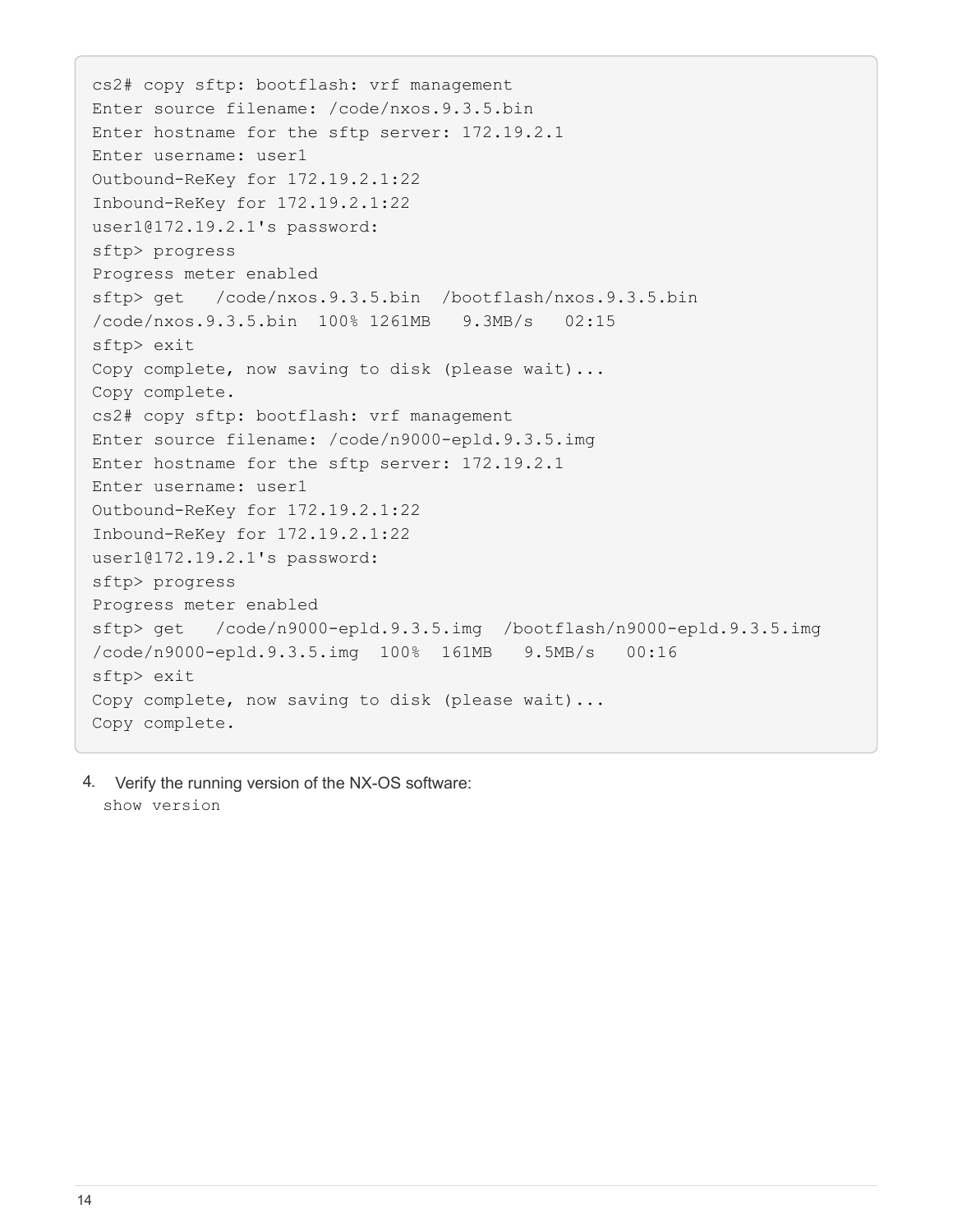```
cs2# show version
Cisco Nexus Operating System (NX-OS) Software
TAC support: http://www.cisco.com/tac
Copyright (C) 2002-2020, Cisco and/or its affiliates.
All rights reserved.
The copyrights to certain works contained in this software are
owned by other third parties and used and distributed under their own
licenses, such as open source. This software is provided "as is," and
unless
otherwise stated, there is no warranty, express or implied, including but
not
limited to warranties of merchantability and fitness for a particular
purpose.
Certain components of this software are licensed under
the GNU General Public License (GPL) version 2.0 or
GNU General Public License (GPL) version 3.0 or the GNU
Lesser General Public License (LGPL) Version 2.1 or
Lesser General Public License (LGPL) Version 2.0.
A copy of each such license is available at
http://www.opensource.org/licenses/gpl-2.0.php and
http://opensource.org/licenses/gpl-3.0.html and
http://www.opensource.org/licenses/lgpl-2.1.php and
http://www.gnu.org/licenses/old-licenses/library.txt.
Software
    BIOS: version 08.38
   NXOS: version 9.3(4)
    BIOS compile time: 05/29/2020
    NXOS image file is: bootflash:///nxos.9.3.4.bin
    NXOS compile time: 4/28/2020 21:00:00 [04/29/2020 02:28:31]
Hardware
    cisco Nexus9000 C9336C-FX2 Chassis
    Intel(R) Xeon(R) CPU E5-2403 v2 @ 1.80GHz with 8154432 kB of memory.
    Processor Board ID FOC20291J6K
    Device name: cs2
    bootflash: 53298520 kB
Kernel uptime is 0 \, \text{day}(s), 0 \, \text{hour}(s), 3 \, \text{minute}(s), 42 \, \text{second}(s)Last reset at 157524 usecs after Mon Nov 2 18:32:06 2020
    Reason: Reset Requested by CLI command reload
    System version: 9.3(4)
    Service:
plugin
    Core Plugin, Ethernet Plugin
Active Package(s):
cs2#
```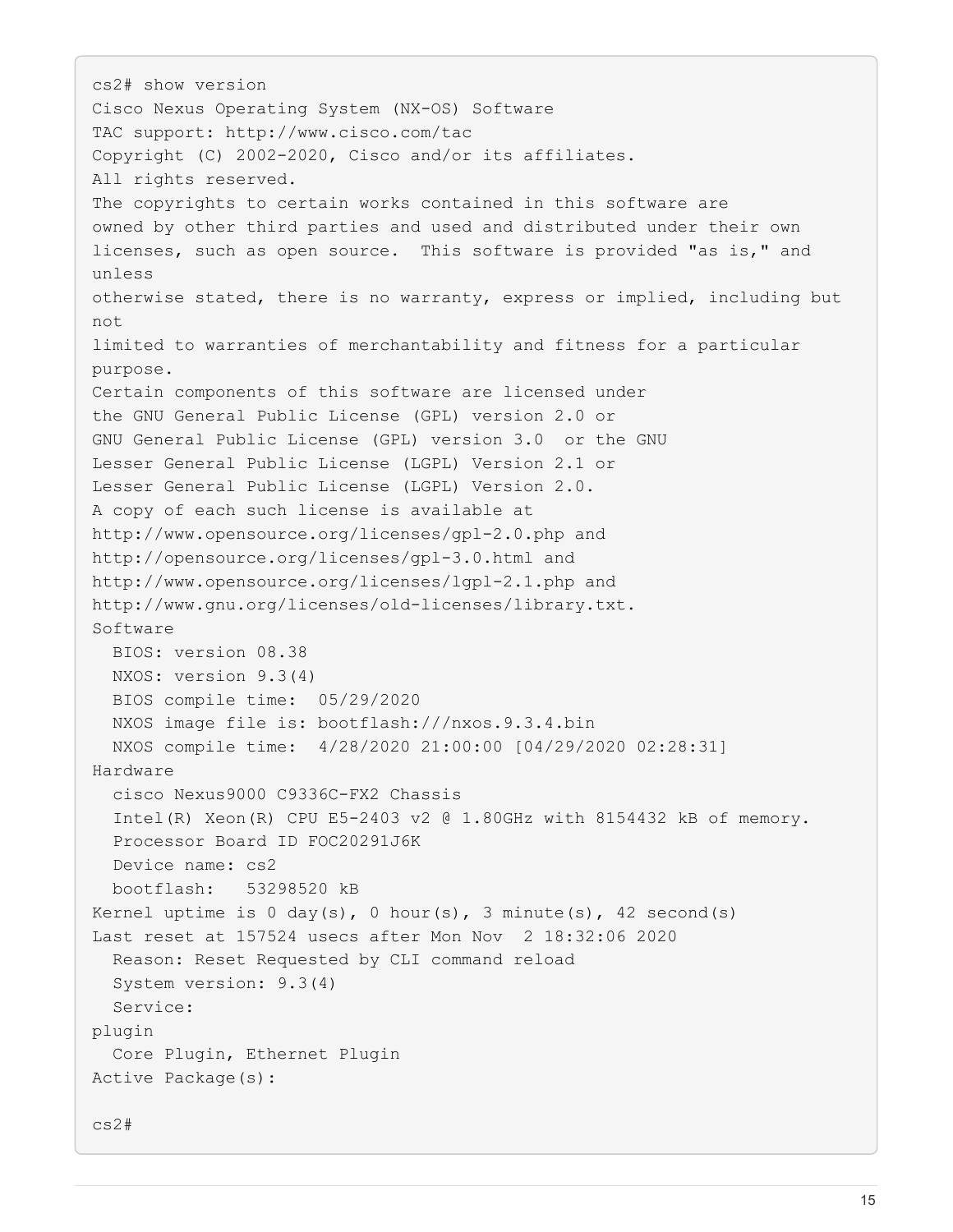5. Install the NX-OS image.



Installing the image file causes it to be loaded every time the switch is rebooted.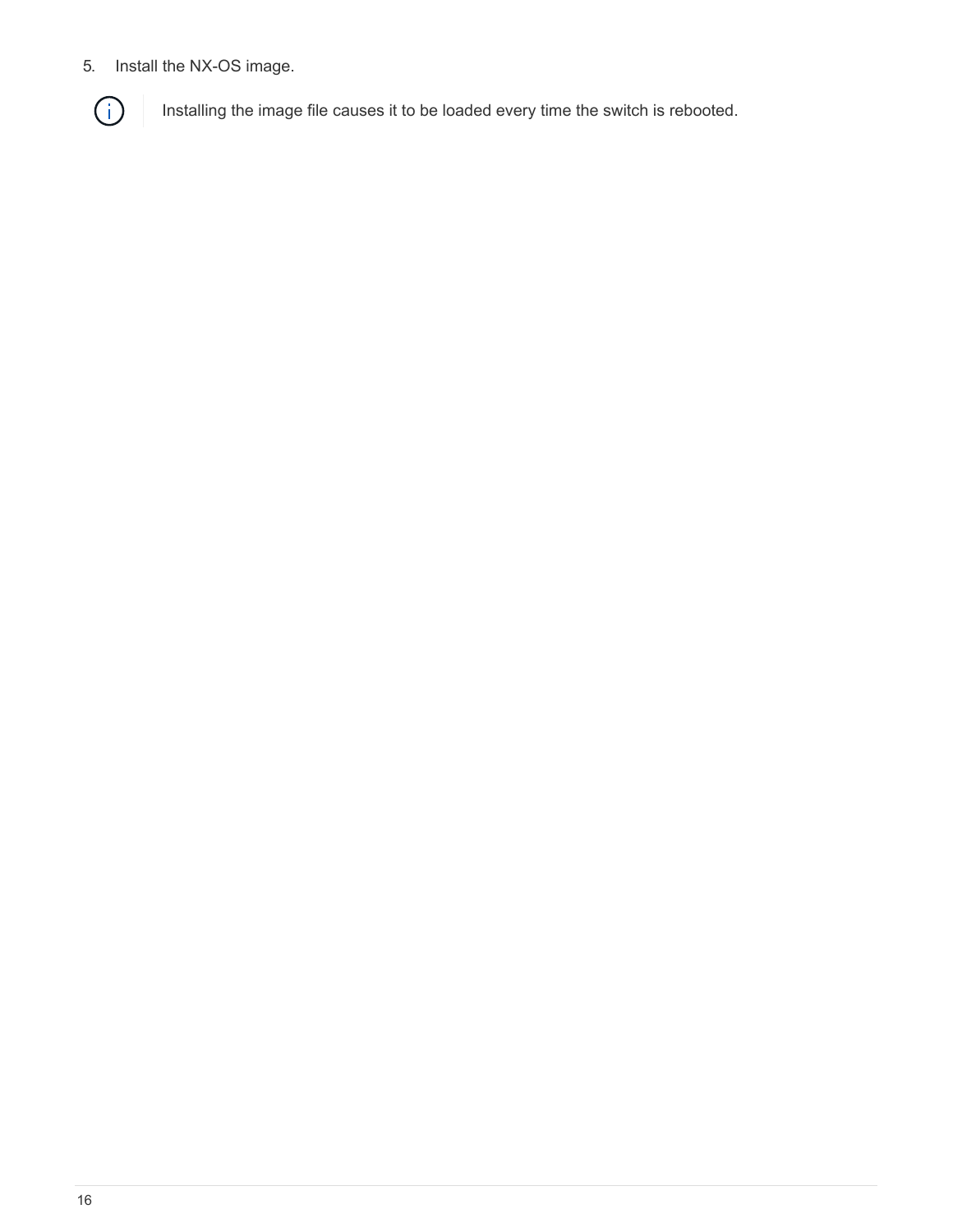cs2# install all nxos bootflash:nxos.9.3.5.bin Installer will perform compatibility check first. Please wait. Installer is forced disruptive Verifying image bootflash:/nxos.9.3.5.bin for boot variable "nxos". [####################] 100% -- SUCCESS Verifying image type. [####################] 100% -- SUCCESS Preparing "nxos" version info using image bootflash:/nxos.9.3.5.bin. [####################] 100% -- SUCCESS Preparing "bios" version info using image bootflash:/nxos.9.3.5.bin. [####################] 100% -- SUCCESS Performing module support checks. [####################] 100% -- SUCCESS Notifying services about system upgrade. [####################] 100% -- SUCCESS Compatibility check is done: Module bootable Impact Install-type Reason ------ -------- --------------- ------------ ------ 1 yes disruptive reset default upgrade is not hitless Images will be upgraded according to following table: Module Image Running-Version(pri:alt New-Version Upg-Required ------- --------- -------------------------------------- ------------------- ------------ 1 nxos 9.3(4) 9.3(5) yes 1 bios v08.37(01/28/2020):v08.23(09/23/2015) v08.38(05/29/2020) yes Switch will be reloaded for disruptive upgrade. Do you want to continue with the installation  $(y/n)$ ? [n] y Install is in progress, please wait. Performing runtime checks. [####################] 100% -- SUCCESS Setting boot variables. [####################] 100% -- SUCCESS Performing configuration copy. [####################] 100% -- SUCCESS Module 1: Refreshing compact flash and upgrading bios/loader/bootrom. Warning: please do not remove or power off the module at this time. [####################] 100% -- SUCCESS Finishing the upgrade, switch will reboot in 10 seconds.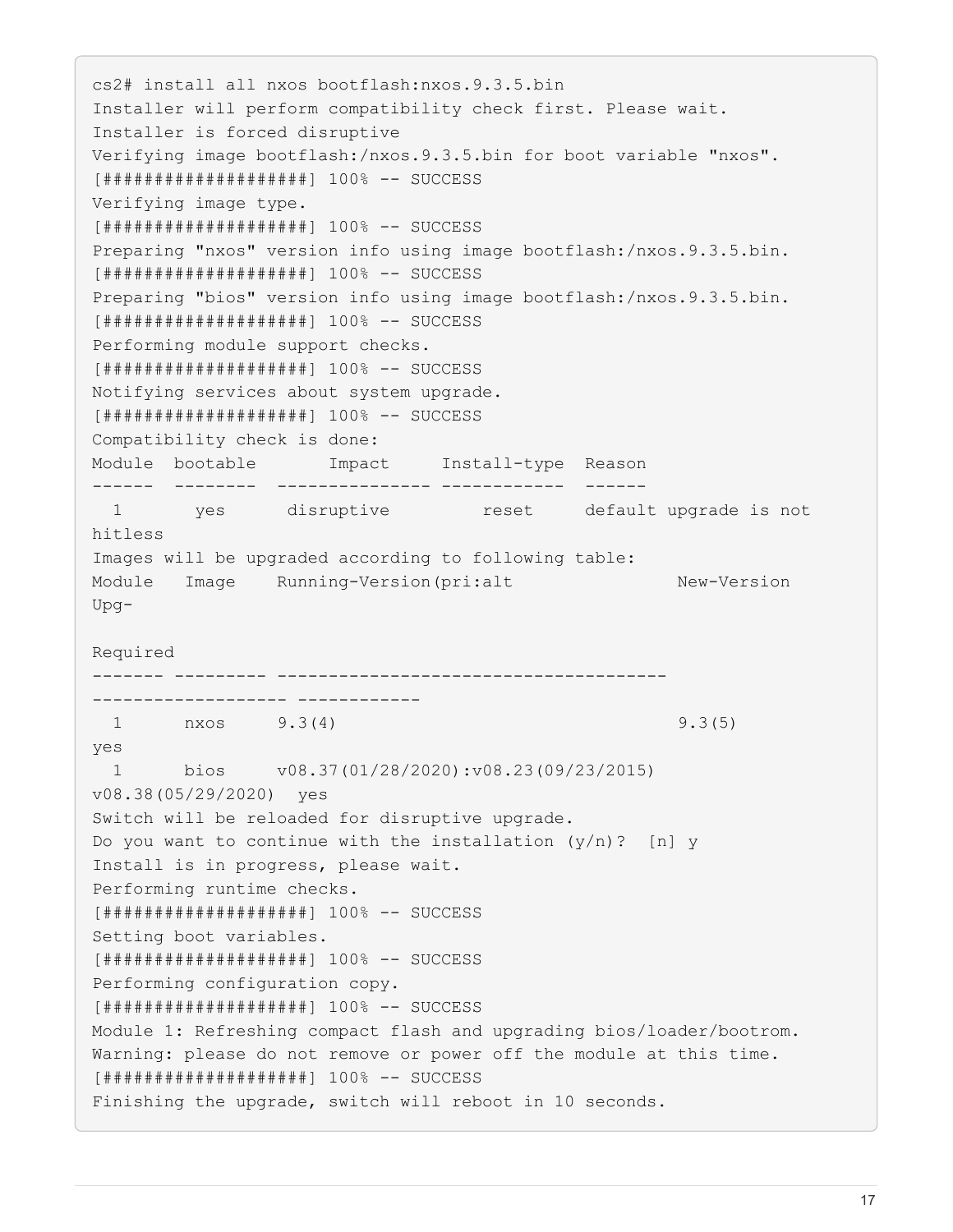6. Verify the new version of NX-OS software after the switch has rebooted: show version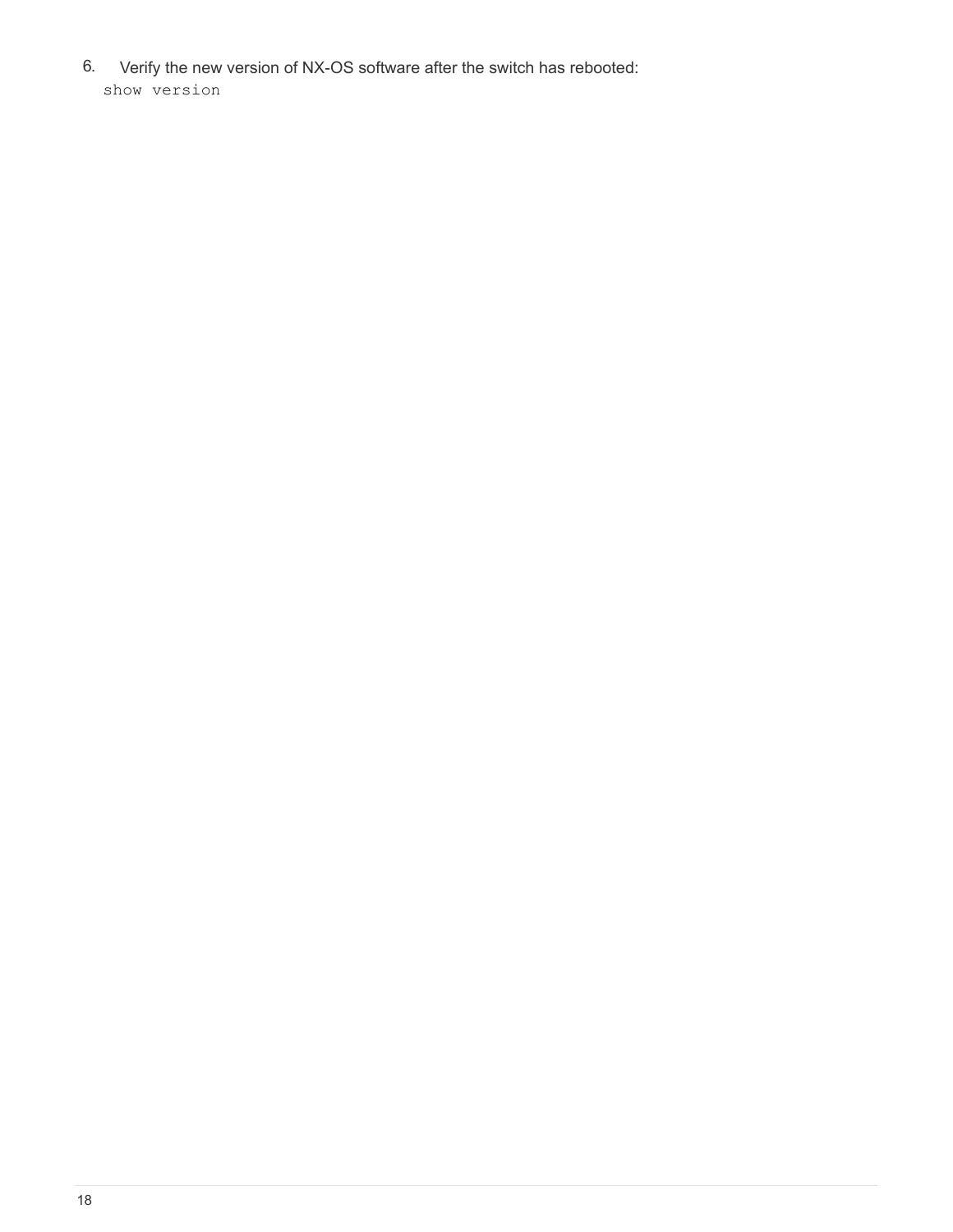```
cs2# show version
Cisco Nexus Operating System (NX-OS) Software
TAC support: http://www.cisco.com/tac
Copyright (C) 2002-2020, Cisco and/or its affiliates.
All rights reserved.
The copyrights to certain works contained in this software are
owned by other third parties and used and distributed under their own
licenses, such as open source. This software is provided "as is," and
unless
otherwise stated, there is no warranty, express or implied, including but
not
limited to warranties of merchantability and fitness for a particular
purpose.
Certain components of this software are licensed under
the GNU General Public License (GPL) version 2.0 or
GNU General Public License (GPL) version 3.0 or the GNU
Lesser General Public License (LGPL) Version 2.1 or
Lesser General Public License (LGPL) Version 2.0.
A copy of each such license is available at
http://www.opensource.org/licenses/gpl-2.0.php and
http://opensource.org/licenses/gpl-3.0.html and
http://www.opensource.org/licenses/lgpl-2.1.php and
http://www.gnu.org/licenses/old-licenses/library.txt.
Software
    BIOS: version 05.33
    NXOS: version 9.3(5)
    BIOS compile time: 09/08/2018
    NXOS image file is: bootflash:///nxos.9.3.5.bin
    NXOS compile time: 11/4/2018 21:00:00 [11/05/2018 06:11:06]
Hardware
    cisco Nexus9000 C9336C-FX2 Chassis
    Intel(R) Xeon(R) CPU E5-2403 v2 @ 1.80GHz with 8154432 kB of memory.
    Processor Board ID FOC20291J6K
    Device name: cs2
    bootflash: 53298520 kB
Kernel uptime is 0 \, \text{day}(s), 0 \, \text{hour}(s), 3 \, \text{minute}(s), 42 \, \text{second}(s)Last reset at 277524 usecs after Mon Nov 2 22:45:12 2020
    Reason: Reset due to upgrade
    System version: 9.3(4)
    Service:
plugin
    Core Plugin, Ethernet Plugin
Active Package(s):
```
7. Upgrade the EPLD image and reboot the switch.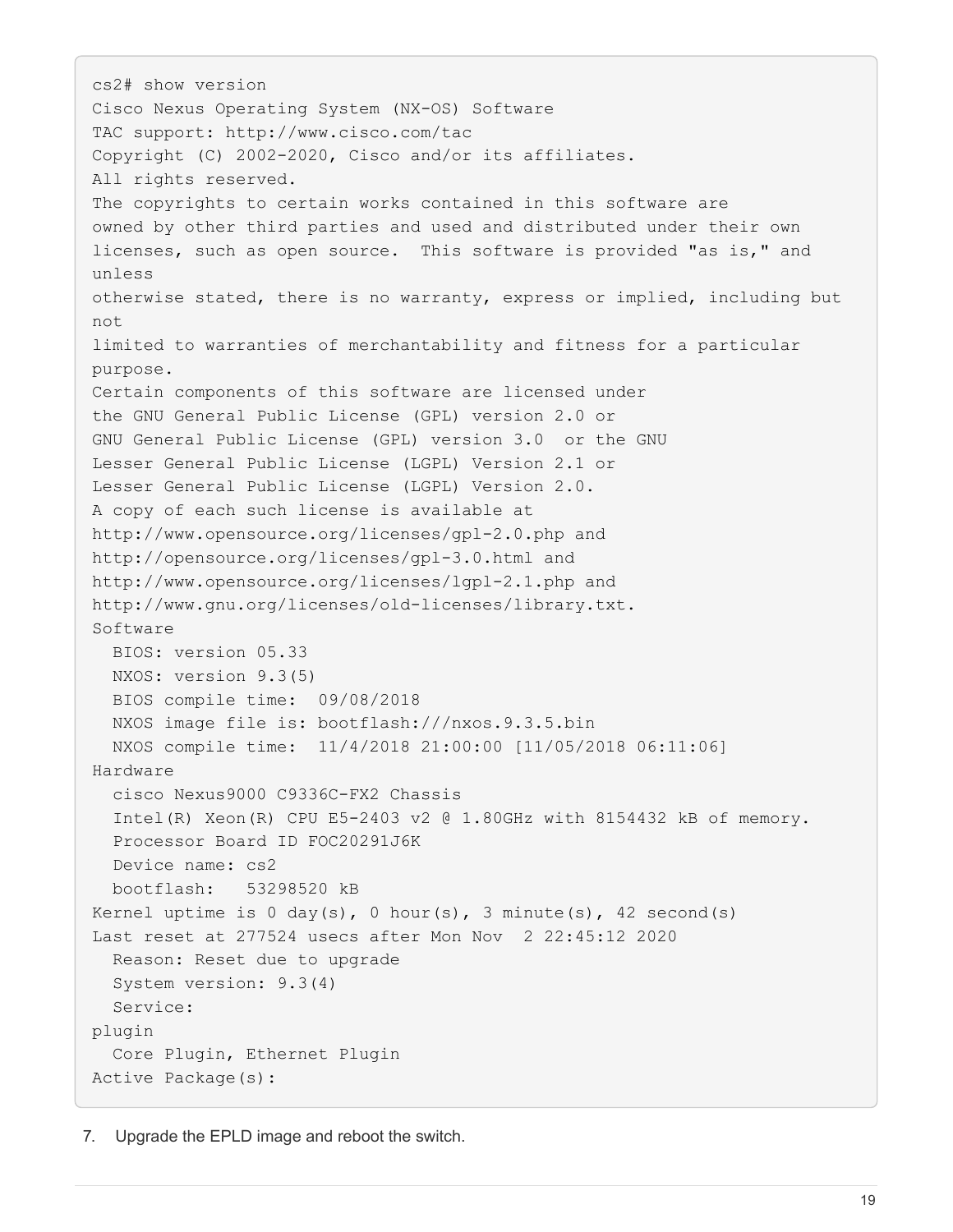cs2# show version module 1 epld EPLD Device Version ---- -------------------------- ------- MI FPGA 0x7 IO FPGA 0x17 MI FPGA2 0x2 GEM FPGA 0x2 GEM FPGA 0x2 GEM FPGA 0x2 GEM FPGA 0x2 cs2# install epld bootflash:n9000-epld.9.3.5.img module 1 Compatibility check: Module Type Upgradable Impact Reason ------ -------------- ------------ ----------- ------- 1 SUP Yes disruptive Module Upgradable Retrieving EPLD versions.... Please wait. Images will be upgraded according to following table: Module Type EPLD Running-Version New-Version Upg-Required ------- ------ ----------------- ----------------- ------------ ------------ 1 SUP MI FPGA 0x07 0x07 No 1 SUP IO FPGA  $0x17$  0x19 Yes 1 SUP MI FPGA2 0x02 0x02 0x02 The above modules require upgrade. The switch will be reloaded at the end of the upgrade Do you want to continue  $(y/n)$  ? [n] y Proceeding to upgrade Modules. Starting Module 1 EPLD Upgrade Module 1 : IO FPGA [Programming] : 100.00% (64 of 64 sectors) Module 1 EPLD upgrade is successful. Module Type Upgrade-Result -------- ----- -------------- 1 SUP Success EPLDs upgraded. Module 1 EPLD upgrade is successful.

8. After the switch reboot, log in again and verify that the new version of EPLD loaded successfully.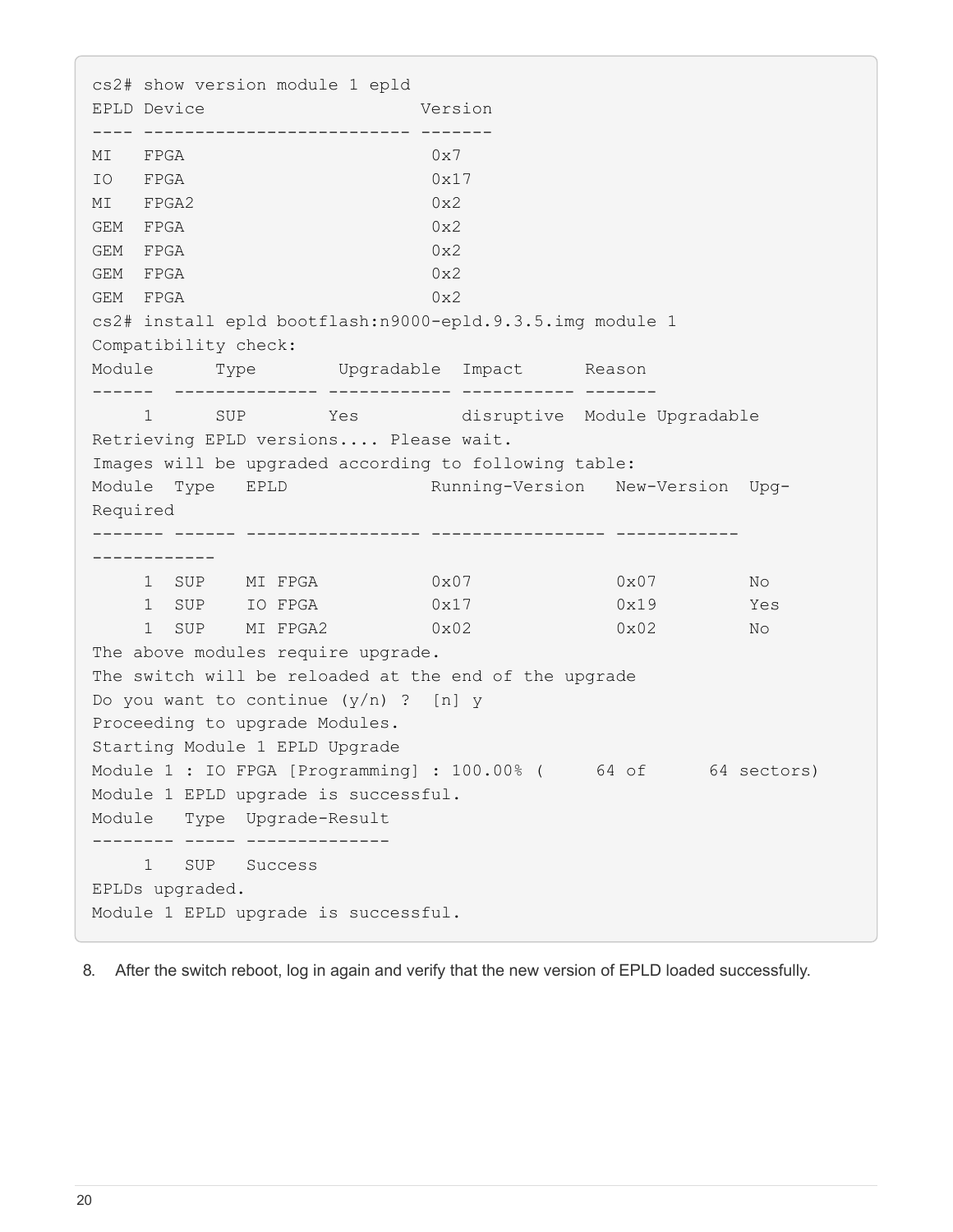|            | cs2# show version module 1 epld |         |
|------------|---------------------------------|---------|
|            | EPLD Device                     | Version |
|            |                                 |         |
| МI         | FPGA                            | 0x7     |
| IO         | FPGA                            | 0x19    |
| MI         | FPGA2                           | 0x2     |
| <b>GEM</b> | FPGA                            | 0x2     |
| <b>GEM</b> | FPGA                            | 0x2     |
| <b>GEM</b> | FPGA                            | 0x2     |
| <b>GEM</b> | FPGA                            | 0x2     |
|            |                                 |         |

#### **Install the RCF on a Cisco Nexus 9336C- FX2 cluster switch**

You can install the RCF after setting up the Nexus 9336C-FX2 cluster switch for the first time. You can also use this procedure to upgrade your RCF version on your cluster switch.

#### **About this task**

The examples in this procedure use the following switch and node nomenclature:

- The names of the two Cisco switches are cs1 and cs2.
- The node names are cluster1-01, cluster1-02, cluster1-03, and cluster1-04.
- The cluster LIF names are cluster1-01 clus1, cluster1-01 clus2, cluster1-02 clus1, cluster1-02 clus2, cluster1-03 clus1, cluster1-03 clus2, cluster1-04 clus1, and cluster1-04\_clus2.
- The cluster1::\*> prompt indicates the name of the cluster.



The procedure requires the use of both ONTAP commands and Cisco Nexus 9000 Series Switches commands; ONTAP commands are used unless otherwise indicated.

#### **Steps**

1. Display the cluster ports on each node that are connected to the cluster switches: network device-discovery show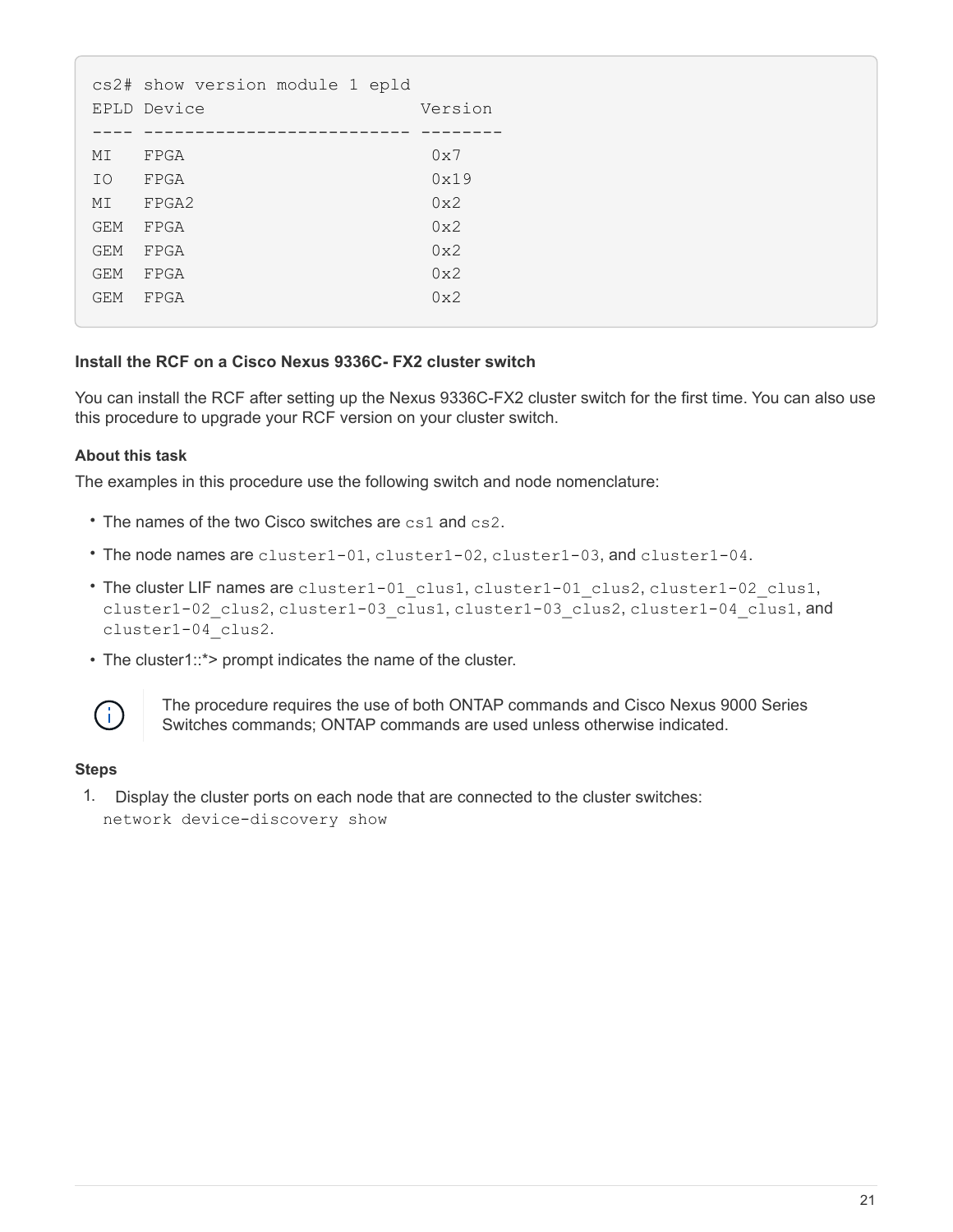| cluster1::*> network device-discovery show |       |                                         |               |            |  |  |
|--------------------------------------------|-------|-----------------------------------------|---------------|------------|--|--|
| Node/                                      | Local | Discovered                              |               |            |  |  |
| Protocol                                   |       | Port Device (LLDP: ChassisID) Interface |               | Platform   |  |  |
|                                            |       |                                         |               |            |  |  |
| $cluster1-01/cdp$                          |       |                                         |               |            |  |  |
|                                            | e3a   | cs1                                     | Ethernet1/7   | N9K-C9336C |  |  |
|                                            | e0d   | cs2                                     | Ethernet1/7   | N9K-C9336C |  |  |
| cluster1-02/cdp                            |       |                                         |               |            |  |  |
|                                            | e3a   | cs1                                     | Ethernet1/8   | N9K-C9336C |  |  |
|                                            | e0d   | cs2                                     | Ethernet1/8   | N9K-C9336C |  |  |
| cluster1-03/cdp                            |       |                                         |               |            |  |  |
|                                            | e3a   | cs1                                     | Ethernet1/1/1 | N9K-C9336C |  |  |
|                                            | e3b   | cs2                                     | Ethernet1/1/1 | N9K-C9336C |  |  |
| $cluster1-04/cdp$                          |       |                                         |               |            |  |  |
|                                            | e3a   | cs1                                     | Ethernet1/1/2 | N9K-C9336C |  |  |
|                                            | e3b   | cs2                                     | Ethernet1/1/2 | N9K-C9336C |  |  |
| $cluster1:$ *>                             |       |                                         |               |            |  |  |

- 2. Check the administrative and operational status of each cluster port.
- 3. Verify that all the cluster ports are up with a healthy status: network port show –role cluster

```
cluster1::*> network port show -role cluster
Node: cluster1-01
Ignore
                                              Speed(Mbps) Health
Health
Port IPspace Broadcast Domain Link MTU Admin/Oper Status
Status
--------- ------------ ---------------- ---- ---- ----------- --------
------
e3a Cluster Cluster up 9000 auto/100000 healthy
false
e0d Cluster Cluster up 9000 auto/100000 healthy
false
Node: cluster1-02
Ignore
                                              Speed(Mbps) Health
Health
Port IPspace Broadcast Domain Link MTU Admin/Oper Status
Status
--------- ------------ ---------------- ---- ---- ----------- --------
```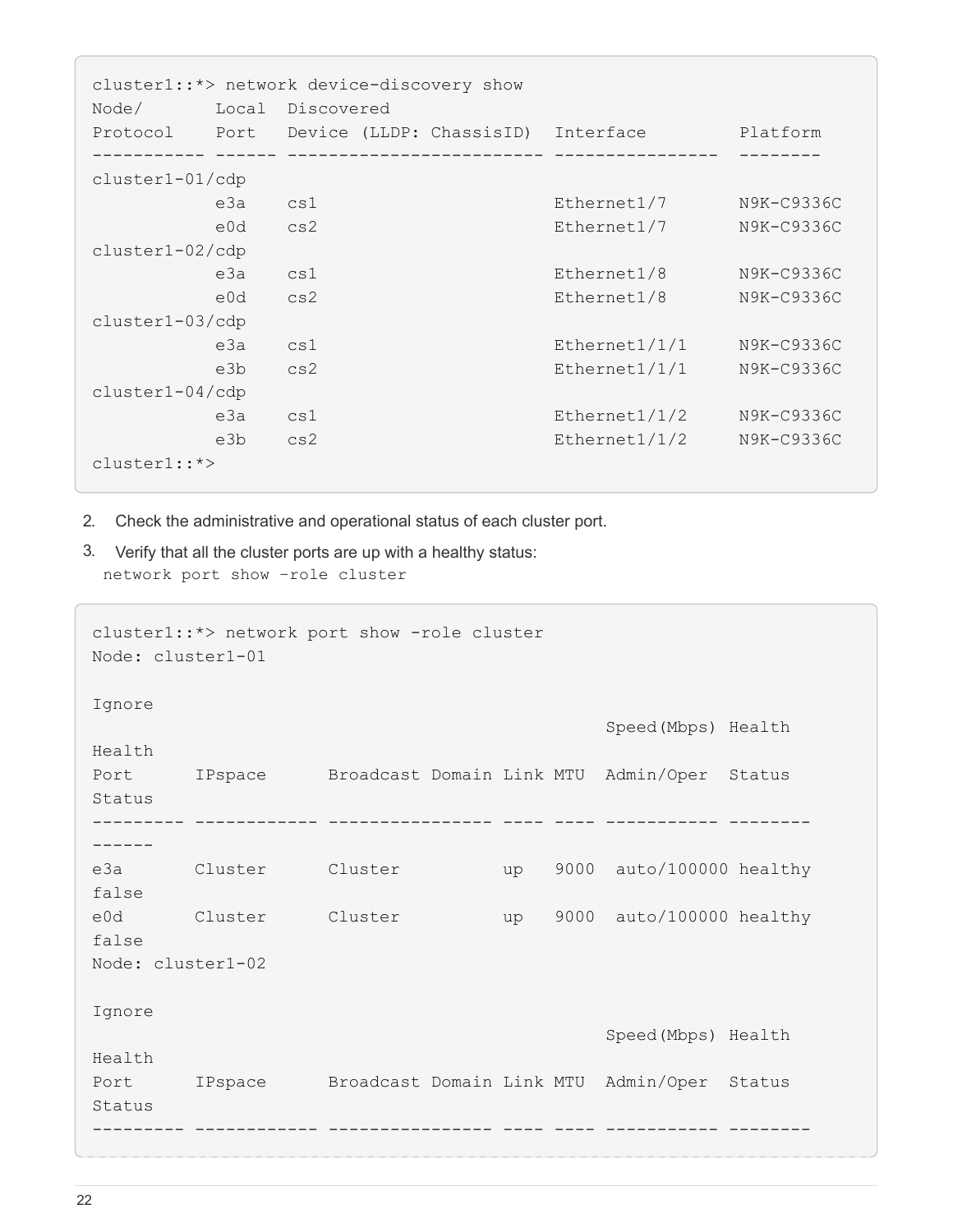```
------
e3a Cluster Cluster up 9000 auto/100000 healthy
false
e0d Cluster Cluster up 9000 auto/100000 healthy
false
8 entries were displayed.
Node: cluster1-03
Ignore
                                           Speed(Mbps) Health
Health
Port IPspace Broadcast Domain Link MTU Admin/Oper Status
Status
--------- ------------ ---------------- ---- ---- ------------ --------
------
e3a Cluster Cluster up 9000 auto/100000 healthy
false
e3b Cluster Cluster up 9000 auto/100000 healthy
false
Node: cluster1-04
Ignore
                                           Speed(Mbps) Health
Health
Port IPspace Broadcast Domain Link MTU Admin/Oper Status
Status
--------- ------------ ---------------- ---- ---- ------------ --------
------
e0a Cluster Cluster up 9000 auto/100000 healthy
false
e0b Cluster Cluster up 9000 auto/100000 healthy
false
cluster1::*>
```
4. Verify that all the cluster interfaces (LIFs) are on the home port: network interface show -role cluster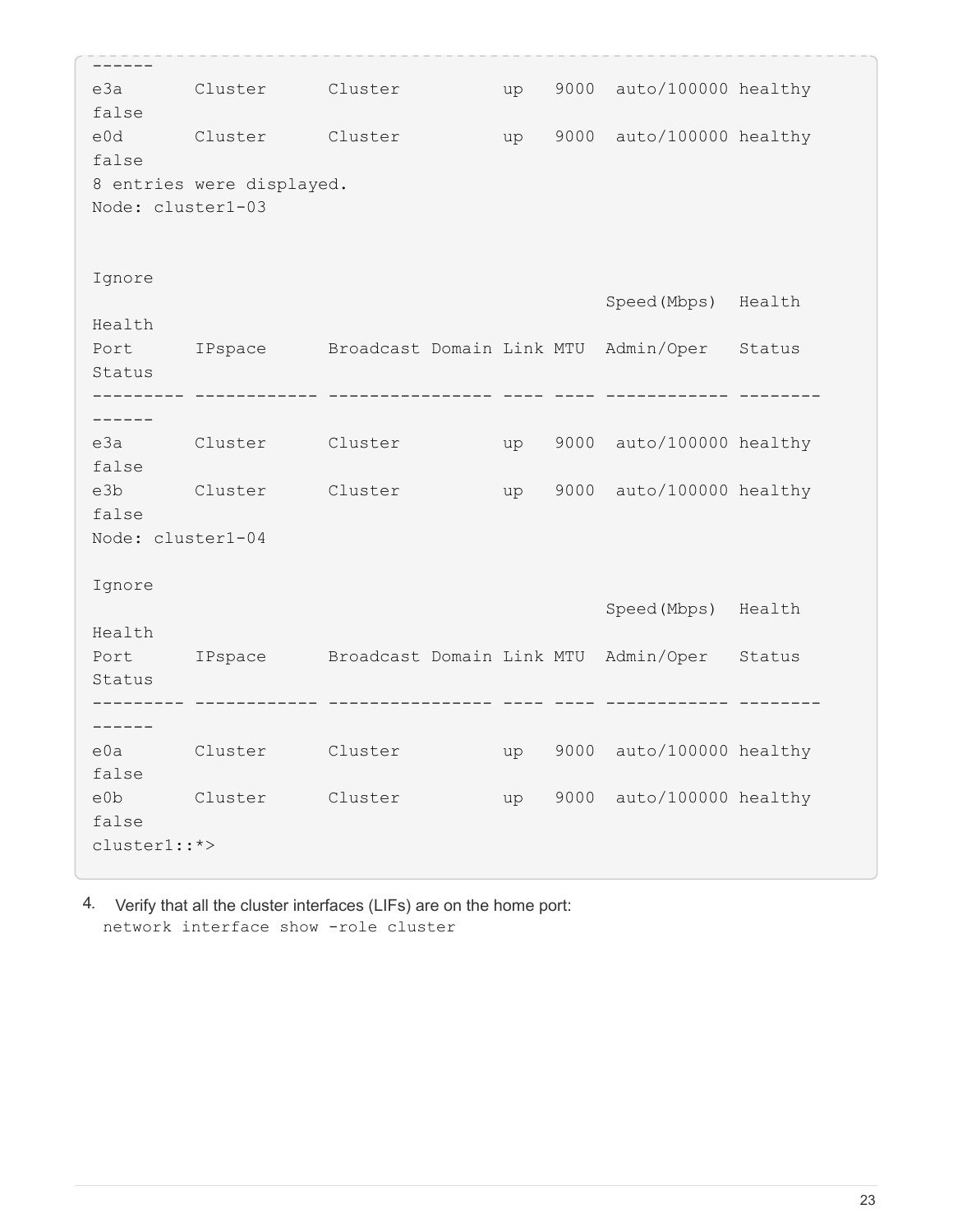| cluster1::*> network interface show -role cluster |                           |        |                         |                 |         |  |
|---------------------------------------------------|---------------------------|--------|-------------------------|-----------------|---------|--|
|                                                   | Logical                   | Status | Network                 | Current         | Current |  |
| Is<br>Home                                        | Vserver Interface         |        | Admin/Oper Address/Mask | Node            | Port    |  |
|                                                   |                           |        |                         |                 |         |  |
| Cluster                                           |                           |        |                         |                 |         |  |
|                                                   | cluster1-01 clus1 up/up   |        | 169.254.3.4/23          | cluster1-01 e3a |         |  |
| true                                              | cluster1-01 clus2 up/up   |        | 169.254.3.5/23          | cluster1-01 e0d |         |  |
| true                                              | cluster1-02 clus1         | up/up  | 169.254.3.8/23          | $cluster1-02$   | e3a     |  |
| true                                              | cluster1-02 clus2         | up/up  | 169.254.3.9/23          | cluster1-02 e0d |         |  |
| true                                              | cluster1-03 clus1         | up/up  | 169.254.1.3/23          | cluster1-03     | e3a     |  |
| true                                              | cluster1-03 clus2         | up/up  | 169.254.1.1/23          | cluster1-03     | e3b     |  |
| true                                              | cluster1-04 clus1         | up/up  | 169.254.1.6/23          | cluster1-04 e3a |         |  |
| true                                              | cluster1-04 clus2 up/up   |        | 169.254.1.7/23          | cluster1-04 e3b |         |  |
| true<br>cluster1::*>                              | 8 entries were displayed. |        |                         |                 |         |  |

5. Verify that the cluster displays information for both cluster switches: system cluster-switch show -is-monitoring-enabled-operational true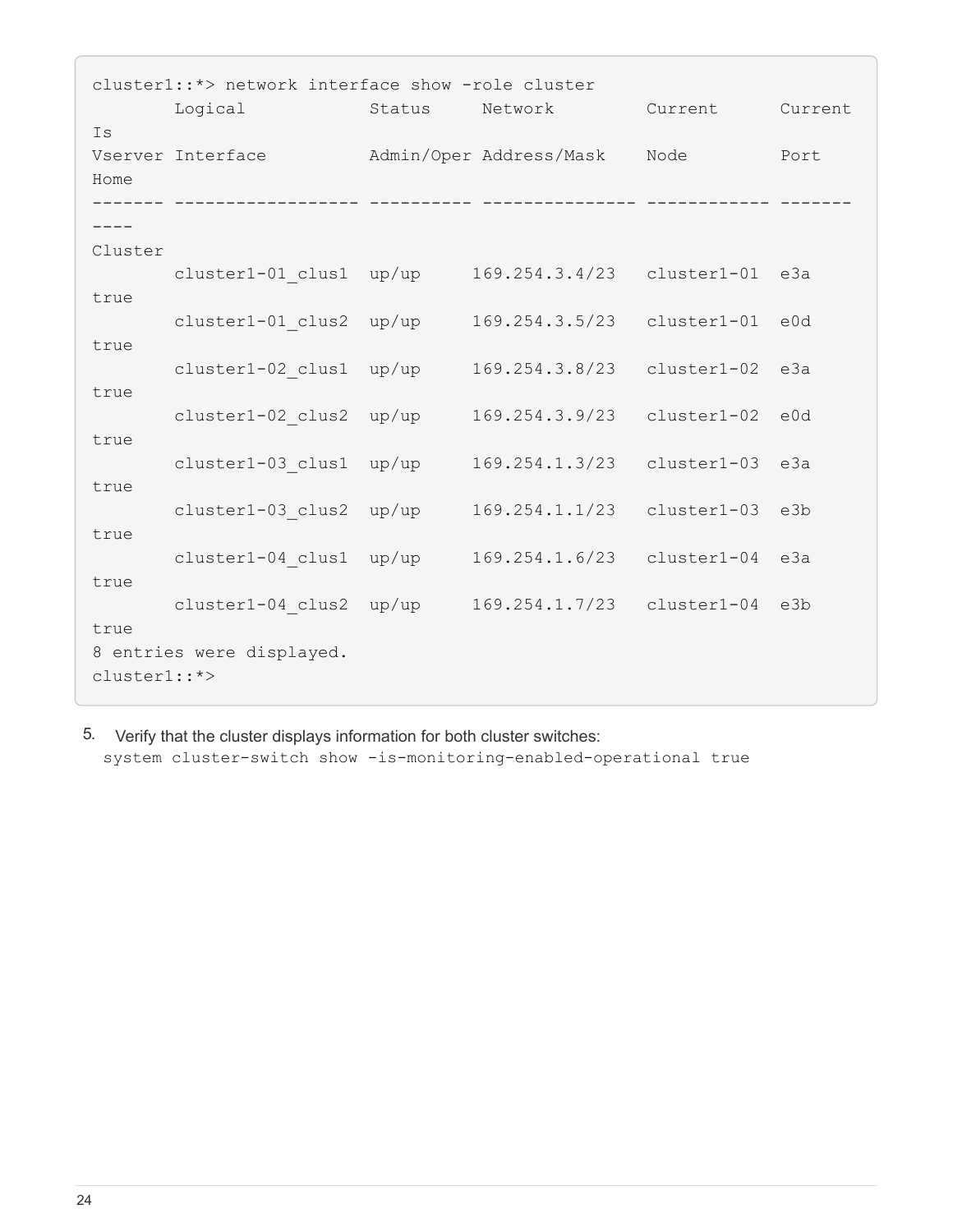cluster1::\*> system cluster-switch show -is-monitoring-enabled-operational true Switch Type Address Model --------------------------- ------------------ ---------------- ---- cs1 cluster-network 10.233.205.90 N9K-C9336C Serial Number: FOCXXXXXXGD Is Monitored: true Reason: None Software Version: Cisco Nexus Operating System (NX-OS) Software, Version 9.3(5) Version Source: CDP cs2 cluster-network 10.233.205.91 N9K-C9336C Serial Number: FOCXXXXXXGS Is Monitored: true Reason: None Software Version: Cisco Nexus Operating System (NX-OS) Software, Version 9.3(5) Version Source: CDP cluster1::\*>

6. Disable auto-revert on the cluster LIFs.

```
cluster1::*> network interface modify -vserver Cluster -lif * -auto-revert
false
```
7. On cluster switch cs2, shut down the ports connected to the cluster ports of the nodes.

```
cs2(config)# interface eth1/1/1-2,eth1/7-8
cs2(config-if-range)# shutdown
```
8. Verify that the cluster LIFs have migrated to the ports hosted on cluster switch cs1. This might take a few seconds:

network interface show -role cluster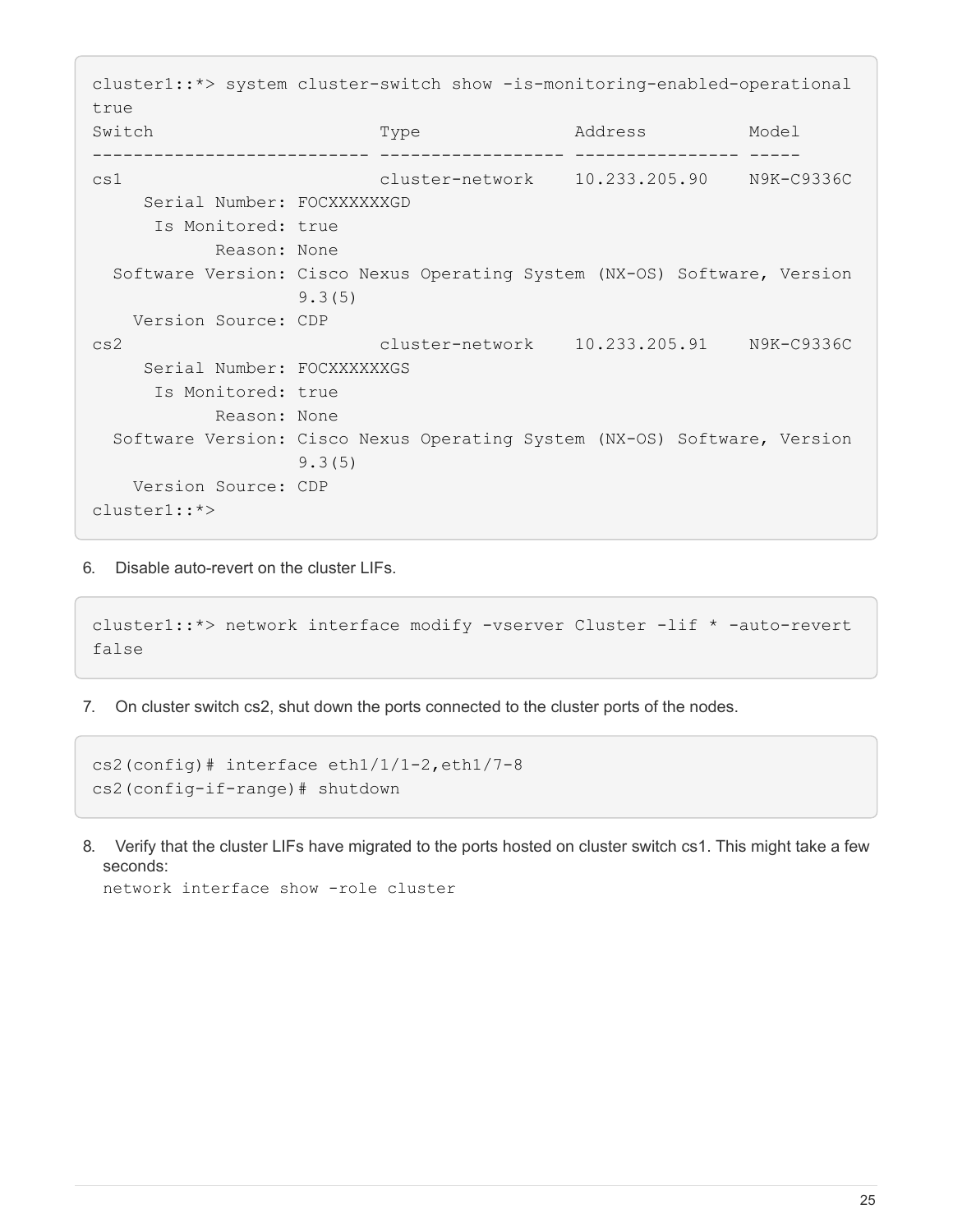| cluster1::*> network interface show -role cluster |                           |                |                         |               |         |  |  |
|---------------------------------------------------|---------------------------|----------------|-------------------------|---------------|---------|--|--|
|                                                   | Logical                   | Status Network |                         | Current       | Current |  |  |
| Is<br>Home                                        | Vserver Interface         |                | Admin/Oper Address/Mask | Node          | Port    |  |  |
|                                                   |                           |                |                         |               |         |  |  |
| Cluster                                           |                           |                |                         |               |         |  |  |
|                                                   | cluster1-01 clus1 up/up   |                | 169.254.3.4/23          | cluster1-01   | e3a     |  |  |
| true                                              | cluster1-01 clus2 up/up   |                | 169.254.3.5/23          | cluster1-01   | e3a     |  |  |
| false                                             | cluster1-02 clus1 up/up   |                | 169.254.3.8/23          | cluster1-02   | e3a     |  |  |
| true                                              | cluster1-02 clus2 up/up   |                | 169.254.3.9/23          | cluster1-02   | e3a     |  |  |
| false                                             | cluster1-03 clus1 up/up   |                | 169.254.1.3/23          | cluster1-03   | e3a     |  |  |
| true                                              | cluster1-03 clus2 up/up   |                | 169.254.1.1/23          | cluster1-03   | e3a     |  |  |
| false                                             | cluster1-04 clus1 up/up   |                | 169.254.1.6/23          | $cluster1-04$ | e3a     |  |  |
| true                                              | cluster1-04 clus2 up/up   |                | 169.254.1.7/23          | cluster1-04   | e3a     |  |  |
| false<br>cluster1::*>                             | 8 entries were displayed. |                |                         |               |         |  |  |

9. Verify that the cluster is healthy: cluster show

cluster1::\*> cluster show Node Health Eligibility Epsilon -------------------- ------- ------------ ------ cluster1-01 true true false cluster1-02 true true false cluster1-03 true true true cluster1-04 true true false 4 entries were displayed. cluster1::\*>

- 10. Clean the configuration on switch cs2 and perform a basic setup.
	- a. Clean the configuration. This step requires a console connection to the switch.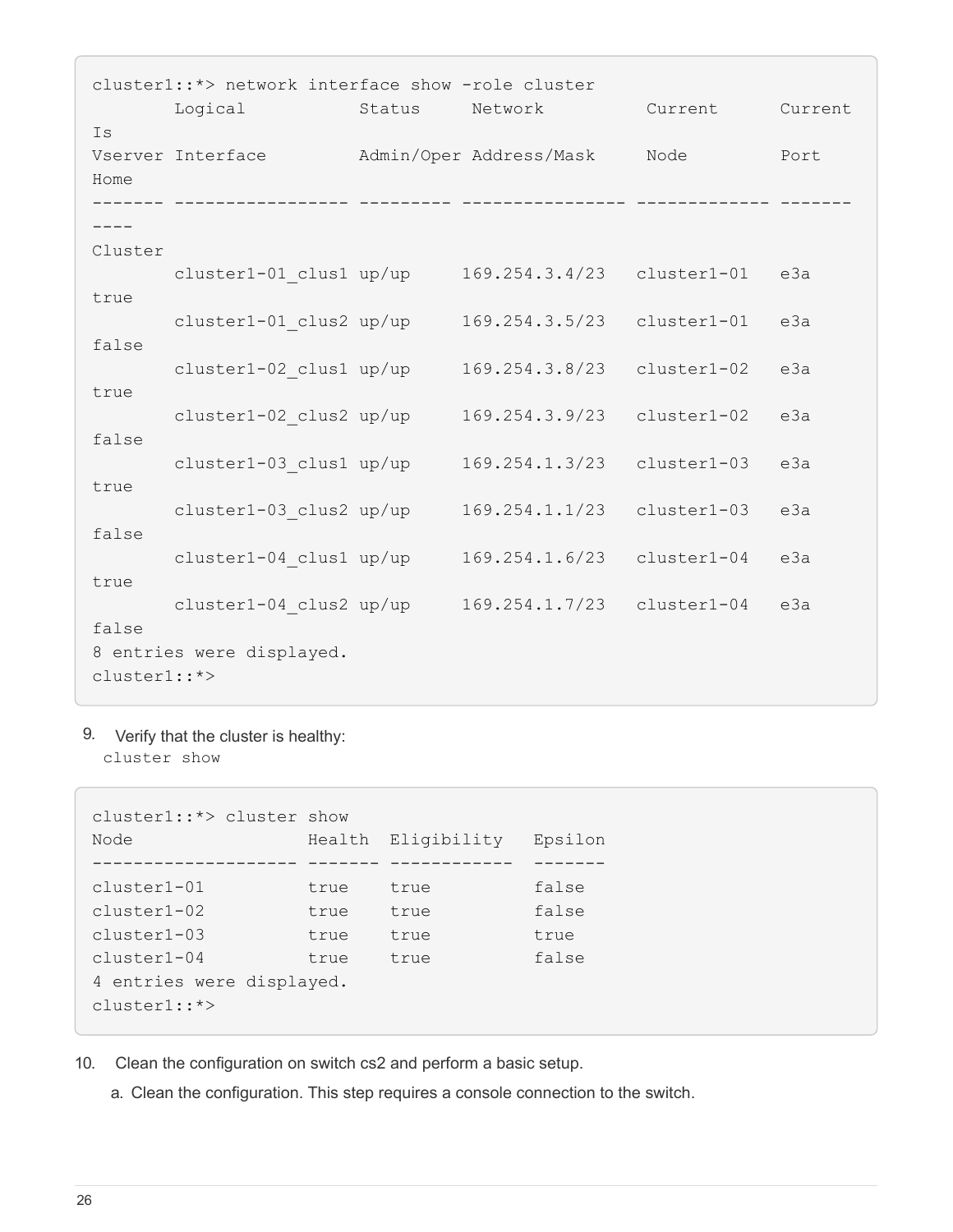```
cs2# write erase
Warning: This command will erase the startup-configuration.
Do you wish to proceed anyway? (y/n) [n] y
cs2# reload
This command will reboot the system. (y/n)? [n] y
cs2#
```
- b. Perform a basic setup of the switch.
- 11. Copy the RCF to the bootflash of switch cs2 using one of the following transfer protocols: FTP, TFTP, SFTP, or SCP. For more information about Cisco commands, see the appropriate guide in the [Cisco Nexus](https://www.cisco.com/c/en/us/support/switches/nexus-9000-series-switches/products-command-reference-list.html) [9000 Series NX-OS Command Reference guides.](https://www.cisco.com/c/en/us/support/switches/nexus-9000-series-switches/products-command-reference-list.html)

This example shows TFTP being used to copy an RCF to the bootflash on switch cs2.

cs2# copy tftp: bootflash: vrf management Enter source filename: Nexus 9336C RCF v1.6-Cluster-HA-Breakout.txt Enter hostname for the tftp server: 172.22.201.50 Trying to connect to tftp server......Connection to Server Established. TFTP get operation was successful Copy complete, now saving to disk (please wait)...

12. Apply the RCF previously downloaded to the bootflash. For more information about Cisco commands, see the appropriate guide in the [Cisco Nexus 9000 Series](https://www.cisco.com/c/en/us/support/switches/nexus-9000-series-switches/products-command-reference-list.html) [NX-OS Command Reference guides.](https://www.cisco.com/c/en/us/support/switches/nexus-9000-series-switches/products-command-reference-list.html)

This example shows the RCF file Nexus 9336C\_RCF\_v1.6-Cluster-HA-Breakout.txt being installed on switch cs2.

```
cs2# copy Nexus 9336C RCF v1.6-Cluster-HA-Breakout.txt running-config
echo-commands
```
13. Examine the banner output from the show banner motd command. You must read and follow these instructions to ensure the proper configuration and operation of the switch.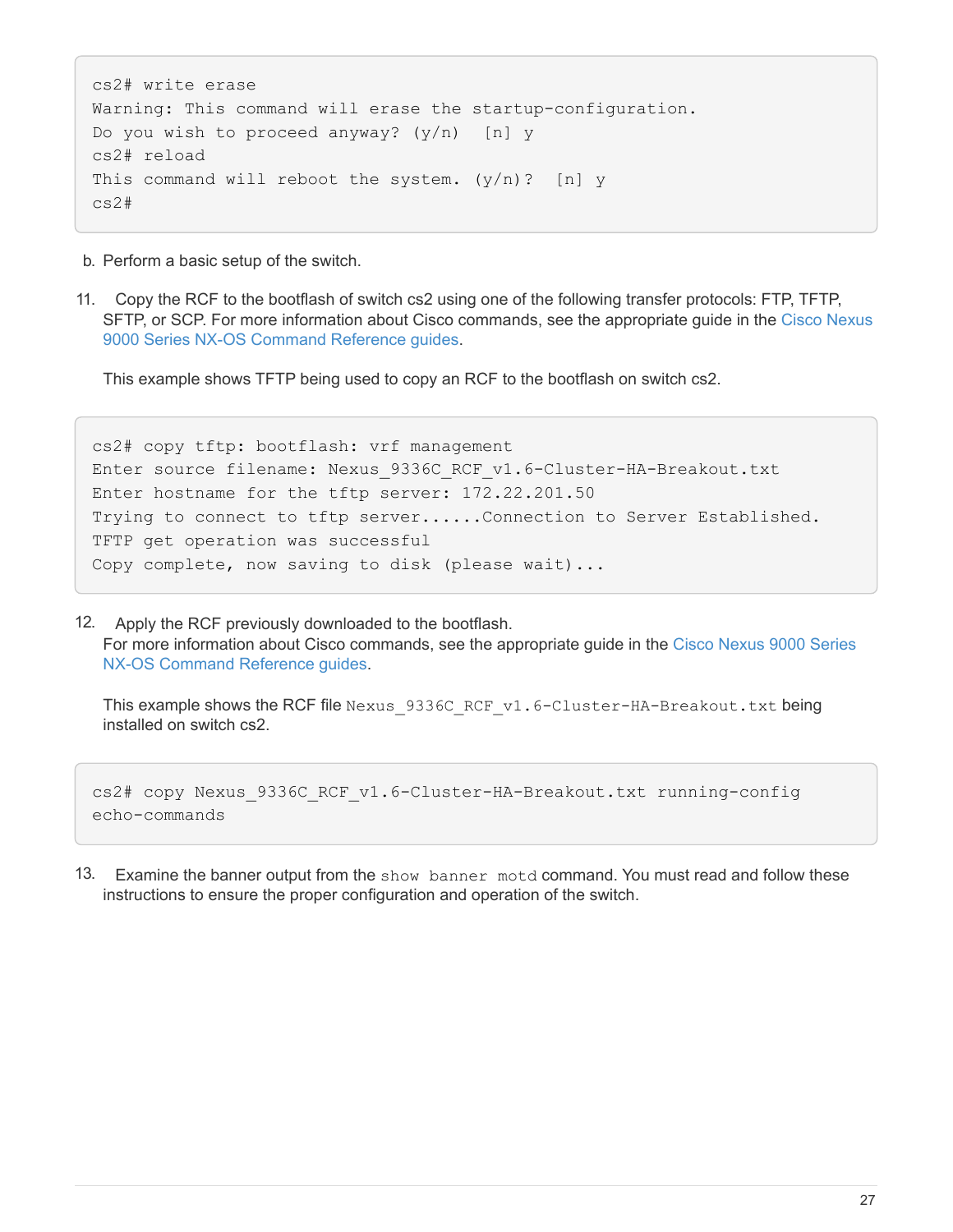```
cs2# show banner motd
**************************************************************************
*
* NetApp Reference Configuration File (RCF)
*
* Switch : Nexus N9K-C9336C-FX2
* Filename : Nexus_9336C_RCF_v1.6-Cluster-HA-Breakout.txt
* Date : 10-23-2020
* Version : v1.6
*
* Port Usage:
* Ports 1-3: Breakout mode (4x10G) Intra-Cluster Ports, int e1/1/1-4,
* e1/2/1-4, e1/3/1-4
* Ports 4- 6: Breakout mode (4x25G) Intra-Cluster/HA Ports, int e1/4/1-4,
* e1/5/1-4, e1/6/1-4
* Ports 7-34: 40/100GbE Intra-Cluster/HA Ports, int e1/7-34
* Ports 35-36: Intra-Cluster ISL Ports, int e1/35-36
*
* Dynamic breakout commands:
* 10G: interface breakout module 1 port <range> map 10g-4x
* 25G: interface breakout module 1 port <range> map 25g-4x
*
* Undo breakout commands and return interfaces to 40/100G configuration in
* config mode:
* no interface breakout module 1 port <range> map 10g-4x
* no interface breakout module 1 port <range> map 25g-4x
* interface Ethernet <interfaces taken out of breakout mode>
* inherit port-profile 40-100G
* priority-flow-control mode auto
* service-policy input HA
* exit
*
**************************************************************************
*
```
14. Verify that the RCF file is the correct newer version: show running-config

When you check the output to verify you have the correct RCF, make sure that the following information is correct:

- The RCF banner
- The node and port settings
- Customizations

The output varies according to your site configuration. Check the port settings and refer to the release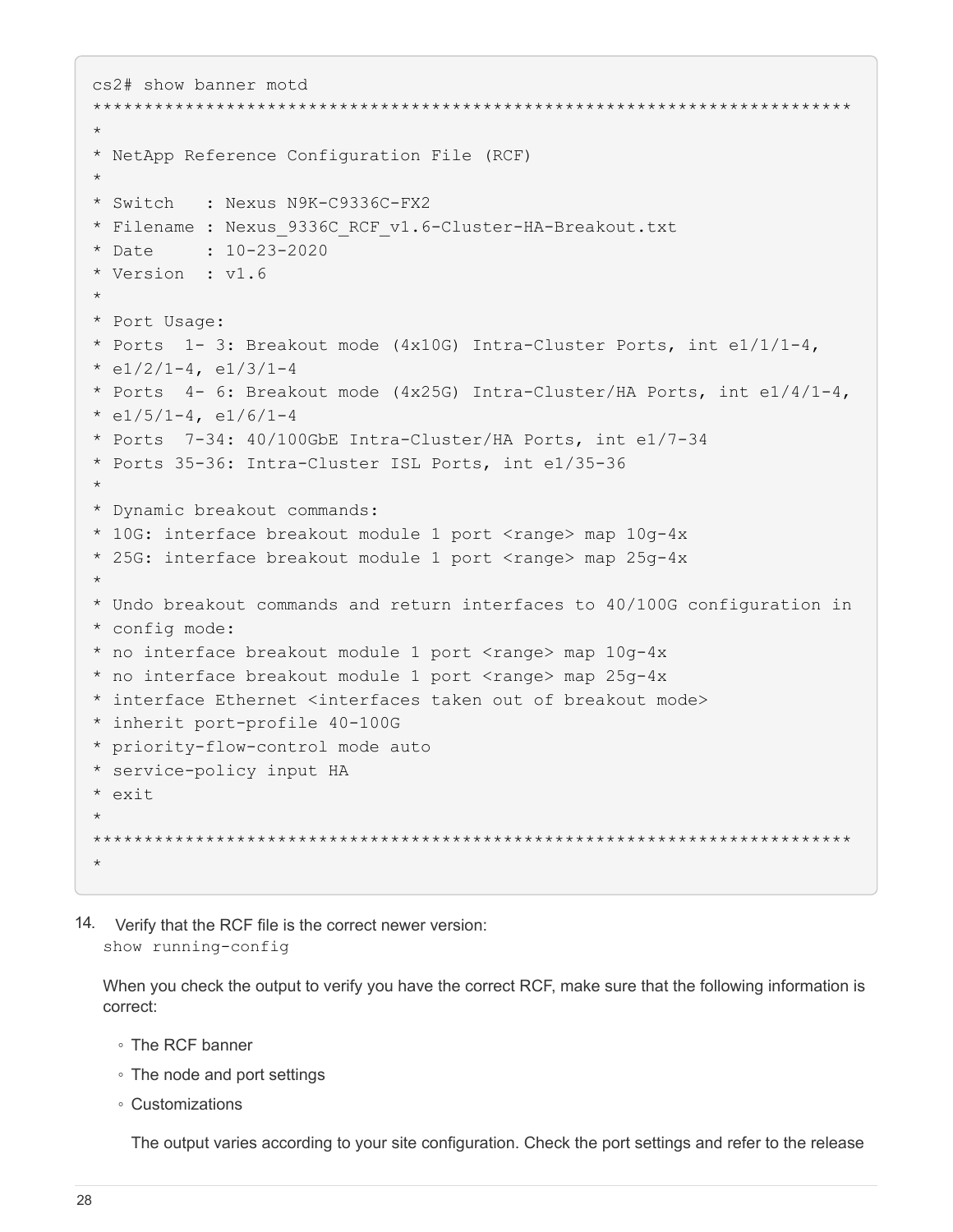notes for any changes specific to the RCF that you have installed.

15. After you verify the RCF versions and switch settings are correct, copy the running-config file to the startupconfig file.

For more information about Cisco commands, see the appropriate guide in the [Cisco Nexus 9000 Series](https://www.cisco.com/c/en/us/support/switches/nexus-9000-series-switches/products-command-reference-list.html) [NX-OS Command Reference guides.](https://www.cisco.com/c/en/us/support/switches/nexus-9000-series-switches/products-command-reference-list.html)

```
cs2# copy running-config startup-config
[########################################] 100% Copy complete
```
16. Reboot switch cs2. You can ignore the "cluster ports down" events reported on the nodes while the switch reboots.

```
cs2# reload
This command will reboot the system. (y/n)? [n] y
```
17. Apply the same RCF and save the running configuration for a second time.

```
cs2# copy Nexus_9336C_RCF_v1.6-Cluster-HA-Breakout.txt running-config
echo-commands
cs2# copy running-config startup-config
[########################################] 100% Copy complete
```
- 18. Verify the health of cluster ports on the cluster.
	- a. Verify that e0d ports are up and healthy across all nodes in the cluster: network port show -role cluster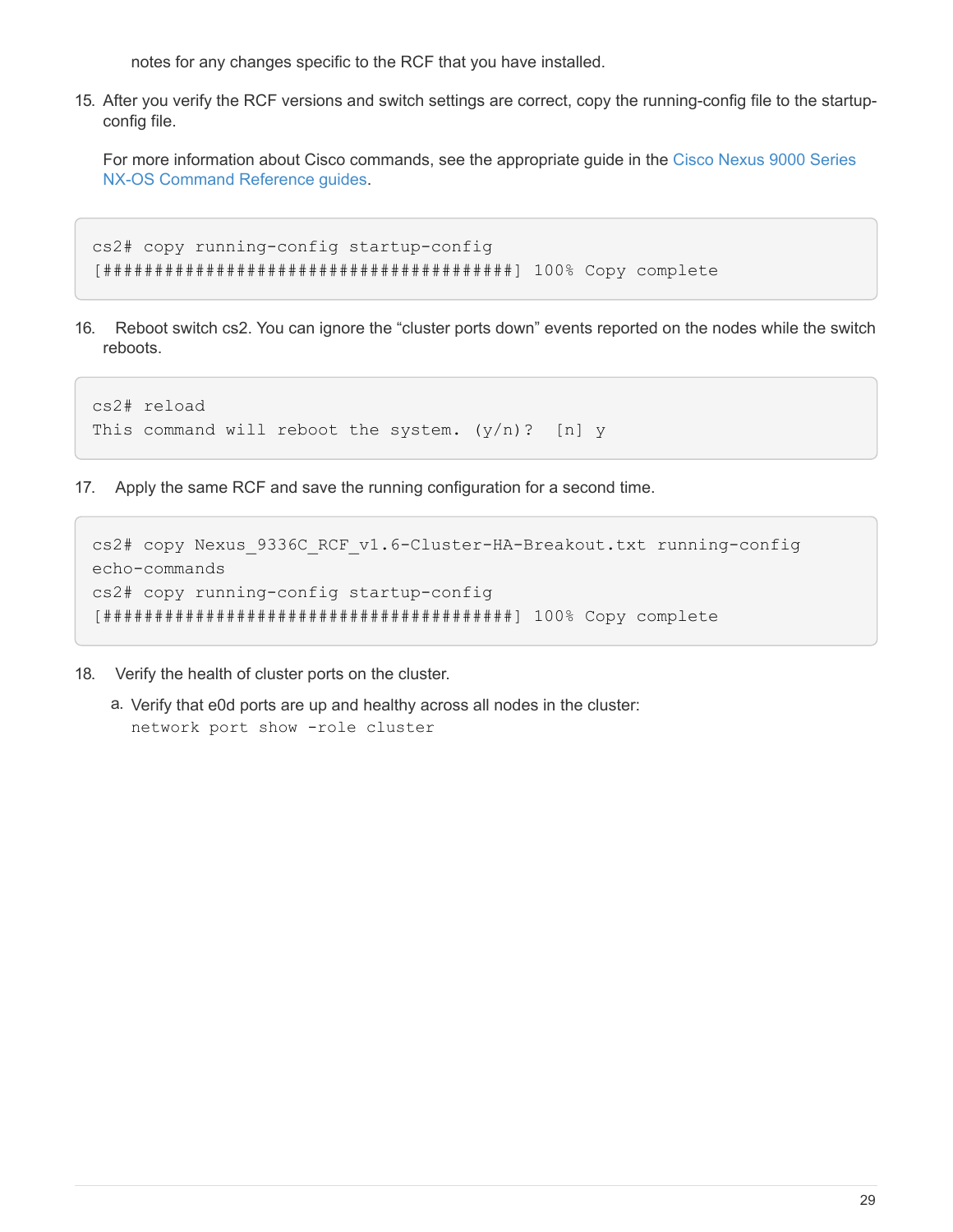```
cluster1::*> network port show -role cluster
Node: cluster1-01
e de la construcción de la construcción de la construcción de la construcción de la construcción de la constru
                                              Speed(Mbps) Health Health
Port IPspace Broadcast Domain Link MTU Admin/Oper Status Status
------- --------- ---------------- ---- ---- ------------ -------- ------
e3a Cluster Cluster up 9000 auto/100000 healthy false
e3b Cluster Cluster up 9000 auto/100000 healthy false
Node: cluster1-02
e de la construcción de la construcción de la construcción de la construcción de la construcción de la constru
                                               Speed(Mbps) Health Health
Port IPspace Broadcast Domain Link MTU Admin/Oper Status Status
------- --------- ---------------- ---- ----- ------------ -------- ------
e3a Cluster Cluster up 9000 auto/100000 healthy false
e3b Cluster Cluster up 9000 auto/100000 healthy false
Node: cluster1-03
e de la construcción de la construcción de la construcción de la construcción de la construcción de la constru
                                              Speed(Mbps) Health Health
Port IPspace Broadcast Domain Link MTU Admin/Oper Status Status
------ ---------- ---------------- ---- ----- ----------- -------- ------
e3a Cluster Cluster up 9000 auto/100000 healthy false
e0d Cluster Cluster up 9000 auto/100000 healthy false
Node: cluster1-04
e de la construcción de la construcción de la construcción de la construcción de la construcción de la constru
                                               Speed(Mbps) Health Health
Port IPspace Broadcast Domain Link MTU Admin/Oper Status Status
------ ---------- ---------------- ---- ----- ----------- -------- ------
e3a Cluster Cluster up 9000 auto/100000 healthy false
e0d Cluster Cluster up 9000 auto/100000 healthy false
8 entries were displayed.
```
b. Verify the switch health from the cluster (this might not show switch cs2, since LIFs are not homed on e0d).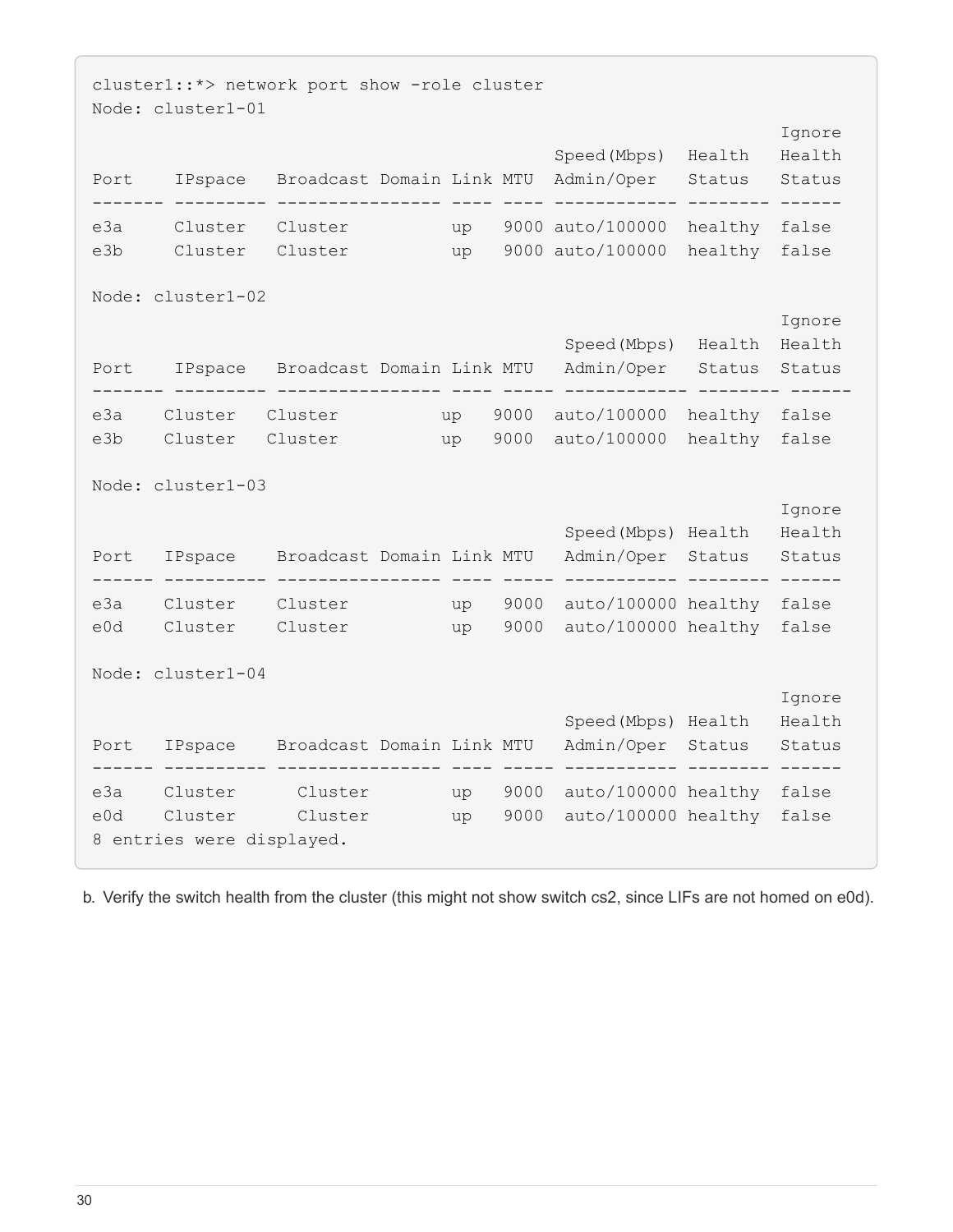cluster1::\*> network device-discovery show -protocol cdp Node/ Local Discovered Protocol Port Device (LLDP: ChassisID) Interface Platform ----------- ------ ------------------------- ----------------- ------- cluster1-01/cdp e3a cs1 Ethernet1/7 N9K-C9336C e0d cs2 Ethernet1/7 N9K-C9336C cluster01-2/cdp e3a cs1 Ethernet1/8 N9K-C9336C e0d cs2 Ethernet1/8 N9K-C9336C cluster01-3/cdp e3a cs1 Ethernet1/1/1 N9K-C9336C e3b cs2 Ethernet1/1/1 N9K-C9336C cluster1-04/cdp e3a cs1 Ethernet1/1/2 N9K-C9336C e3b cs2 Ethernet1/1/2 N9K-C9336C cluster1::\*> system cluster-switch show -is-monitoring-enabled-operational true Switch Type Address Model --------------------------- ------------------ ---------------- ---- cs1 cluster-network 10.233.205.90 NX9-C9336C Serial Number: FOCXXXXXXGD Is Monitored: true Reason: None Software Version: Cisco Nexus Operating System (NX-OS) Software, Version 9.3(5) Version Source: CDP cs2 cluster-network 10.233.205.91 NX9-C9336C Serial Number: FOCXXXXXXGS Is Monitored: true Reason: None Software Version: Cisco Nexus Operating System (NX-OS) Software, Version 9.3(5) Version Source: CDP 2 entries were displayed.



You might observe the following output on the cs1 switch console depending on the RCF version previously loaded on the switch.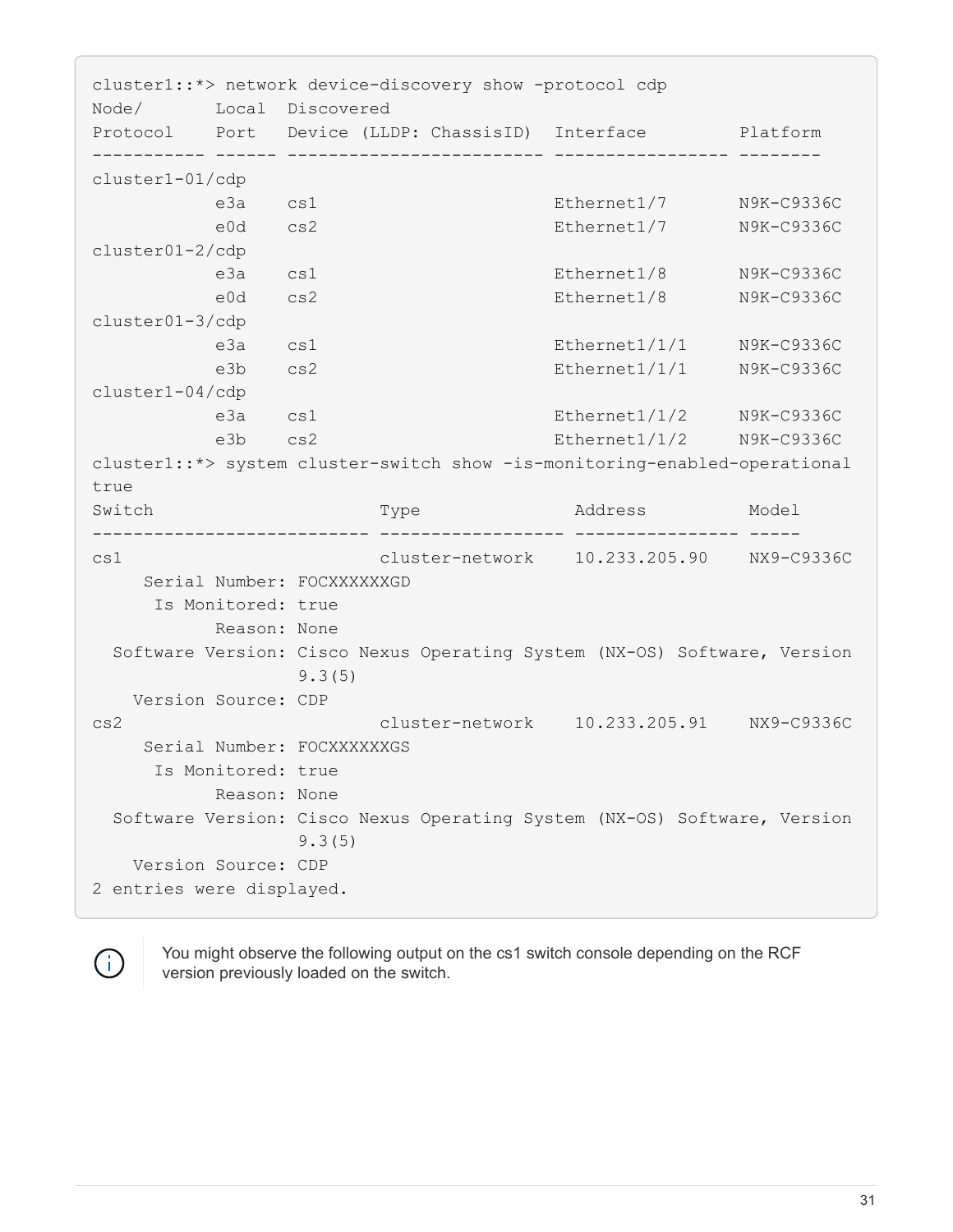```
2020 Nov 17 16:07:18 cs1 %$ VDC-1 %$ %STP-2-UNBLOCK_CONSIST_PORT:
Unblocking port port-channel1 on VLAN0092. Port consistency restored.
2020 Nov 17 16:07:23 cs1 %$ VDC-1 %$ %STP-2-BLOCK_PVID_PEER: Blocking
port-channel1 on VLAN0001. Inconsistent peer vlan.
2020 Nov 17 16:07:23 cs1 %$ VDC-1 %$ %STP-2-BLOCK_PVID_LOCAL: Blocking
port-channel1 on VLAN0092. Inconsistent local vlan.
```
19. On cluster switch cs1, shut down the ports connected to the cluster ports of the nodes. The following example uses the interface example output from step 1:

```
cs1(config)# interface eth1/1/1-2,eth1/7-8
cs1(config-if-range)# shutdown
```
20. Verify that the cluster LIFs have migrated to the ports hosted on switch cs2. This might take a few seconds:

network interface show -role cluster

|                | cluster1::*> network interface show -role cluster |                |                         |               |      |  |
|----------------|---------------------------------------------------|----------------|-------------------------|---------------|------|--|
|                | Logical                                           | Status Network |                         | Current       |      |  |
| Current Is     |                                                   |                |                         |               |      |  |
|                | Vserver Interface                                 |                | Admin/Oper Address/Mask | Node          | Port |  |
| Home           |                                                   |                |                         |               |      |  |
|                |                                                   |                |                         |               |      |  |
|                |                                                   |                |                         |               |      |  |
| Cluster        |                                                   |                |                         |               |      |  |
|                | cluster1-01 clus1 up/up                           |                | 169.254.3.4/23          | cluster1-01   | e0d  |  |
| false          |                                                   |                |                         |               |      |  |
| true           | cluster1-01 clus2 up/up                           |                | 169.254.3.5/23          | cluster1-01   | e0d  |  |
|                | cluster1-02 clus1                                 | up/up          | 169.254.3.8/23          | $cluster1-02$ | e0d  |  |
| false          |                                                   |                |                         |               |      |  |
|                | cluster1-02 clus2                                 | up/up          | 169.254.3.9/23          | cluster1-02   | e0d  |  |
| true           |                                                   |                |                         |               |      |  |
|                | cluster1-03 clus1                                 | up/up          | 169.254.1.3/23          | $cluster1-03$ | e3b  |  |
| false          |                                                   |                |                         |               |      |  |
|                | cluster1-03 clus2 up/up                           |                | 169.254.1.1/23          | cluster1-03   | e3b  |  |
| true           |                                                   |                |                         |               |      |  |
|                | cluster1-04 clus1 up/up                           |                | 169.254.1.6/23          | cluster1-04   | e3b  |  |
| false          |                                                   |                |                         |               |      |  |
|                | cluster1-04 clus2 up/up                           |                | 169.254.1.7/23          | cluster1-04   | e3b  |  |
| true           |                                                   |                |                         |               |      |  |
|                | 8 entries were displayed.                         |                |                         |               |      |  |
| $cluster1::*>$ |                                                   |                |                         |               |      |  |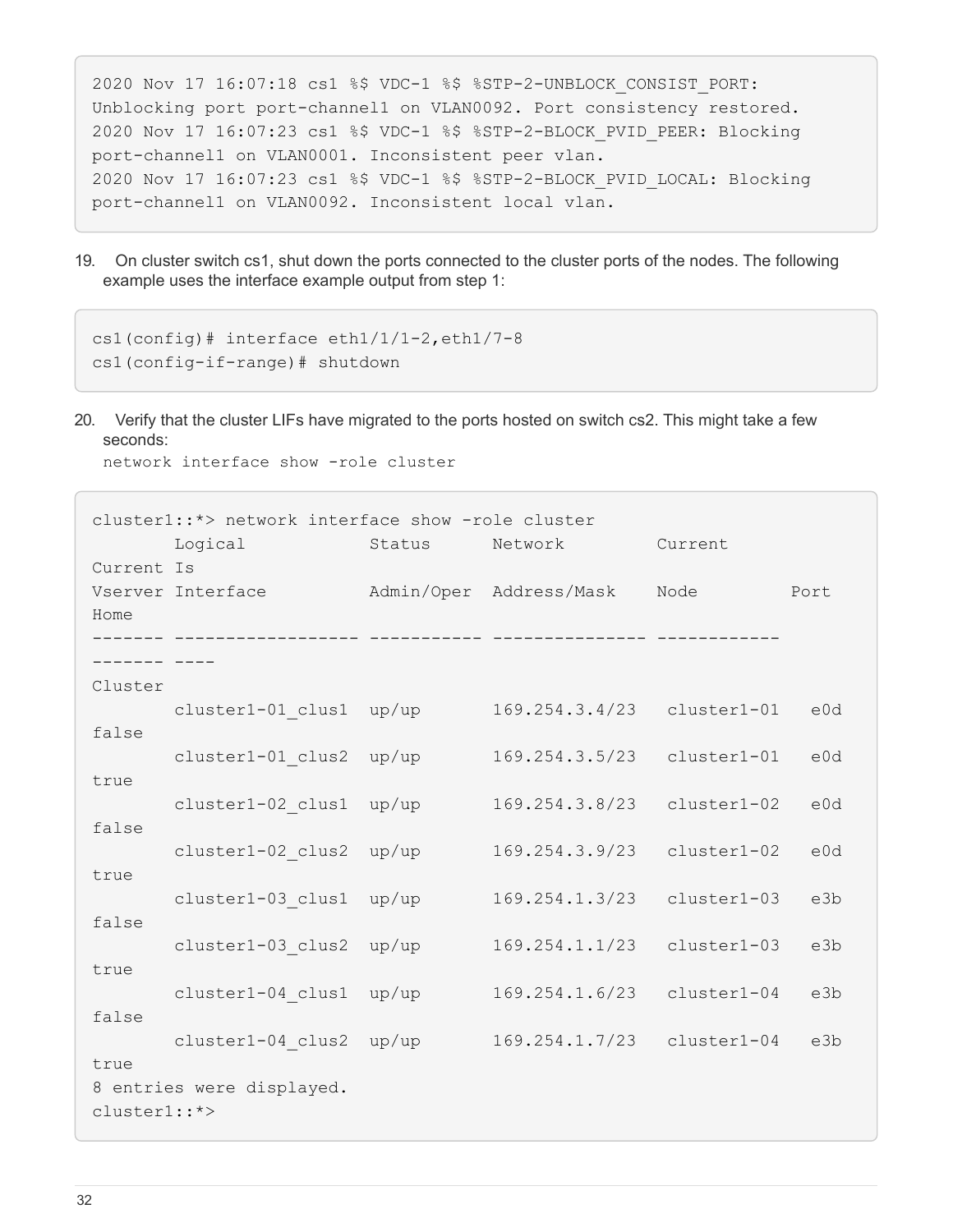21. Verify that the cluster is healthy: cluster show

```
cluster1::*> cluster show
Node Health Eligibility Epsilon
-------------------- -------- ------------- -------
cluster1-01 true true false
cluster1-02 true true false
cluster1-03 true true true
cluster1-04 true true false
4 entries were displayed.
cluster1::*>
```
- 22. Repeat Steps 7 to 14 on switch cs1.
- 23. Enable auto-revert on the cluster LIFs.

```
cluster1::*> network interface modify -vserver Cluster -lif * -auto-revert
True
```
24. Reboot switch cs1. You do this to trigger the cluster LIFs to revert to their home ports. You can ignore the "cluster ports down" events reported on the nodes while the switch reboots.

```
cs1# reload
This command will reboot the system. (y/n)? [n] y
```
25. Verify that the switch ports connected to the cluster ports are up.

```
cs1# show interface brief | grep up
.
.
Eth1/1/1 1 eth access up none 100G(D)
--
Eth1/1/2 1 eth access up none 100G(D)
--
Eth1/7 1 eth trunk up none 100G(D)
--
Eth1/8 1 eth trunk up none 100G(D)
-.
.
```
26. Verify that the ISL between cs1 and cs2 is functional: show port-channel summary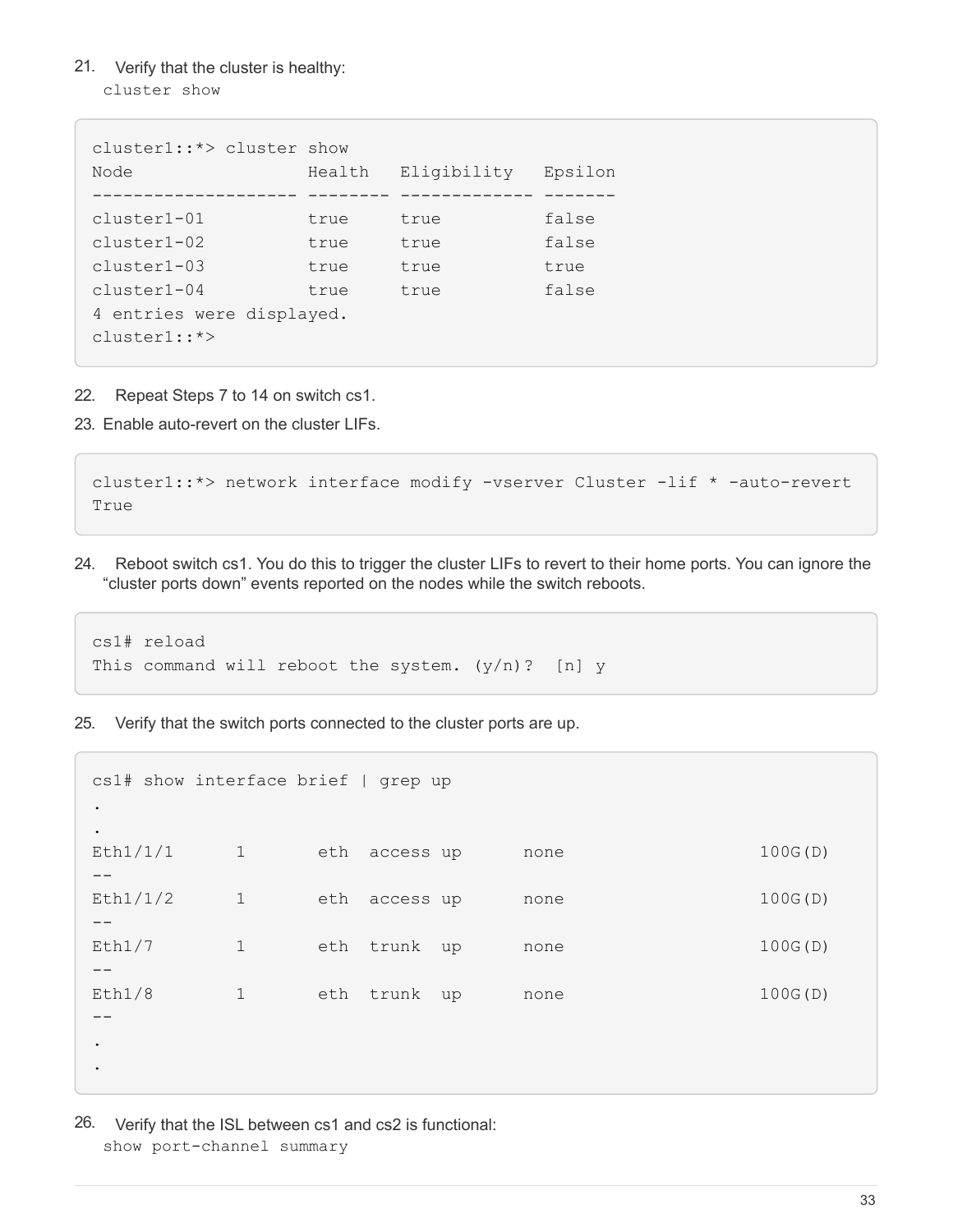```
cs1# show port-channel summary
Flags: D - Down P - Up in port-channel (members)
         I - Individual H - Hot-standby (LACP only)
       s - Suspended r - Module-removed
         b - BFD Session Wait
       S - Switched R - Routed
         U - Up (port-channel)
         p - Up in delay-lacp mode (member)
         M - Not in use. Min-links not met
--------------------------------------------------------------------------
------
Group Port- Type Protocol Member Ports Channel
--------------------------------------------------------------------------
------
1 Po1(SU) Eth LACP Eth1/35(P) Eth1/36(P)
cs1#
```
27. Verify that the cluster LIFs have reverted to their home port: network interface show -role cluster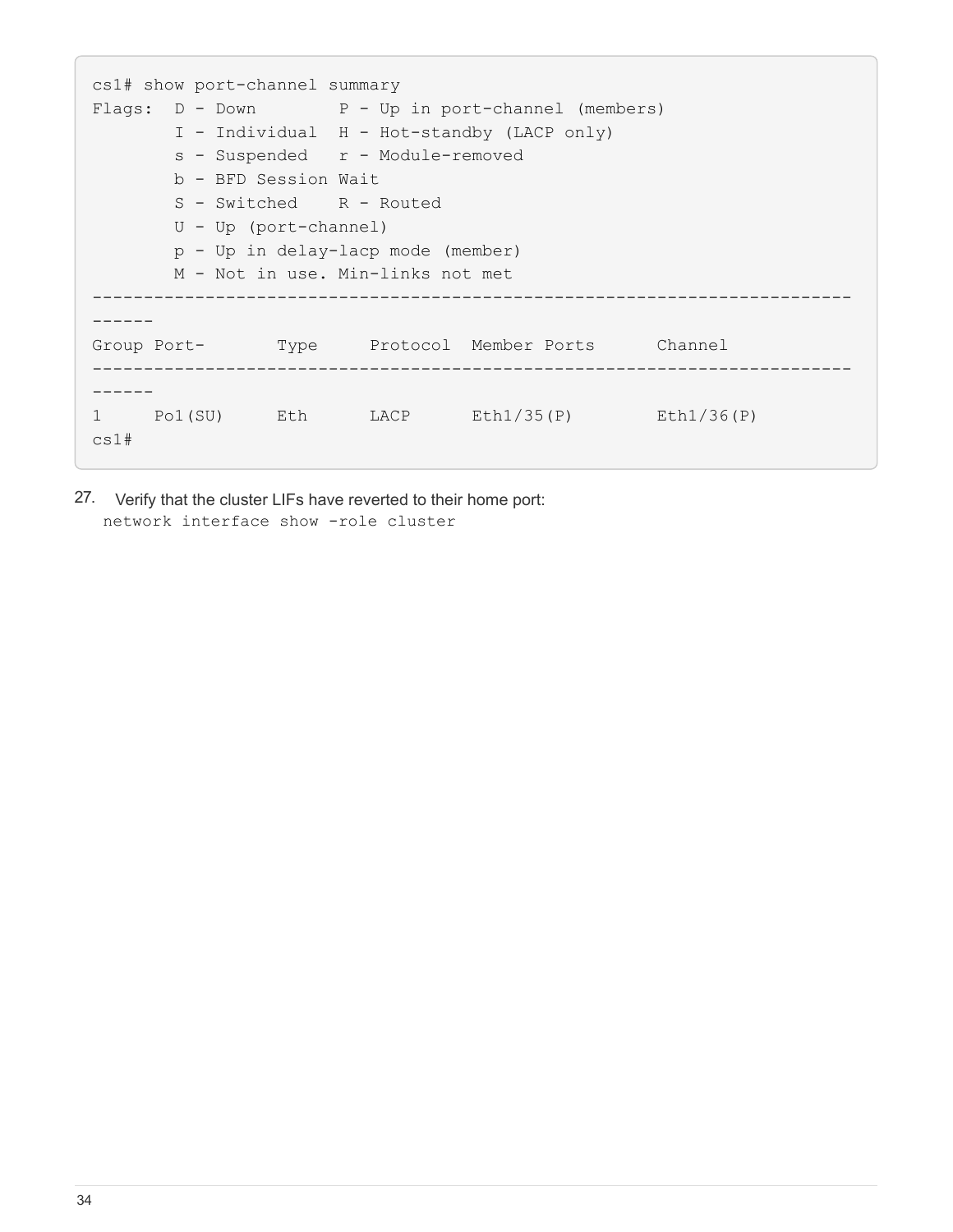|              | cluster1::*> network interface show -role cluster |        |                         |               |      |  |  |  |
|--------------|---------------------------------------------------|--------|-------------------------|---------------|------|--|--|--|
|              | Logical                                           | Status | Network                 | Current       |      |  |  |  |
| Current Is   |                                                   |        |                         |               |      |  |  |  |
| Home         | Vserver Interface                                 |        | Admin/Oper Address/Mask | Node          | Port |  |  |  |
|              |                                                   |        |                         |               |      |  |  |  |
|              |                                                   |        |                         |               |      |  |  |  |
| Cluster      |                                                   |        |                         |               |      |  |  |  |
|              | cluster1-01 clus1                                 | up/up  | 169.254.3.4/23          | cluster1-01   | e0d  |  |  |  |
| true         |                                                   |        |                         |               |      |  |  |  |
| true         | cluster1-01 clus2                                 | up/up  | 169.254.3.5/23          | cluster1-01   | e0d  |  |  |  |
|              | cluster1-02 clus1                                 | up/up  | 169.254.3.8/23          | cluster1-02   | e0d  |  |  |  |
| true         |                                                   |        |                         |               |      |  |  |  |
|              | cluster1-02 clus2                                 | up/up  | 169.254.3.9/23          | cluster1-02   | e0d  |  |  |  |
| true         |                                                   |        |                         |               |      |  |  |  |
|              | cluster1-03 clus1                                 | up/up  | 169.254.1.3/23          | cluster1-03   | e3b  |  |  |  |
| true         | cluster1-03 clus2                                 | up/up  | 169.254.1.1/23          | cluster1-03   | e3b  |  |  |  |
| true         |                                                   |        |                         |               |      |  |  |  |
|              | cluster1-04 clus1                                 | up/up  | 169.254.1.6/23          | $cluster1-04$ | e3b  |  |  |  |
| true         |                                                   |        |                         |               |      |  |  |  |
|              | cluster1-04 clus2                                 | up/up  | 169.254.1.7/23          | cluster1-04   | e3b  |  |  |  |
| true         |                                                   |        |                         |               |      |  |  |  |
| cluster1::*> | 8 entries were displayed.                         |        |                         |               |      |  |  |  |
|              |                                                   |        |                         |               |      |  |  |  |

28. Verify that the cluster is healthy: cluster show

cluster1::\*> cluster show Node Health Eligibility Epsilon -------------------- ------- ------------- ------ cluster1-01 true true false<br>cluster1-02 true true false true true false cluster1-03 true true true cluster1-04 true true false 4 entries were displayed. cluster1::\*>

29. Ping the remote cluster interfaces to verify connectivity: cluster ping-cluster -node local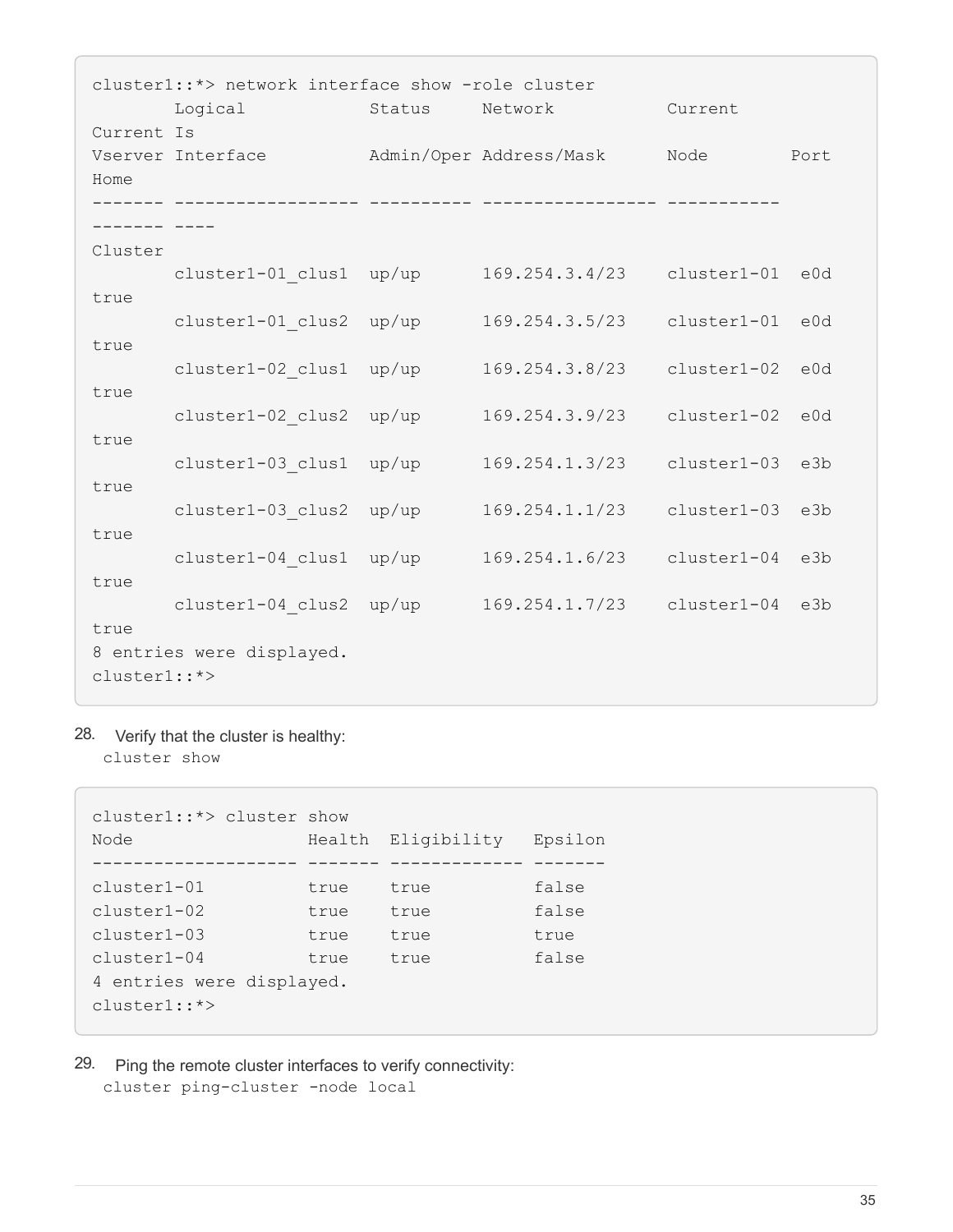```
cluster1::*> cluster ping-cluster -node local
Host is cluster1-03
Getting addresses from network interface table...
Cluster cluster1-03_clus1 169.254.1.3 cluster1-03 e3a
Cluster cluster1-03_clus2 169.254.1.1 cluster1-03 e3b
Cluster cluster1-04_clus1 169.254.1.6 cluster1-04 e3a
Cluster cluster1-04_clus2 169.254.1.7 cluster1-04 e3b
Cluster cluster1-01_clus1 169.254.3.4 cluster1-01 e3a
Cluster cluster1-01_clus2 169.254.3.5 cluster1-01 e0d
Cluster cluster1-02_clus1 169.254.3.8 cluster1-02 e3a
Cluster cluster1-02_clus2 169.254.3.9 cluster1-02 e0d
Local = 169.254.1.3 169.254.1.1Remote = 169.254.1.6 169.254.1.7 169.254.3.4 169.254.3.5 169.254.3.8
169.254.3.9
Cluster Vserver Id = 4294967293
Ping status:
............
Basic connectivity succeeds on 12 path(s)
Basic connectivity fails on 0 path(s)
................................................
Detected 9000 byte MTU on 12 path(s):
      Local 169.254.1.3 to Remote 169.254.1.6
     Local 169.254.1.3 to Remote 169.254.1.7
     Local 169.254.1.3 to Remote 169.254.3.4
     Local 169.254.1.3 to Remote 169.254.3.5
     Local 169.254.1.3 to Remote 169.254.3.8
     Local 169.254.1.3 to Remote 169.254.3.9
     Local 169.254.1.1 to Remote 169.254.1.6
      Local 169.254.1.1 to Remote 169.254.1.7
      Local 169.254.1.1 to Remote 169.254.3.4
      Local 169.254.1.1 to Remote 169.254.3.5
      Local 169.254.1.1 to Remote 169.254.3.8
      Local 169.254.1.1 to Remote 169.254.3.9
Larger than PMTU communication succeeds on 12 path(s)
RPC status:
6 paths up, 0 paths down (tcp check)
6 paths up, 0 paths down (udp check)
```
## **Install the RCF on a Cisco Nexus 9336C-FX2 storage switch**

The reference configuration files (RCFs) can be upgraded on Cisco Nexus 9336C-FX2 storage switches.

#### **Before you begin**

The following conditions must exist before you upgrade the RCF on the storage switch:

• The switch must be fully functioning (there should be no errors in the logs or similar issues).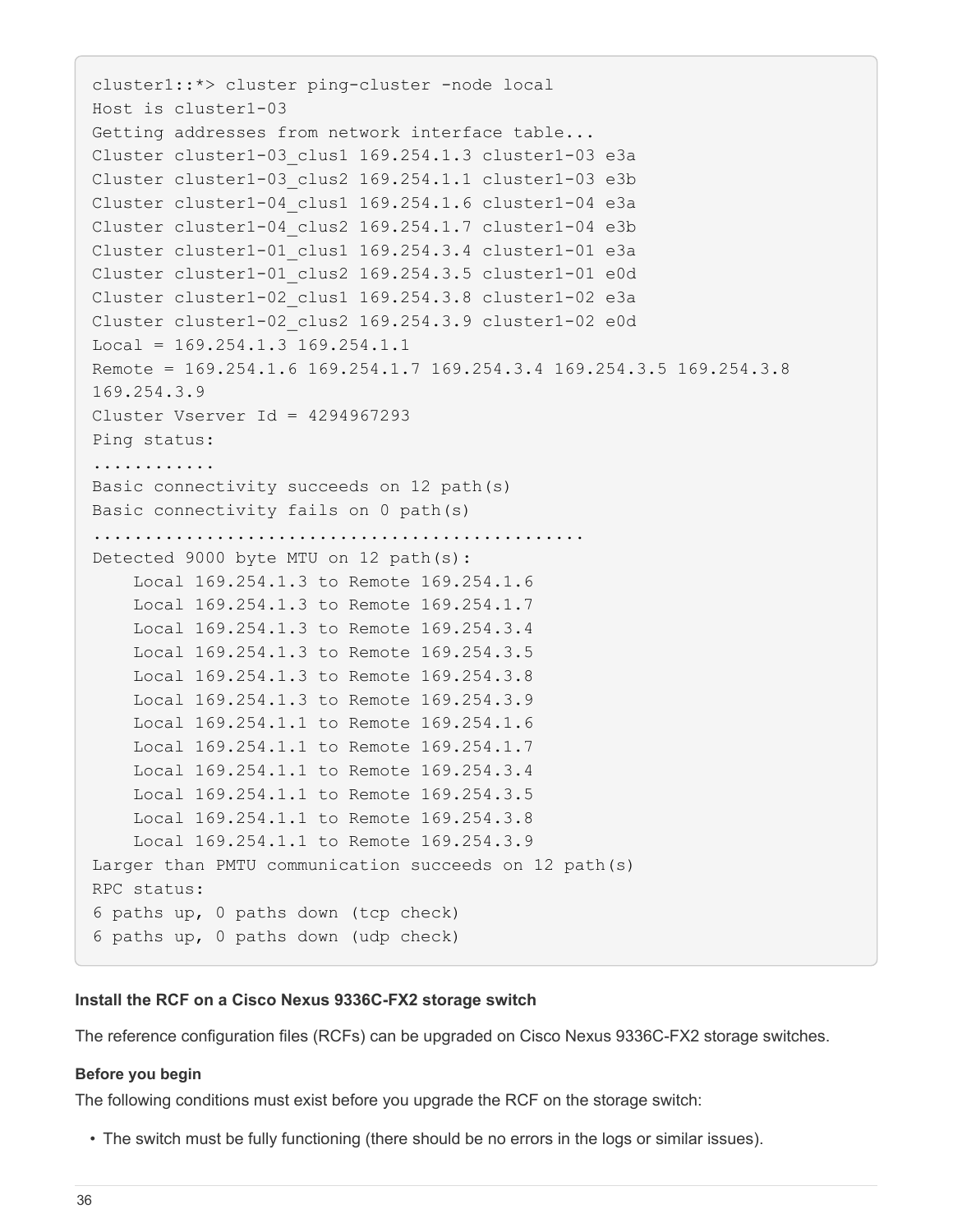- You must have checked or set your desired boot variables in the RCF to reflect the desired boot images if you are installing only NX-OS and keeping your current RCF version.
- If you need to change the boot variables to reflect the current boot images, you must do so before reapplying the RCF so that the correct version is instantiated on future reboots.
- You must have referred to the appropriate software and upgrade guides available on the Cisco web site for complete documentation on the Cisco storage upgrade and downgrade procedures. See [Cisco Nexus](https://www.cisco.com/c/en/us/support/switches/nexus-9336c-fx2-switch/model.html) [9000 Series Switches](https://www.cisco.com/c/en/us/support/switches/nexus-9336c-fx2-switch/model.html) for more information.
- The number of 100 GbE ports are defined in the reference configuration files (RCFs) available on the [Cisco](https://mysupport.netapp.com/site/info/cisco-ethernet-switch) [Ethernet switches](https://mysupport.netapp.com/site/info/cisco-ethernet-switch) page.

## **Procedure summary**

- 1. Check the health status of switches and ports (steps 1-4)
- 2. Download the NX-OS image to Cisco switch st2 and reboot (steps 5-8)
- 3. Copy the RCF to Cisco switch st2 (steps 9-12)
- 4. Recheck the health status of switches and ports (steps 13-15)
- 5. Repeat steps 1-15 for Cisco switch st1.



The command outputs might vary depending on different releases of ONTAP.

The examples in this procedure use the following switch and node nomenclature:

- The names of the two storage switches are *st1* and *st2*.
- The nodes are *node1* and *node2*.



The procedure requires the use of both ONTAP commands and Cisco Nexus 9000 Series Switches commands; ONTAP commands are used unless otherwise indicated.

### **Steps**

1. If AutoSupport is enabled on this cluster, suppress automatic case creation by invoking an AutoSupport message: system node autosupport invoke -node \* -type all - message MAINT=xh

Where x is the duration of the maintenance window in hours.

2. Check that the storage switches are available: system switch ethernet show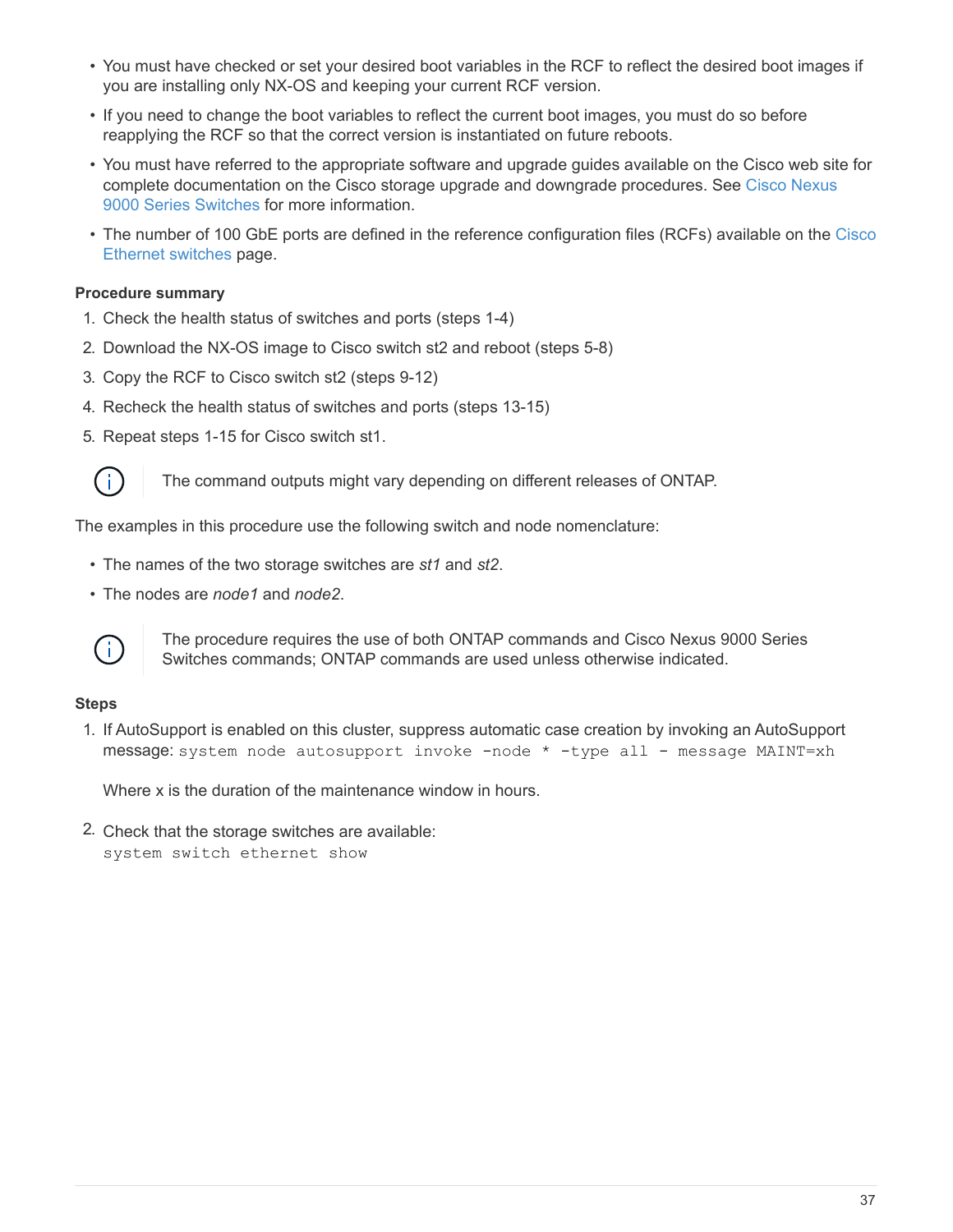storage::\*> system switch ethernet show Switch Type Address Model ------------------------- ------------------ ---------------- -------------- st1 storage-network 172.17.227.5 NX9-C9336C Serial Number: FOC221206C2 Is Monitored: true Reason: None Software Version: Cisco Nexus Operating System (NX-OS) Software, Version 9.3(5) Version Source: CDP st2 storage-network 172.17.227.6 NX9-C9336C Serial Number: FOC220443LZ Is Monitored: true Reason: None Software Version: Cisco Nexus Operating System (NX-OS) Software, Version 9.3(5) Version Source: CDP 2 entries were displayed. storage::\*>

3. Verify that the node ports are healthy and operational: storage port show -port-type ENET

|       | storage::*> storage port show -port-type ENET |             |         |          |         |         |             |  |  |
|-------|-----------------------------------------------|-------------|---------|----------|---------|---------|-------------|--|--|
|       |                                               |             |         | Speed    |         |         | <b>VLAN</b> |  |  |
| Node  | Port                                          | Type        | Mode    | (Gb/s)   | State   | Status  | ID          |  |  |
|       |                                               |             |         |          |         |         |             |  |  |
| node1 |                                               |             |         |          |         |         |             |  |  |
|       | e3a                                           | ENET        | storage | 100      | enabled | online  | 30          |  |  |
|       | e3b                                           | ENET        | storage | $\Omega$ | enabled | offline | 30          |  |  |
|       | e7a                                           | ENET        | storage | $\Omega$ | enabled | offline | 30          |  |  |
|       | e7b                                           | ENET        | storage | 100      | enabled | online  | 30          |  |  |
| node2 |                                               |             |         |          |         |         |             |  |  |
|       | e3a                                           | <b>ENET</b> | storage | 100      | enabled | online  | 30          |  |  |
|       | e3b                                           | ENET        | storage | $\Omega$ | enabled | offline | 30          |  |  |
|       | e7a                                           | ENET        | storage | $\Omega$ | enabled | offline | 30          |  |  |
|       | e7b                                           | ENET        | storage | 100      | enabled | online  | 30          |  |  |
|       |                                               |             |         |          |         |         |             |  |  |

4. Check that there are no storage switch or cabling issues with the cluster: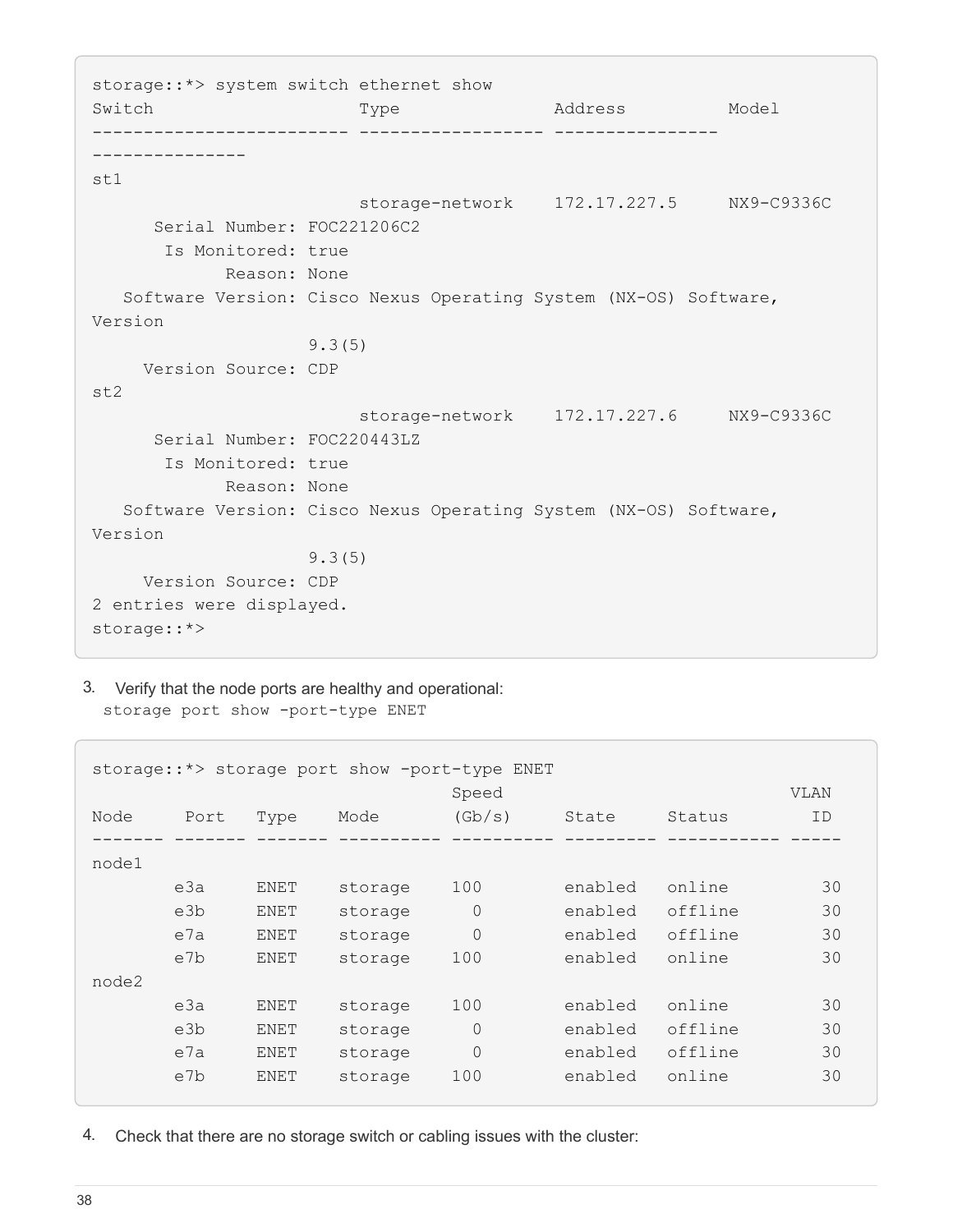storage::\*> system health alert show -instance There are no entries matching your query.

- 5. Download the NX-OS image to switch st2.
- 6. Install the system image so that the new version will be loaded the next time switch st2 is rebooted. The switch will be reboot in 10 seconds with the new image as shown in the following output:

```
st2# install all nxos bootflash:nxos.9.3. 5.bin
Installer will perform compatibility check first. Please wait.
Installer is forced disruptive
Verifying image bootflash:/nxos.9.3.4.bin for boot variable "nxos".
[####################] 100% -- SUCCESS
Verifying image type.
[[####################] 100% -- SUCCESS
Preparing "nxos" version info using image bootflash:/nxos.9.3.4.bin.
[####################] 100% -- SUCCESS
Preparing "bios" version info using image bootflash:/nxos.9.3.4.bin.
[####################] 100% -- SUCCESS
Performing module support checks.
[####################] 100% -- SUCCESS
Notifying services about system upgrade.
[####################] 100% -- SUCCESS
Compatibility check is done:
Module bootable Impact Install-type Reason
------ -------- ----- -------- ------------ ---- --
      1 yes disruptive reset default upgrade is not
hitless
Images will be upgraded according to following table:
Module Image Running-Version(pri:alt) New-Version
Upg
Required
------ -------- --------------------------------------- ------------
--------
 1 nxos 9.3(3) 9.3(4)
yes
 1 bios v08.37(01/28/2020):v08.23(09/23/2015)
v08.38(05/29/2020) no
Switch will be reloaded for disruptive upgrade.
Do you want to continue with the installation (y/n)? [n] y
input string too long
Do you want to continue with the installation (y/n)? [n] y
Install is in progress, please wait.
```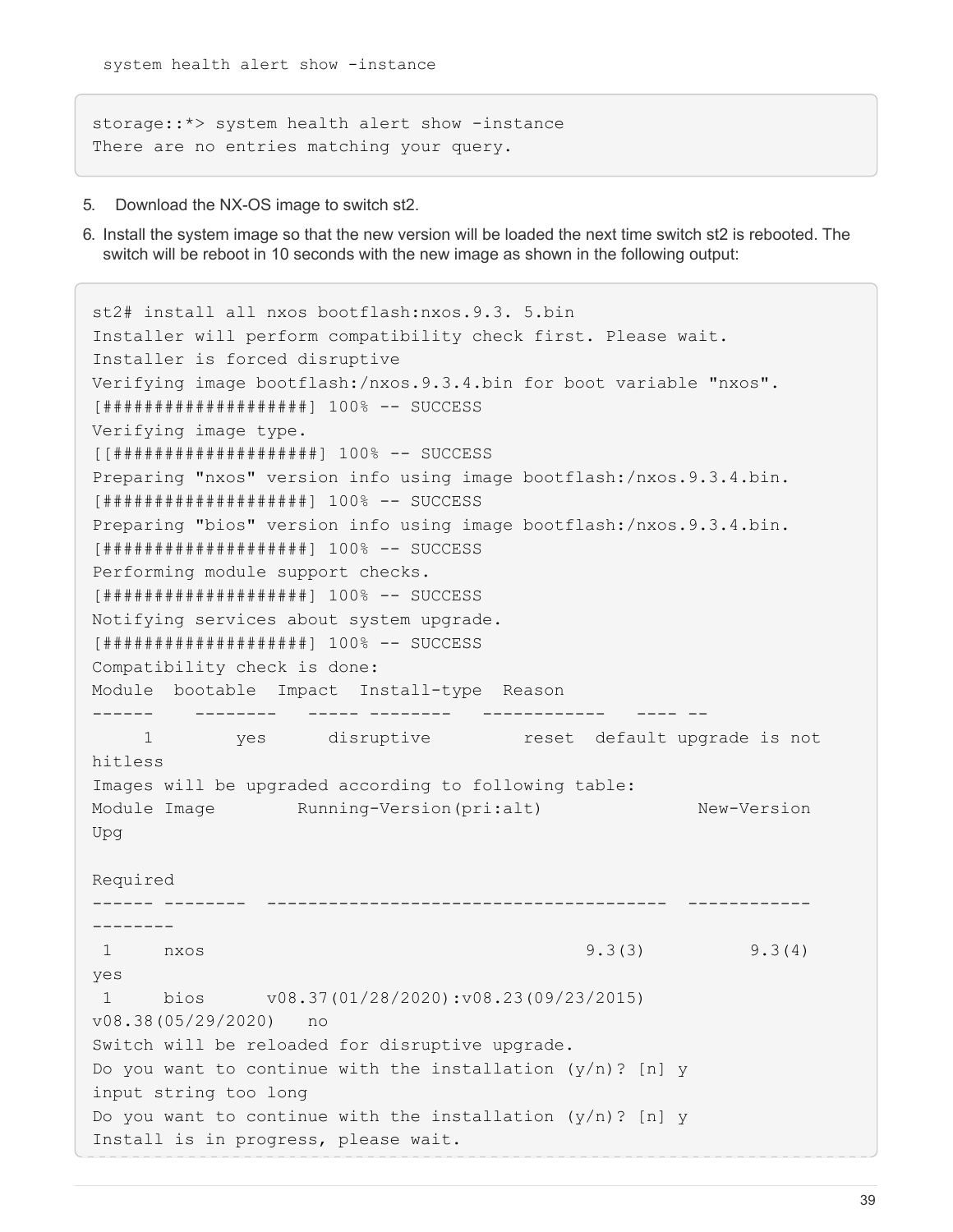```
Performing runtime checks.
[####################] 100% -- SUCCESS
Setting boot variables.
[####################] 100% -- SUCCESS
Performing configuration copy.
[####################] 100% -- SUCCESS
Module 1: Refreshing compact flash and upgrading bios/loader/bootrom.
Warning: please do not remove or power off the module at this time.
[####################] 100% -- SUCCESS
Finishing the upgrade, switch will reboot in 10 seconds.
st2#
```
7. Save the configuration.

You are prompted to reboot the system as shown in the following example:

```
st2# copy running-config startup-config
[########################################] 100% Copy complete.
st2# reload
This command will reboot the system. (y/n)? [n] y
```
8. Confirm that the new NX-OS version number is on the switch.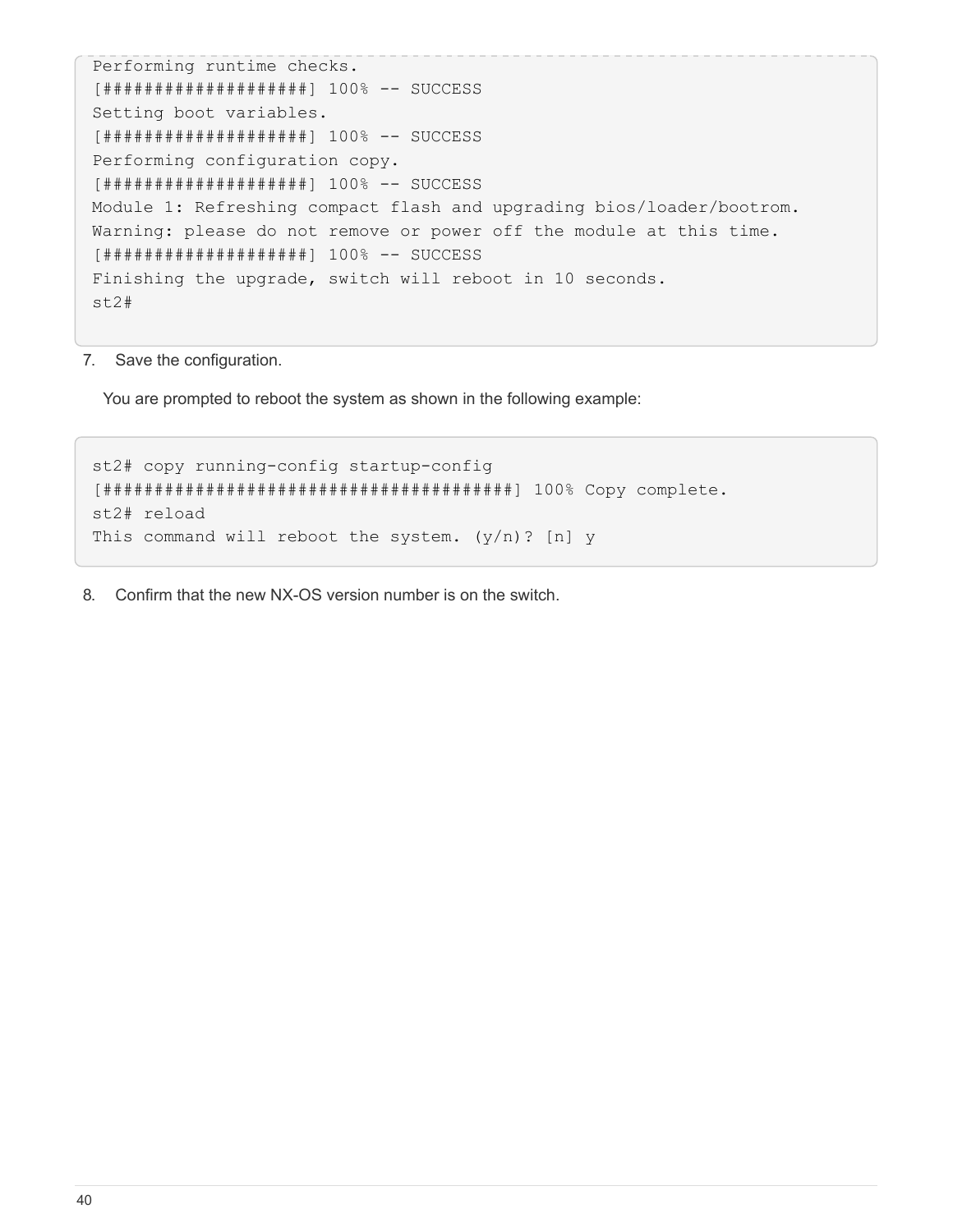```
st2# show version
Cisco Nexus Operating System (NX-OS) Software
TAC support: http://www.cisco.com/tac
Upgrading a Cisco Nexus 9336C Storage Switch 6
Upgrading a Cisco Nexus 9336C storage switch
Copyright (C) 2002-2020, Cisco and/or its affiliates.
All rights reserved.
The copyrights to certain works contained in this software are
owned by other third parties and used and distributed under their own
licenses, such as open source. This software is provided "as is," and
unless otherwise stated, there is no warranty, express or implied,
including but not limited to warranties of merchantability and fitness for
a particular purpose.
Certain components of this software are licensed under
the GNU General Public License (GPL) version 2.0 or
GNU General Public License (GPL) version 3.0 or the GNU
Lesser General Public License (LGPL) Version 2.1 or
Lesser General Public License (LGPL) Version 2.0.
A copy of each such license is available at
http://www.opensource.org/licenses/gpl-2.0.php and
http://opensource.org/licenses/gpl-3.0.html and
http://www.opensource.org/licenses/lgpl-2.1.php and
.
Software
  BIOS: version 08.38
  NXOS: version 9.3(5)
  BIOS compile time: 05/29/2020
  NXOS image file is: bootflash:///nxos.9.3. 5.bin
  NXOS compile time: 4/28/2020 21:00:00 [04/29/2020 02:28:31]
Hardware
  cisco Nexus9000 C9336C Chassis (Nexus 9000 Series)
  Intel(R) Xeon(R) CPU E5-2403 v2 @ 1.80GHz with 8154432 kB of memory.
  Processor Board ID FOC20291J6K
  Device name: S2
 bootflash: 53298520 kB
Kernel uptime is 0 \, \text{day}(s), 0 \, \text{hour}(s), 3 \, \text{minute}(s), 42 \, \text{second}(s)Last reset at 157524 usecs after Mon Nov 2 18:32:06 2020
             Reason: Reset due to upgrade
     System version: 9.3(5)
     Service:
plugin
     Core Plugin, Ethernet Plugin
     Active Package(s):
st2#
```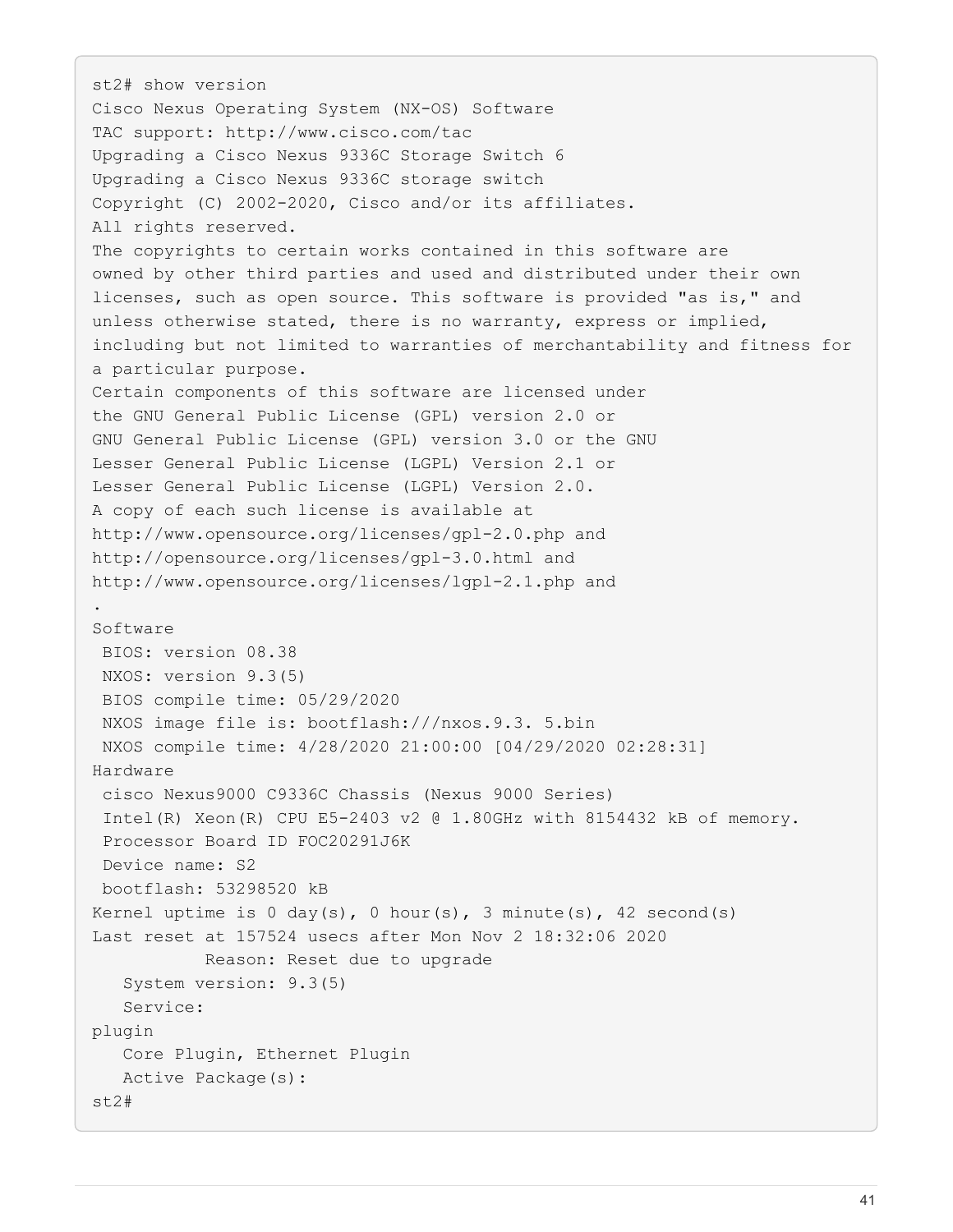9. Copy the RCF on switch st2 to the switch bootflash using one of the following transfer protocols: FTP, HTTP, TFTP, SFTP, or SCP.

For more information about Cisco commands, see the appropriate guide in the [Cisco Nexus 9000 Series](https://www.cisco.com/c/en/us/support/switches/nexus-9000-series-switches/products-command-reference-list.html) [NX-OS Command Reference guides.](https://www.cisco.com/c/en/us/support/switches/nexus-9000-series-switches/products-command-reference-list.html)

The following example shows HTTP being used to copy an RCF to the bootflash on switch st2:

```
st2# copy http://172.16.10.1//cfg/Nexus_9336C_RCF_v1.6-Storage.txt
bootflash: vrf management
% Total % Received % Xferd Average Speed Time Time Time
Current
    Dload Upload Total Spent Left
Speed
100 3254 100 3254 0 0 8175 0 --:--:--
--:--:-- --:--:–
8301
Copy complete, now saving to disk (please wait)...
Copy complete.
st2#
```
10. Apply the RCF previously downloaded to the bootflash: copy bootflash.

The following example shows the RCF file Nexus 9336C\_RCF\_v1.6-Storage.txt being installed on switch st2:

st2# copy Nexus\_9336C\_RCF\_v1.6-Storage.txt running-config echo-commands

11. Verify that the RCF file is the correct newer version: show running-config

When you check the output to verify you have the correct RCF, make sure that the following information is correct:

- The RCF banner
- The node and port settings
- Customizations

The output varies according to your site configuration. Check the port settings and refer to the release notes for any changes specific to the RCF that you have installed.

**Important:** In the banner output from the show banner motd command, you must read and follow the instructions in the \*IMPORTANT NOTES \*section to ensure the proper configuration and operation of the switch.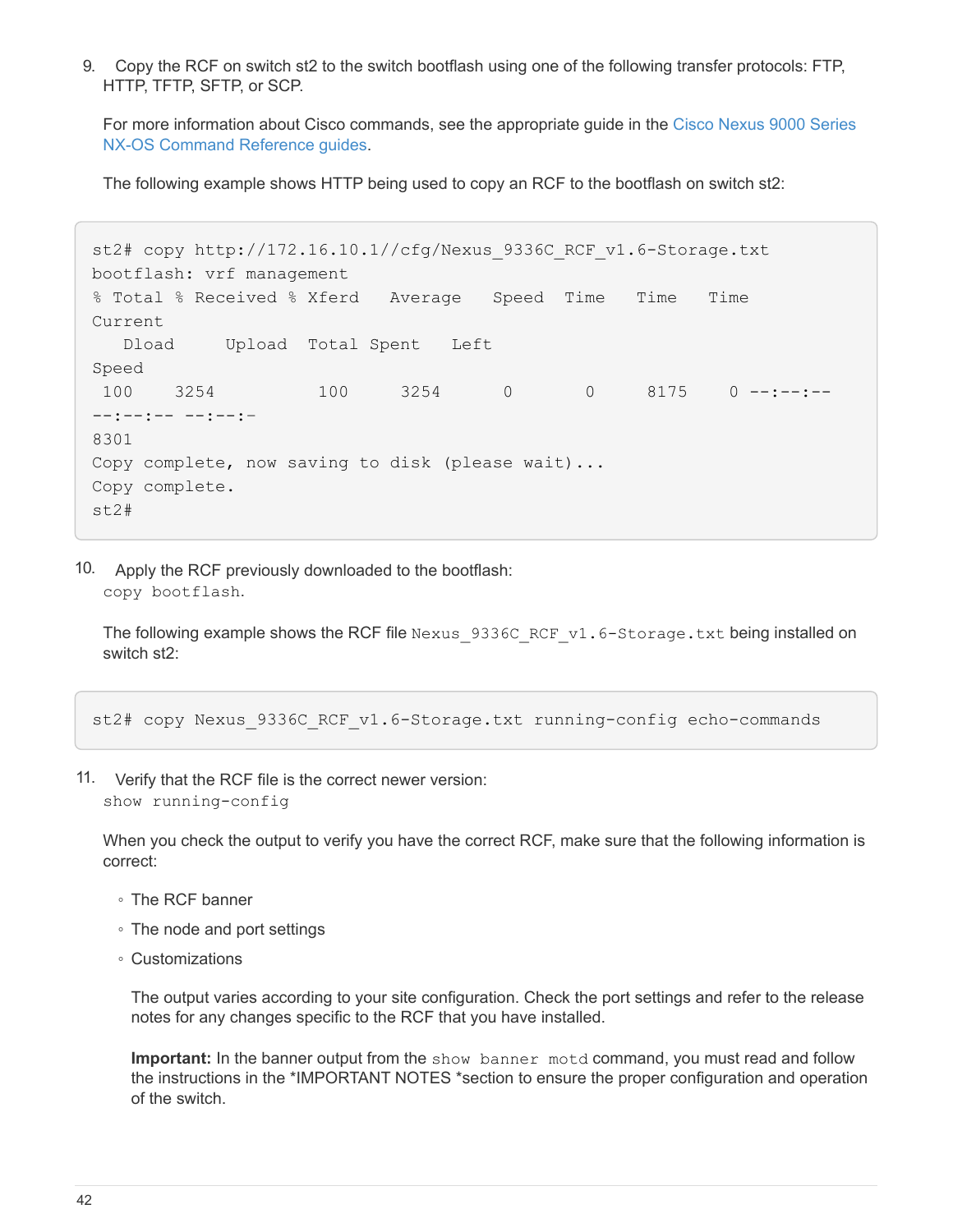```
st2# show banner motd
**************************************************************************
****
*NetApp Reference Configuration File (RCF)
*
*Switch : Nexus N9K-C9336C-FX2
*Filename : Nexus 9336C RCF v1.6-Storage.txt
* Date : 10-23-2020
*Version : v1.6
*
*Port Usage: Storage configuration
*Ports 1-36: 100GbE Controller and Shelf Storage Ports
*
*IMPORTANT NOTES*
*- This RCF utilizes QoS and requires TCAM re-configuration, requiring RCF
*to be loaded twice with the Storage Switch rebooted in between.
*
*- Perform the following 4 steps to ensure proper RCF installation:
*
*(1) Apply RCF first time, expect following messages:
*- Please save config and reload the system...
*- Edge port type (portfast) should only be enabled on ports...
*- TCAM region is not configured for feature QoS class IPv4 ingress...
*
*(2) Save running-configuration and reboot Cluster Switch
*
*(3) After reboot, apply same RCF second time and expect following
messages:
*- % Invalid command at '^' marker
*- Syntax error while parsing...
*
*(4) Save running-configuration again
**************************************************************************
****
st2#
```
12. After you verify that the software versions and switch settings are correct, copy the running-config file to the startup-config file on switch st2.

For more information on Cisco commands, see the appropriate guide in the [Cisco Nexus 9000 Series NX-](https://www.cisco.com/c/en/us/support/switches/nexus-9000-series-switches/products-command-reference-list.html)[OS Command Reference guides.](https://www.cisco.com/c/en/us/support/switches/nexus-9000-series-switches/products-command-reference-list.html)

The following example shows the running-config file successfully copied to the startup-config file: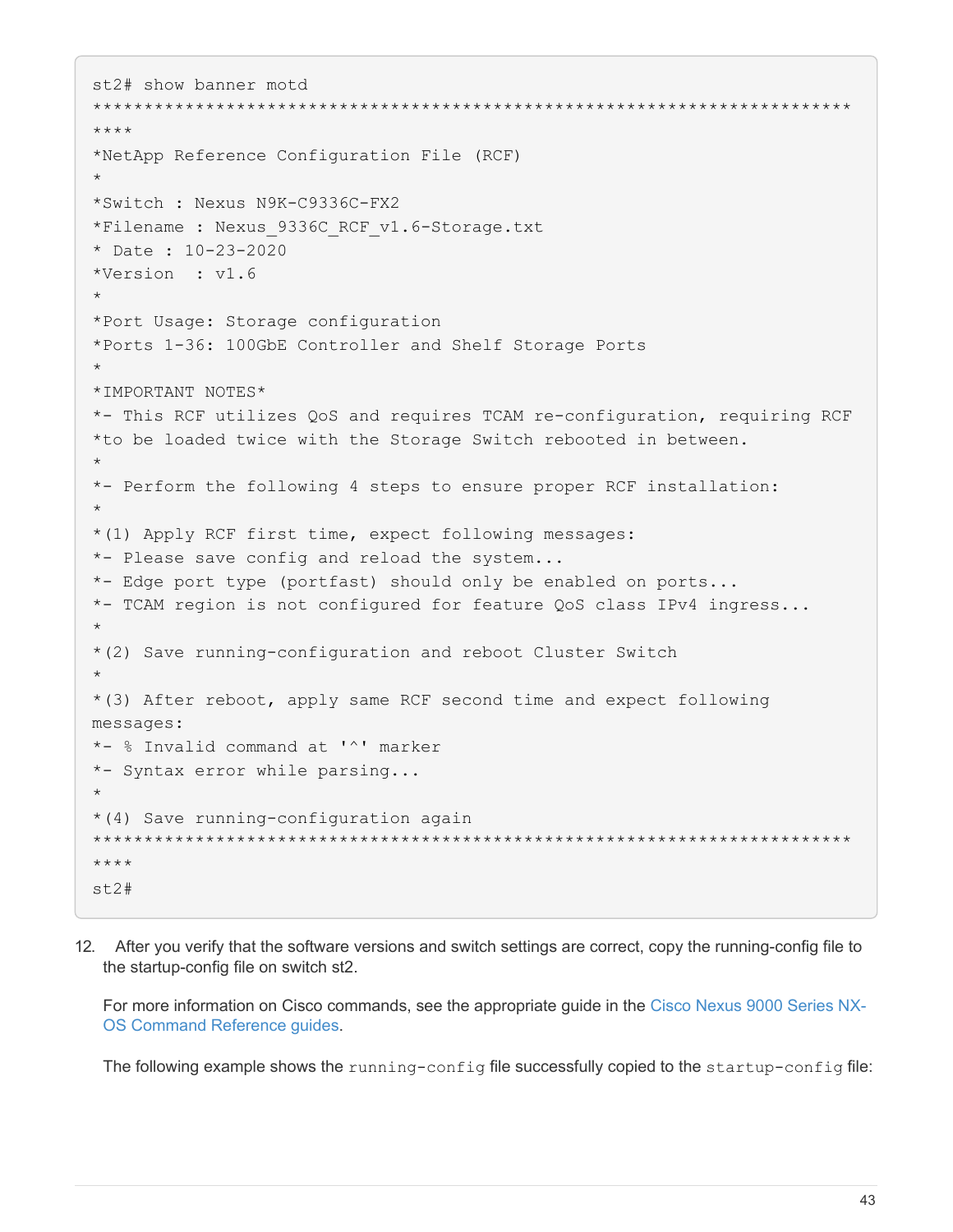```
st2# copy running-config startup-config
[########################################] 100% Copy complete.
```
13. Recheck that the storage switches are available after the reboot: system switch ethernet show

```
storage::*> system switch ethernet show
Switch Type Address Model
---------------------------- ------------------ ----------------
---------------
st1
                          storage-network 172.17.227.5 NX9-
C9336C
      Serial Number: FOC221206C2
       Is Monitored: true
             Reason: None
   Software Version: Cisco Nexus Operating System (NX-OS) Software, Version
                    9.3(5)
    Version Source: CDP
st2
                           storage-network 172.17.227.6 NX9-
C9336C
      Serial Number: FOC220443LZ
       Is Monitored: true
             Reason: None
   Software Version: Cisco Nexus Operating System (NX-OS) Software, Version
                    9.3(5)
     Version Source: CDP
2 entries were displayed.
storage::*
```
14. Verify that the switch ports are healthy and operational after the reboot: storage port show -port-type ENET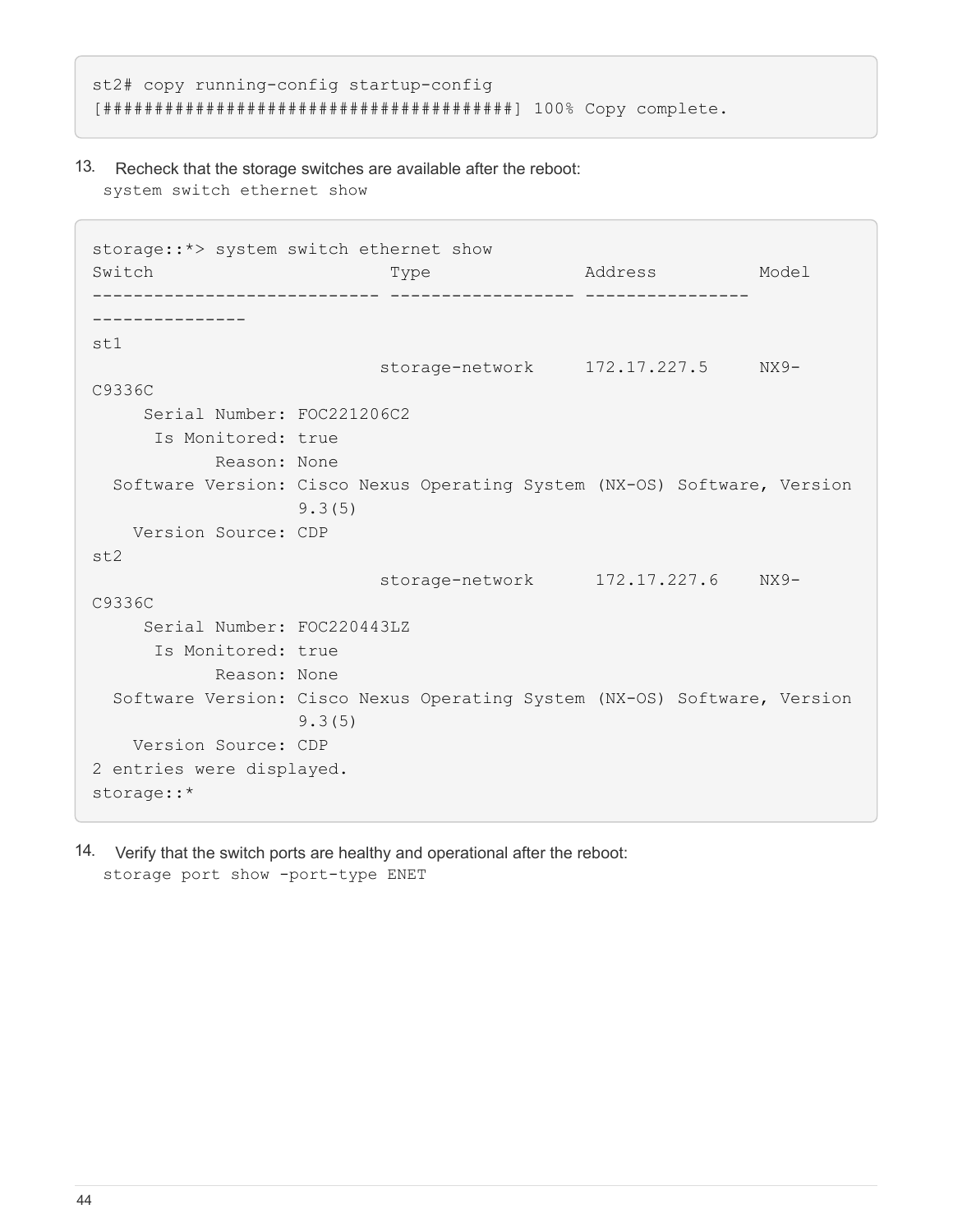|       | storage::*> storage port show -port-type ENET |      |         |                |         |         |             |  |  |
|-------|-----------------------------------------------|------|---------|----------------|---------|---------|-------------|--|--|
|       |                                               |      |         | Speed          |         |         | <b>VLAN</b> |  |  |
| Node  | Port                                          | Type | Mode    | (Gb/s)         | State   | Status  | ID          |  |  |
|       |                                               |      |         |                |         |         |             |  |  |
| node1 |                                               |      |         |                |         |         |             |  |  |
|       | e3a                                           | ENET | storage | 100            | enabled | online  | 30          |  |  |
|       | e3b                                           | ENET | storage | $\Omega$       | enabled | offline | 30          |  |  |
|       | e7a                                           | ENET | storage | $\overline{0}$ | enabled | offline | 30          |  |  |
|       | e7b                                           | ENET | storage | 100            | enabled | online  | 30          |  |  |
| node2 |                                               |      |         |                |         |         |             |  |  |
|       | e3a                                           | ENET | storage | 100            | enabled | online  | 30          |  |  |
|       | e3b                                           | ENET | storage | $\Omega$       | enabled | offline | 30          |  |  |
|       | e7a                                           | ENET | storage | $\Omega$       | enabled | offline | 30          |  |  |
|       | e7b                                           | ENET | storage | 100            | enabled | online  | 30          |  |  |
|       |                                               |      |         |                |         |         |             |  |  |

15. Recheck that there is no storage switch or cabling issues with the cluster: system health alert show -instance

```
storage:: *> system health alert show -instance
There are no entries matching your query.
```
- 16. Repeat this procedure for the RCF on switch st1.
- 17. If you suppressed automatic case creation, re-enable it by invoking an AutoSupport message: system node autosupport invoke -node \* -type all -message MAINT=END

#### **Install the RCF on a Cisco Nexus 9336C-FX2 shared switch**

From ONTAP 9.9.1, you can use Cisco Nexus 9336C-FX2 switches to combine storage and cluster functionality into a shared switch scenario.

#### **Before you begin**

- The cluster switches must be fully functioning (there should be no errors in the logs or similar issues).
- The storage switches must be fully functioning (there should be no errors in the logs or similar issues).
- The names of the two storage switches are *sh1* and *sh2*.
- The example used here loads the shared RCF on to the new switch.

#### **Steps**

1. Copy the RCF on switch sh2 to the switch bootflash using one of the following transfer protocols: FTP, HTTP, TFTP, SFTP, or SCP.

For more information on Cisco commands, see the appropriate guide in the [Cisco Nexus 9000 Series NX-](https://www.cisco.com/c/en/us/support/switches/nexus-9000-series-switches/products-command-reference-list.html)[OS Command Reference guides.](https://www.cisco.com/c/en/us/support/switches/nexus-9000-series-switches/products-command-reference-list.html)

The following example shows HTTP being used to copy an RCF to the bootflash on switch sh2: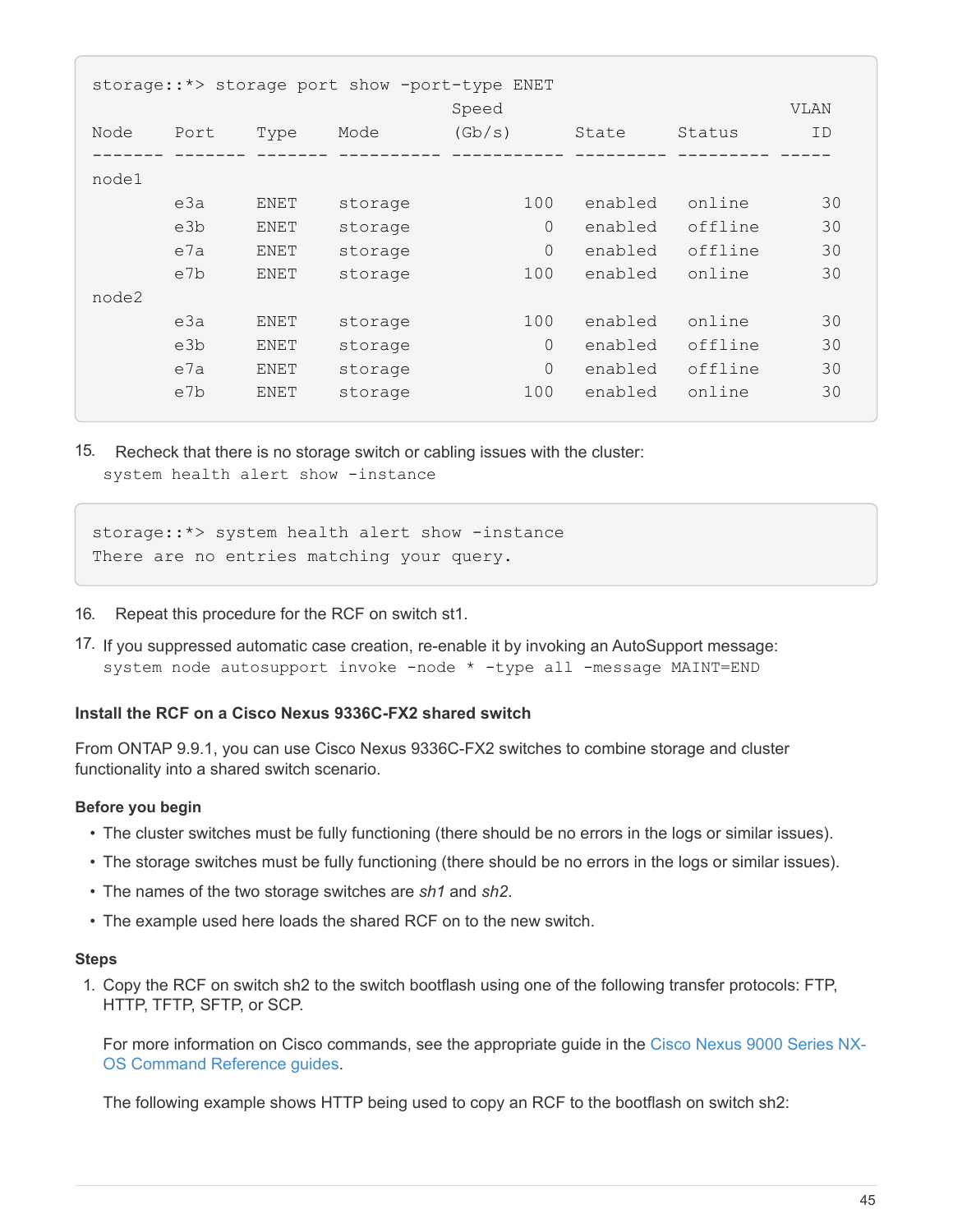```
sh2# copy http://172.16.10.1//cfg/Nexus 9336C RCF v1.7-Cluster-Ha-
Storage.txt bootflash: vrf management
% Total % Received % Xferd Average Speed Time Time Time
Current
    Dload Upload Total Spent Left
Speed
100 5143 100 5143 0 0 11300 0 -------
--:--:-- --:--:–
11300
Copy complete, now saving to disk (please wait)...
Copy complete.
sh2#
```
2. Apply the RCF previously downloaded to the bootflash: copy bootflash.

The following example shows the RCF file `Nexus\_9336C\_RCF\_v1.7-Cluster-HA-Storage.txt ` being installed on switch sh2:

```
sh2# copy Nexus 9336C RCF v1.7-Cluster-HA-Storage.txt running-config echo-
commands
```
3. Verify that the RCF file is the correct newer version: show running-config

When you check the output to verify you have the correct RCF, make sure that the following information is correct:

- The RCF banner
- The node and port settings
- Customizations

The output varies according to your site configuration. Check the port settings and refer to the release notes for any changes specific to the RCF that you have installed.

**Important:** In the banner output from the show banner motd command, you must read and follow the instructions in the \*IMPORTANT NOTES \*section to ensure the proper configuration and operation of the switch.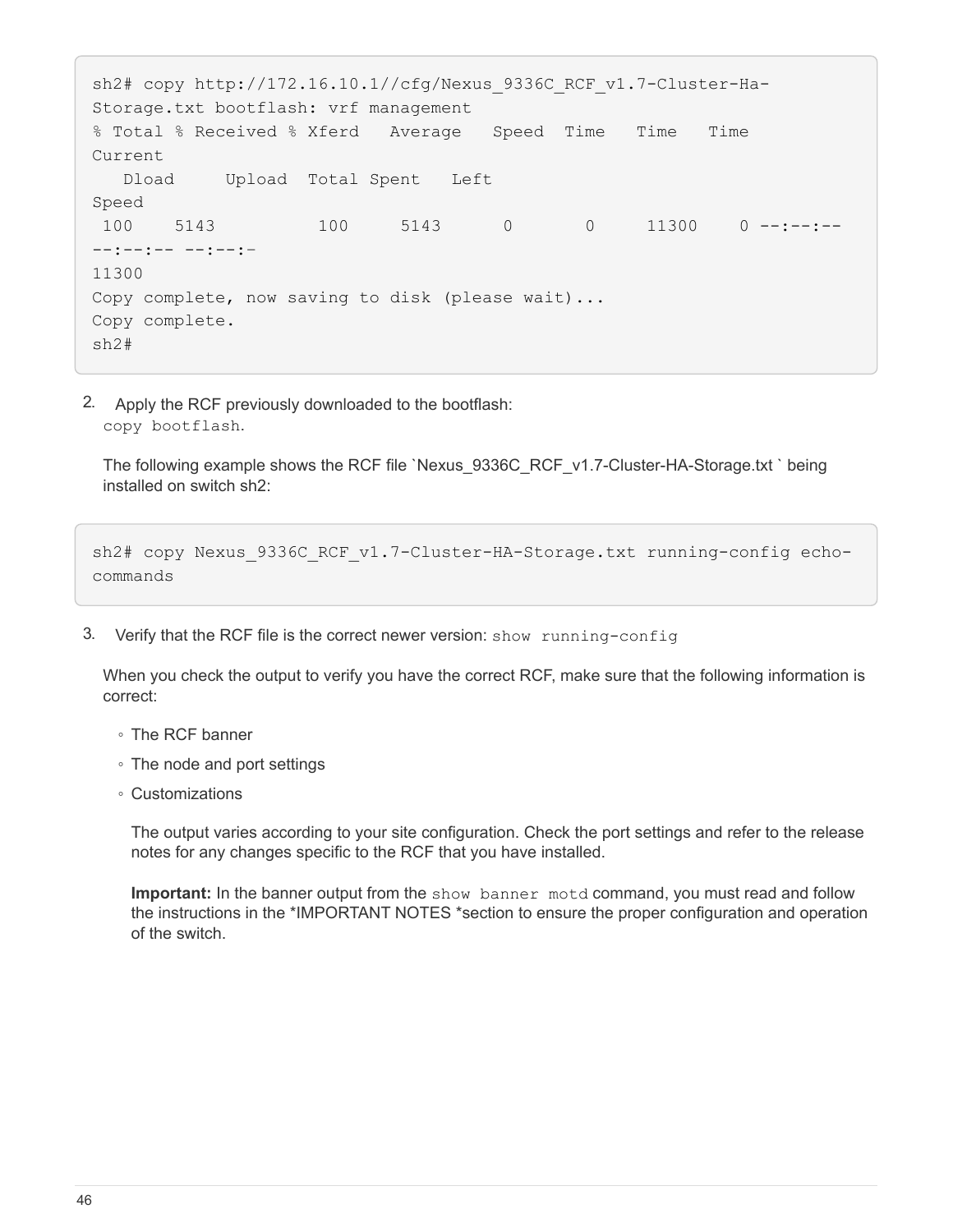```
sh2# show banner motd
**************************************************************************
****
*NetApp Reference Configuration File (RCF)
*
*Switch : Nexus N9K-C9336C-FX2
*Filename : Nexus 9336C RCF v1.7-Cluster-HA-Storage.txt
* Date : Jan-08-2021
*Version : v1.7
*
*Port Usage:
*Ports 1-8: 40/100GbE Intra-Cluster/HA Ports, int e1/1-8
*Port 9: 10GbE breakout Intra-Cluster Ports, int e1/9/1-4
*Port 10: 25GbE breakout Intra-Cluster/HA Ports, int e1/10/1-4
*Ports 11-22: First HA-pair Controller and Shelf Storage Ports, int e1/11-
22
*Ports 23-34: Second HA-pair Controller and Shelf Storage Ports, int
e1/23-34
*Ports 35-36: Intra-Cluster ISL Ports, int e1/35-36
*
* Undo breakout commands and return interfaces to 40/100G configuration in
* config mode:
* no interface breakout module 1 port 9 map 10g-4x
* no interface breakout module 1 port 10 map 25g-4x
* interface Ethernet 1/9-10
* inherit port-profile CLUSTER_HA
* priority-flow-control mode auto
* service-policy type qos input HA_POLICY
* exit
*
*IMPORTANT NOTES*
* In certain conditions, N9K-C9336C-FX2 may not be able to auto-negotiate
port
* speed correctly, and port speed must be manually set, in config mode,
e.g.
* int e1/1
* speed 40000
* int e1/3
* speed 100000
*
**************************************************************************
****
sh2#
```
4. After you verify that the software versions and switch settings are correct, copy the running-config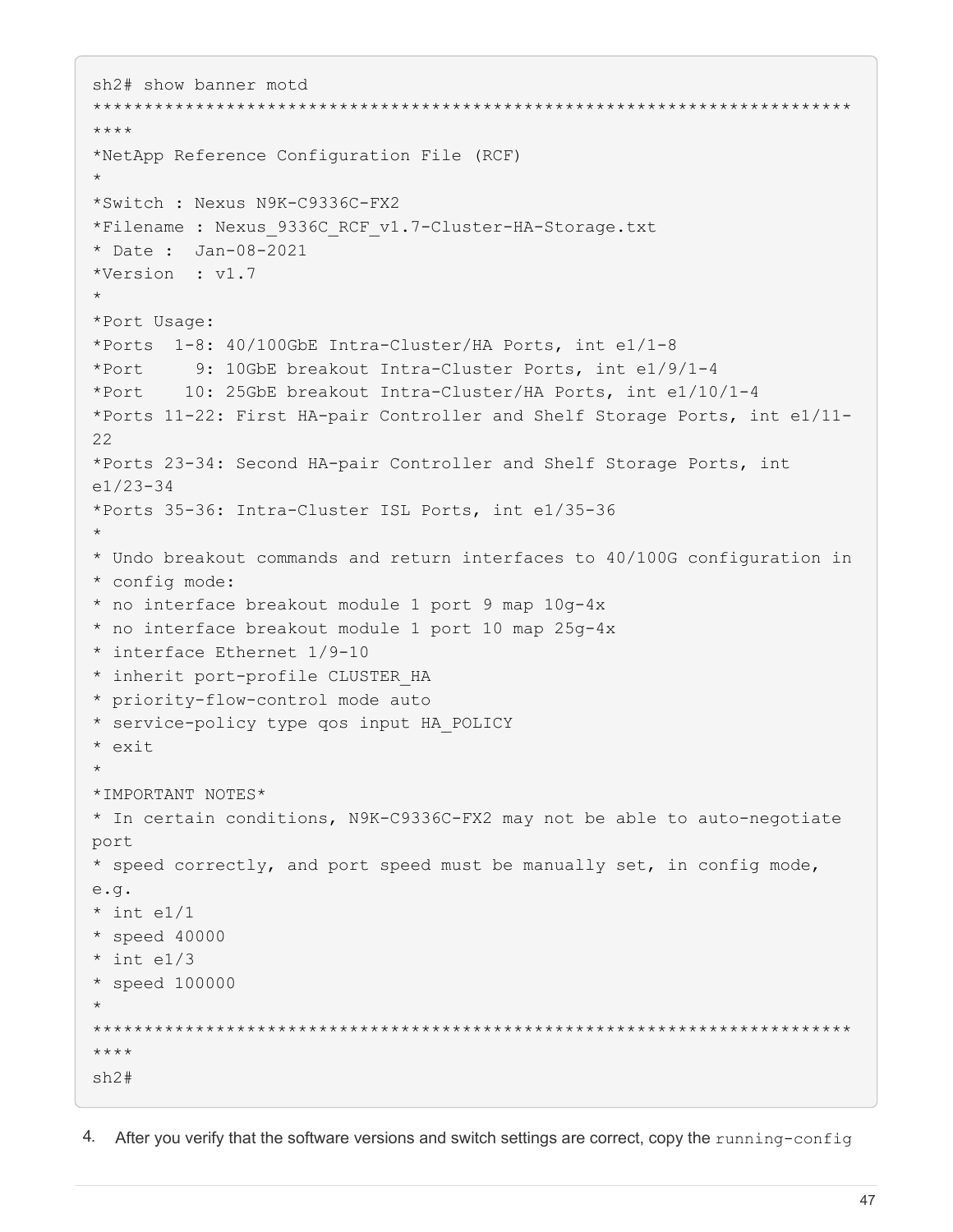file to the startup-config file on switch sh2.

For more information on Cisco commands, see the appropriate guide in the [Cisco Nexus 9000 Series NX-](https://www.cisco.com/c/en/us/support/switches/nexus-9000-series-switches/products-command-reference-list.html)[OS Command Reference guides.](https://www.cisco.com/c/en/us/support/switches/nexus-9000-series-switches/products-command-reference-list.html)

The following example shows the running-config file successfully copied to the startup-config file:

sh2# copy running-config startup-config [########################################] 100% Copy complete.

5. Repeat this procedure for the RCF on switch sh1.

# **Migrate from a switchless cluster with direct-attached storage by adding two new shared switches**

# **Migrate from a switchless cluster with direct-attached storage**

You must be aware of certain configuration information, port connections, and cabling requirements when you migrate a two-node switchless cluster, non-disruptively, to a cluster with Cisco Nexus 9336C-FX2 cluster switches. The procedure you use depends on whether you have two dedicated cluster-network ports on each controller or a single cluster port on each controller. The process documented works for all nodes using optical or Twinax ports but is not supported on this switch if nodes are using onboard 10Gb BASE-T RJ45 ports for the cluster-network ports.

Most systems require two dedicated cluster-network ports on each controller. See [Cisco Ethernet Switches](https://mysupport.netapp.com/site/info/cisco-ethernet-switch) for more information.

If you have an existing two-node switchless cluster environment, you can migrate to a two-node switched cluster environment using Cisco Nexus 9336C-FX2 switches to enable you to scale beyond two nodes in the cluster.

### **Before you begin**

- Two-node switchless configuration:
	- The two-node switchless configuration must be properly set up and functioning.
	- The nodes must be running ONTAP 9.8 and later.
	- All cluster ports must be in the **up** state.
	- All cluster logical interfaces (LIFs) must be in the **up** state and on their **home** ports.
- Cisco Nexus 9336C-FX2 switch configuration:
	- Both switches must have management network connectivity.
	- There must be console access to the cluster switches.
	- Nexus 9336C-FX2 node-to-node switch and switch-to-switch connections must use Twinax or fiber cables.
	- The NetApp [Hardware Universe](https://hwu.netapp.com) contains more information about cabling.
	- Inter-Switch Link (ISL) cables must be connected to ports 1/35 and 1/36 on both 9336C-FX2 switches.
- Initial customization of the 9336C-FX2 switches must be completed. So that the: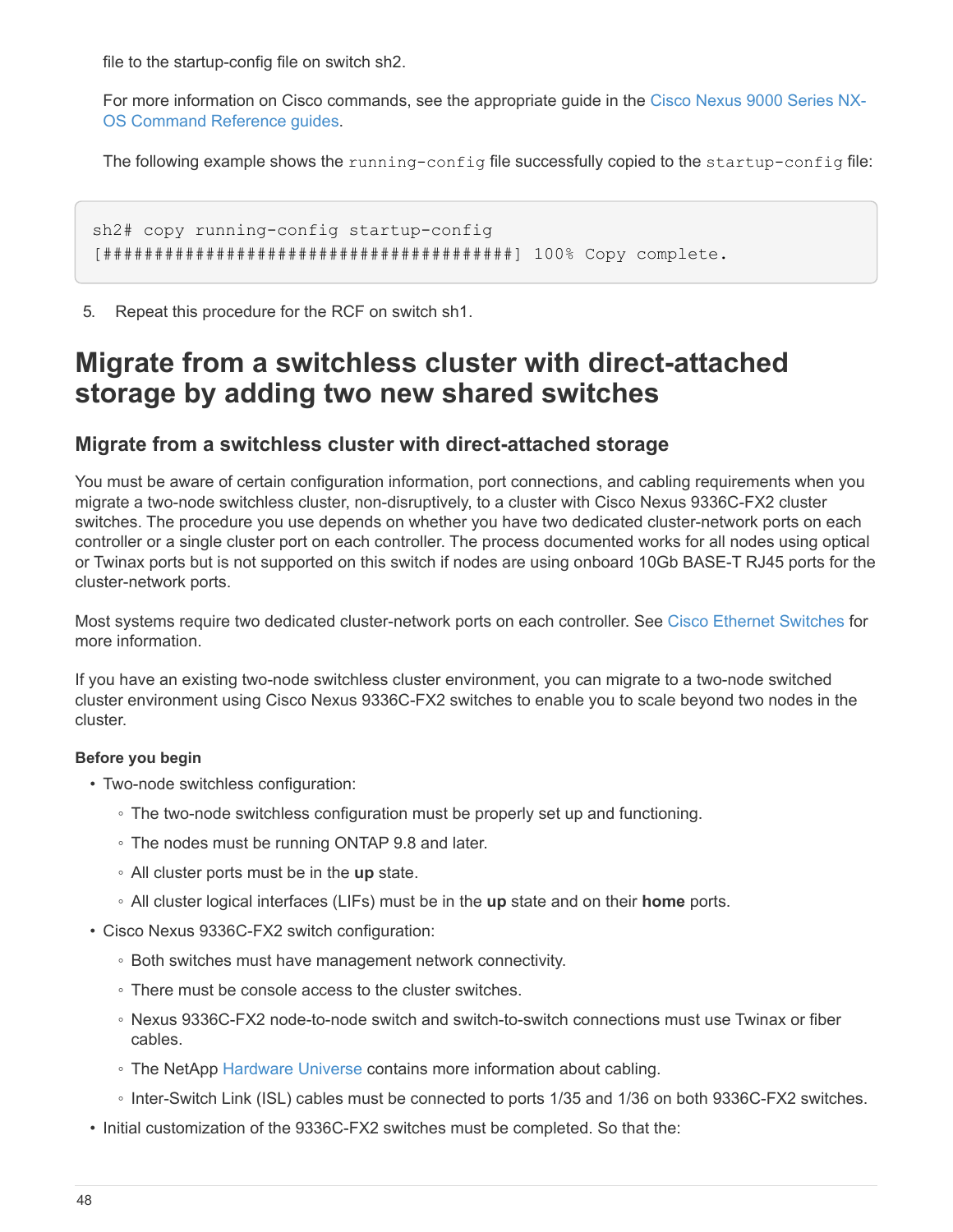- 9336C-FX2 switches are running the latest version of software
- Reference Configuration Files (RCFs) have been applied to the switches
- Any site customization, such as SMTP, SNMP, and SSH must be configured on the new switches.

#### **About this task**

The examples in this procedure use the following cluster switch and node nomenclature:

- The names of the 9336C-FX2 switches are *cs1* and *cs2*.
- The names of the cluster SVMs are *node1* and *node2*.
- The names of the LIFs are *node1\_clus1* and *node1\_clus2* on node 1, and *node2\_clus1* and *node2\_clus2* on node 2 respectively.
- The cluster1::\*> prompt indicates the name of the cluster.
- The cluster ports used in this procedure are *e3a* and *e3b*, as per the AFF A400 controller. The [Hardware](https://hwu.netapp.com) [Universe](https://hwu.netapp.com) contains the latest information about the actual cluster ports for your platforms.

#### **Steps**

1. If AutoSupport is enabled on this cluster, suppress automatic case creation by invoking an AutoSupport message: system node autosupport invoke -node \* -type all -message MAINT=xh.

where x is the duration of the maintenance window in hours.



The AutoSupport message notifies technical support of this maintenance task so that automatic case creation is suppressed during the maintenance window.

2. Change the privilege level to advanced, entering y when prompted to continue: set -privilege advanced

The advanced prompt (\*>) appears.

3. Disable all node-facing ports (not ISL ports) on both the new cluster switches cs1 and cs2. You must not disable the ISL ports.

The following example shows that node-facing ports 1 through 34 are disabled on switch cs1:

```
cs1# config
Enter configuration commands, one per line. End with CNTL/Z.
cs1(config)# interface e/1-34
cs1(config-if-range)# shutdown
```
4. Verify that the ISL and the physical ports on the ISL between the two 9336C-FX2 switches cs1 and cs2 are up on ports 1/35 and 1/36:

show port-channel summary

The following example shows that the ISL ports are up on switch cs1: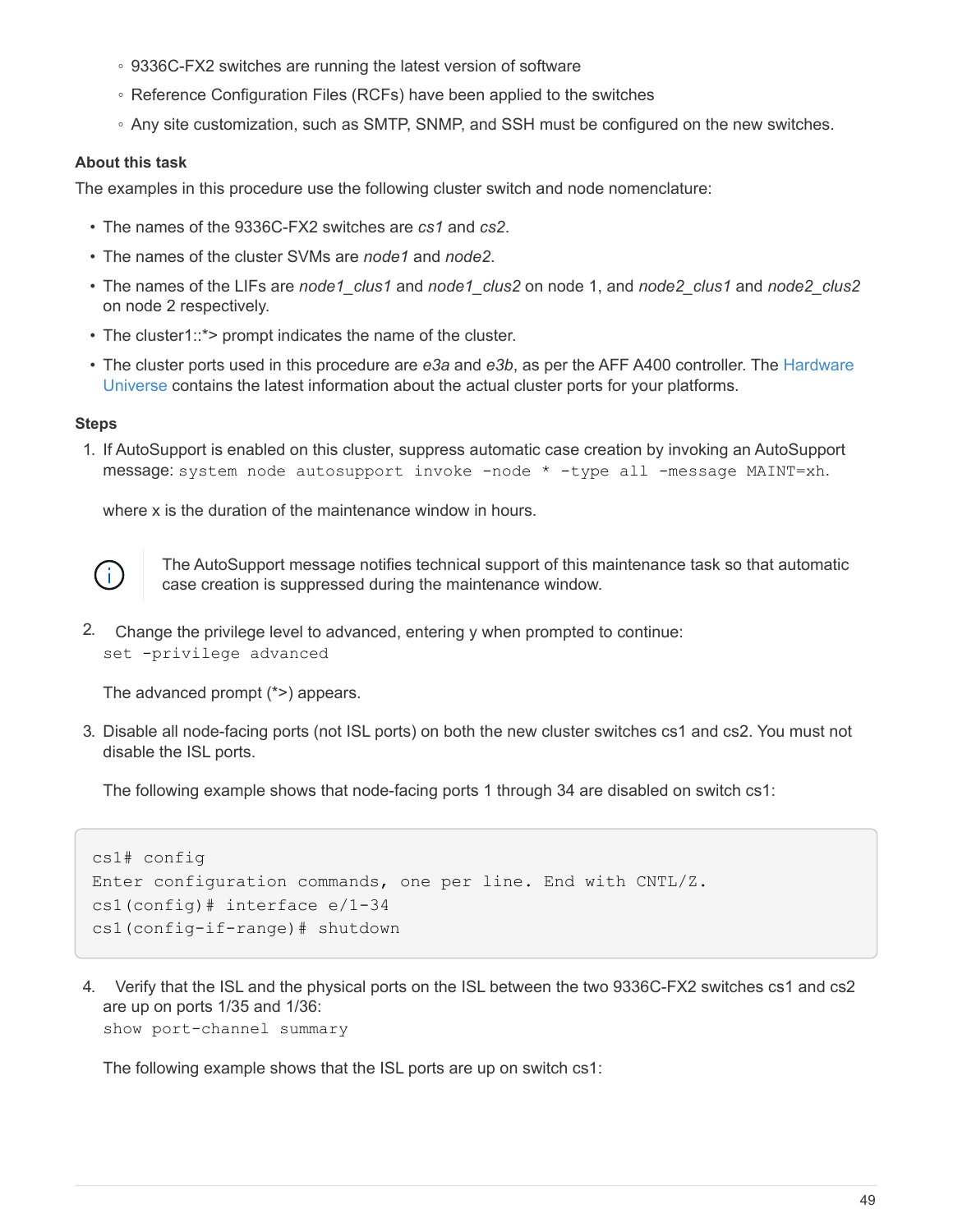```
cs1# show port-channel summary
Flags: D - Down P - Up in port-channel (members)
         I - Individual H - Hot-standby (LACP only)
       s - Suspended r - Module-removed
         b - BFD Session Wait
       S - Switched R - Routed
         U - Up (port-channel)
         p - Up in delay-lacp mode (member)
         M - Not in use. Min-links not met
--------------------------------------------------------------------------
------
Group Port- Type Protocol Member Ports
       Channel
  --------------------------------------------------------------------------
------
1 Po1(SU) Eth LACP Eth1/35(P) Eth1/36(P)
```
The following example shows that the ISL ports are up on switch cs2:

```
  cs2# show port-channel summary
        Flags: D - Down P - Up in port-channel (members)
          I - Individual H - Hot-standby (LACP only)
        s - Suspended r - Module-removed
          b - BFD Session Wait
        S - Switched R - Routed
          U - Up (port-channel)
          p - Up in delay-lacp mode (member)
          M - Not in use. Min-links not met
                                           --------------------------------------------------------------------------
------
Group Port- Type Protocol Member Ports
       Channel
             --------------------------------------------------------------------------
------
1 Po1(SU) Eth LACP Eth1/35(P) Eth1/36(P)
```
5. Display the list of neighboring devices: show cdp neighbors.

This command provides information about the devices that are connected to the system. The following example lists the neighboring devices on switch cs1: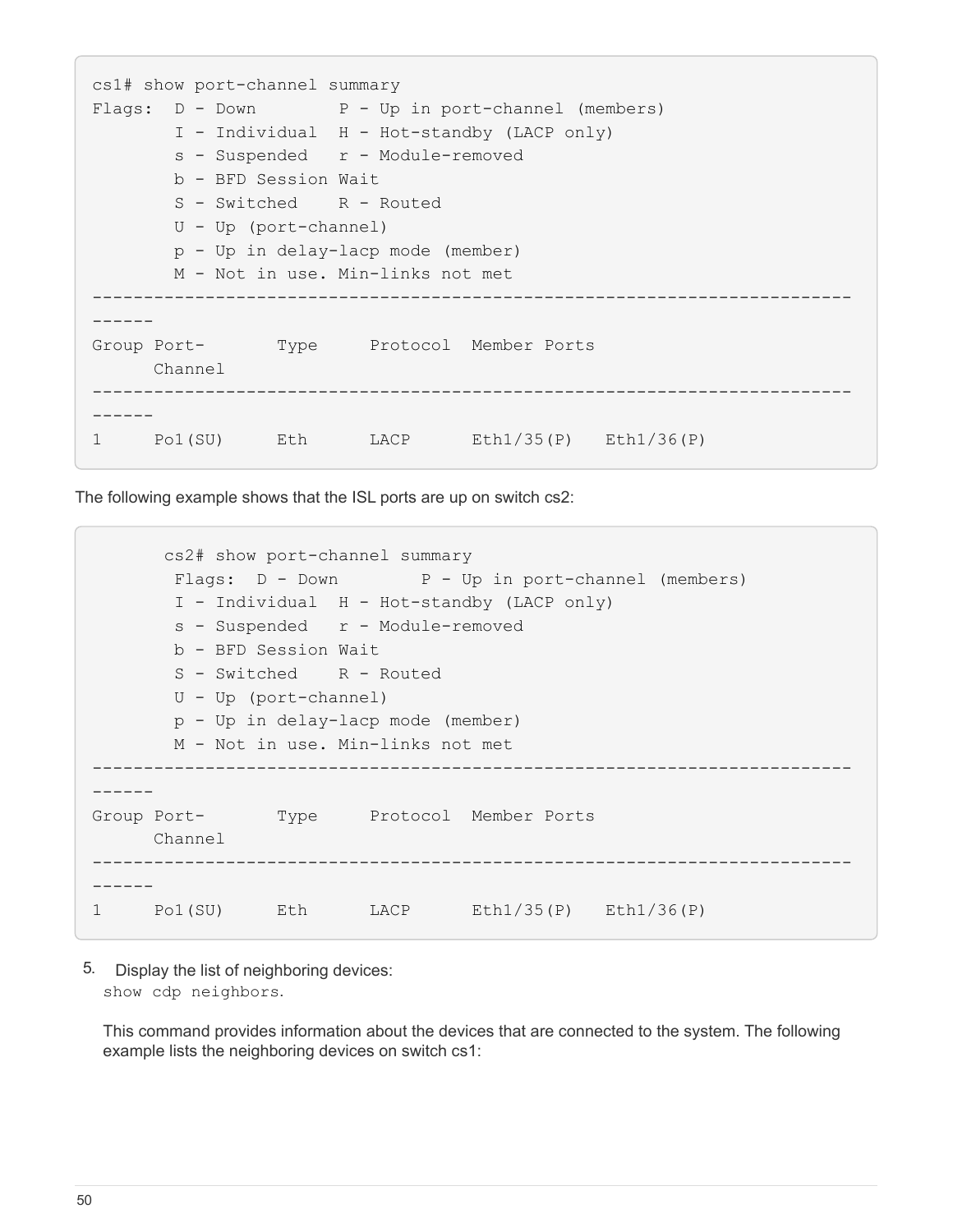```
cs1# show cdp neighbors
Capability Codes: R - Router, T - Trans-Bridge, B - Source-Route-Bridge
                 S - Switch, H - Host, I - IGMP, r - Repeater,
                 V - VoIP-Phone, D - Remotely-Managed-Device,
                 s - Supports-STP-Dispute
Device-ID Local Intrfce Hldtme Capability Platform Port ID
cs2 Eth1/35 175 R S I s N9K-C9336C Eth1/35
cs2 Eth1/36 175 R S I s N9K-C9336C Eth1/36
Total entries displayed: 2
```
The following example lists the neighboring devices on switch cs2:

```
cs2# show cdp neighbors
Capability Codes: R - Router, T - Trans-Bridge, B - Source-Route-Bridge
                 S - Switch, H - Host, I - IGMP, r - Repeater,
                 V - VoIP-Phone, D - Remotely-Managed-Device,
                 s - Supports-STP-Dispute
Device-ID Local Intrfce Hldtme Capability Platform Port ID
cs1 Eth1/35 177 R S I s N9K-C9336C Eth1/35
cs1 ) Eth1/36 177 R S I s N9K-C9336C Eth1/36
Total entries displayed: 2
```
6. Verify that all cluster ports are up: network port show - ipspace Cluster

Each port should display up for Link and healthy for Health Status: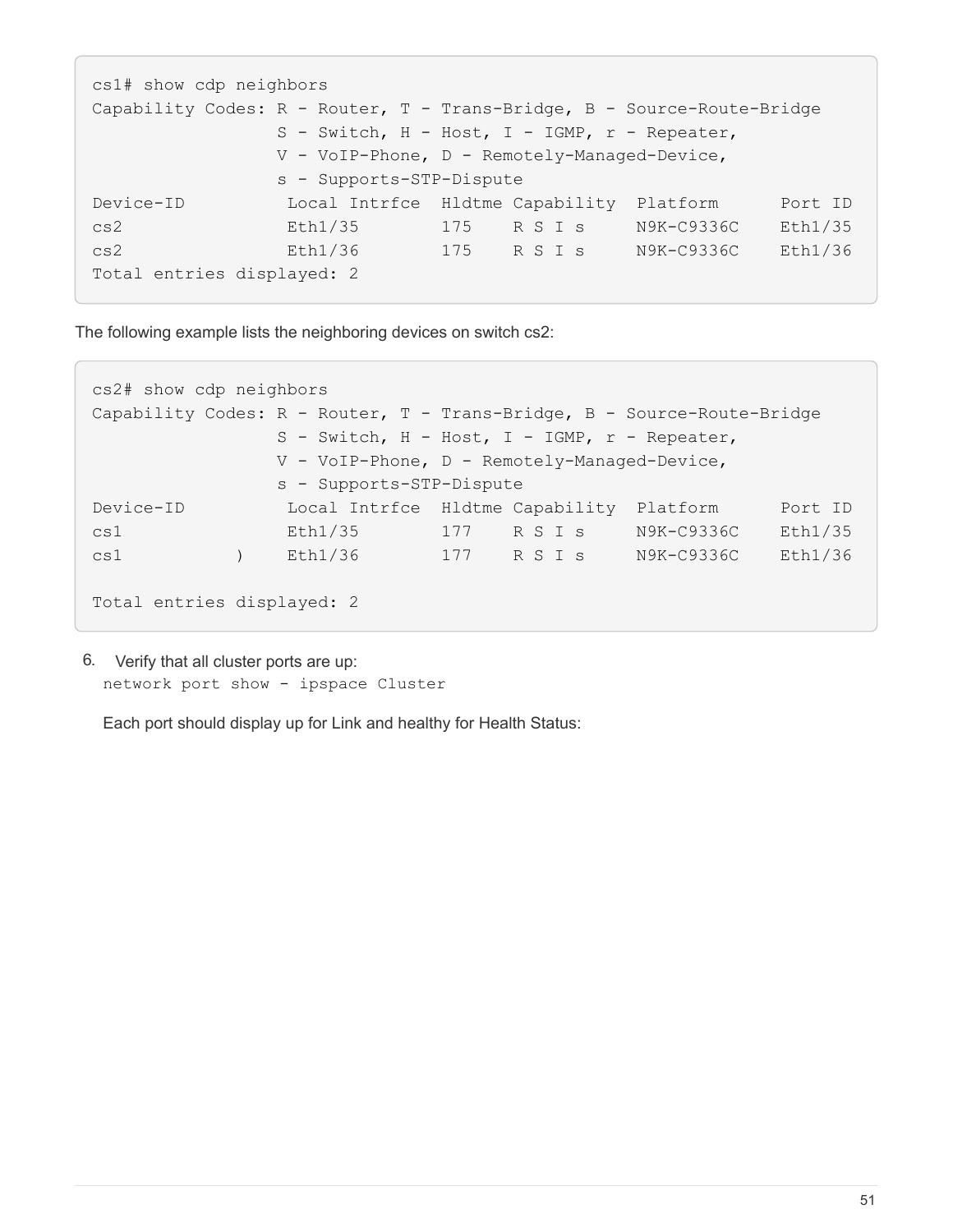```
cluster1::*> network port show -ipspace Cluster
Node: node1
                                            Speed(Mbps) Health
Port IPspace Broadcast Domain Link MTU Admin/Oper Status
--------- ------------ ---------------- ---- ---- ------------ ---------
e3a Cluster Cluster up 9000 auto/100000 healthy
e3b Cluster Cluster up 9000 auto/100000 healthy
Node: node2
                                            Speed(Mbps) Health
Port IPspace Broadcast Domain Link MTU Admin/Oper Status
--------- ------------ ---------------- ---- ---- ------------ ---------
e3a Cluster Cluster up 9000 auto/100000 healthy
e3b Cluster Cluster up 9000 auto/100000 healthy
4 entries were displayed.
```
7. Verify that all cluster LIFs are up and operational: network interface show - vserver Cluster

Each cluster LIF should display true for Is Home and have a Status Admin/Oper of up/up.

| cluster1::*> network interface show -vserver Cluster |                           |                |                                   |         |      |  |  |
|------------------------------------------------------|---------------------------|----------------|-----------------------------------|---------|------|--|--|
| Current Is                                           | Logical                   | Status Network |                                   | Current |      |  |  |
| Vserver                                              |                           |                | Interface Admin/Oper Address/Mask | Node    | Port |  |  |
| Home                                                 |                           |                |                                   |         |      |  |  |
|                                                      |                           |                |                                   |         |      |  |  |
| Cluster                                              |                           |                |                                   |         |      |  |  |
|                                                      | node1 clus1 up/up         |                | 169.254.209.69/16                 | node1   | e3a  |  |  |
| true                                                 | node1 clus2 up/up         |                | 169.254.49.125/16                 | node1   | e3b  |  |  |
| true                                                 |                           |                |                                   |         |      |  |  |
| true                                                 | node2 clus1 up/up         |                | 169.254.47.194/16                 | node2   | e3a  |  |  |
|                                                      | node2 clus2 up/up         |                | 169.254.19.183/16                 | node2   | e3b  |  |  |
| true                                                 | 4 entries were displayed. |                |                                   |         |      |  |  |

8. Verify that auto-revert is enabled on all cluster LIFs:

network interface show - vserver Cluster -fields auto-revert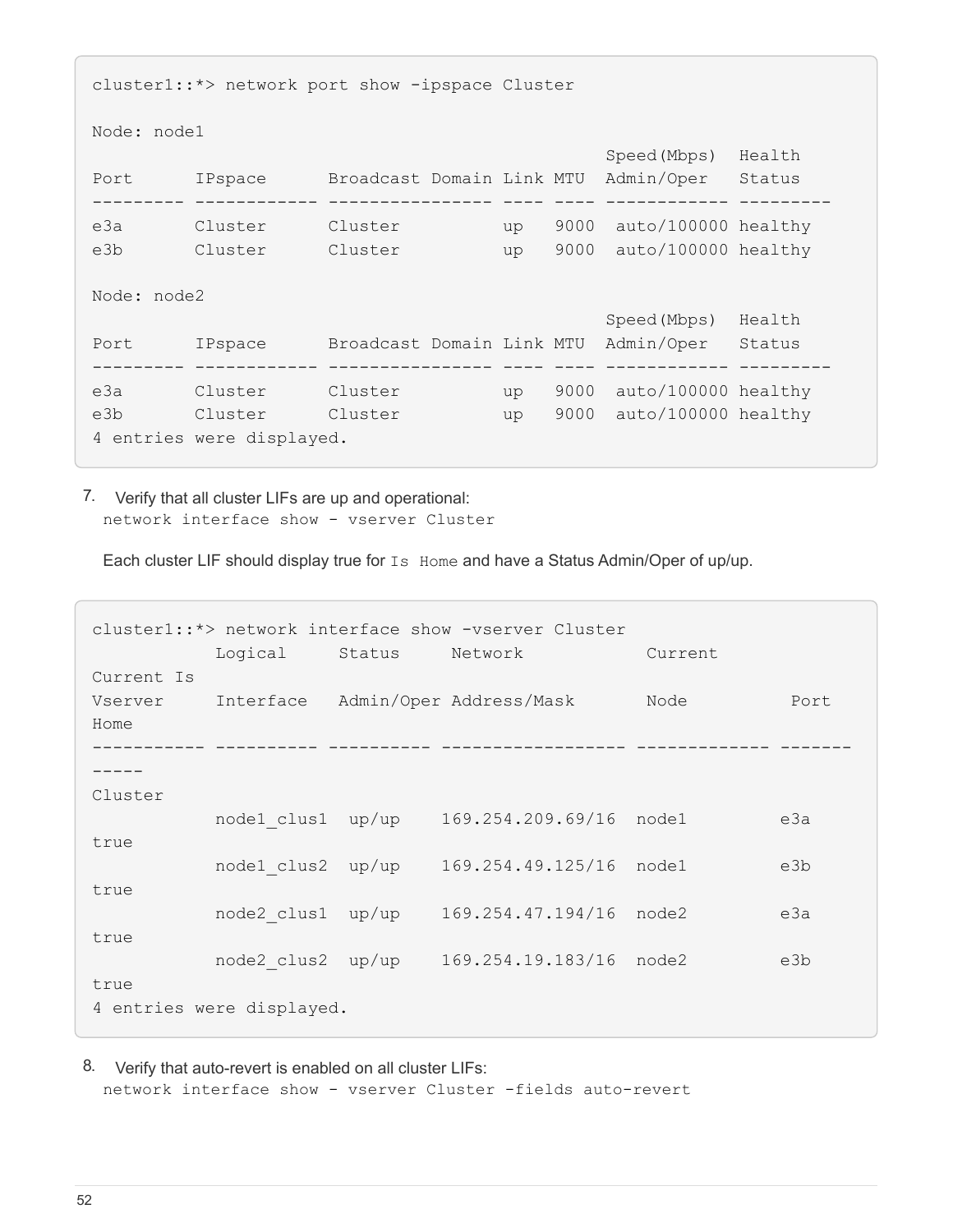```
cluster1::*> network interface show -vserver Cluster -fields auto-revert
        Logical
Vserver Interface Auto-revert
--------- ------------- ------------
Cluster
           node1_clus1 true
           node1_clus2 true
            node2_clus1 true
            node2_clus2 true
4 entries were displayed.
```
9. Disconnect the cable from cluster port e3a on node1, and then connect e3a to port 1 on cluster switch cs1, using the appropriate cabling supported by the 9336C-FX2 switches.

The NetApp [Hardware Universe](https://hwu.netapp.com) contains more information about cabling.

- 10. Disconnect the cable from cluster port e3a on node2, and then connect e3a to port 2 on cluster switch cs1, using the appropriate cabling supported by the 9336C-FX2 switches.
- 11. Enable all node-facing ports on cluster switch cs1.

The following example shows that ports 1/1 through 1/34 are enabled on switch cs1:

```
cs1# config
Enter configuration commands, one per line. End with CNTL/Z.
cs1(config)# interface e1/1-34
cs1(config-if-range)# no shutdown
```
12. Verify that all cluster LIFs are **up**, operational, and display as true for Is Home: network interface show - vserver Cluster

The following example shows that all the LIFs are **up** on node1 and node2 and that Is Home results are **true**: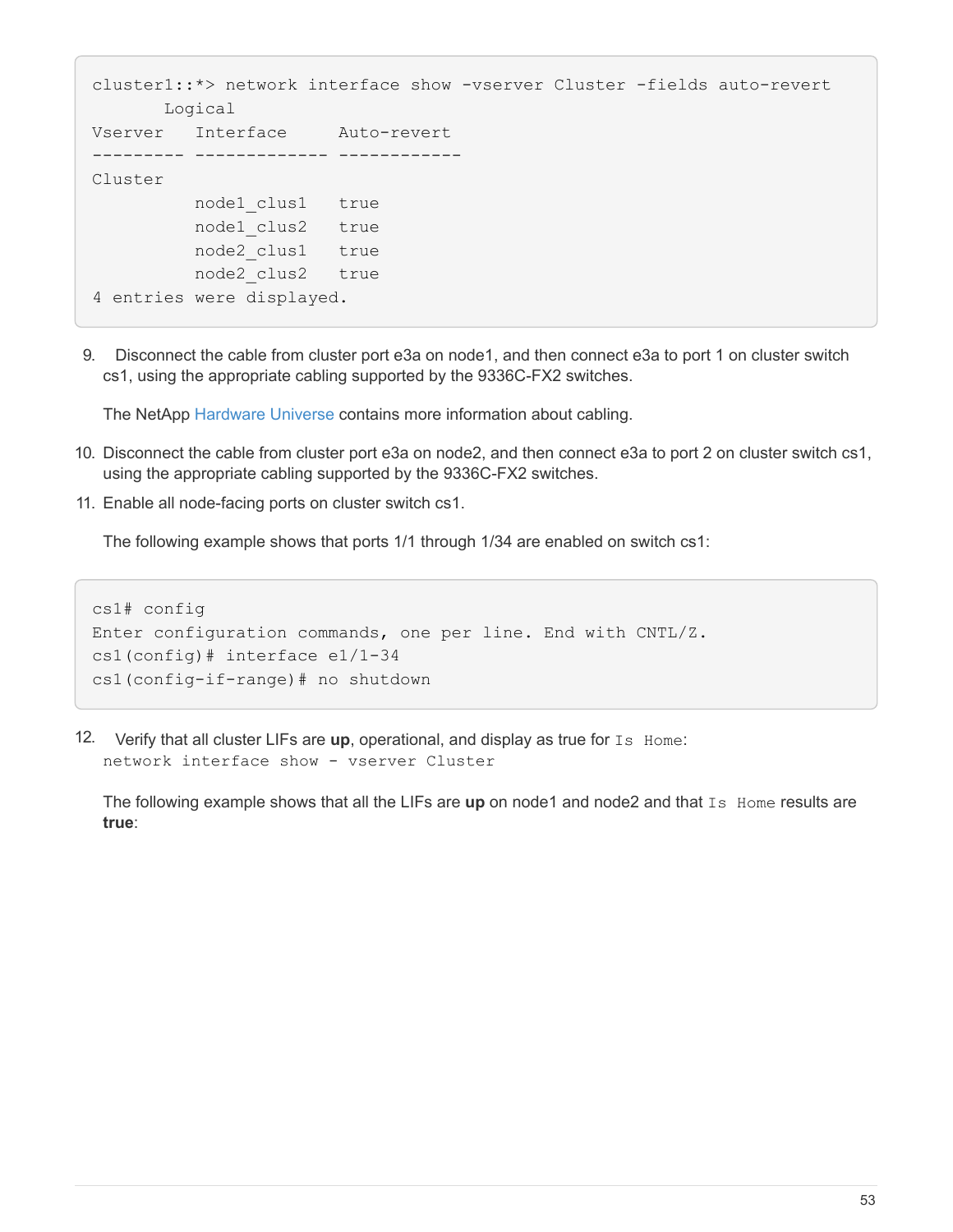cluster1::\*> network interface show -vserver Cluster Logical Status Network Current Current Is Vserver Interface Admin/Oper Address/Mask Node Port Home --------- ------------ ---------- ------------------ ----------- ------- ---- Cluster node1 clus1 up/up 169.254.209.69/16 node1 e3a true node1 clus2 up/up 169.254.49.125/16 node1 e3b true node2\_clus1 up/up 169.254.47.194/16 node2 e3a true node2\_clus2 up/up 169.254.19.183/16 node2 e3b true 4 entries were displayed.

13. Display information about the status of the nodes in the cluster: cluster show

The following example displays information about the health and eligibility of the nodes in the cluster:

```
cluster1::*> cluster show
Node Health Eligibility Epsilon
-------------------- ------- ------------ ------------
node1 true true false
node2 true true false
2 entries were displayed.
```
- 14. Disconnect the cable from cluster port e3b on node1, and then connect e3b to port 1 on cluster switch cs2, using the appropriate cabling supported by the 9336C-FX2 switches.
- 15. Disconnect the cable from cluster port e3b on node2, and then connect e3b to port 2 on cluster switch cs2, using the appropriate cabling supported by the 9336C-FX2 switches.
- 16. Enable all node-facing ports on cluster switch cs2.

The following example shows that ports 1/1 through 1/34 are enabled on switch cs2:

```
cs2# config
Enter configuration commands, one per line. End with CNTL/Z.
cs2(config)# interface e1/1-34
cs2(config-if-range)# no shutdown
```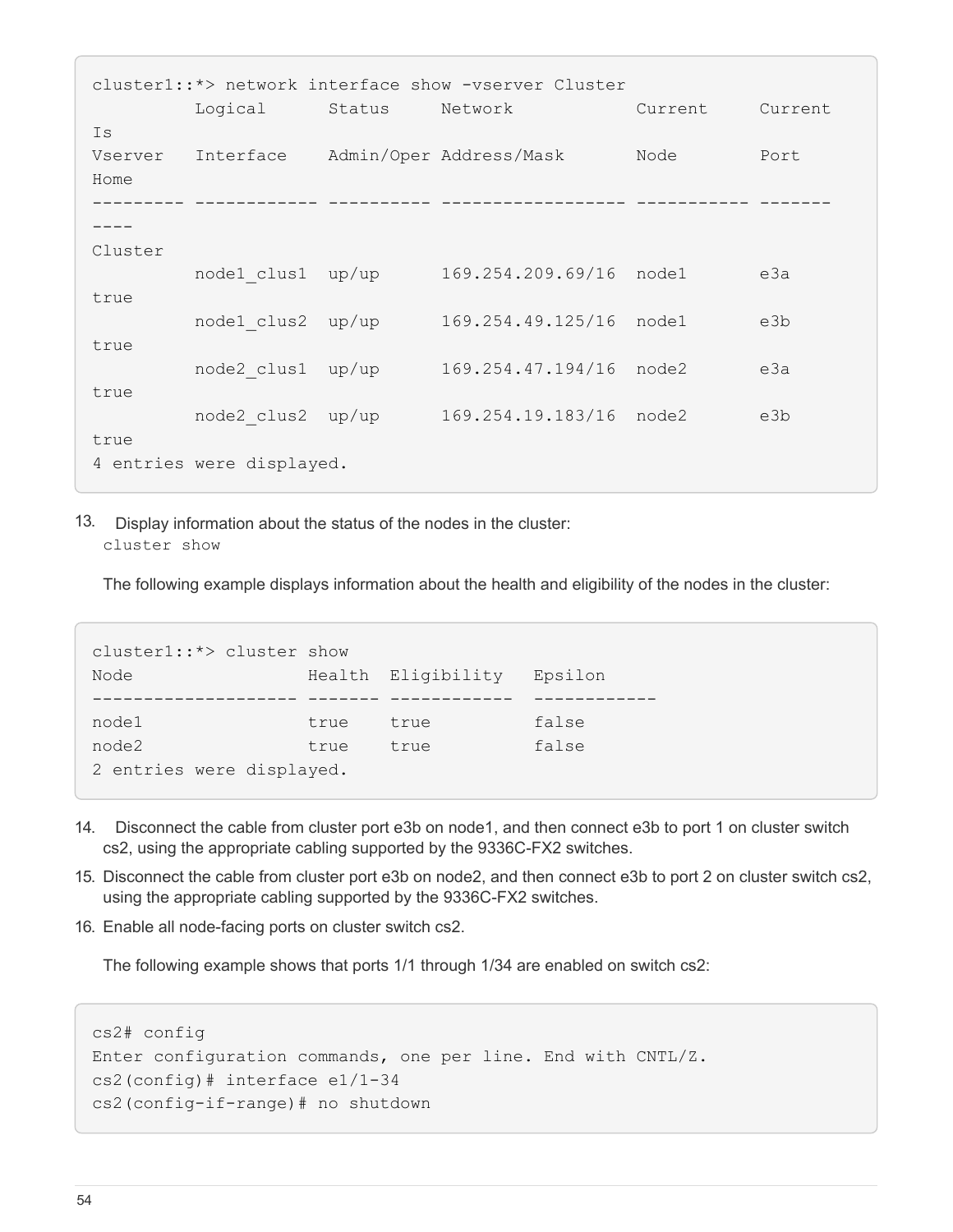17. Verify that all cluster ports are up: network port show - ipspace Cluster

The following example shows that all the cluster ports are up on node1 and node2:

```
cluster1::*> network port show -ipspace Cluster
Node: node1
Ignore
                                            Speed(Mbps) Health
Health
Port IPspace Broadcast Domain Link MTU Admin/Oper Status
Status
--------- ------------ ---------------- ---- ---- ------------ --------
------
e3a Cluster Cluster up 9000 auto/100000 healthy
false
e3b Cluster Cluster up 9000 auto/100000 healthy
false
Node: node2
Ignore
                                            Speed(Mbps) Health
Health
Port IPspace Broadcast Domain Link MTU Admin/Oper Status
Status
--------- ------------ ---------------- ---- ---- ------------ --------
------
e3a Cluster Cluster up 9000 auto/100000 healthy
false
e3b Cluster Cluster up 9000 auto/100000 healthy
false
4 entries were displayed.
```
18. Verify that all interfaces display true for Is Home: network interface show - vserver Cluster



This might take several minutes to complete.

The following example shows that all LIFs are up on node1 and node2 and that Is Home results are true: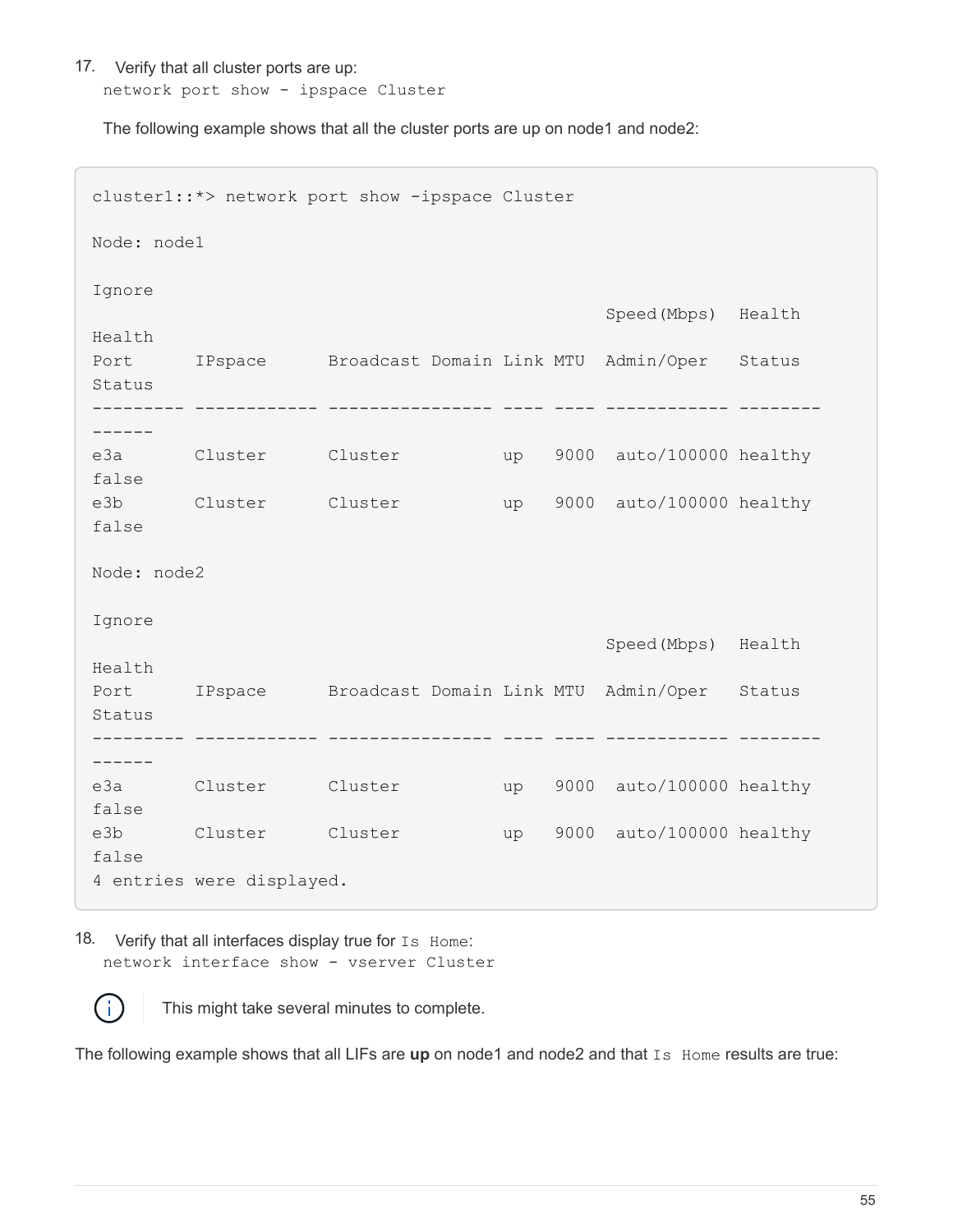| cluster1::*> network interface show -vserver Cluster |                           |        |                                   |         |            |  |  |
|------------------------------------------------------|---------------------------|--------|-----------------------------------|---------|------------|--|--|
|                                                      | Logical                   | Status | Network                           | Current | Current Is |  |  |
| Vserver                                              |                           |        | Interface Admin/Oper Address/Mask | Node    | Port       |  |  |
| Home                                                 |                           |        |                                   |         |            |  |  |
|                                                      |                           |        |                                   |         |            |  |  |
|                                                      |                           |        |                                   |         |            |  |  |
| Cluster                                              |                           |        |                                   |         |            |  |  |
|                                                      | node1 clus1               | up/up  | 169.254.209.69/16 node1           |         | e3a        |  |  |
| true                                                 |                           |        |                                   |         |            |  |  |
|                                                      | node1 clus2               | up/up  | 169.254.49.125/16                 | node1   | e3b        |  |  |
| true                                                 |                           |        |                                   |         |            |  |  |
|                                                      | node2 clus1               | up/up  | 169.254.47.194/16                 | node2   | e3a        |  |  |
| true                                                 |                           |        |                                   |         |            |  |  |
|                                                      | node2 clus2 up/up         |        | 169.254.19.183/16                 | node2   | e3b        |  |  |
| true                                                 |                           |        |                                   |         |            |  |  |
|                                                      | 4 entries were displayed. |        |                                   |         |            |  |  |
|                                                      |                           |        |                                   |         |            |  |  |

19. Verify that both nodes each have one connection to each switch: show cdp neighbors

The following example shows the appropriate results for both switches:

```
cs1# show cdp neighbors
Capability Codes: R - Router, T - Trans-Bridge, B - Source-Route-Bridge
               S - Switch, H - Host, I - IGMP, r - Repeater,
               V - VoIP-Phone, D - Remotely-Managed-Device,
               s - Supports-STP-Dispute
Device-ID Local Intrfce Hldtme Capability Platform Port ID
node1 Eth1/1 133 H AFFA400 e3a
node2 Eth1/2 133 H AFFA400 e3a
cs2 Eth1/35 175 R S I s N9K-C9336C Eth1/35
cs2 Eth1/36 175 R S I s N9K-C9336C Eth1/36
Total entries displayed: 4
cs2# show cdp neighbors
Capability Codes: R - Router, T - Trans-Bridge, B - Source-Route-Bridge
               S - Switch, H - Host, I - IGMP, r - Repeater,
               V - VoIP-Phone, D - Remotely-Managed-Device,
               s - Supports-STP-Dispute
Device-ID Local Intrfce Hldtme Capability Platform Port ID
node1 Eth1/1 133 H AFFA400 e3b
node2 Eth1/2 133 H AFFA400 e3b
cs1 Eth1/35 175 R S I s N9K-C9336C Eth1/35
cs1 Eth1/36 175 R S I s N9K-C9336C Eth1/36
Total entries displayed: 4
```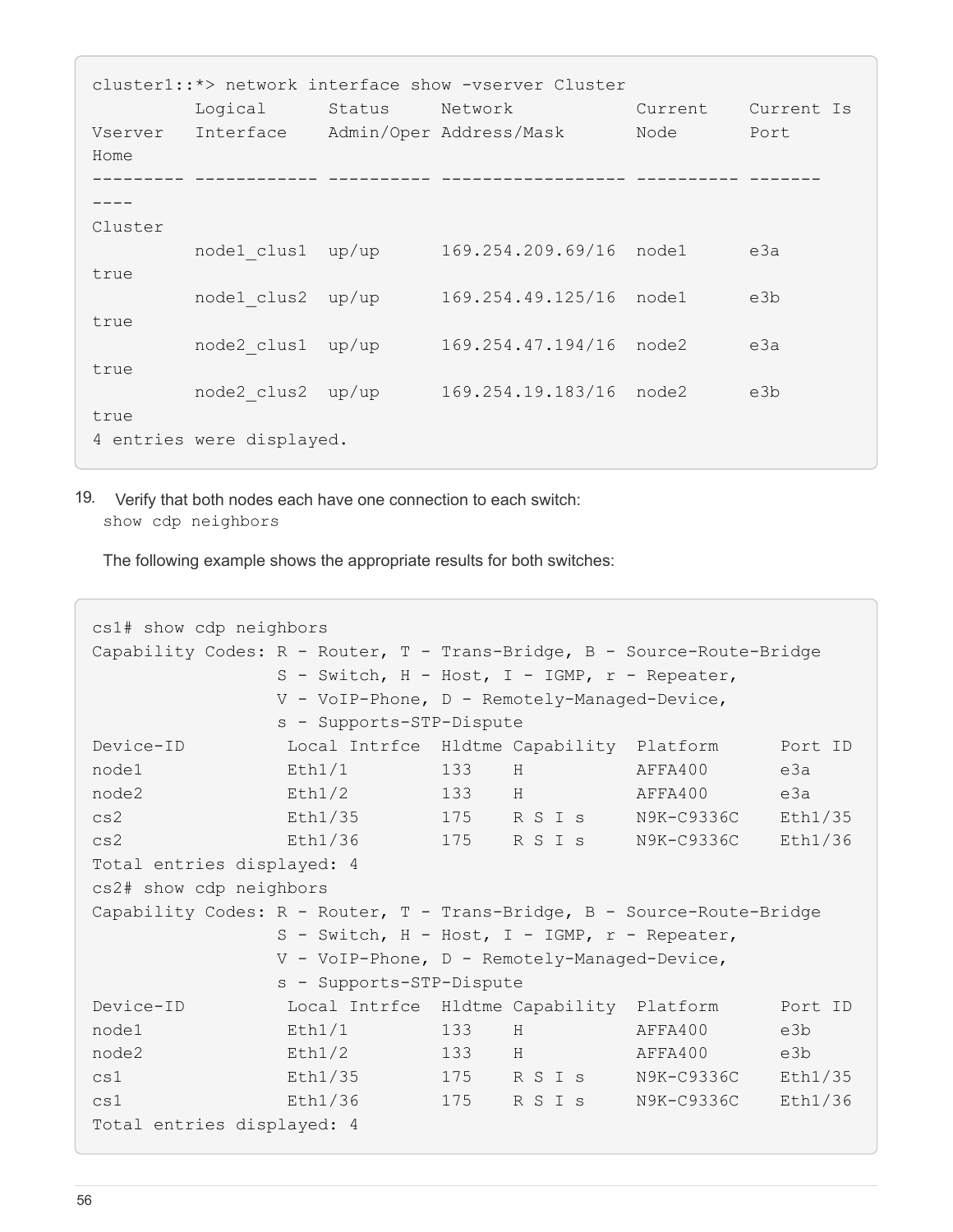20. Display information about the discovered network devices in your cluster: network device-discovery show -protocol cdp

```
cluster1::*> network device-discovery show -protocol cdp
Node/ Local Discovered
Protocol Port Device (LLDP: ChassisID) Interface Platform
----------- ------ ------------------------- ----------------
----------------
node2 /cdp
       e3a cs1 0/2 N9K-C9336C
       e3b cs2 0/2 N9K-C9336C
node1 /cdp
       e3a cs1 0/1 N9K-C9336C
         e3b cs2 0/1 N9K-C9336C
4 entries were displayed.
```
21. Verify that the storage configuration of HA pair 1 (and HA pair 2) is correct and error free: system switch ethernet show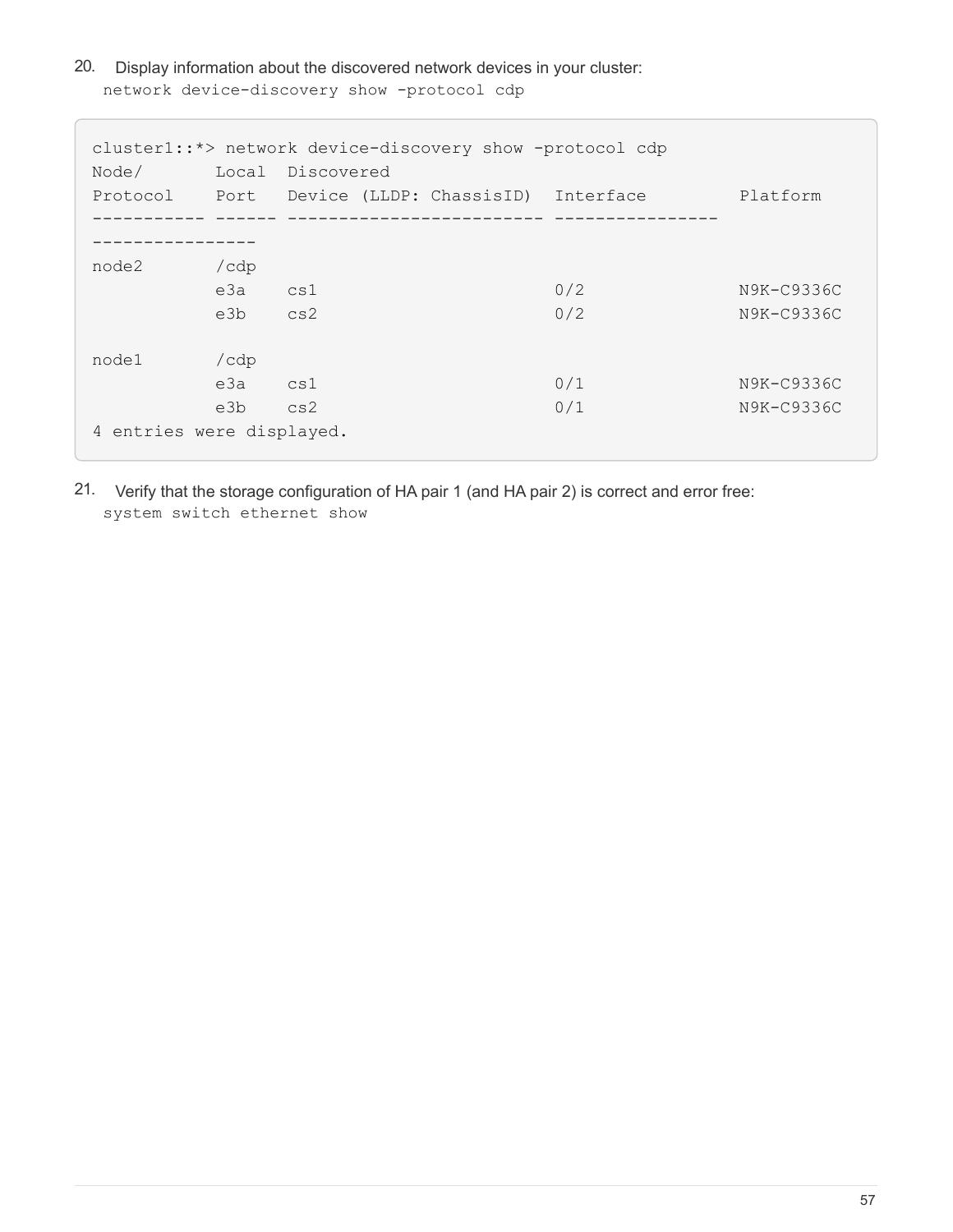storage::\*> system switch ethernet show Switch Type Address Model ------------------------- ---------------------- --------------- --------- sh1 storage-network 172.17.227.5 C9336C Serial Number: FOC221206C2 Is Monitored: true Reason: None Software Version: Cisco Nexus Operating System (NX-OS) Software, Version 9.3(5) Version Source: CDP sh2 storage-network 172.17.227.6 C9336C Serial Number: FOC220443LZ Is Monitored: true Reason: None Software Version: Cisco Nexus Operating System (NX-OS) Software, Version 9.3(5) Version Source: CDP 2 entries were displayed. storage::\*>

22. Verify that the settings are disabled: network options switchless-cluster show



It might take several minutes for the command to complete. Wait for the '3-minute lifetime to expire' announcement.

The false output in the following example shows that the configuration settings are disabled:

```
cluster1::*> network options switchless-cluster show
Enable Switchless Cluster: false
```
23. Verify the status of the node members in the cluster: cluster show

The following example shows information about the health and eligibility of the nodes in the cluster: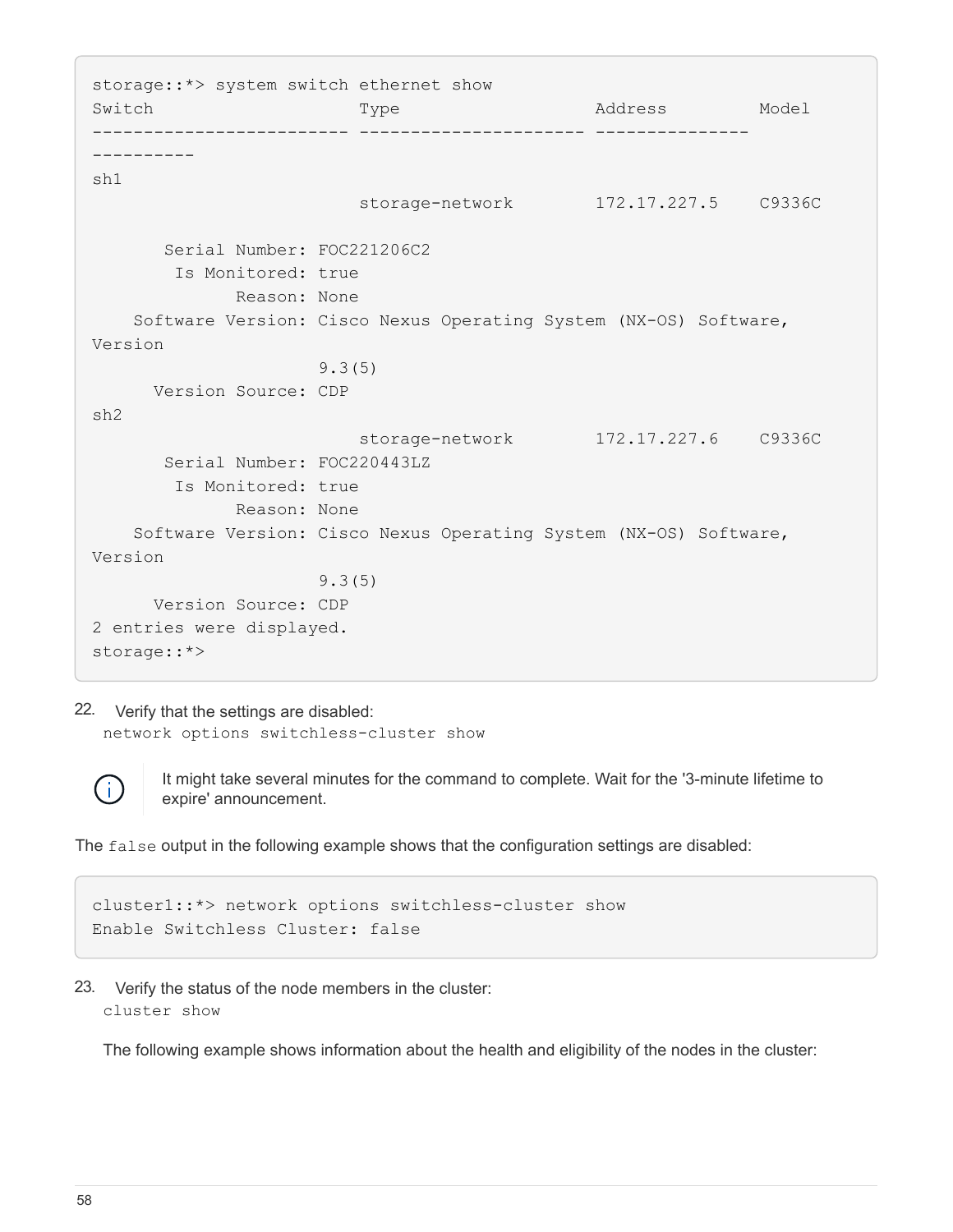| cluster1::*> cluster show |      |                    |         |
|---------------------------|------|--------------------|---------|
| Node                      |      | Health Eligibility | Epsilon |
|                           |      |                    |         |
| node1                     | true | true               | false   |
| node2                     | true | true               | false   |
|                           |      |                    |         |

24. Ensure that the cluster network has full connectivity: cluster ping-cluster -node node-name

```
cluster1::*> cluster ping-cluster -node node2
Host is node2
Getting addresses from network interface table...
Cluster node1_clus1 169.254.209.69 node1 e3a
Cluster node1_clus2 169.254.49.125 node1 e3b
Cluster node2_clus1 169.254.47.194 node2 e3a
Cluster node2_clus2 169.254.19.183 node2 e3b
Local = 169.254.47.194 169.254.19.183Remote = 169.254.209.69 169.254.49.125
Cluster Vserver Id = 4294967293
Ping status:
....
Basic connectivity succeeds on 4 path(s)
Basic connectivity fails on 0 path(s)
................
Detected 9000 byte MTU on 4 path(s):
Local 169.254.47.194 to Remote 169.254.209.69
Local 169.254.47.194 to Remote 169.254.49.125
Local 169.254.19.183 to Remote 169.254.209.69
Local 169.254.19.183 to Remote 169.254.49.125
Larger than PMTU communication succeeds on 4 path(s)
RPC status:
2 paths up, 0 paths down (tcp check)
2 paths up, 0 paths down (udp check)
```
- 25. Change the privilege level back to admin: set -privilege admin
- 26. Enable the Ethernet switch health monitor log collection feature for collecting switch-related log files, using the commands:

◦ system switch ethernet log setup-password

◦ system switch ethernet log enable-collection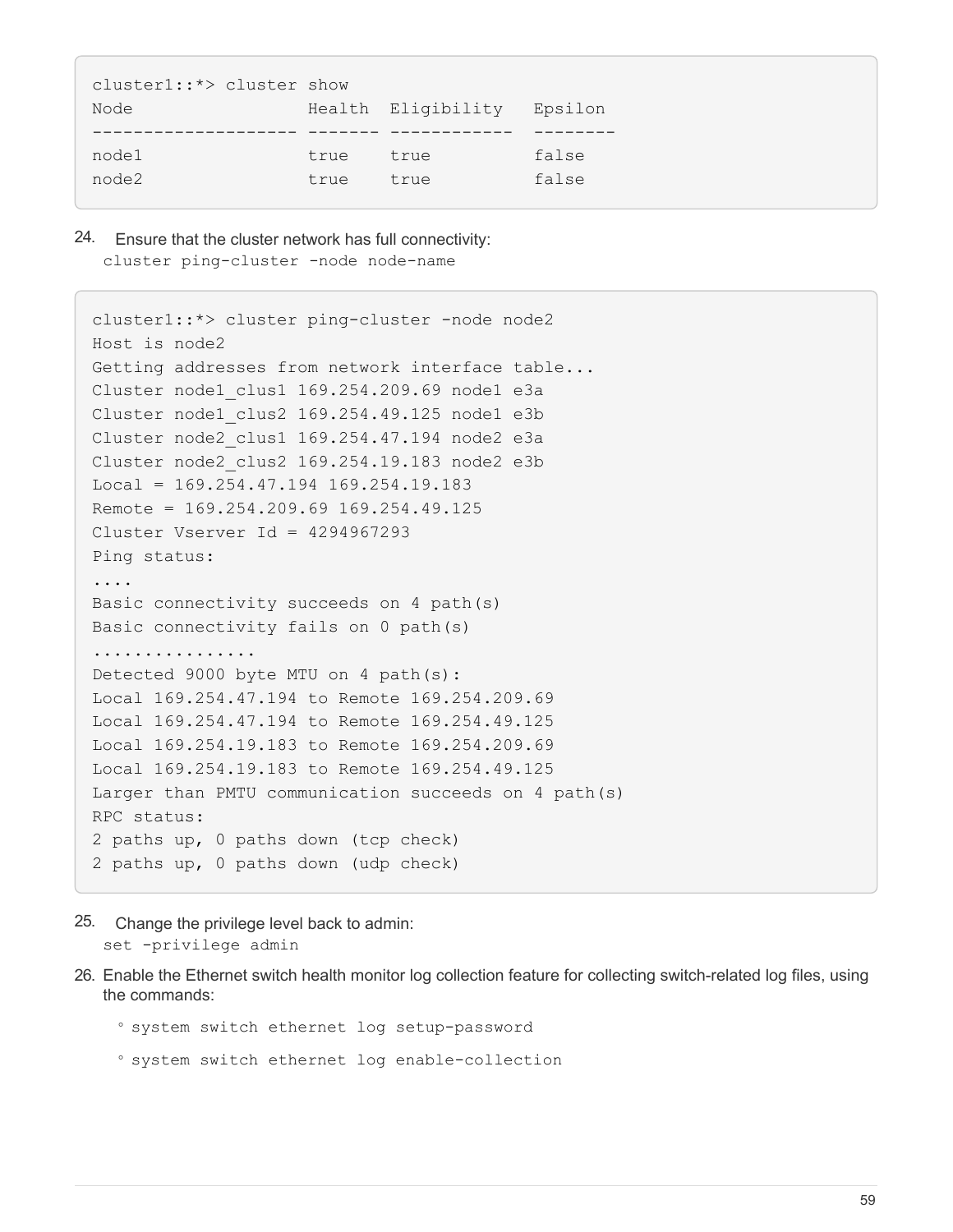```
cluster1::*> system switch ethernet log setup-password
Enter the switch name: <return>
The switch name entered is not recognized.
Choose from the following list:
cs1
cs2
cluster1::*> system switch ethernet log setup-password
Enter the switch name: cs1
RSA key fingerprint is e5:8b:c6:dc:e2:18:18:09:36:63:d9:63:dd:03:d9:cc
Do you want to continue? {y|n}::[n] y
Enter the password: < enter switch password>
Enter the password again: <enter switch password>
cluster1::*> system switch ethernet log setup-password
Enter the switch name: cs2
RSA key fingerprint is 57:49:86:a1:b9:80:6a:61:9a:86:8e:3c:e3:b7:1f:b1
Do you want to continue? {y|n}:: [n] y
Enter the password: < enter switch password>
Enter the password again: <enter switch password>
cluster1::*> system switch ethernet log enable-collection
Do you want to enable cluster log collection for all nodes in the cluster?
{y|n}: [n] y
Enabling cluster switch log collection.
cluster1::*>
```
#### **Setup the shared switch**

The examples in this procedure use the following switch and node nomenclature:

- The names of the two shared switches are *sh1* and *sh2*.
- The nodes are *node1* and *node2*.



The procedure requires the use of both ONTAP commands and Cisco Nexus 9000 Series Switches commands, ONTAP commands are used unless otherwise indicated.

#### **Steps**

1. Verify that the storage configuration of HA pair 1 (and HA pair 2) is correct and error free: system switch ethernet show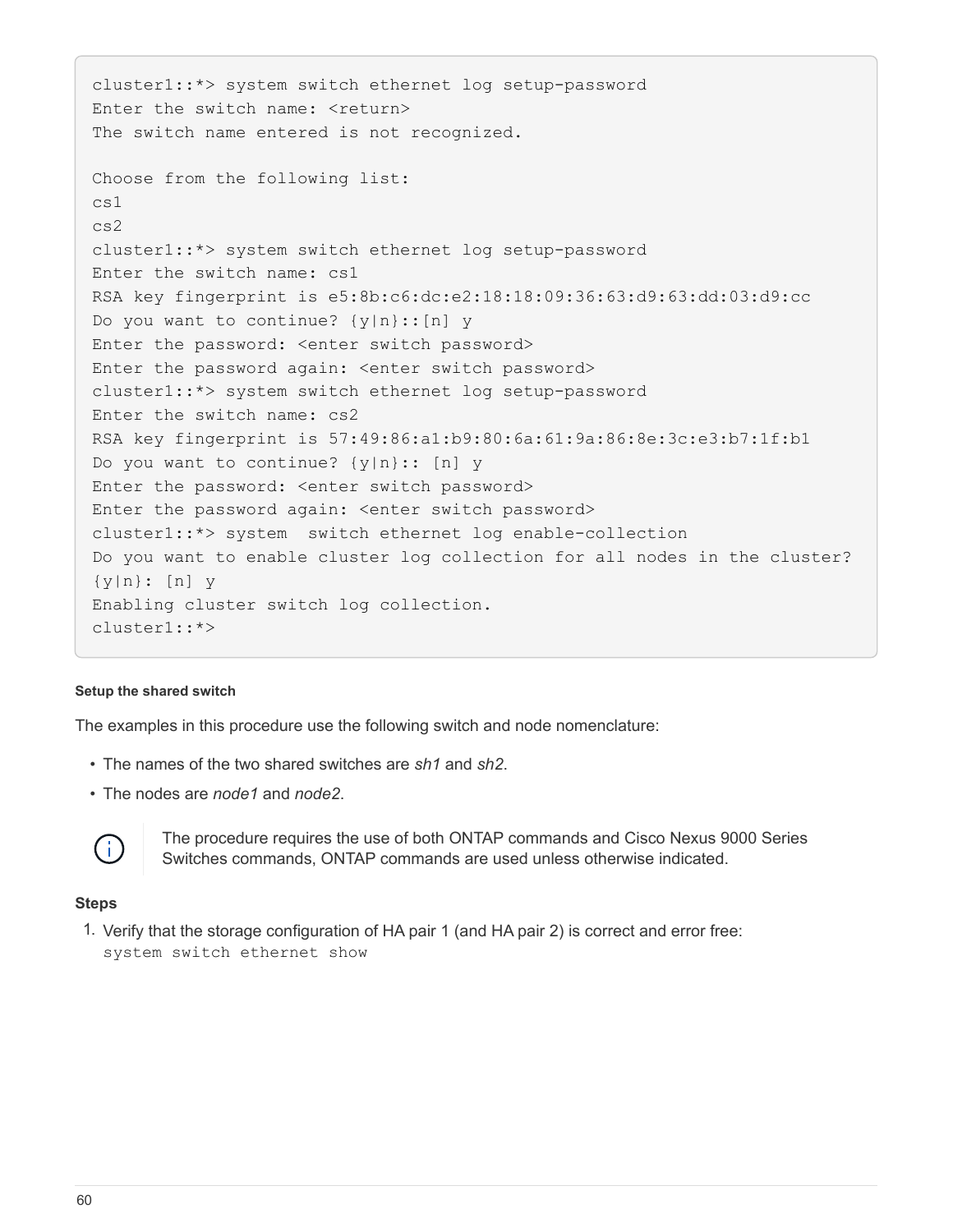storage::\*> system switch ethernet show Switch Type Address Model ------------------------- --------------------- --------------- ------ sh1 storage-network 172.17.227.5 C9336C Serial Number: FOC221206C2 Is Monitored: true Reason: None Software Version: Cisco Nexus Operating System (NX-OS) Software, Version 9.3(5) Version Source: CDP sh2 storage-network 172.17.227.6 C9336C Serial Number: FOC220443LZ Is Monitored: true Reason: None Software Version: Cisco Nexus Operating System (NX-OS) Software, Version 9.3(5) Version Source: CDP 2 entries were displayed. storage::\*>

2. Verify that the storage node ports are healthy and operational: storage port show -port-type ENET

|       | storage::*> storage port show -port-type ENET |      |         |        |         |        |             |  |  |
|-------|-----------------------------------------------|------|---------|--------|---------|--------|-------------|--|--|
|       |                                               |      |         | Speed  |         |        | <b>VLAN</b> |  |  |
| Node  | Port                                          | Type | Mode    | (Gb/s) | State   | Status | ID          |  |  |
|       |                                               |      |         |        |         |        |             |  |  |
| node1 |                                               |      |         |        |         |        |             |  |  |
|       | e0c                                           | ENET | storage | 100    | enabled | online | 30          |  |  |
|       | e0d                                           | ENET | storage | 100    | enabled | online | 30          |  |  |
|       | e5a                                           | ENET | storage | 100    | enabled | online | 30          |  |  |
|       | e5b                                           | ENET | storage | 100    | enabled | online | 30          |  |  |
|       |                                               |      |         |        |         |        |             |  |  |
| node2 |                                               |      |         |        |         |        |             |  |  |
|       | e0c                                           | ENET | storage | 100    | enabled | online | 30          |  |  |
|       | e0d                                           | ENET | storage | 100    | enabled | online | 30          |  |  |
|       | e5a                                           | ENET | storage | 100    | enabled | online | 30          |  |  |
|       | e5b                                           | ENET | storage | 100    | enabled | online | 30          |  |  |
|       |                                               |      |         |        |         |        |             |  |  |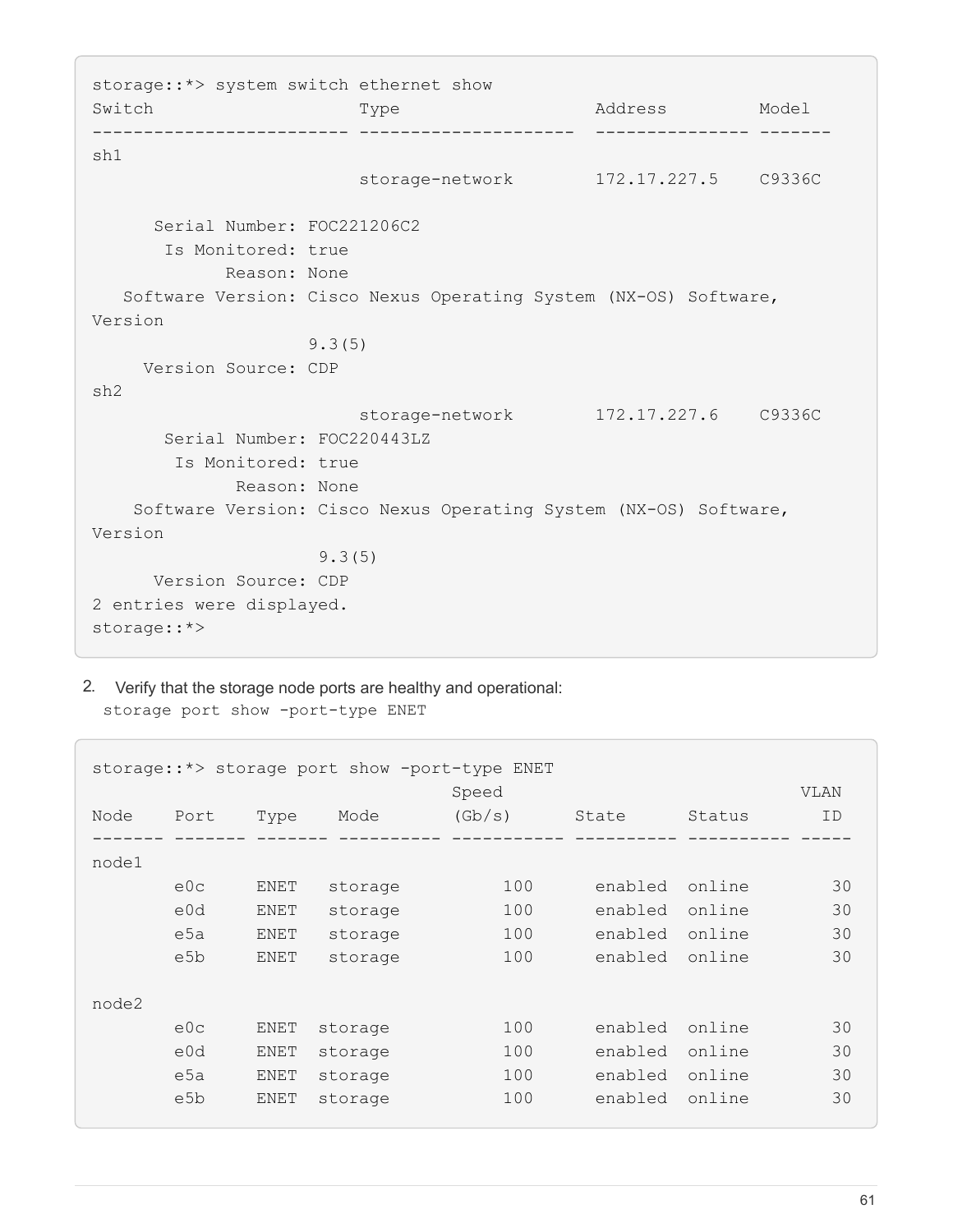- 3. Move the HA pair 1, NSM224 path A ports to sh1 port range 11-22.
- 4. Install a cable from HA pair 1, node1, path A to sh1 port range 11-22. For example, the path A storage port on an AFF A400 is e0c.
- 5. Install a cable from HA pair 1, node2, path A to sh1 port range 11-22.
- 6. Verify that the node ports are healthy and operational: storage port show -port-type ENET

|       | storage::*> storage port show -port-type ENET |      |         |                |         |         |             |  |  |
|-------|-----------------------------------------------|------|---------|----------------|---------|---------|-------------|--|--|
|       |                                               |      |         | Speed          |         |         | <b>VLAN</b> |  |  |
| Node  | Port                                          | Type | Mode    | (Gb/s)         | State   | Status  | ID          |  |  |
|       |                                               |      |         |                |         |         |             |  |  |
| node1 |                                               |      |         |                |         |         |             |  |  |
|       | e0c                                           | ENET | storage | 100            | enabled | online  | 30          |  |  |
|       | e0d                                           | ENET | storage | $\overline{0}$ | enabled | offline | 30          |  |  |
|       | e5a                                           | ENET | storage | $\overline{0}$ | enabled | offline | 30          |  |  |
|       | e5b                                           | ENET | storage | 100            | enabled | online  | 30          |  |  |
|       |                                               |      |         |                |         |         |             |  |  |
| node2 |                                               |      |         |                |         |         |             |  |  |
|       | e0c                                           | ENET | storage | 100            | enabled | online  | 30          |  |  |
|       | e0d                                           | ENET | storage | $\Omega$       | enabled | offline | 30          |  |  |
|       | e5a                                           | ENET | storage | $\overline{0}$ | enabled | offline | 30          |  |  |
|       | e5b                                           | ENET | storage | 100            | enabled | online  | 30          |  |  |
|       |                                               |      |         |                |         |         |             |  |  |

7. Check that there are no storage switch or cabling issues with the cluster: system health alert show -instance

storage::\*> system health alert show -instance There are no entries matching your query.

- 8. Move the HA pair 1, NSM224 path B ports to sh2 port range 11-22.
- 9. Install a cable from HA pair 1, node1, path B to sh2 port range 11-22. For example, the path B storage port on an AFF A400 is e5b.
- 10. Install a cable from HA pair 1, node2, path B to sh2 port range 11-22.
- 11. Verify that the node ports are healthy and operational: storage port show -port-type ENET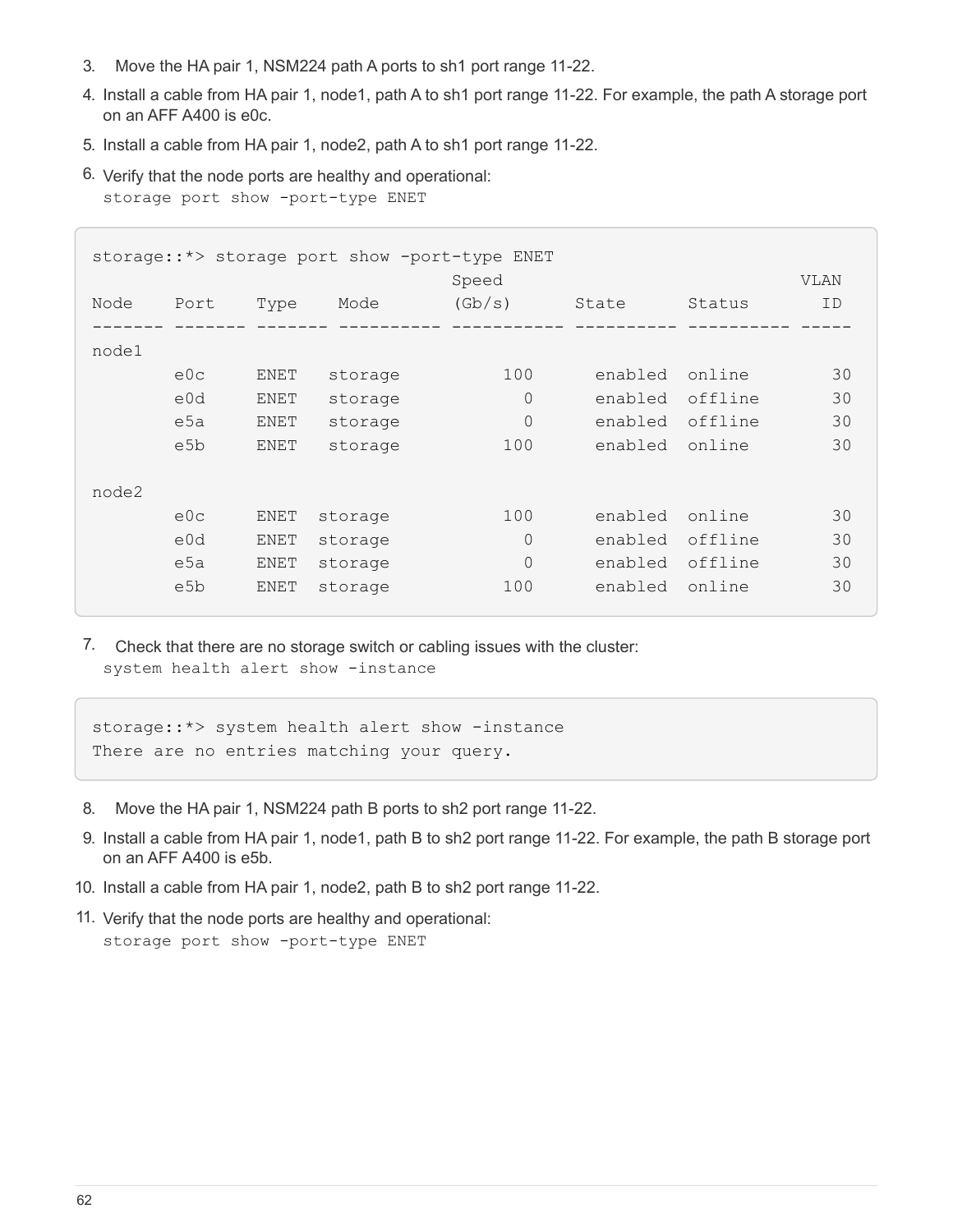| storage::*> storage port show -port-type ENET |                  |      |         |                |         |         |             |  |
|-----------------------------------------------|------------------|------|---------|----------------|---------|---------|-------------|--|
|                                               |                  |      |         | Speed          |         |         | <b>VLAN</b> |  |
| Node                                          | Port             | Type | Mode    | (Gb/s)         | State   | Status  | ID          |  |
|                                               |                  |      |         |                |         |         |             |  |
| node1                                         |                  |      |         |                |         |         |             |  |
|                                               | e0c              | ENET | storage | 100            | enabled | online  | 30          |  |
|                                               | e0d              | ENET | storage | $\Omega$       | enabled | offline | 30          |  |
|                                               | e5a              | ENET | storage | $\Omega$       | enabled | offline | 30          |  |
|                                               | e <sub>5</sub> b | ENET | storage | 100            | enabled | online  | 30          |  |
|                                               |                  |      |         |                |         |         |             |  |
| node2                                         |                  |      |         |                |         |         |             |  |
|                                               | e0c              | ENET | storage | 100            | enabled | online  | 30          |  |
|                                               | e0d              | ENET | storage | 0              | enabled | offline | 30          |  |
|                                               | e5a              | ENET | storage | $\overline{0}$ | enabled | offline | 30          |  |
|                                               | e5b              | ENET | storage | 100            | enabled | online  | 30          |  |
|                                               |                  |      |         |                |         |         |             |  |

12. Verify that the storage configuration of HA pair 1 is correct and error free: system switch ethernet show

```
storage::*> system switch ethernet show
Switch Type Rddress Model
------------------------- ---------------------- ----------------
----------
sh1
                          storage-network 172.17.227.5 C9336C
       Serial Number: FOC221206C2
        Is Monitored: true
            Reason: None
    Software Version: Cisco Nexus Operating System (NX-OS) Software,
Version
                     9.3(5)
      Version Source: CDP
sh2
                          storage-network 172.17.227.6 C9336C
       Serial Number: FOC220443LZ
        Is Monitored: true
              Reason: None
    Software Version: Cisco Nexus Operating System (NX-OS) Software,
Version
                     9.3(5)
      Version Source: CDP
2 entries were displayed.
storage::*>
```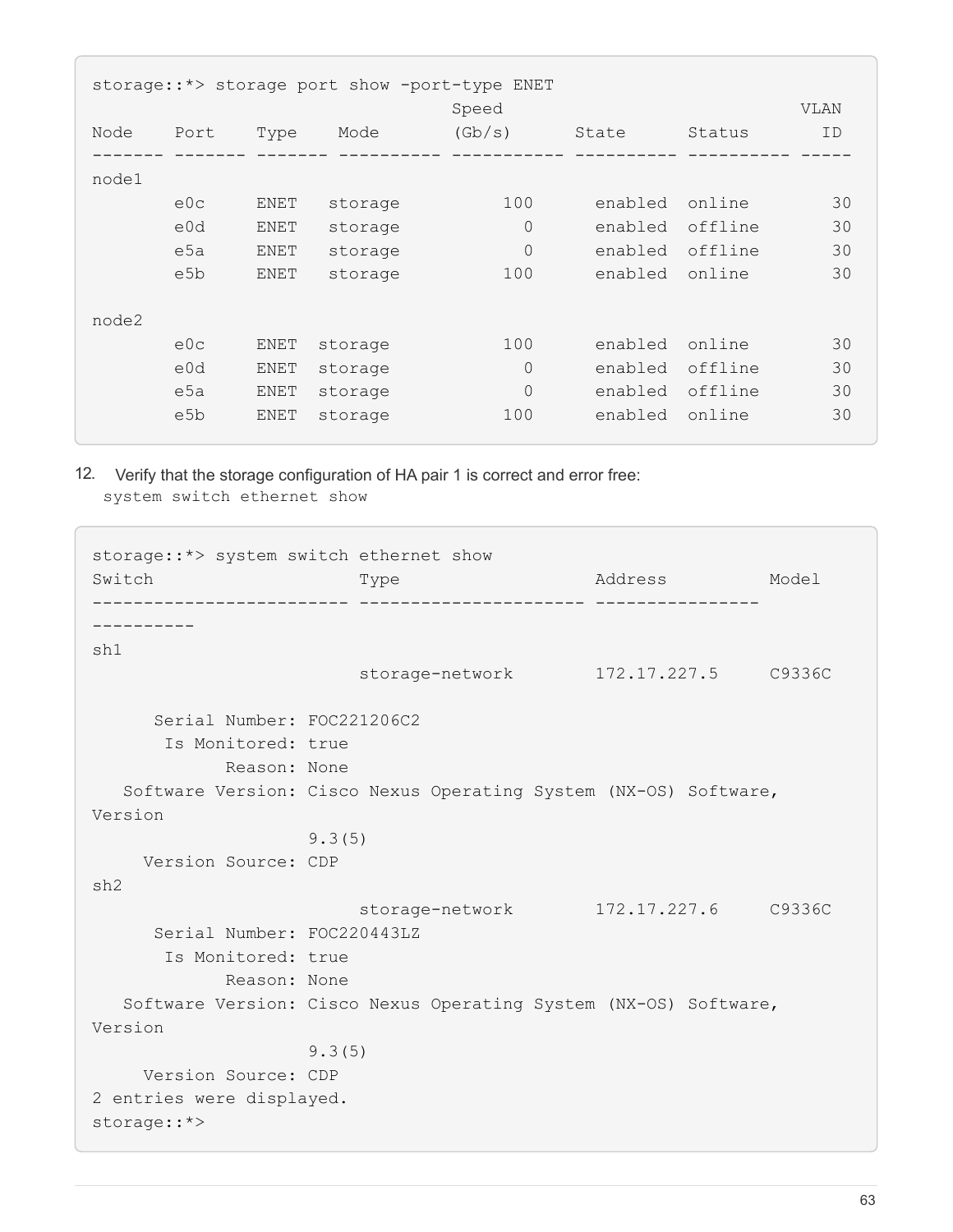13. Reconfigure the unused (controller) secondary storage ports on HA pair 1 from storage to networking. If more than one NS224 was direct attached, there will be ports that should be reconfigured.

storage port modify –node [node name] –port [port name] –mode network

To place storage ports into a broadcast domain:

- network port broadcast-domain create (to create a new domain, if needed)
- network port broadcast-domain add-ports (to add ports to an existing domain)
- 14. If you suppressed automatic case creation, re-enable it by invoking an AutoSupport message: system node autosupport invoke -node \* -type all -message MAINT=END

# **Migrate from a switched configuration with direct-attached storage by adding two new shared switches**

# **Migrate from a switched configuration with direct-attached storage**

You must be aware of certain configuration information, port connections, and cabling requirements when you are replacing some older Cisco Nexus cluster switches with Cisco Nexus 9336C-FX2 shared switches.

- The following switches are supported:
	- Nexus 9336C-FX2
	- Nexus 3232C
- The switches use the following ports for connections to nodes:
- Nexus 9336C-FX2:
	- Ports 1- 3: Breakout mode (4x10G) Intra-Cluster Ports, int e1/1/1-4, e1/2/1-4, e1/3/1-4
	- Ports 4- 6: Breakout mode (4x25G) Intra-Cluster/HA Ports, int e1/4/1-4, e1/5/1-4, e1/6/1-4
	- Ports 7-34: 40/100GbE Intra-Cluster/HA Ports, int e1/7-34
- Nexus 3232C:
	- Ports 1-30: 10/40/100 GbE
- The switches use the following Inter-Switch Link (ISL) ports:
	- Ports int e1/35-36: Nexus 9336C-FX2
	- Ports e1/31-32: Nexus 3232C
- The Hardware Universe contains information about supported cabling for all cluster switches.

See [Hardware Universe](https://hwu.netapp.com) for more information.

- You have configured some of the ports on Nexus 9336C-FX2 switches to run at 100 GbE.
- You have planned, migrated, and documented 100 GbE connectivity from nodes to Nexus 9336C-FX2 switches.
- The ONTAP and NX-OS versions supported in this procedure are on the Cisco Ethernet Switches page. See [Cisco Ethernet switches.](https://mysupport.netapp.com/site/info/cisco-ethernet-switch)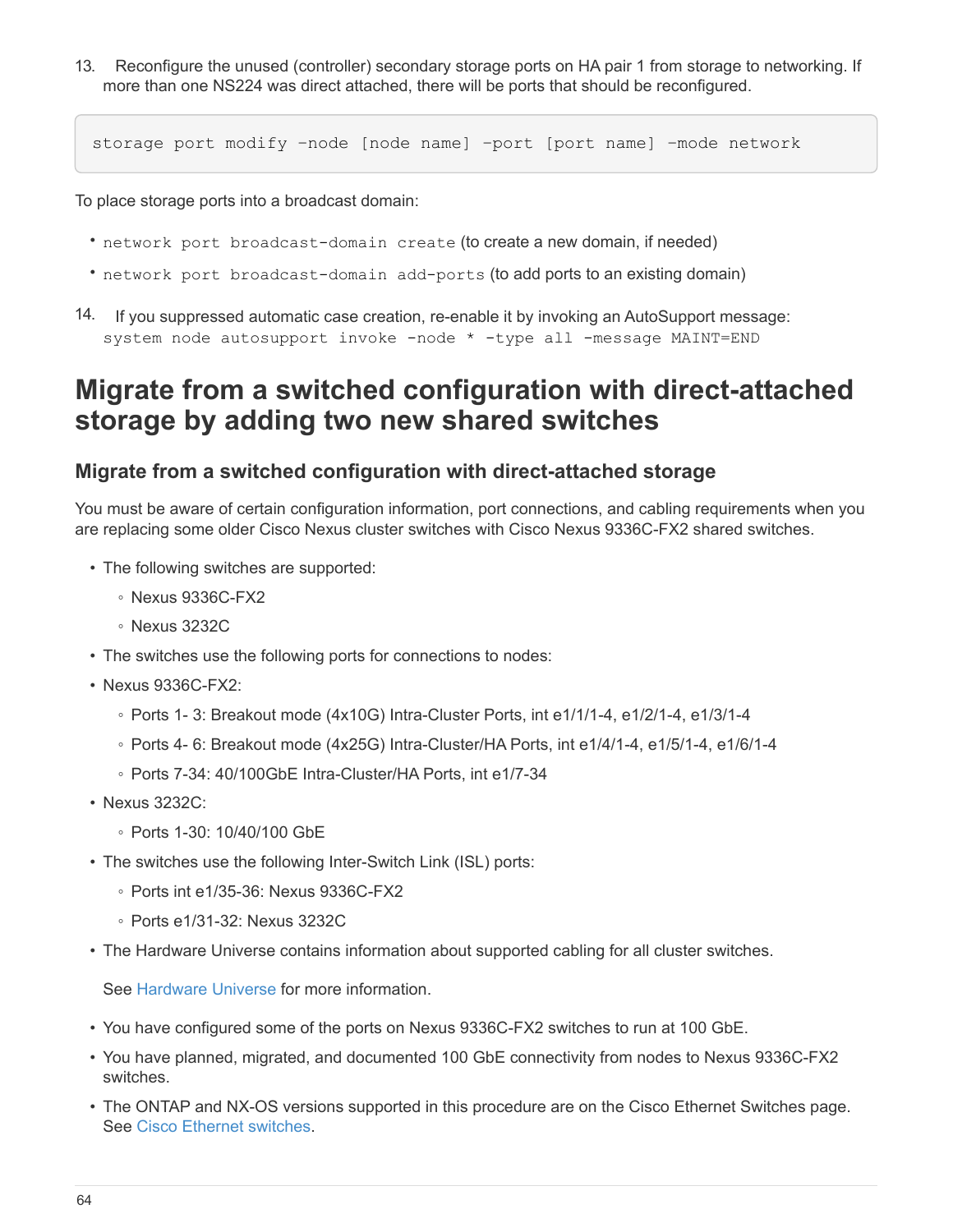• You can migrate nondisruptively other Cisco cluster switches from an ONTAP cluster to Cisco Nexus 9336C-FX2 network switches.

# **Before you begin**

- The existing switch network must be properly set up and functioning.
- All ports must be in the **up** state to ensure nondisruptive operations.
- The Nexus 9336C-FX2 switches must be configured and operating under the proper version of NX-OS installed and reference configuration file (RCF) applied.
- The existing network configuration must have the following:
	- A redundant and fully functional NetApp cluster using both older Cisco switches.
	- Management connectivity and console access to both the older Cisco switches and the new switches.
	- All cluster LIFs in the **up** state with the cluster LIFs are on their home ports.
	- ISL ports enabled and cabled between the other Cisco switches and between the new switches.

## **About this task**

The examples in this procedure use the following switch and node nomenclature:

- The existing Cisco Nexus 3232C cluster switches are *c1* and *c2*.
- The new Nexus 9336C-FX2 switches are *sh1* and *sh2*.
- The nodes are *node1* and *node2*.
- The cluster LIFs are *node1\_clus1* and *node1\_clus2* on node 1, and *node2\_clus1* and *node2\_clus2* on node 2 respectively.
- Switch c2 is replaced by switch sh2 first and then switch c1 is replaced by switch sh1.

### **Steps**

1. If AutoSupport is enabled on this cluster, suppress automatic case creation by invoking an AutoSupport message:

system node autosupport invoke -node \* -type all -message MAINT=x h

Where x is the duration of the maintenance window in hours.

- 2. Check the administrative and operational status of each cluster port.
- 3. Verify that all the cluster ports are up with a healthy status: network port show –role cluster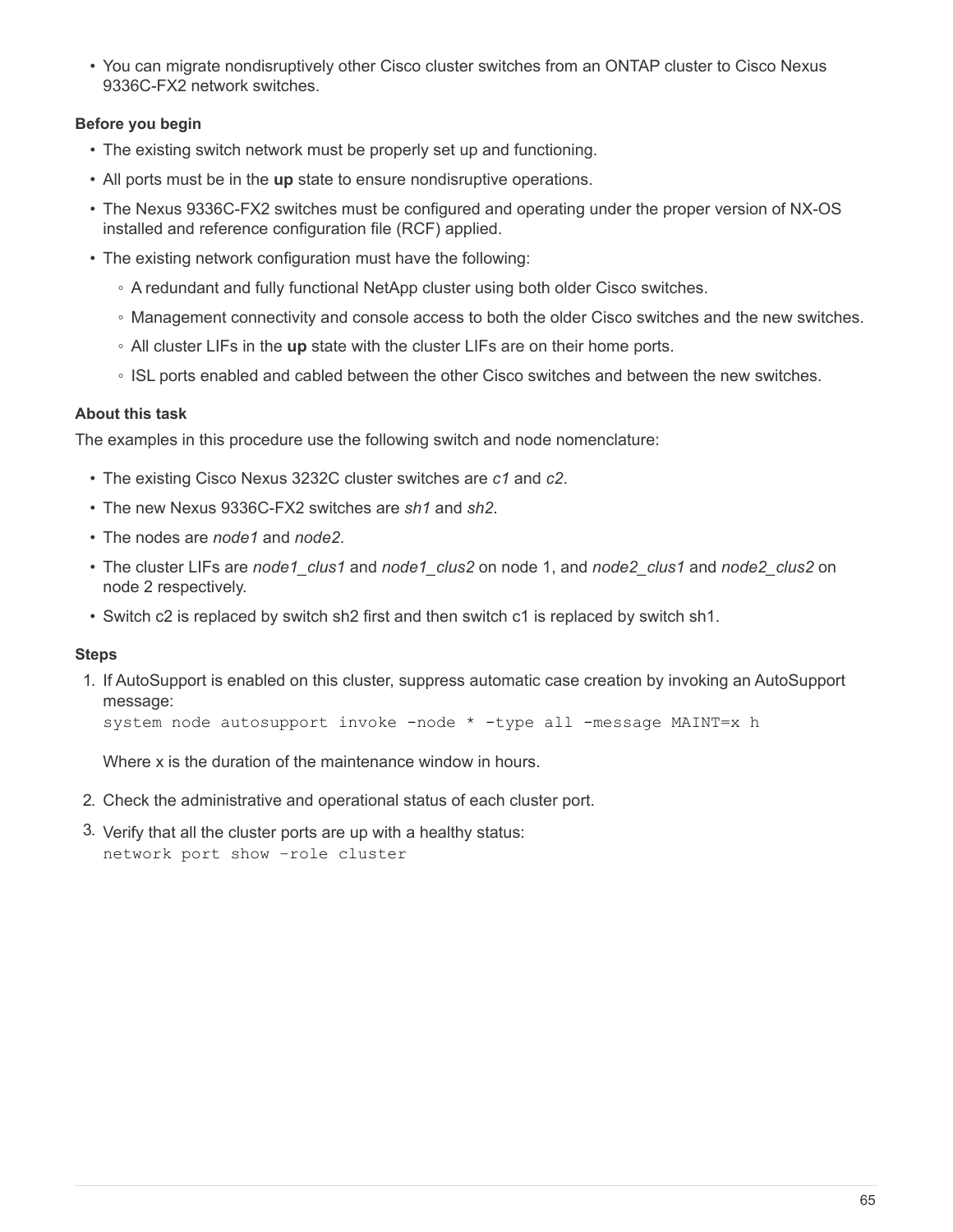```
cluster1::*> network port show -role cluster
Node: node1
e de la construcción de la construcción de la construcción de la construcción de la construcción de la constru
                                              Speed(Mbps) Health Health
Port IPspace Broadcast Domain Link MTU Admin/Ope Status Status
------- --------- ---------------- ---- ---- ------------ -------- ------
e3a Cluster Cluster up 9000 auto/100000 healthy false
e3b Cluster Cluster up 9000 auto/100000 healthy false
Node: node2
e de la construcción de la construcción de la construcción de la construcción de la construcción de la constru
                                            Speed(Mbps) Health Health
Port IPspace Broadcast Domain Link MTU Admin/Oper Status Status
------- --------- ---------------- ---- ---- ----------- --------- ------
e3a Cluster Cluster up 9000 auto/100000 healthy false
e3b Cluster Cluster up 9000 auto/100000 healthy false
4 entries were displayed.
cluster1::*>
```
4. Verify that all the cluster interfaces (LIFs) are on the home port: network interface show -role cluster

|                | cluster1::*> network interface show -role cluster |        |                         |         |            |      |  |  |  |  |
|----------------|---------------------------------------------------|--------|-------------------------|---------|------------|------|--|--|--|--|
|                | Logical                                           | Status | Network                 | Current | Current Is |      |  |  |  |  |
| Vserver        | Interface                                         |        | Admin/Oper Address/Mask | Node    | Port       | Home |  |  |  |  |
|                |                                                   |        |                         |         |            |      |  |  |  |  |
| Cluster        |                                                   |        |                         |         |            |      |  |  |  |  |
|                | node1 clus1                                       | up/up  | 169.254.3.4/23          | node1   | e3a        | true |  |  |  |  |
|                | node1 clus2                                       | up/up  | 169.254.3.5/23          | node1   | e3b        | true |  |  |  |  |
|                | node2 clus1                                       | up/up  | 169.254.3.8/23          | node2   | e3a        | true |  |  |  |  |
|                | node2 clus2 up/up                                 |        | 169.254.3.9/23          | node2   | e3b        | true |  |  |  |  |
|                | 4 entries were displayed.                         |        |                         |         |            |      |  |  |  |  |
| $cluster1::*>$ |                                                   |        |                         |         |            |      |  |  |  |  |

5. Verify that the cluster displays information for both cluster switches: system cluster-switch show -is-monitoring-enabled-operational true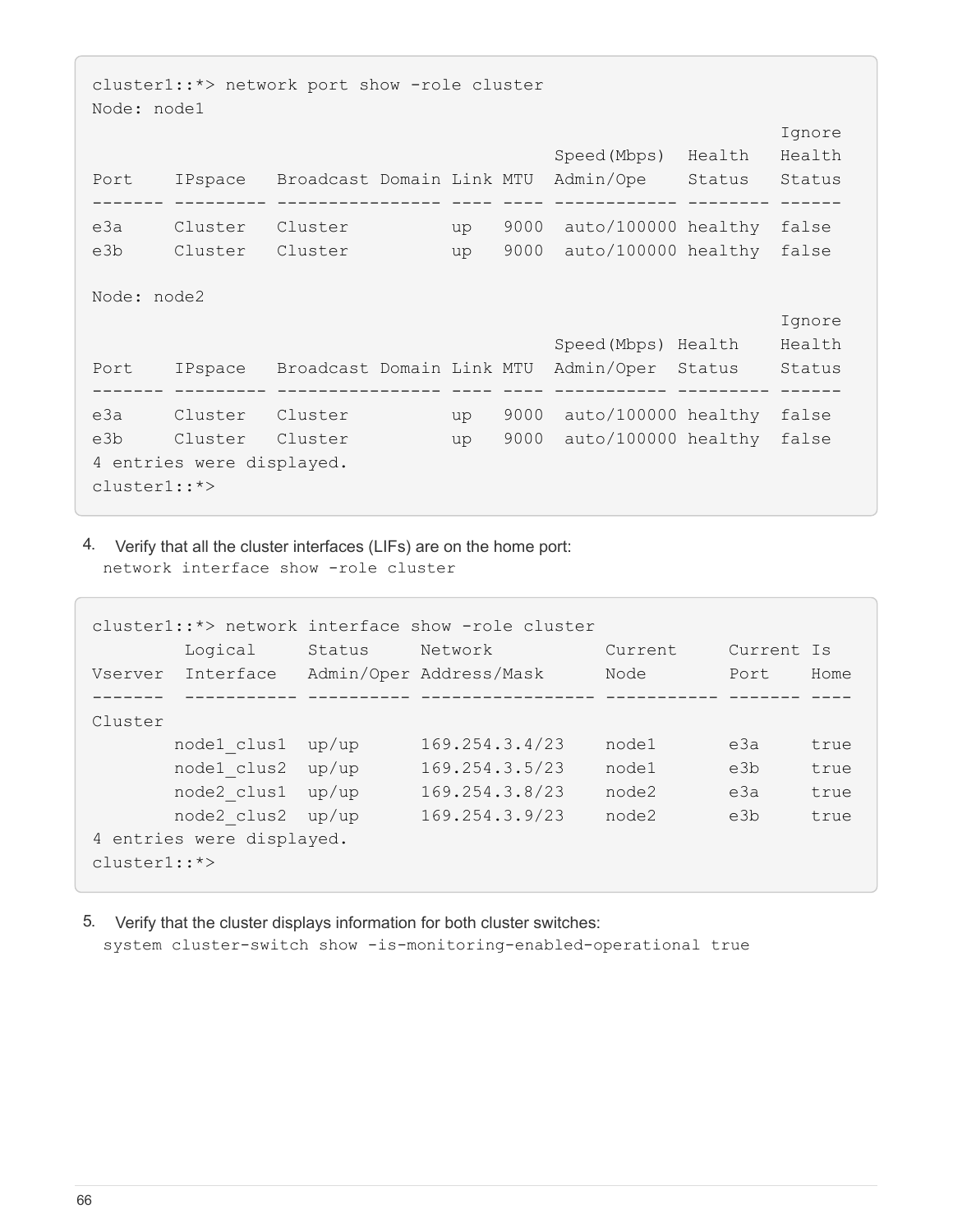cluster1::\*> system cluster-switch show -is-monitoring-enabled-operational true Switch Type Address Model ------------------------- ------------------ ---------------- ----- sh1 cluster-network 10.233.205.90 N9K-C9336C Serial Number: FOCXXXXXXGD Is Monitored: true Reason: None Software Version: Cisco Nexus Operating System (NX-OS) Software, Version 9.3(5) Version Source: CDP sh2 cluster-network 10.233.205.91 N9K-C9336C Serial Number: FOCXXXXXXGS Is Monitored: true Reason: None Software Version: Cisco Nexus Operating System (NX-OS) Software, Version 9.3(5) Version Source: CDP cluster1::\*>

6. Disable auto-revert on the cluster LIFs.

```
cluster1::*> network interface modify -vserver Cluster -lif * -auto-revert
false
```
7. Shutdown the c2 switch:

c2# configure terminal Enter configuration commands, one per line. End with CNTL/Z. c2(config)# interface ethernet <int range> c2(config)#shutdown

8. Verify that the cluster LIFs have migrated to the ports hosted on cluster switch sh1: network interface show -role cluster This might take a few seconds.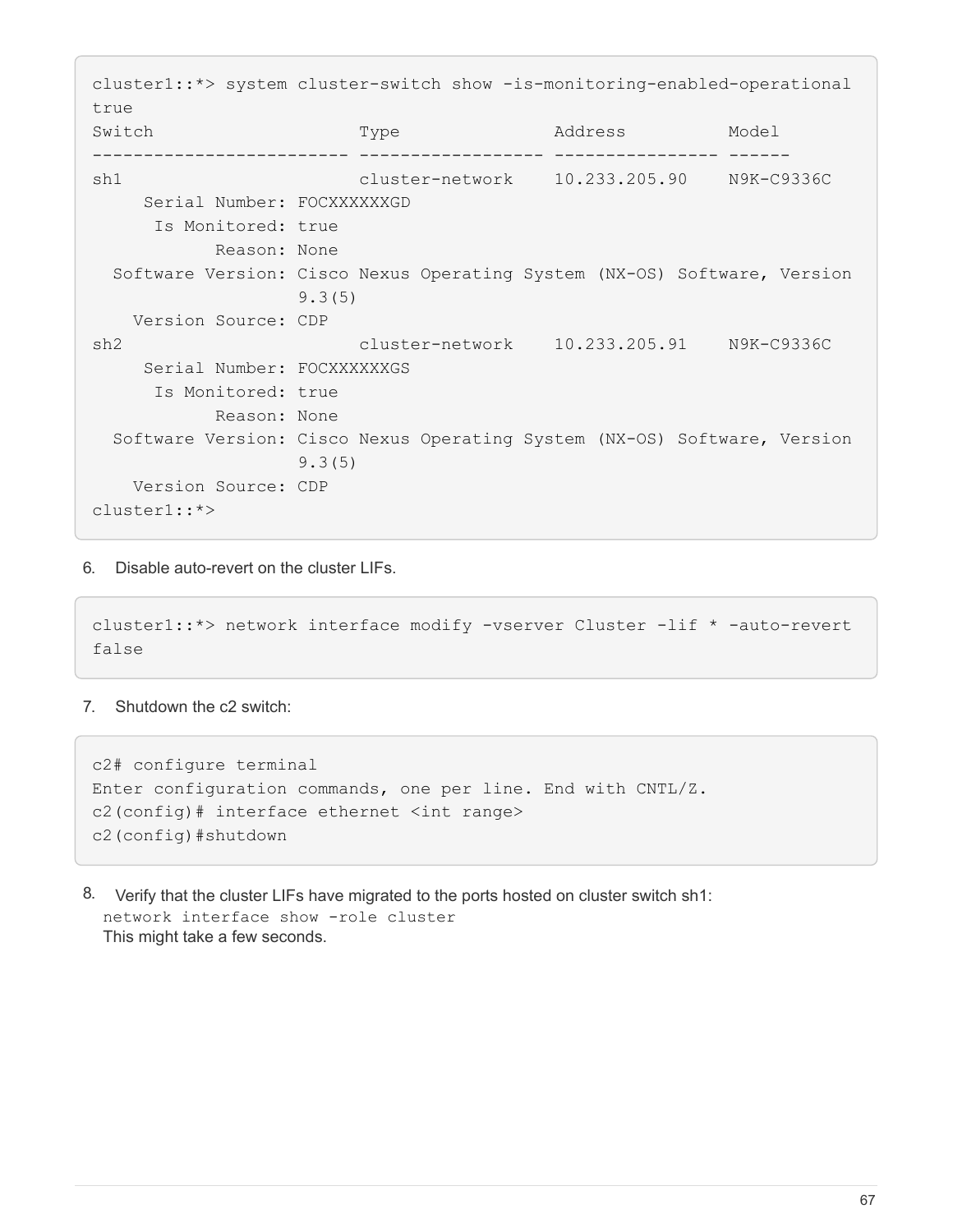| cluster1::*> network interface show -role cluster |                           |        |                                                |         |            |  |  |  |
|---------------------------------------------------|---------------------------|--------|------------------------------------------------|---------|------------|--|--|--|
|                                                   | Logical                   | Status | Network                                        | Current | Current Is |  |  |  |
|                                                   |                           |        | Vserver Interface Admin/Oper Address/Mask Node |         | Port       |  |  |  |
| Home                                              |                           |        |                                                |         |            |  |  |  |
|                                                   |                           |        |                                                |         |            |  |  |  |
|                                                   |                           |        |                                                |         |            |  |  |  |
| Cluster                                           |                           |        |                                                |         |            |  |  |  |
|                                                   |                           |        | node1 clus1 up/up 169.254.3.4/23 node1         |         | e3a        |  |  |  |
| true                                              |                           |        |                                                |         |            |  |  |  |
|                                                   | node1 clus2 up/up         |        | 169.254.3.5/23 node1                           |         | e3a        |  |  |  |
| false                                             |                           |        |                                                |         |            |  |  |  |
|                                                   | node2 clus1 up/up         |        | 169.254.3.8/23 node2                           |         | e3a        |  |  |  |
| true                                              |                           |        |                                                |         |            |  |  |  |
|                                                   | node2 clus2 up/up         |        | 169.254.3.9/23 node2                           |         | e3a        |  |  |  |
| false                                             |                           |        |                                                |         |            |  |  |  |
|                                                   | 4 entries were displayed. |        |                                                |         |            |  |  |  |
| $cluster1:$ *>                                    |                           |        |                                                |         |            |  |  |  |

- 9. Replace switch c2 with the new switch sh2 and re-cable the new switch.
- 10. Verify that the ports are back up on sh2. **Note** that the LIFs are still on switch c1.
- 11. Shutdown the c1 switch:

```
c1# configure terminal
Enter configuration commands, one per line. End with CNTL/Z.
c1(config)# interface ethernet <int range>
c1(config)#shutdown
```
12. Verify that the cluster LIFs have migrated to the ports hosted on cluster switch sh2. This might take a few seconds.

|                           | cluster1::*> network interface show -role cluster |        |                         |         |            |       |  |  |  |
|---------------------------|---------------------------------------------------|--------|-------------------------|---------|------------|-------|--|--|--|
|                           | Logical                                           | Status | Network                 | Current | Current Is |       |  |  |  |
| Vserver                   | Interface                                         |        | Admin/Oper Address/Mask | Node    | Port       | Home  |  |  |  |
|                           |                                                   |        |                         |         |            |       |  |  |  |
| Cluster                   |                                                   |        |                         |         |            |       |  |  |  |
|                           | node1 clus1                                       | up/up  | 169.254.3.4/23          | node1   | e3a        | true  |  |  |  |
|                           | node1 clus2                                       | up/up  | 169.254.3.5/23          | node1   | e3a        | false |  |  |  |
|                           | node2 clus1                                       | up/up  | 169.254.3.8/23          | node2   | e3a        | true  |  |  |  |
|                           | node2 clus2                                       | up/up  | 169.254.3.9/23          | node2   | e3a        | false |  |  |  |
| 4 entries were displayed. |                                                   |        |                         |         |            |       |  |  |  |
| $cluster1:**$             |                                                   |        |                         |         |            |       |  |  |  |

13. Replace switch c1 with the new switch sh1 and re-cable the new switch.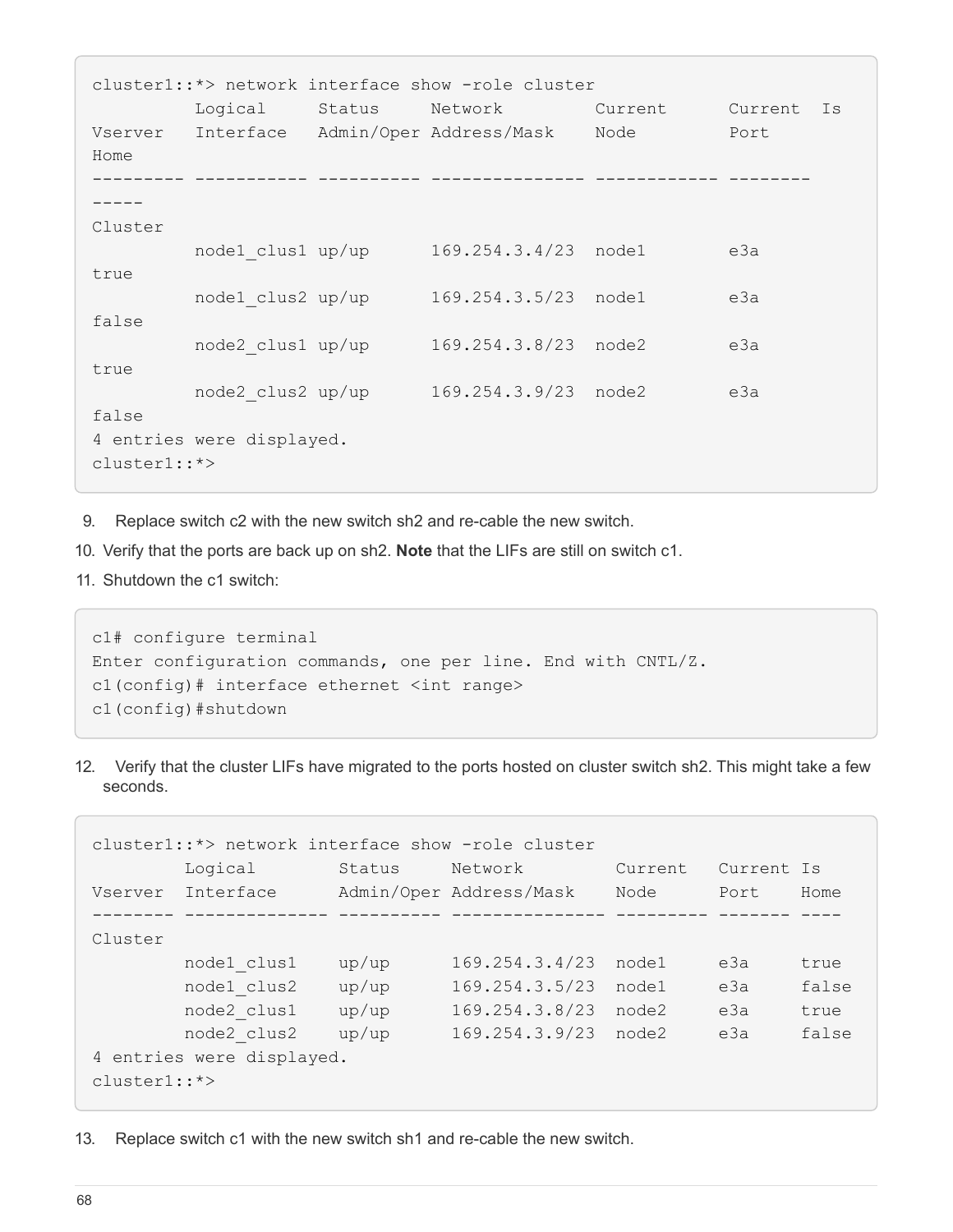- 14. Verify that the ports are back up on sh1. **Note** that the LIFs are still on switch c2.
- 15. Enable auto-revert on the cluster LIFs:

cluster1::\*> network interface modify -vserver Cluster -lif \* -auto-revert True

16. Verify that the cluster is healthy:

cluster show

```
cluster1::*> cluster show
Node Health Eligibility Epsilon
-------------------- ------- ------------- -------
node1 true true false
node2 true true false
2 entries were displayed.
cluster1::*>
```
# **Migrate from a switchless configuration with switchattached storage by reusing the storage switches**

**Migrate the storage switches**

By reusing the storage switches the storage switches of HA pair 1 become the shared switches. **Cabling diagram for switch-attached**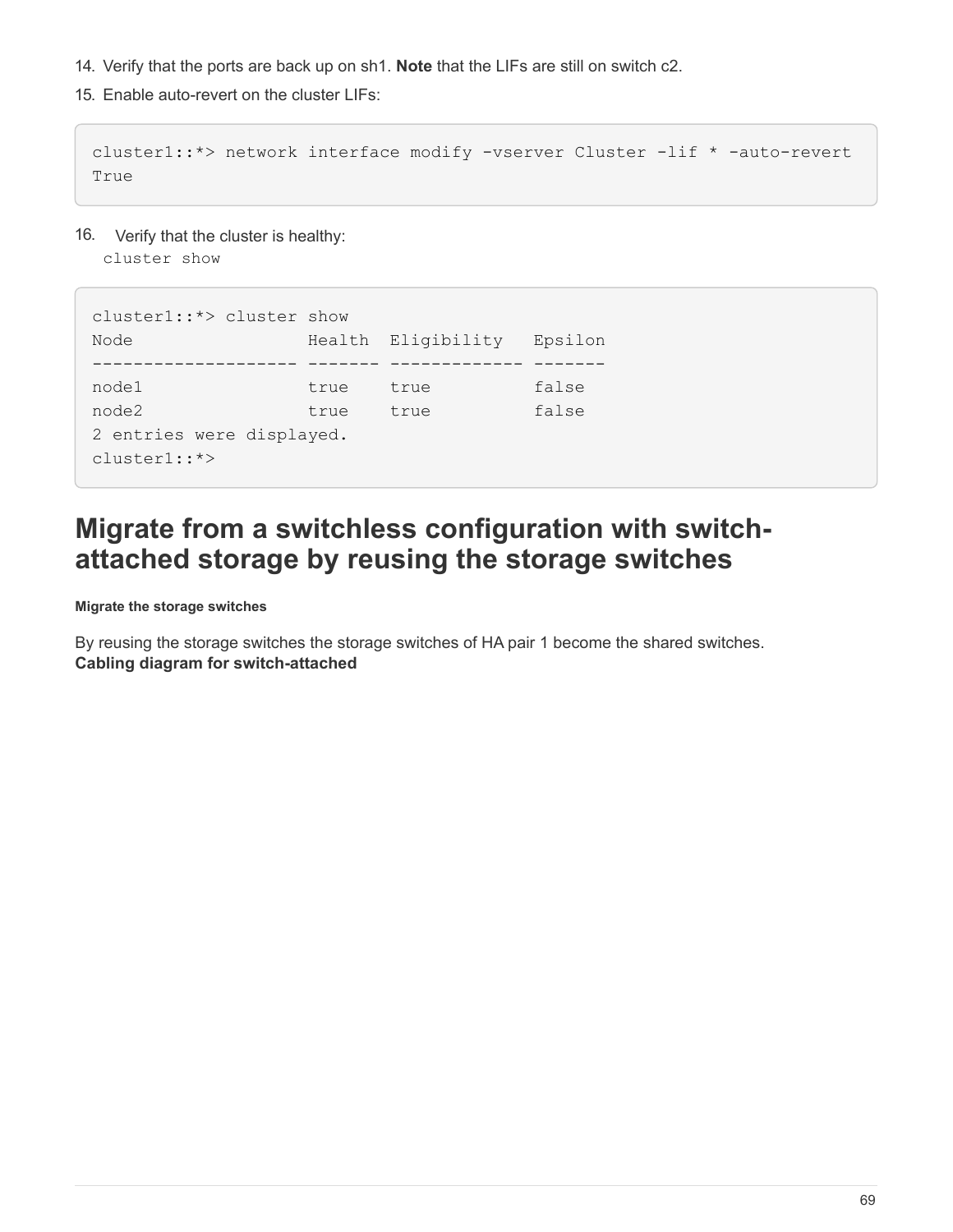

# **Steps**

1. Verify that the storage configuration of HA pair 1 (and HA pair 2) is correct and error free: system switch ethernet show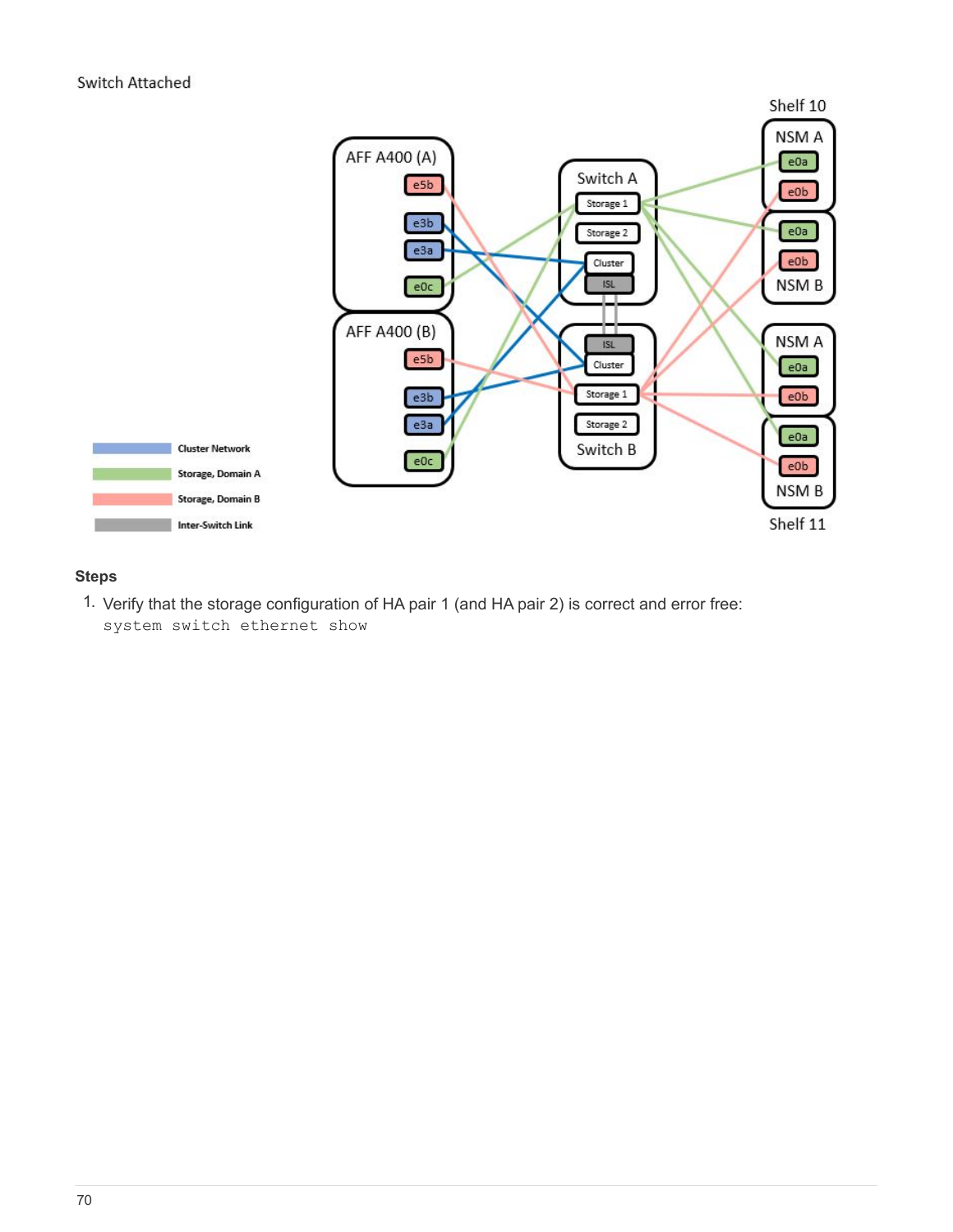storage::\*> system switch ethernet show Switch Type Address Model ------------------------- --------------------- ---------------- --------- sh1 storage-network 172.17.227.5 C9336C Serial Number: FOC221206C2 Is Monitored: true Reason: none Software Version: Cisco Nexus Operating System (NX-OS) Software, Version 9.3(5) Version Source: CDP sh2 storage-network 172.17.227.6 C9336C Serial Number: FOC220443LZ Is Monitored: true Reason: None Software Version: Cisco Nexus Operating System (NX-OS) Software, Version 9.3(5) Version Source: CDP 2 entries were displayed. storage::\*>

2. Verify that the node ports are healthy and operational: storage port show -port-type ENET

```
storage::*> storage port show -port-type ENET
  Speed VLAN
Node Port Type Mode (Gb/s) State Status ID
------- ------- ------- ---------- --------- --------- --------- -----
node1
     e0c ENET storage 100 enabled online 30
     e0d ENET storage 100 enabled online 30
       e5a ENET storage 100 enabled online 30
       e5b ENET storage 100 enabled online 30
node2
     e0c ENET storage 100 enabled online 30
     e0d ENET storage 100 enabled online 30
       e5a ENET storage 100 enabled online 30
     e5b ENET storage 100 enabled online 30
```
3. Move the HA pair 1, NSM224 path A cables from storage switch A to the shared NS224 storage ports for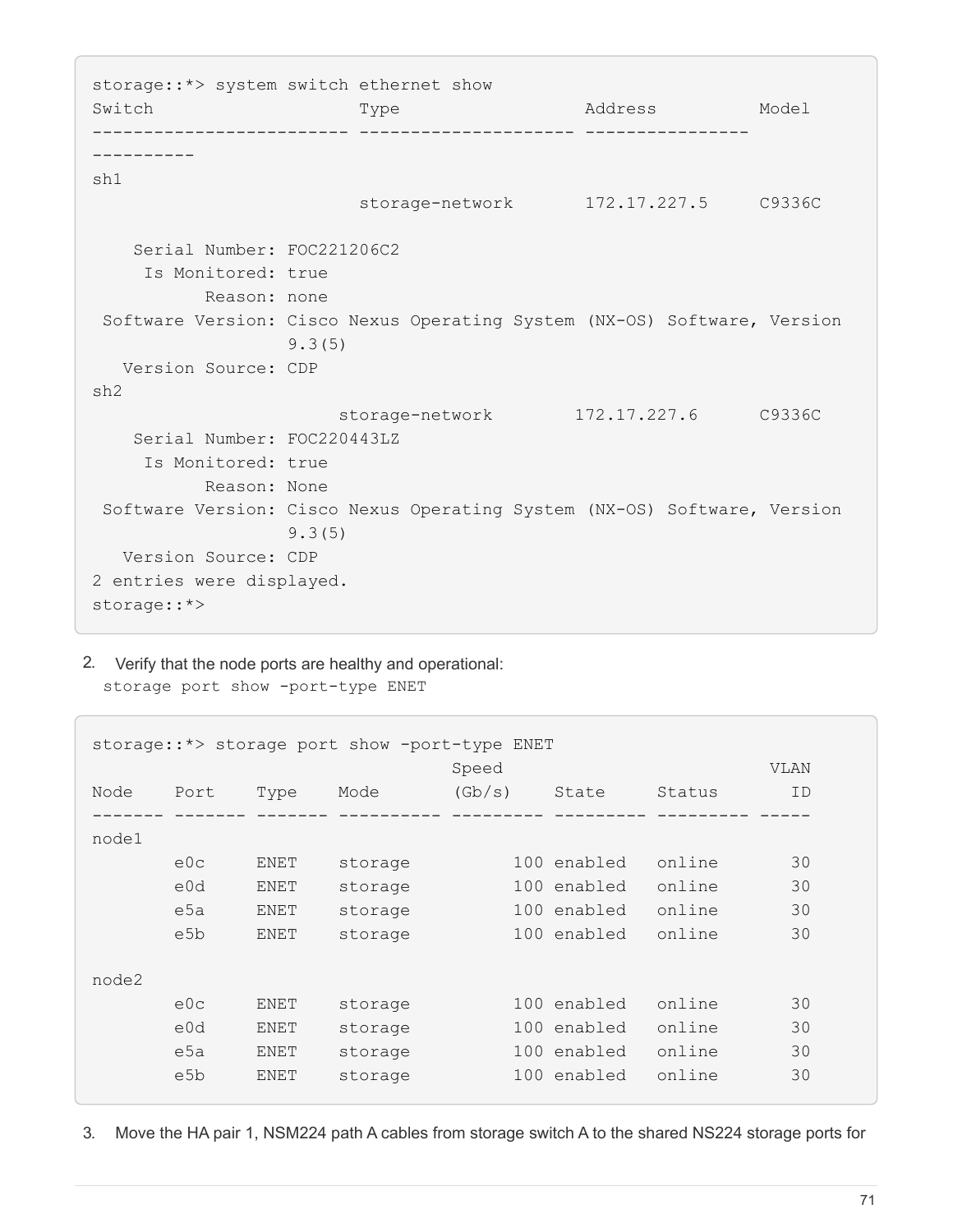HA pair 1, path A on storage switch A.

- 4. Move the cable from HA pair 1, node A, path A to the shared storage port for HA pair 1, node A on storage switch A.
- 5. Move the cable from HA pair 1, node B, path A to the shared storage port for HA pair 1, node B on storage switch A.
- 6. Verify the storage attached to HA pair 1, storage switch A is healthy: system health alert show -instance

```
storage::*> system health alert show -instance
There are no entries matching your query.
```
- 7. Replace the storage RCF on shared switch A with the shared RCF file. See [Install the RCF on a Cisco](#page-10-0) [Nexus 9336C-FX2 shared switch](#page-10-0) for further details.
- 8. Verify the storage attached to HA pair 1, storage switch B is healthy: system health alert show -instance

storage::\*> system health alert show -instance There are no entries matching your query.

- 9. Move the HA pair 1, NSM224 path B cables from storage switch B to the shared NS224 storage ports for HA pair 1, path B to storage switch B.
- 10. Move the cable from HA pair 1, node A, path B to the shared storage port for HA pair 1, node A, path B on storage switch B.
- 11. Move the cable from HA pair 1, node B, path B to the shared storage port for HA pair 1, node B, path B on storage switch B.
- 12. Verify the storage attached to HA pair 1, storage switch B is healthy: system health alert show -instance

storage::\*> system health alert show -instance There are no entries matching your query.

- 13. Replace the storage RCF file on shared switch B with the shared RCF file. See [Install the RCF on a](#page-10-0) [Cisco Nexus 9336C-FX2 shared switch](#page-10-0) for further details.
- 14. Verify the storage attached to HA pair 1, storage switch B is healthy: system health alert show -instance

storage::\*> system health alert show -instance There are no entries matching your query.

15. Install the ISLs between shared switch A and shared switch  $B<sup>2</sup>$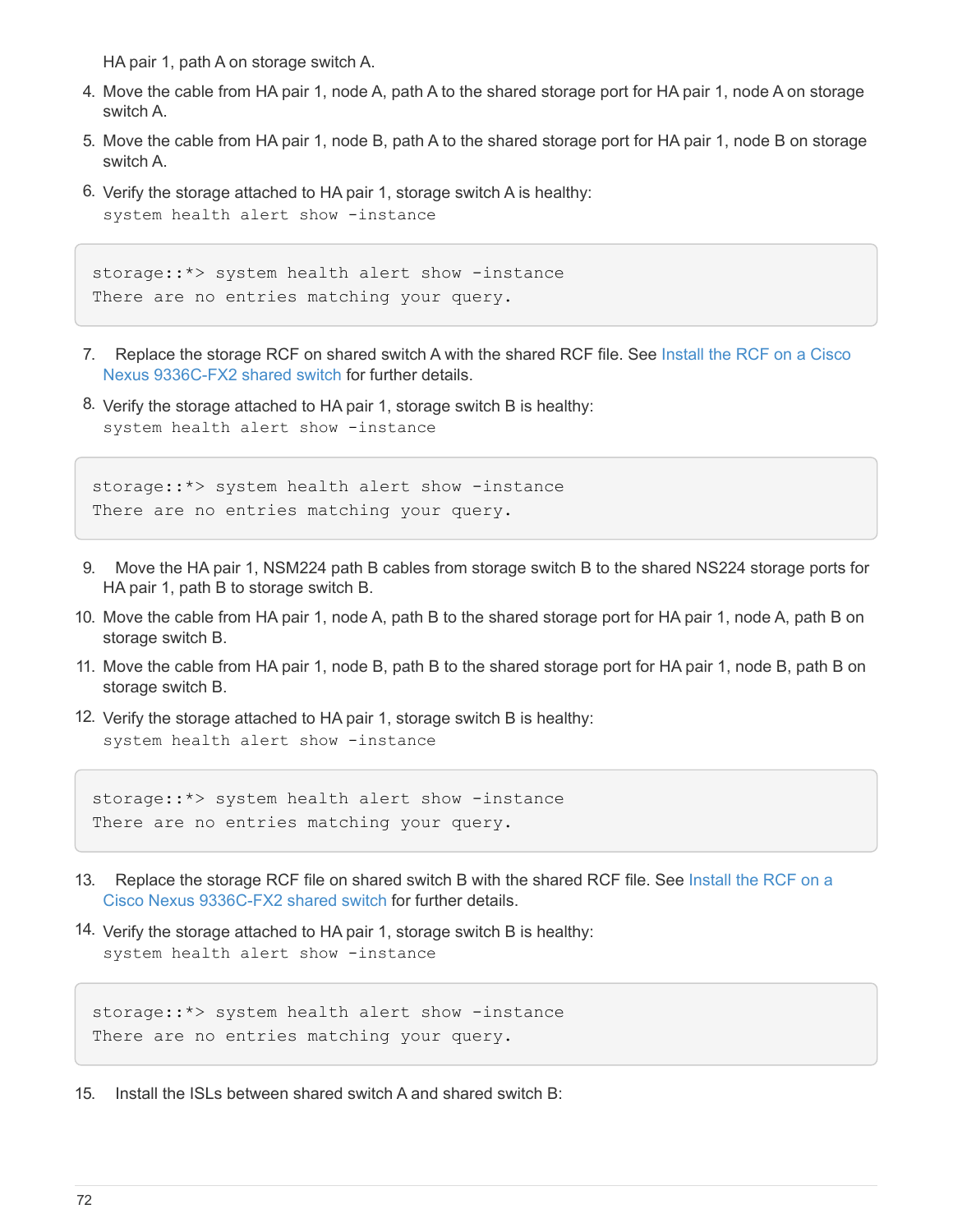```
sh1# configure
Enter configuration commands, one per line. End with CNTL/Z.
sh1 (config)# interface e1/35-36
sh1 (config-if-range)# no lldp transmit
sh1 (config-if-range)# no lldp receive
sh1 (config-if-range)# switchport mode trunk
sh1 (config-if-range)# no spanning-tree bpduguard enable
sh1 (config-if-range)# channel-group 101 mode active
sh1 (config-if-range)# exit
sh1 (config)# interface port-channel 101
sh1 (config-if)# switchport mode trunk
sh1 (config-if)# spanning-tree port type network
sh1 (config-if)# exit
sh1 (config)# exit
```
- 16. Convert HA pair 1 from a switchless cluster to a switched cluster. Use the cluster port assignments defined by the shared RCF. See [Install NX-OS software and Reference Configuration Files \(RCFs\)](#page-10-0) for further details.
- 17. Verify that the switched networking configuration is valid: network port show

# **Migrate from a switched cluster with switch-attached storage by reusing the storage switches**

## **Migrate the storage switches**

By reusing the storage switches the storage switches of HA pair 1 become the shared switches. **Cabling diagram for switch-attached**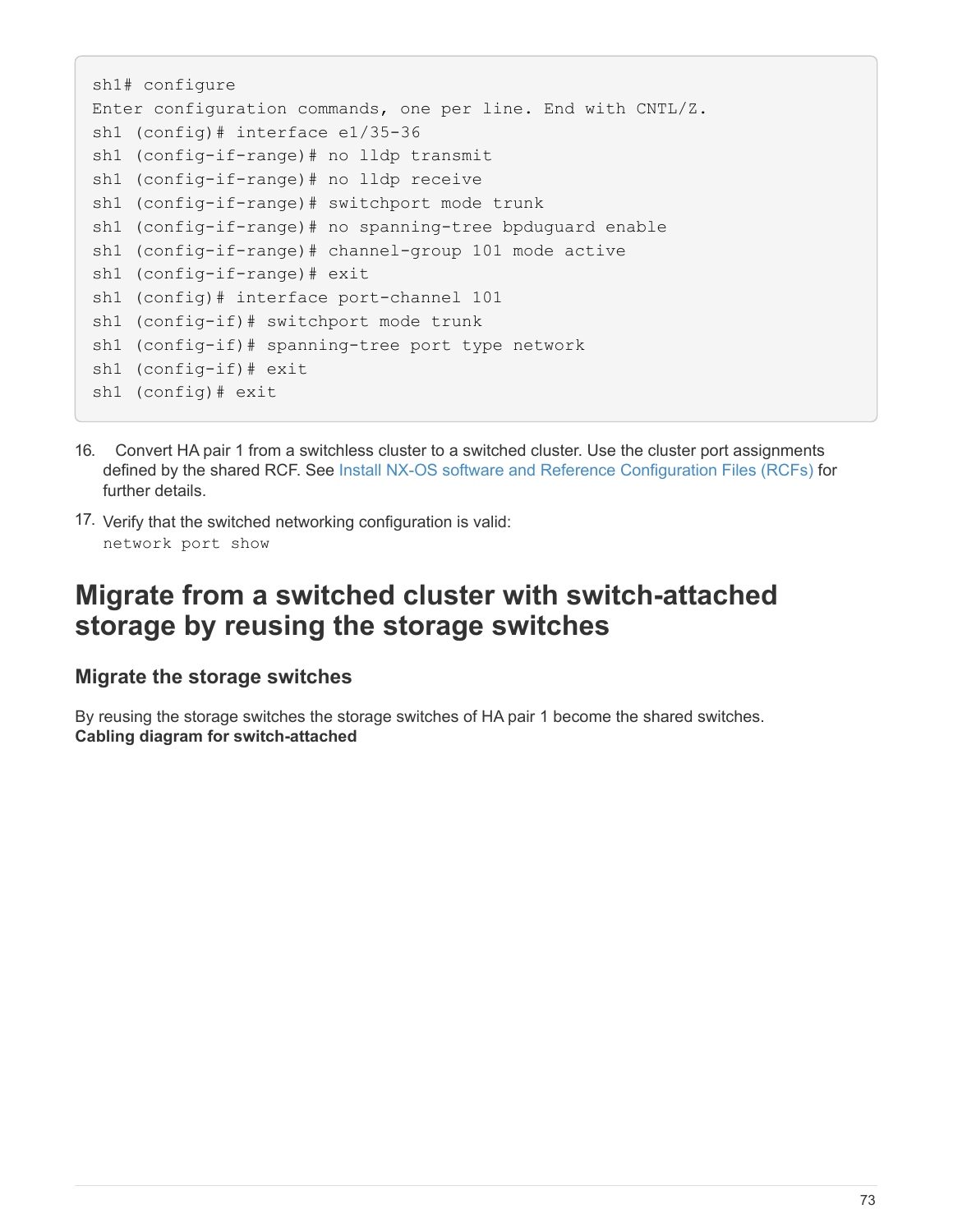

## **Steps**

1. Verify that the storage configuration of HA pair 1 (and HA pair 2) is correct and error free: system switch ethernet show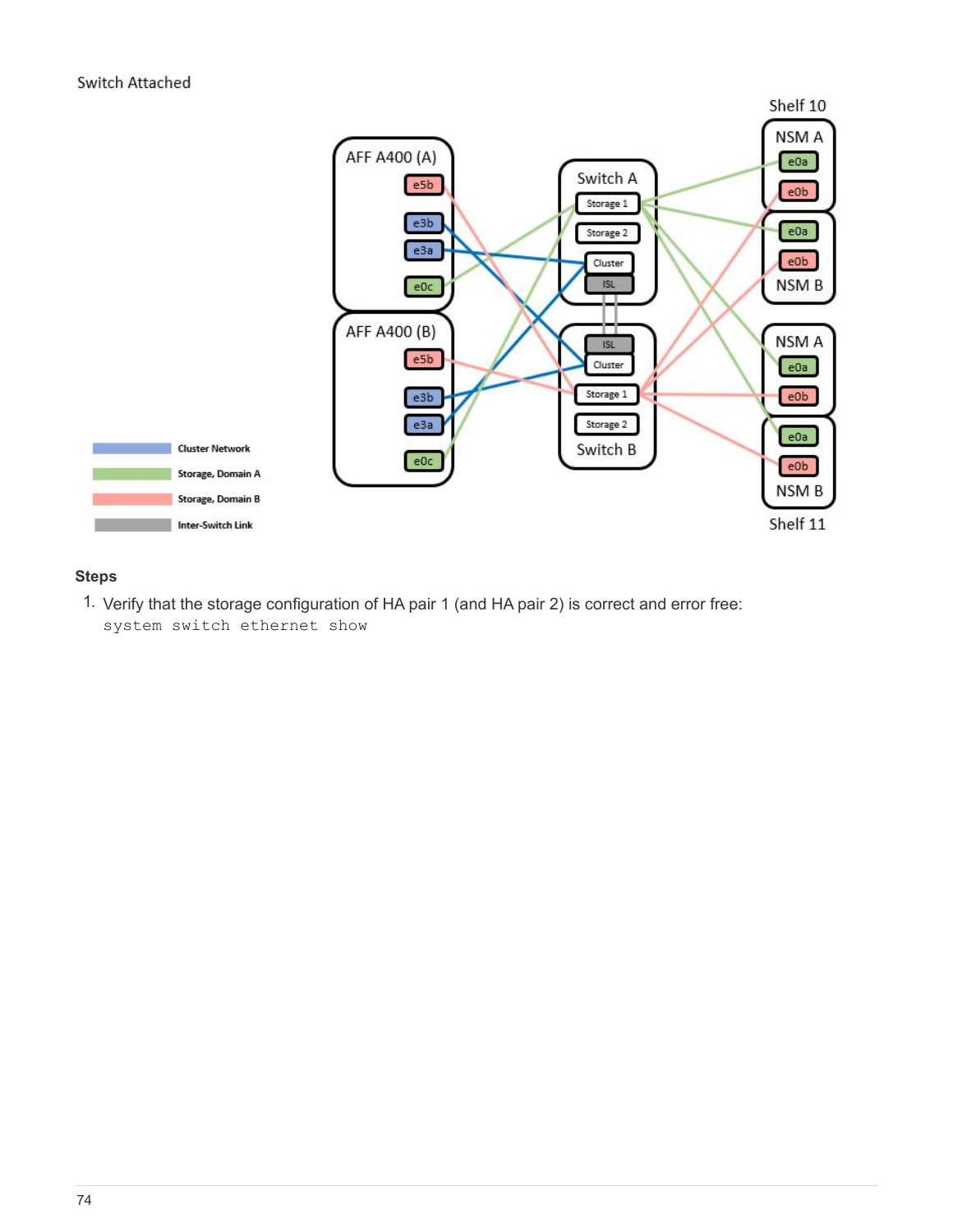storage::\*> system switch ethernet show Switch Type Address Model ------------------------- ------------------ ---------------- --------- sh1 storage-network 172.17.227.5 C9336C Serial Number: FOC221206C2 Is Monitored: true Reason: None Software Version: Cisco Nexus Operating System (NX-OS) Software, Version 9.3(5) Version Source: CDP sh2 storage-network 172.17.227.6 C9336C Serial Number: FOC220443LZ Is Monitored: true Reason: None Software Version: Cisco Nexus Operating System (NX-OS) Software, Version 9.3(5) Version Source: CDP 2 entries were displayed. storage::\*>

- 2. Move the HA pair 1, NSM224 path A cables from storage switch A to the NSM224 storage ports for HA pair 1, path A on storage switch A.
- 3. Move the cable from HA pair 1, node A, path A to the NSM224 storage port for HA pair 1, node A on storage switch A.
- 4. Move the cable from HA pair 1, node B, path A to the NSM224 storage port for HA pair 1, node B on storage switch A.
- 5. Verify the storage attached to HA pair 1, storage switch A is healthy: storage port show -port-type ENET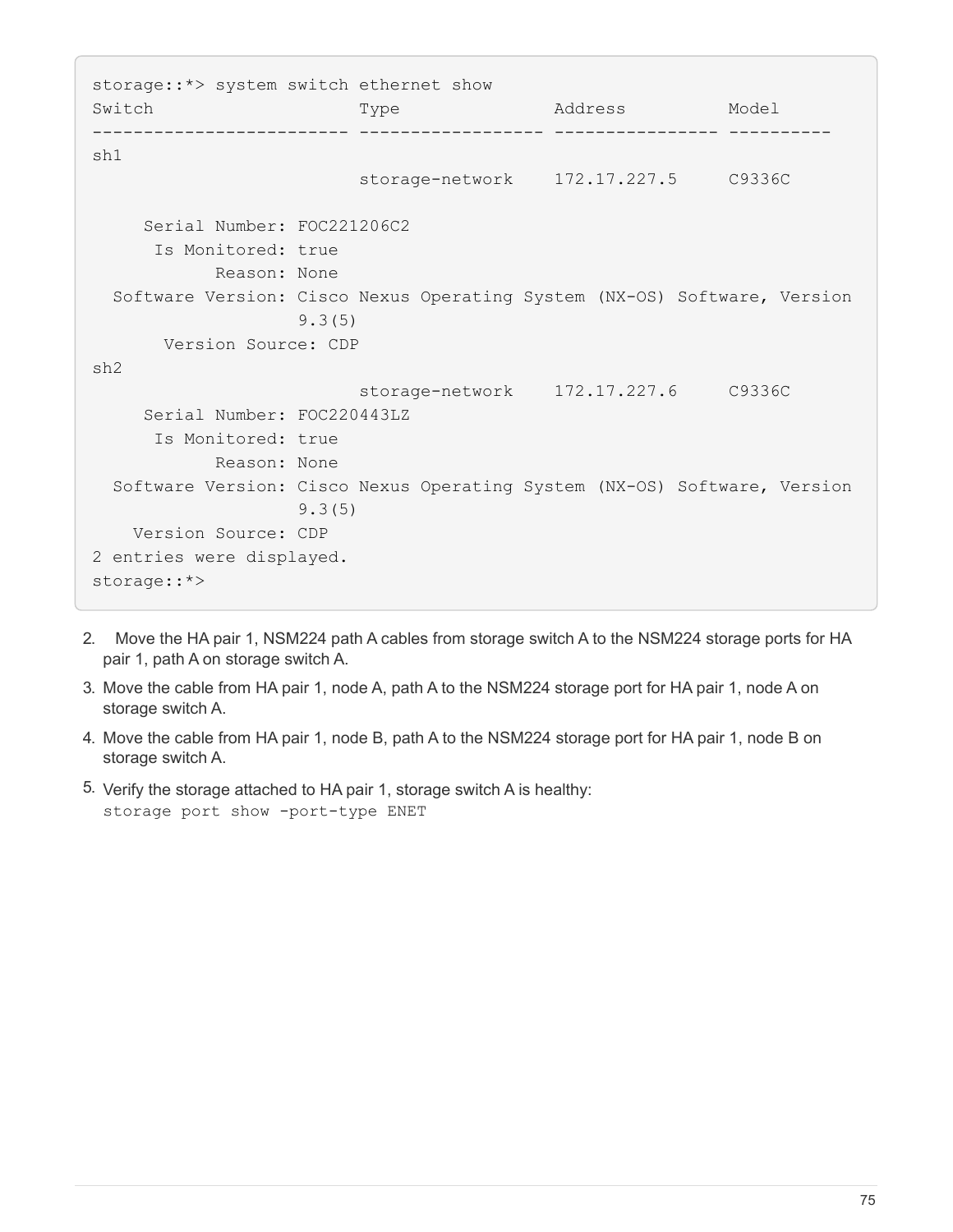| storage::*> storage port show -port-type ENET<br>Speed |                  |      |         |        |     |         |        | <b>VLAN</b> |
|--------------------------------------------------------|------------------|------|---------|--------|-----|---------|--------|-------------|
| Node                                                   | Port             | Type | Mode    | (Gb/s) |     | State   | Status | ID          |
| node1                                                  |                  |      |         |        |     |         |        |             |
|                                                        | e0c              | ENET | storage |        | 100 | enabled | online | 30          |
|                                                        | e0d              | ENET | storage |        | 100 | enabled | online | 30          |
|                                                        | e5a              | ENET | storage |        | 100 | enabled | online | 30          |
|                                                        | e5b              | ENET | storage |        | 100 | enabled | online | 30          |
| node2                                                  |                  |      |         |        |     |         |        |             |
|                                                        | e0c              | ENET | storage |        | 100 | enabled | online | 30          |
|                                                        | e0d              | ENET | storage |        | 100 | enabled | online | 30          |
|                                                        | e5a              | ENET | storage |        | 100 | enabled | online | 30          |
|                                                        | e <sub>5</sub> b | ENET | storage |        | 100 | enabled | online | 30          |

- 6. Replace the storage RCF on shared switch A with the shared RCF file. See [Install the RCF on a Cisco](#page-10-0) [Nexus 9336C-FX2 shared switch](#page-10-0) for further details.
- 7. Verify the storage attached to HA pair 1, storage switch A is healthy: system health alert show -instance

```
storage::*> system health alert show -instance
There are no entries matching your query.
```
- 8. Move the HA pair 1, NSM224 path B cables from storage switch B to the shared NS224 storage ports for HA pair 1, path B to storage switch B.
- 9. Move the cable from HA pair 1, node A, path B to the shared storage port for HA pair 1, node A, path B on storage switch B.
- 10. Move the cable from HA pair 1, node B, path B to the shared storage port for HA pair 1, node B, path B on storage switch B.
- 11. Verify the storage attached to HA pair 1, storage switch B is healthy: system health alert show -instance

```
storage::*> system health alert show -instance
There are no entries matching your query.
```
- 12. Replace the storage RCF file on shared switch B with the shared RCF file. See [Install the RCF on a](#page-10-0) [Cisco Nexus 9336C-FX2 shared switch](#page-10-0) for further details.
- 13. Verify the storage attached to HA pair 1, storage switch B is healthy: system health alert show -instance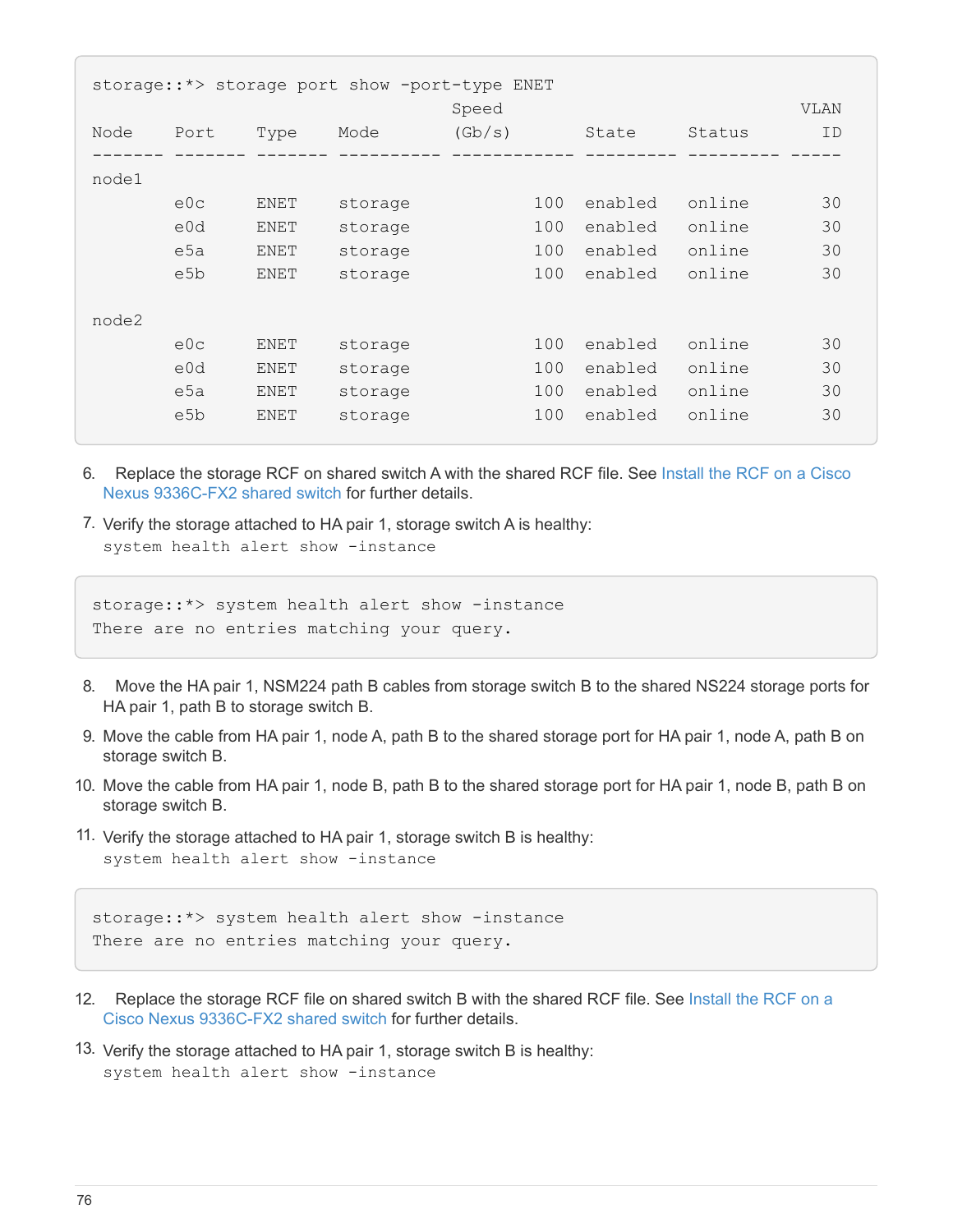storage::\*> system health alert show -instance There are no entries matching your query.

14. Verify the storage configuration of HA pair 1 is correct and error free: system switch ethernet show

```
storage::*> system switch ethernet show
Switch Type Address Model
------------------------- -------------------- ---------------- ----------
sh1
                          storage-network 172.17.227.5 C9336C
     Serial Number: FOC221206C2
      Is Monitored: true
            Reason: None
 Software Version: Cisco Nexus Operating System (NX-OS) Software, Version
                    9.3(5)
    Version Source: CDP
sh2
                          storage-network 172.17.227.6 C9336C
     Serial Number: FOC220443LZ
      Is Monitored: true
            Reason: None
 Software Version: Cisco Nexus Operating System (NX-OS) Software, Version
                   9.3(5)
   Version Source: CDP
2 entries were displayed.
storage::*>
```
15. Install the ISLs between shared switch A and shared switch B: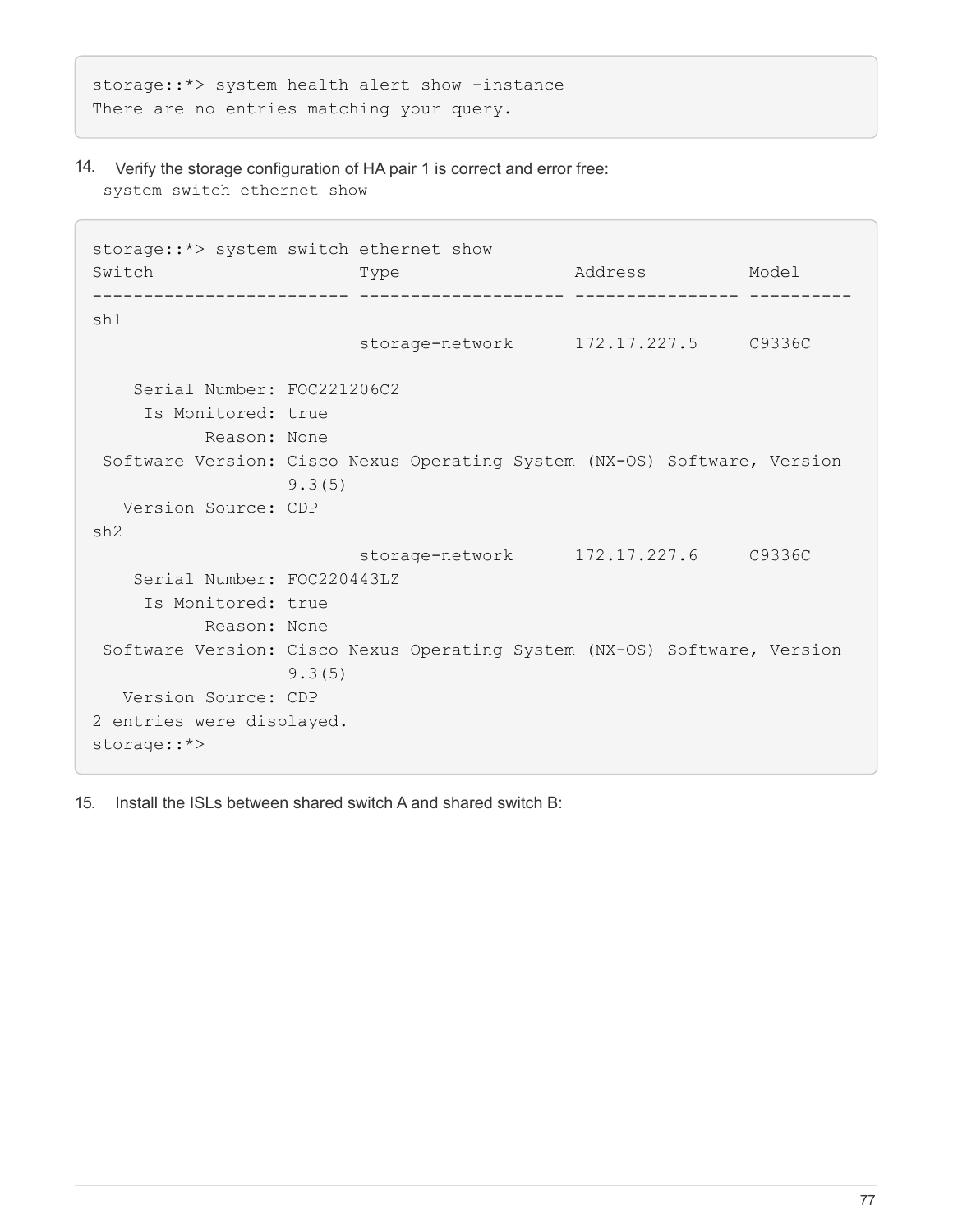```
sh1# configure
Enter configuration commands, one per line. End with CNTL/Z.
sh1 (config)# interface e1/35-36
sh1 (config-if-range)# no lldp transmit
sh1 (config-if-range)# no lldp receive
sh1 (config-if-range)# switchport mode trunk
sh1 (config-if-range)# no spanning-tree bpduguard enable
sh1 (config-if-range)# channel-group 101 mode active
sh1 (config-if-range)# exit
sh1 (config)# interface port-channel 101
sh1 (config-if)# switchport mode trunk
sh1 (config-if)# spanning-tree port type network
sh1 (config-if)# exit
sh1 (config)# exit
```
- 16. Migrate the cluster networking from the existing cluster switches to the shared switches using the switch replacement procedure and the shared RCF. The new shared switch A is "cs1". The new shared switch B is "cs2". See [Replace a Cisco Nexus 9336C-FX2 shared switch](#page-79-0) and [Install the RCF on a Cisco Nexus](#page-10-0) [9336C-FX2 shared switch](#page-10-0) for further details.
- 17. Verify that the switched networking config is valid: network port show
- 18. Remove the unused cluster switches.
- 19. Remove the unused storage switches.

# <span id="page-79-0"></span>**Replace a Cisco Nexus 9336C-FX2 shared switch**

#### **Replace a Cisco Nexus 9336C-FX2 shared switch**

Replacing a defective Nexus 9336C-FX2 shared switch is a nondisruptive procedure (NDU).

### **Before you begin**

The following conditions must exist before performing the switch replacement in the current environment and on the replacement switch.

- Existing cluster and network infrastructure:
	- The existing cluster must be verified as completely functional, with at least one fully connected cluster switch.
	- All cluster ports must be **up**.
	- All cluster logical interfaces (LIFs) must be **up** and on their home ports.
	- The ONTAP cluster ping-cluster -node node1 command must indicate that basic connectivity and larger than PMTU communication are successful on all paths.
- Nexus 9336C-FX2 replacement switch:
	- Management network connectivity on the replacement switch must be functional.
	- Console access to the replacement switch must be in place.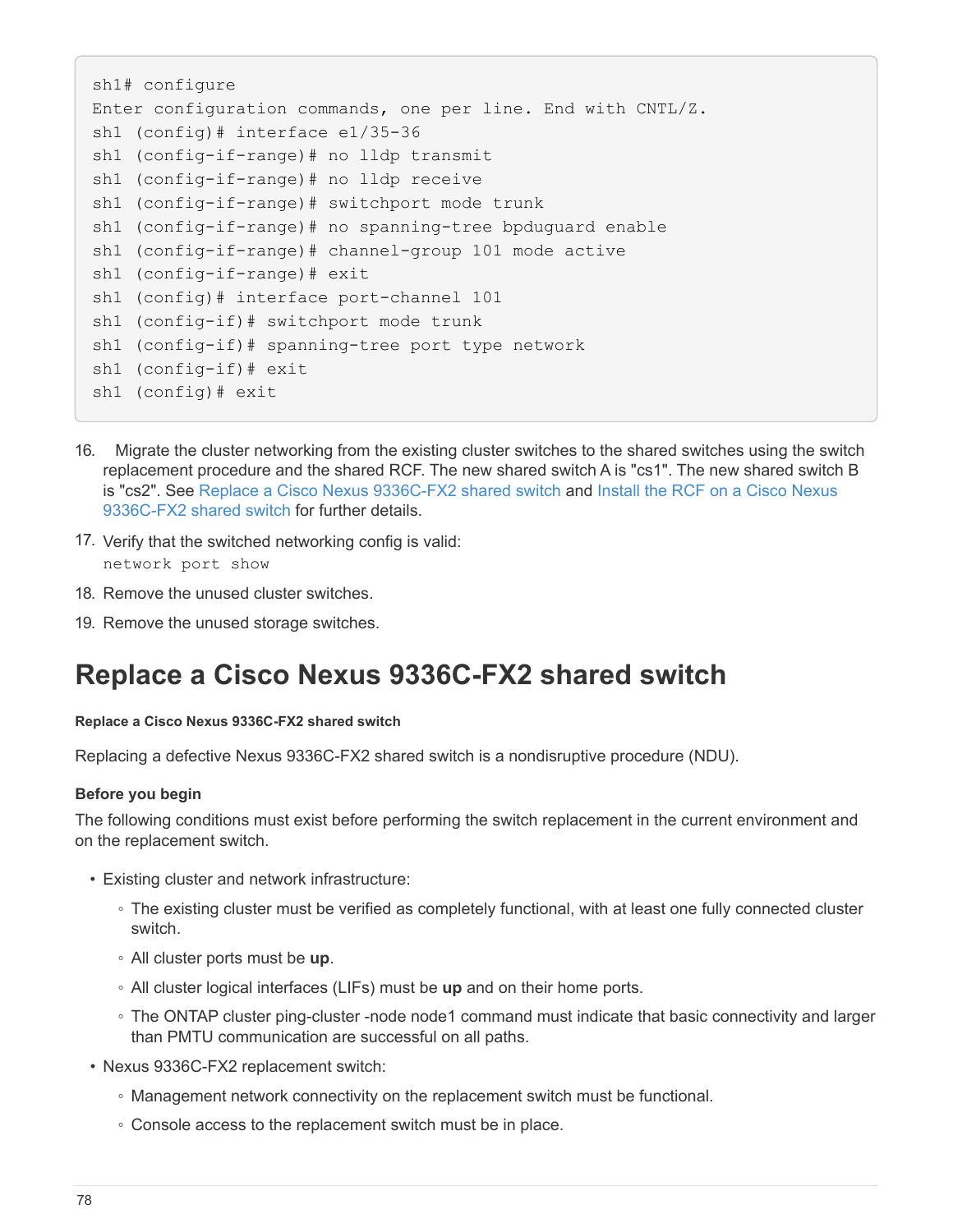- The node connections are ports 1/1 through 1/34:
- All Inter-Switch Link (ISL) ports must be disabled on ports 1/35 and 1/36.
- The desired reference configuration file (RCF) and NX-OS operating system image switch must be loaded onto the switch.
- Any previous site customizations, such as STP, SNMP, and SSH, should be copied to the new switch.

#### **About this task**

You must execute the command for migrating a cluster LIF from the node where the cluster LIF is hosted.

The examples in this procedure use the following switch and node nomenclature:

- The names of the existing Nexus 9336C-FX2 switches are *sh1* and *sh2*.
- The name of the new Nexus 9336C-FX2 switches are *newsh1* and *newsh2*.
- The node names are *node1* and *node2*.
- The cluster ports on each node are named *e3a* and *e3b*.
- The cluster LIF names are node1 clus1 and node1 clus2 for node1, and node2 clus1 and node2\_clus2 for node2.
- The prompt for changes to all cluster nodes is cluster1::\*>.

The following procedure is based on the following network topology:

```
cluster1::*> network port show -ipspace Cluster
Node: node1
Ignore
                                               Speed(Mbps) Health
Health
Port IPspace Broadcast Domain Link MTU Admin/Oper Status
Status
--------- ------------ ---------------- ---- ---- ------------ --------
------
e3a Cluster Cluster up 9000 auto/100000 healthy
false
e3b Cluster Cluster up 9000 auto/100000 healthy
false
Node: node2
Ignore
                                               Speed(Mbps) Health
Health
Port IPspace Broadcast Domain Link MTU Admin/Oper Status
Status
--------- ------------ ---------------- ---- ---- ------------ --------
```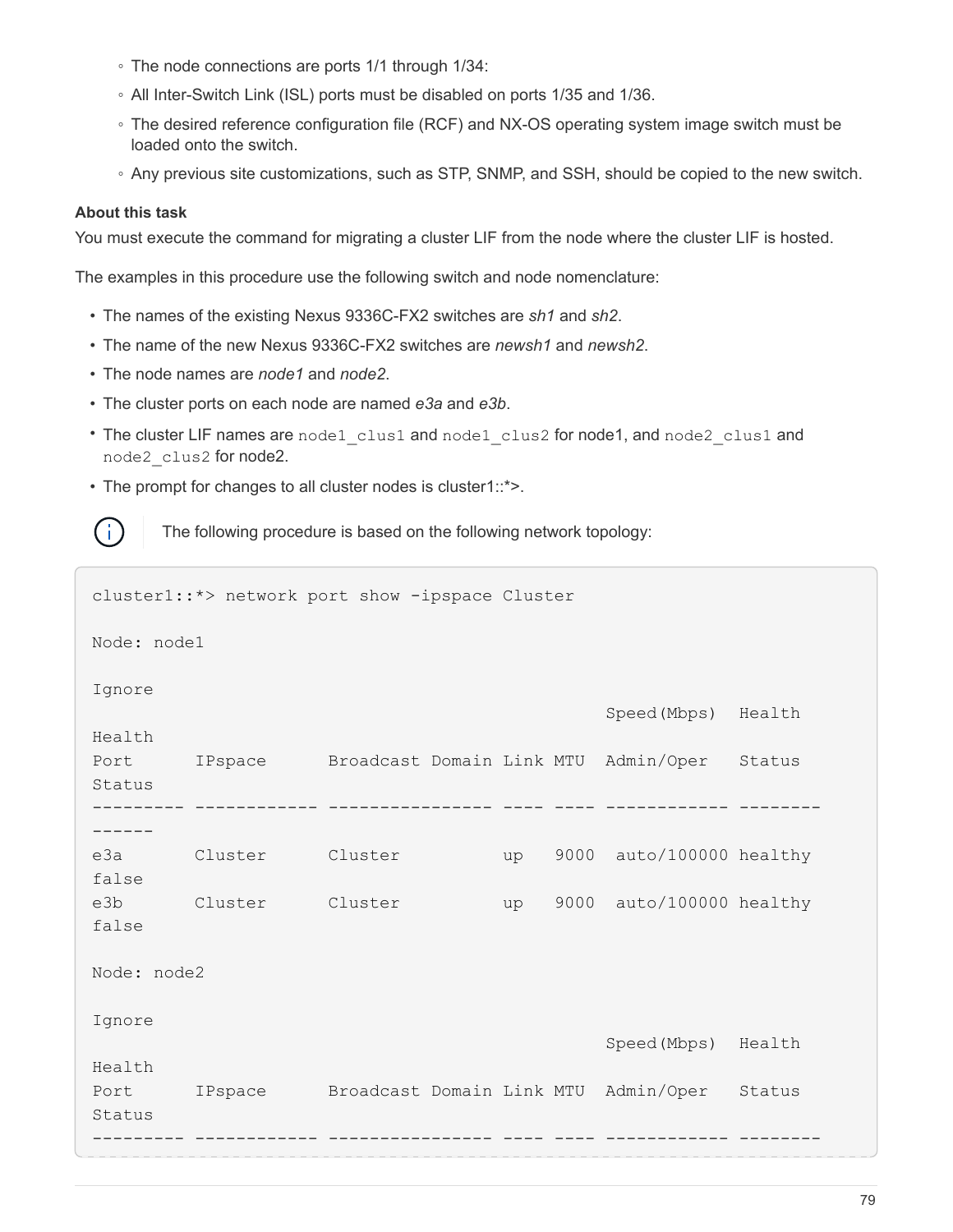```
------
e3a Cluster Cluster up 9000 auto/100000 healthy
false
e3b Cluster Cluster up 9000 auto/100000 healthy
false
4 entries were displayed.
cluster1::*> network interface show -vserver Cluster
           Logical Status Network Current Current
Is
Vserver Interface Admin/Oper Address/Mask Node Port
Home
----------- ---------- ---------- ------------------ ------------- -------
----
Cluster
          node1_clus1 up/up 169.254.209.69/16 node1 e3a
true
        node1 clus2 up/up 169.254.49.125/16 node1 e3b
true
          node2_clus1 up/up 169.254.47.194/16 node2 e3a
true
        node2 clus2 up/up 169.254.19.183/16 node2 e3b
true
4 entries were displayed.
cluster1::*> network device-discovery show -protocol cdp
Node/ Local Discovered
Protocol Port Device (LLDP: ChassisID) Interface Platform
----------- ------ ------------------------- ----------------
----------------
node2 /cdp
           e3a sh1 Eth1/2 N9K-C9336C
          e3b sh2 Eth1/2 N9K-C9336C
node1 /cdp
           e3a sh1 Eth1/1 N9K-C9336C
         e3b sh2 Eth1/1 N9K-C9336C
4 entries were displayed.
sh1# show cdp neighbors
Capability Codes: R - Router, T - Trans-Bridge, B - Source-Route-Bridge
                S - Switch, H - Host, I - IGMP, r - Repeater,
                V - VoIP-Phone, D - Remotely-Managed-Device,
                s - Supports-STP-Dispute
Device-ID Local Intrfce Hldtme Capability Platform Port ID
```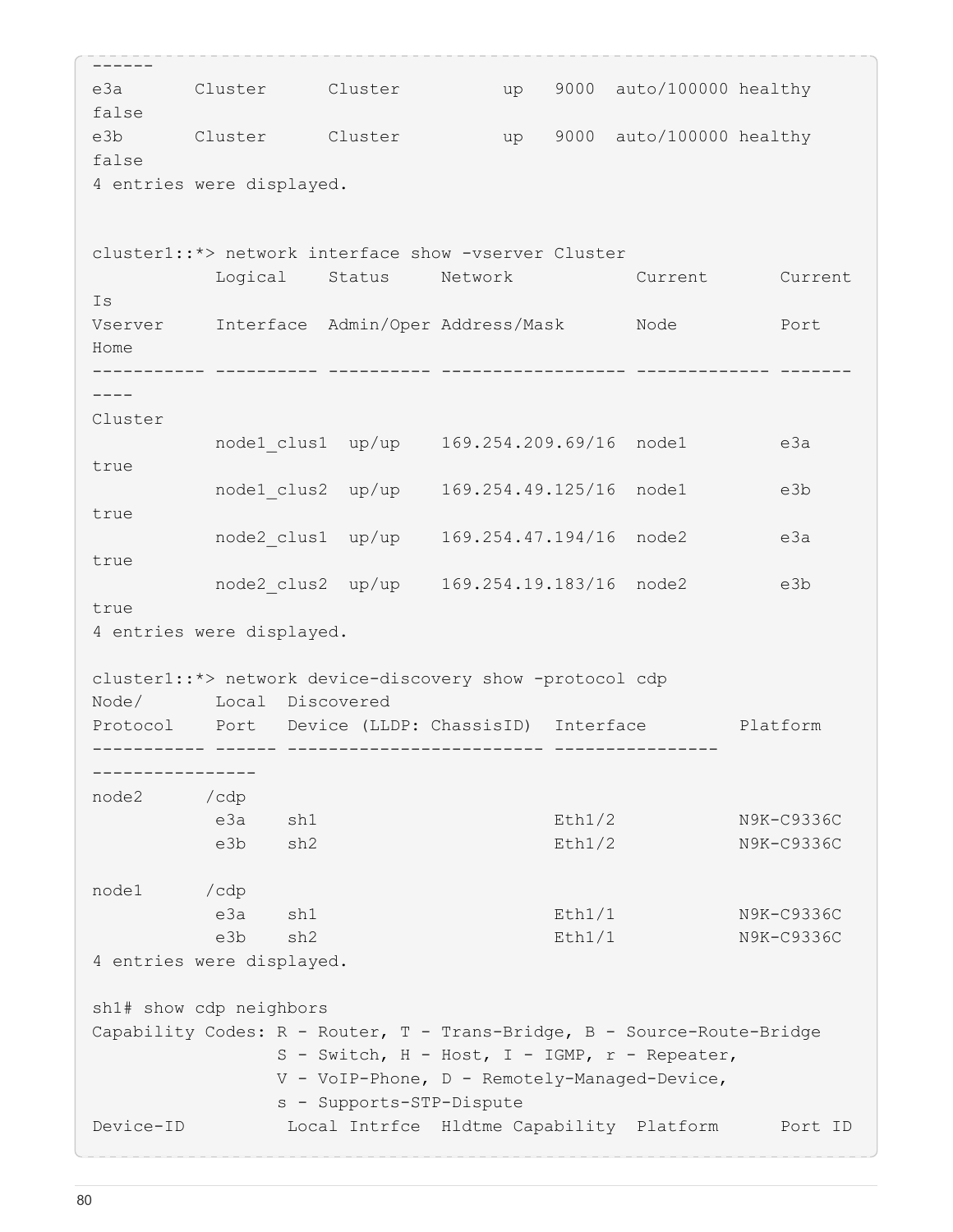| node1                                                                   | Eth1/1                                        | 144 | H       | <b>FAS2980</b> | e3a     |  |  |  |
|-------------------------------------------------------------------------|-----------------------------------------------|-----|---------|----------------|---------|--|--|--|
| node2                                                                   | Eth1/2                                        | 145 | H       | <b>FAS2980</b> | e3a     |  |  |  |
| sh2                                                                     | Eth1/35                                       | 176 | R S I s | N9K-C9336C     | Eth1/35 |  |  |  |
| sh2 (FD0220329V5) Eth1/36                                               |                                               | 176 | R S I s | N9K-C9336C     | Eth1/36 |  |  |  |
| Total entries displayed: 4                                              |                                               |     |         |                |         |  |  |  |
|                                                                         |                                               |     |         |                |         |  |  |  |
| sh2# show cdp neighbors                                                 |                                               |     |         |                |         |  |  |  |
| Capability Codes: R - Router, T - Trans-Bridge, B - Source-Route-Bridge |                                               |     |         |                |         |  |  |  |
|                                                                         | S - Switch, H - Host, I - IGMP, r - Repeater, |     |         |                |         |  |  |  |
| V - VoIP-Phone, D - Remotely-Managed-Device,                            |                                               |     |         |                |         |  |  |  |
| s - Supports-STP-Dispute                                                |                                               |     |         |                |         |  |  |  |
| Device-ID                                                               | Local Intrfce Hldtme Capability Platform      |     |         |                | Port ID |  |  |  |
| node1                                                                   | Eth1/1                                        | 139 | H       | FAS2980        | eb      |  |  |  |
| node2                                                                   | Eth1/2                                        | 124 | H       | FAS2980        | eb      |  |  |  |
| sh1                                                                     | Eth1/35                                       | 178 | R S I s | N9K-C9336C     | Eth1/35 |  |  |  |
| sh1                                                                     | Eth1/36                                       | 178 | R S I s | N9K-C9336C     | Eth1/36 |  |  |  |
| Total entries displayed: 4                                              |                                               |     |         |                |         |  |  |  |

### **Steps**

1. If AutoSupport is enabled on this cluster, suppress automatic case creation by invoking an AutoSupport message:

```
system node autosupport invoke -node * -type all -message MAINT=xh
```
Where x is the duration of the maintenance window in hours.

- 2. Optional: Install the appropriate RCF and image on the switch, newsh2, and make any necessary site preparations.
	- a. If necessary, verify, download, and install the appropriate versions of the RCF and NX-OS software for the new switch. If you have verified that the new switch is correctly set up and does not need updates to the RCF and NX-OS software, continue to [Step 3](#page-3-0).
	- b. Go to the NetApp Cluster and Management Network Switches Reference Configuration File Description Page on the NetApp Support Site.
	- c. Click the link for the Cluster Network and Management Network Compatibility Matrix, and then note the required switch software version.
	- d. Click your browser's back arrow to return to the Description page, click CONTINUE, accept the license agreement, and then go to the Download page.
	- e. Follow the steps on the Download page to download the correct RCF and NX-OS files for the version of ONTAP software you are installing.
- 3. On the new switch, log in as admin and shut down all the ports that will be connected to the node cluster interfaces (ports 1/1 to 1/34).

If the switch that you are replacing is not functional and is powered down, go to [Step 4.](#page-11-0) The LIFs on the cluster nodes should have already failed over to the other cluster port for each node.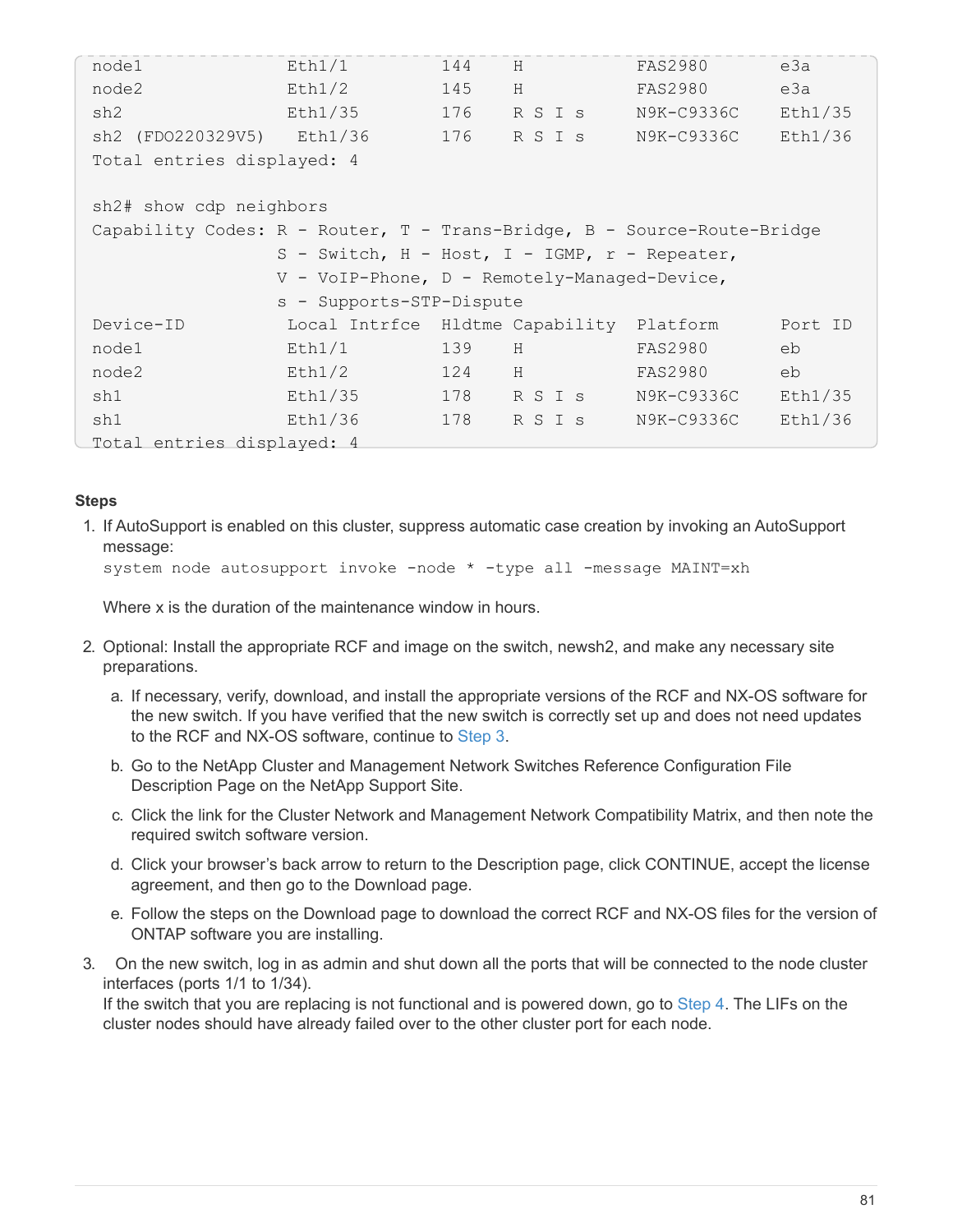```
newsh2# config
Enter configuration commands, one per line. End with CNTL/Z.
newsh2(config)# interface e1/1-34
newsh2(config-if-range)# shutdown
```
4. Verify that all cluster LIFs have auto-revert enabled. network interface show - vserver Cluster -fields auto-revert

```
cluster1::> network interface show -vserver Cluster -fields auto-revert
             Logical
Vserver Interface Auto-revert
------------ ------------- -------------
Cluster node1_clus1 true
Cluster node1_clus2 true
Cluster node2_clus1 true
Cluster    node2 clus2 true
4 entries were displayed.
```
5. Verify that all the cluster LIFs can communicate: cluster ping-cluster <node name>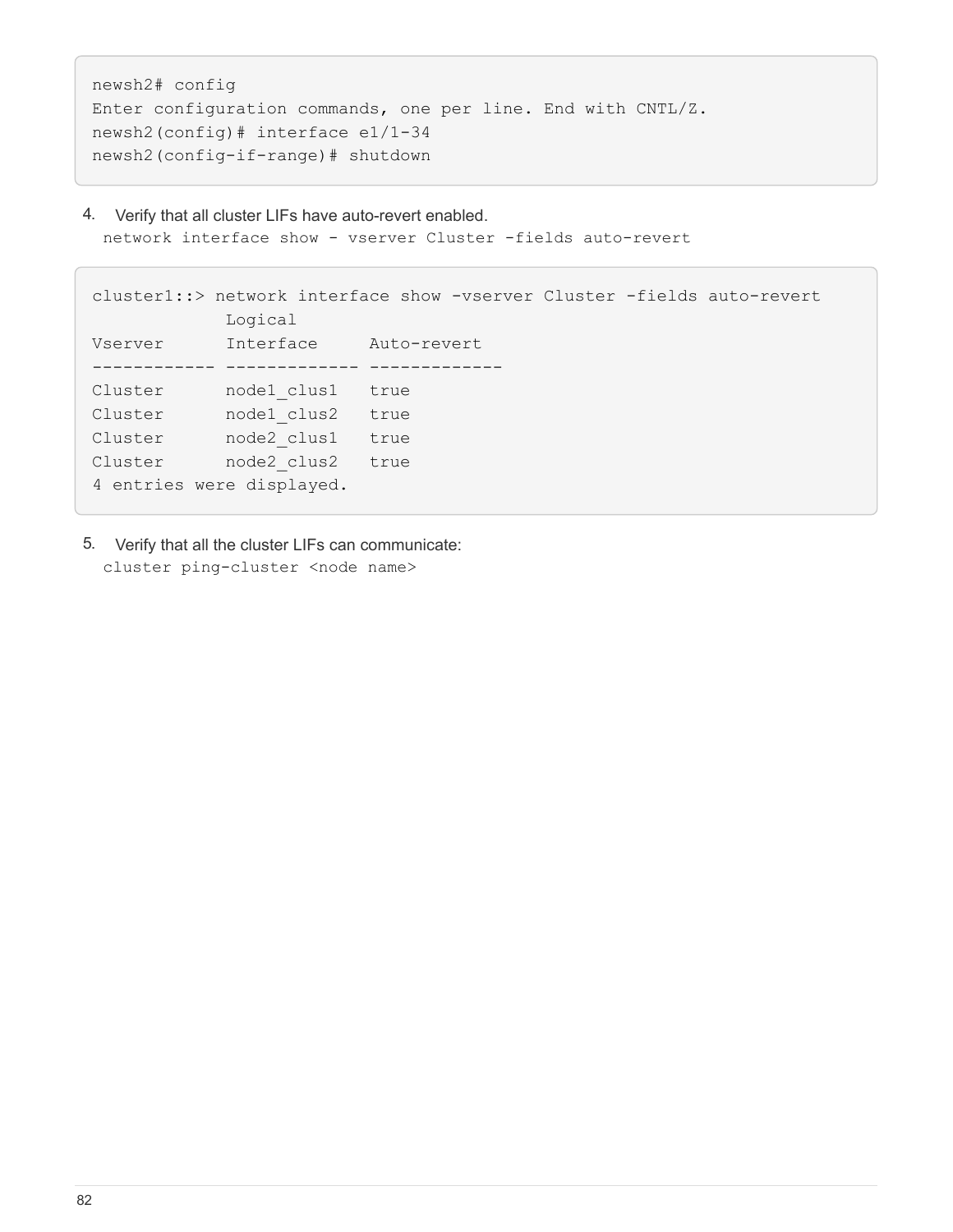```
cluster1::*> cluster ping-cluster node1
Host is node2
Getting addresses from network interface table...
Cluster node1_clus1 169.254.209.69 node1 e3a
Cluster node1_clus2 169.254.49.125 node1 e3b
Cluster node2_clus1 169.254.47.194 node2 e3a
Cluster node2_clus2 169.254.19.183 node2 e3b
Local = 169.254.47.194 169.254.19.183Remote = 169.254.209.69 169.254.49.125
Cluster Vserver Id = 4294967293
Ping status:
....
Basic connectivity succeeds on 4 path(s)
Basic connectivity fails on 0 path(s)
................
Detected 9000 byte MTU on 4 path(s):
Local 169.254.47.194 to Remote 169.254.209.69
Local 169.254.47.194 to Remote 169.254.49.125
Local 169.254.19.183 to Remote 169.254.209.69
Local 169.254.19.183 to Remote 169.254.49.125
Larger than PMTU communication succeeds on 4 path(s)
RPC status:
2 paths up, 0 paths down (tcp check)
2 paths up, 0 paths down (udp check)
```
6. Shut down the ISL ports 1/35 and 1/36 on the Nexus 9336C-FX2 switch sh1.

```
sh1# configure
Enter configuration commands, one per line. End with CNTL/Z.
sh1(config)# interface e1/35-36
sh1(config-if-range)# shutdown
sh1(config-if-range)#
```
- 7. Remove all the cables from the Nexus 9336C-FX2 sh2 switch, and then connect them to the same ports on the Nexus C9336C-FX2 newsh2 switch.
- 8. Bring up the ISLs ports 1/35 and 1/36 between the sh1 and newsh2 switches, and then verify the port channel operation status.

Port-Channel should indicate Po1(SU) and Member Ports should indicate Eth1/35(P) and Eth1/36(P).

This example enables ISL ports 1/35 and 1/36 and displays the port channel summary on switch sh1.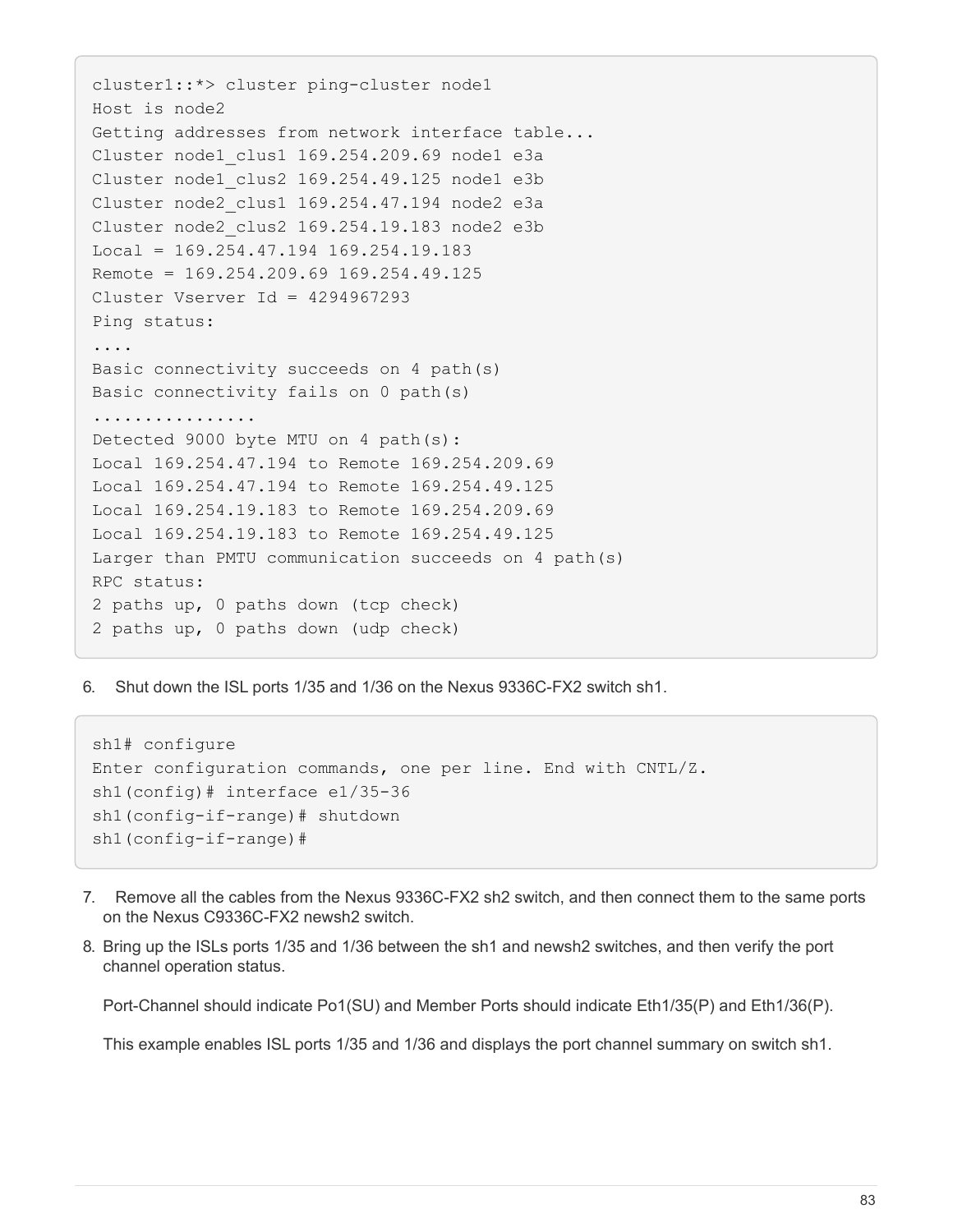```
sh1# configure
Enter configuration commands, one per line. End with CNTL/Z.
sh1 (config)# int e1/35-36
sh1 (config-if-range)# no shutdown
sh1 (config-if-range)# show port-channel summary
Flags: D - Down P - Up in port-channel (members)
          I - Individual H - Hot-standby (LACP only)
        s - Suspended r - Module-removed
          b - BFD Session Wait
        S - Switched R - Routed
          U - Up (port-channel)
          p - Up in delay-lacp mode (member)
          M - Not in use. Min-links not met
 --------------------------------------------------------------------------
------
Group Port- Type Protocol Member Ports
       Channel
--------------------------------------------------------------------------
------
1 Po1(SU) Eth LACP Eth1/35(P) Eth1/36(P)
sh1 (config-if-range)#
```
9. Verify that port e3b is up on all nodes: network port show ipspace Cluster

The output should be like the following: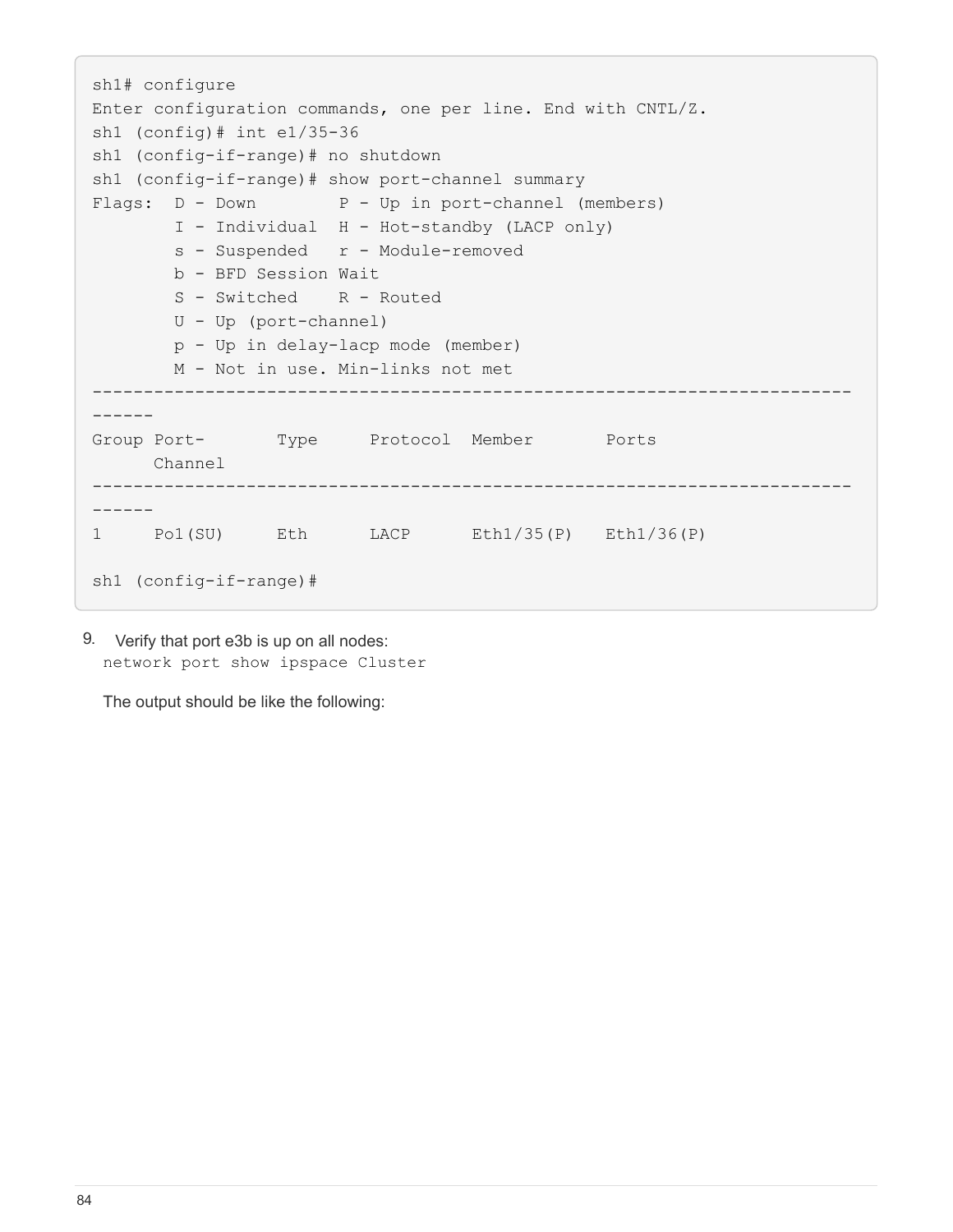| cluster1::*> network port show -ipspace Cluster |                                                          |  |  |    |  |                             |  |
|-------------------------------------------------|----------------------------------------------------------|--|--|----|--|-----------------------------|--|
| Node: node1                                     |                                                          |  |  |    |  |                             |  |
| Ignore                                          |                                                          |  |  |    |  | Speed (Mbps) Health         |  |
| Health                                          |                                                          |  |  |    |  |                             |  |
| Status                                          | Port IPspace Broadcast Domain Link MTU Admin/Oper Status |  |  |    |  |                             |  |
|                                                 |                                                          |  |  |    |  |                             |  |
| false                                           | e3a Cluster Cluster                                      |  |  |    |  | up 9000 auto/100000 healthy |  |
| false                                           | e3b Cluster Cluster                                      |  |  |    |  | up 9000 auto/100000 healthy |  |
| Node: node2                                     |                                                          |  |  |    |  |                             |  |
| Ignore                                          |                                                          |  |  |    |  |                             |  |
|                                                 |                                                          |  |  |    |  | Speed (Mbps) Health         |  |
| Health                                          | Port IPspace Broadcast Domain Link MTU Admin/Oper Status |  |  |    |  |                             |  |
| Status                                          |                                                          |  |  |    |  |                             |  |
| ----                                            |                                                          |  |  |    |  |                             |  |
| false                                           | e3a Cluster Cluster                                      |  |  | up |  | 9000 auto/100000 healthy    |  |
| false                                           | e3b Cluster Cluster                                      |  |  |    |  | up 9000 auto/auto           |  |
| 4 entries were displayed.                       |                                                          |  |  |    |  |                             |  |

10. On the same node you used in the previous step, revert the cluster LIF associated with the port in the previous step by using the network interface revert command.

In this example, LIF node1 clus2 on node1 is successfully reverted if the Home value is true and the port is e3b.

The following commands return LIF node1\_clus2 on node1 to home port e3a and displays information about the LIFs on both nodes. Bringing up the first node is successful if the Is Home column is **true** for both cluster interfaces and they show the correct port assignments, in this example e3a and e3b on node1.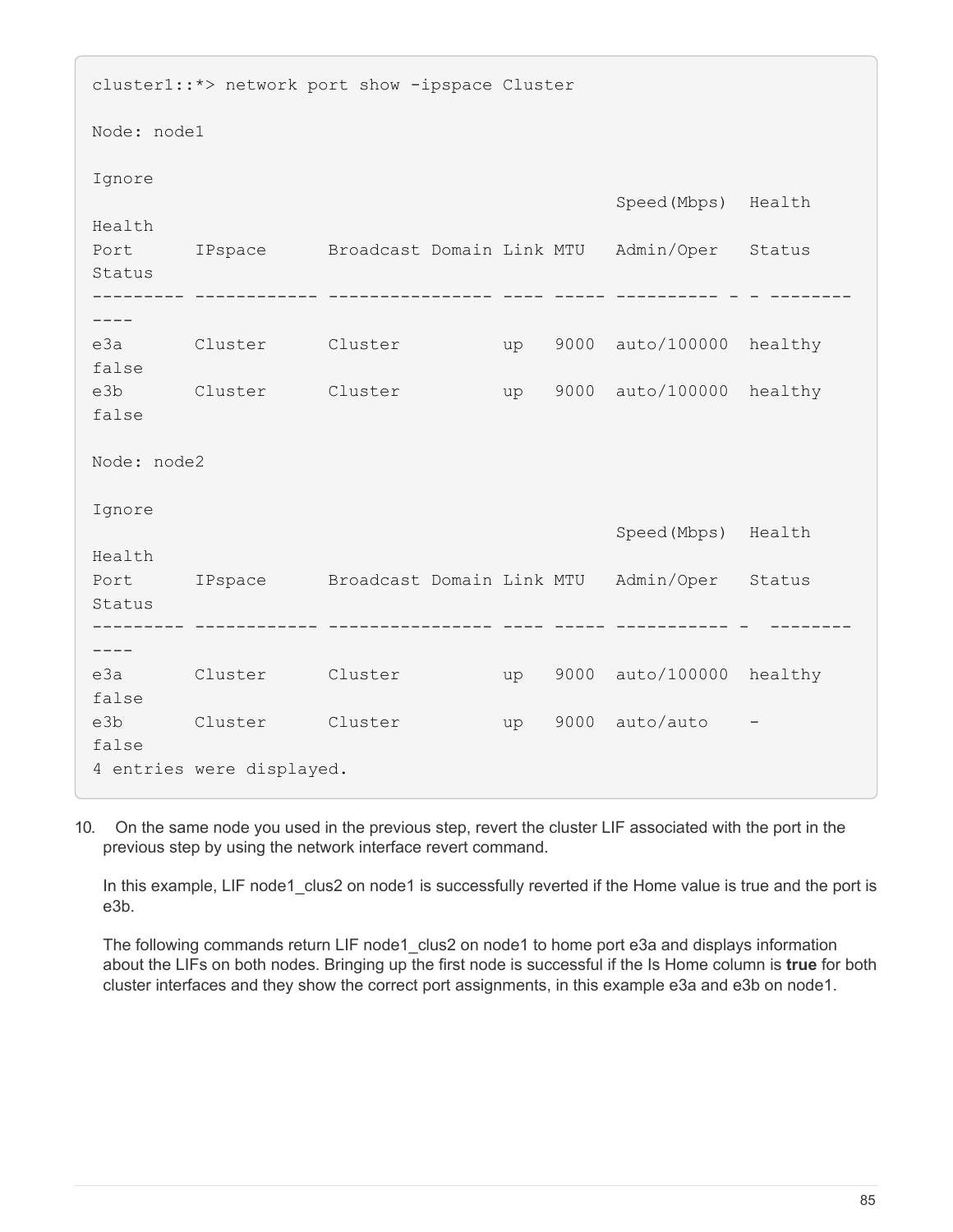| cluster1::*> network interface show -vserver Cluster |                   |        |                                   |         |         |  |  |
|------------------------------------------------------|-------------------|--------|-----------------------------------|---------|---------|--|--|
|                                                      | Logical           | Status | Network                           | Current | Current |  |  |
| Is<br>Vserver<br>Home                                |                   |        | Interface Admin/Oper Address/Mask | Node    | Port    |  |  |
|                                                      |                   |        |                                   |         |         |  |  |
| Cluster                                              |                   |        |                                   |         |         |  |  |
|                                                      | node1 clus1 up/up |        | 169.254.209.69/16 node1           |         | e3a     |  |  |
| true<br>true                                         | node1 clus2 up/up |        | 169.254.49.125/16 node1           |         | e3b     |  |  |
|                                                      | node2 clus1 up/up |        | 169.254.47.194/16 node2           |         | e3a     |  |  |
| true                                                 | node2 clus2 up/up |        | 169.254.19.183/16 node2           |         | e3a     |  |  |
| false<br>4 entries were displayed.                   |                   |        |                                   |         |         |  |  |

11. Display information about the nodes in a cluster: cluster show

This example shows that the node health for node1 and node2 in this cluster is true:

cluster1::\*> cluster show Node Health Eligibility ------------- ------- ----------- false true node2 true true

12. Verify that all physical cluster ports are up: network port show ipspace Cluster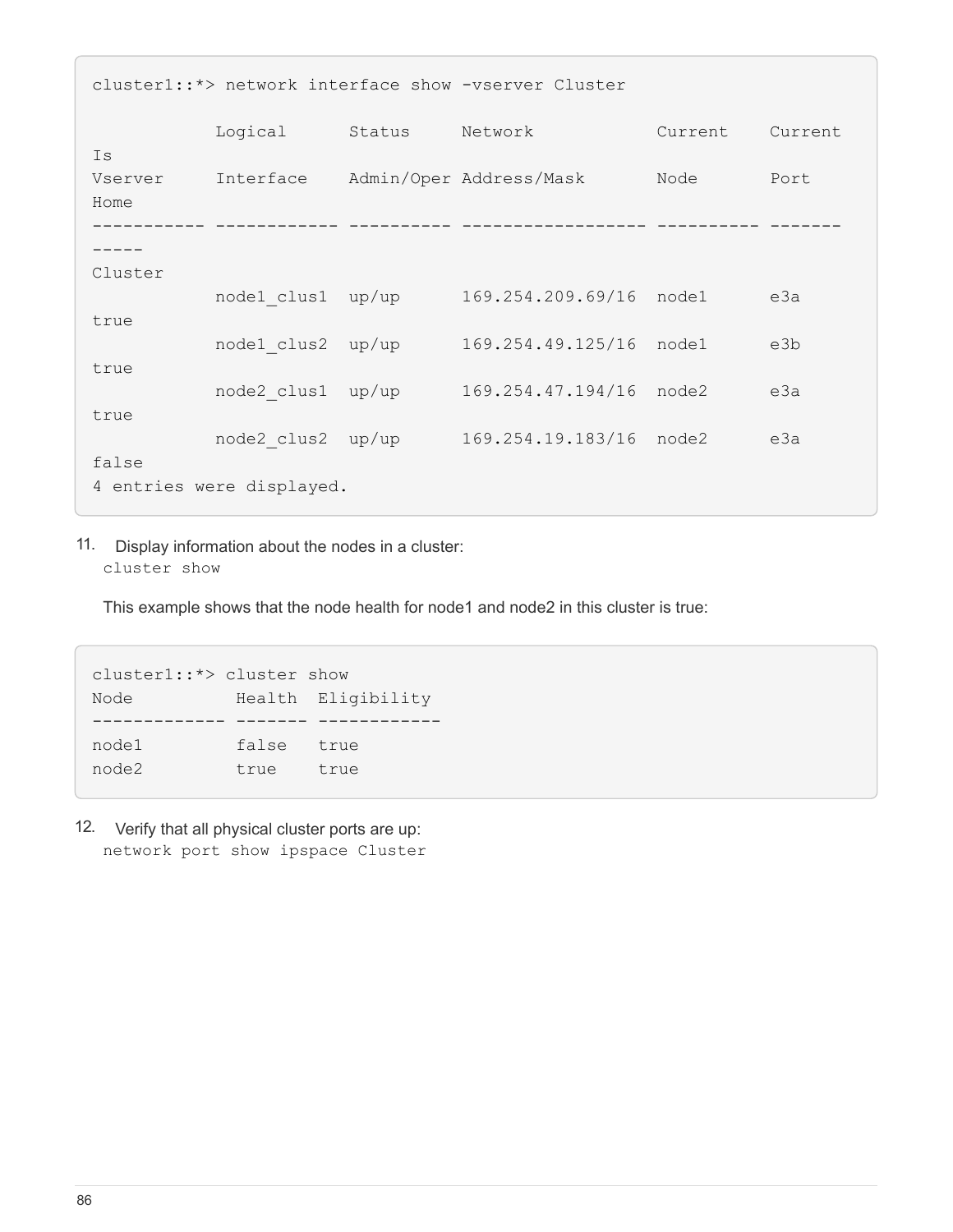cluster1::\*> network port show -ipspace Cluster Node node1 Ignore Speed(Mbps) Health Health Port IPspace Broadcast Domain Link MTU Admin/Oper Status Status --------- ----------- ----------------- ----- ----- ------------ -------- ----- e3a Cluster Cluster up 9000 auto/100000 healthy false e3b Cluster Cluster up 9000 auto/100000 healthy false Node: node2 Ignore Speed(Mbps) Health Health Port IPspace Broadcast Domain Link MTU Admin/Oper Status Status --------- ------------ ---------------- ----- ----- ------------ -------- ----- e3a Cluster Cluster up 9000 auto/100000 healthy false e3b Cluster Cluster up 9000 auto/100000 healthy false 4 entries were displayed.

13. Verify that all the cluster LIFs can communicate: cluster ping-cluster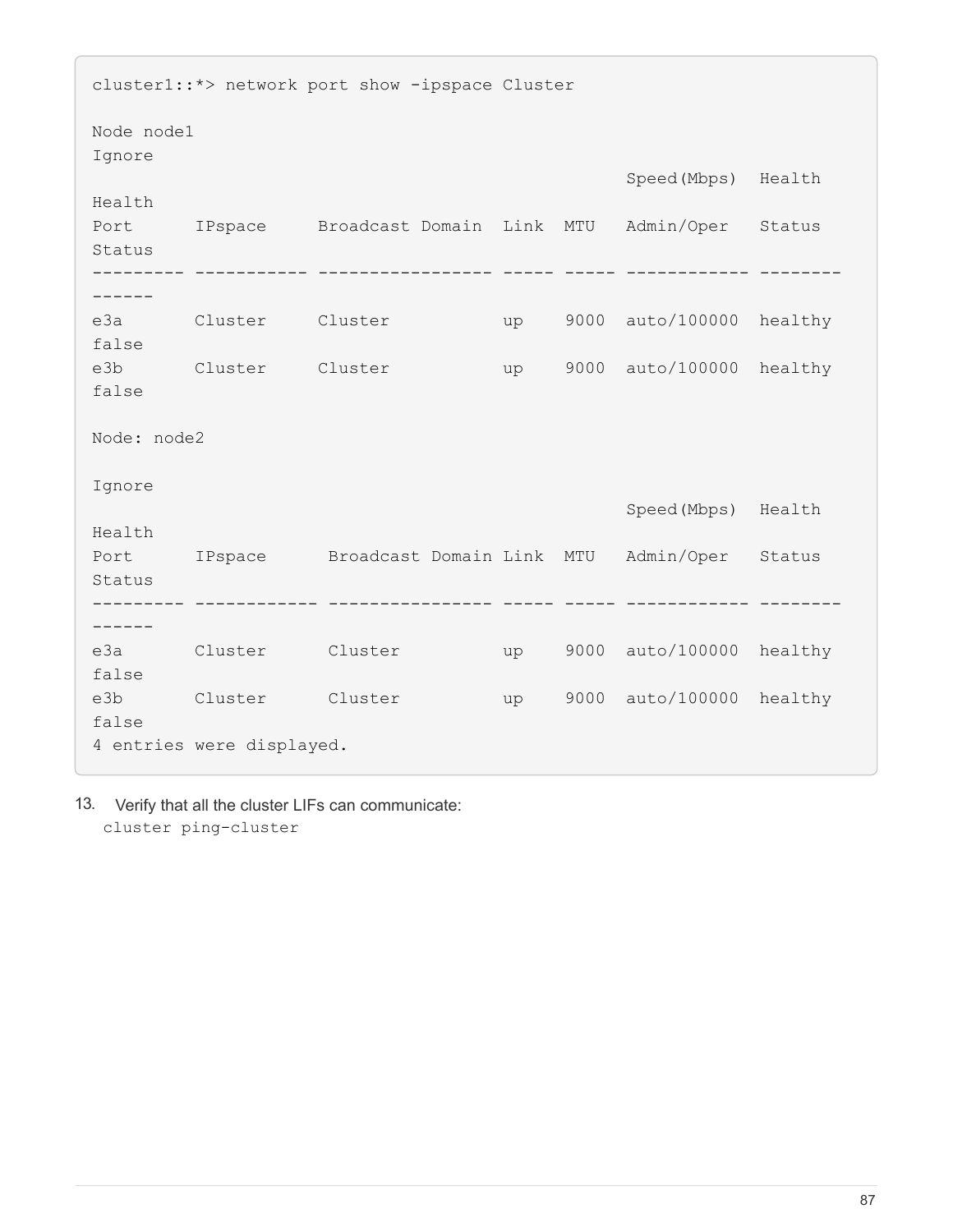```
cluster1::*> cluster ping-cluster -node node2
Host is node2
Getting addresses from network interface table...
Cluster node1_clus1 169.254.209.69 node1 e3a
Cluster node1 clus2 169.254.49.125 node1 e3b
Cluster node2_clus1 169.254.47.194 node2 e3a
Cluster node2_clus2 169.254.19.183 node2 e3b
Local = 169.254.47.194 169.254.19.183Remote = 169.254.209.69 169.254.49.125
Cluster Vserver Id = 4294967293
Ping status:
....
Basic connectivity succeeds on 4 path(s)
Basic connectivity fails on 0 path(s)
................
Detected 9000 byte MTU on 4 path(s):
Local 169.254.47.194 to Remote 169.254.209.69
Local 169.254.47.194 to Remote 169.254.49.125
Local 169.254.19.183 to Remote 169.254.209.69
Local 169.254.19.183 to Remote 169.254.49.125
Larger than PMTU communication succeeds on 4 path(s)
RPC status:
2 paths up, 0 paths down (tcp check)
2 paths up, 0 paths down (udp check)
```
14. Confirm the following cluster network configuration: network port show

```
cluster1::*> network port show -ipspace Cluster
Node: node1
Ignore
                                 Speed(Mbps) Health
Health
Port IPspace Broadcast Domain Link MTU Admin/Oper Status
Status
--------- ----------- ---------------- ---- ----- ------------ --------
------
e3a Cluster Cluster up 9000 auto/100000 healthy
false
e3b Cluster Cluster up 9000 auto/100000 healthy
false
Node: node2
```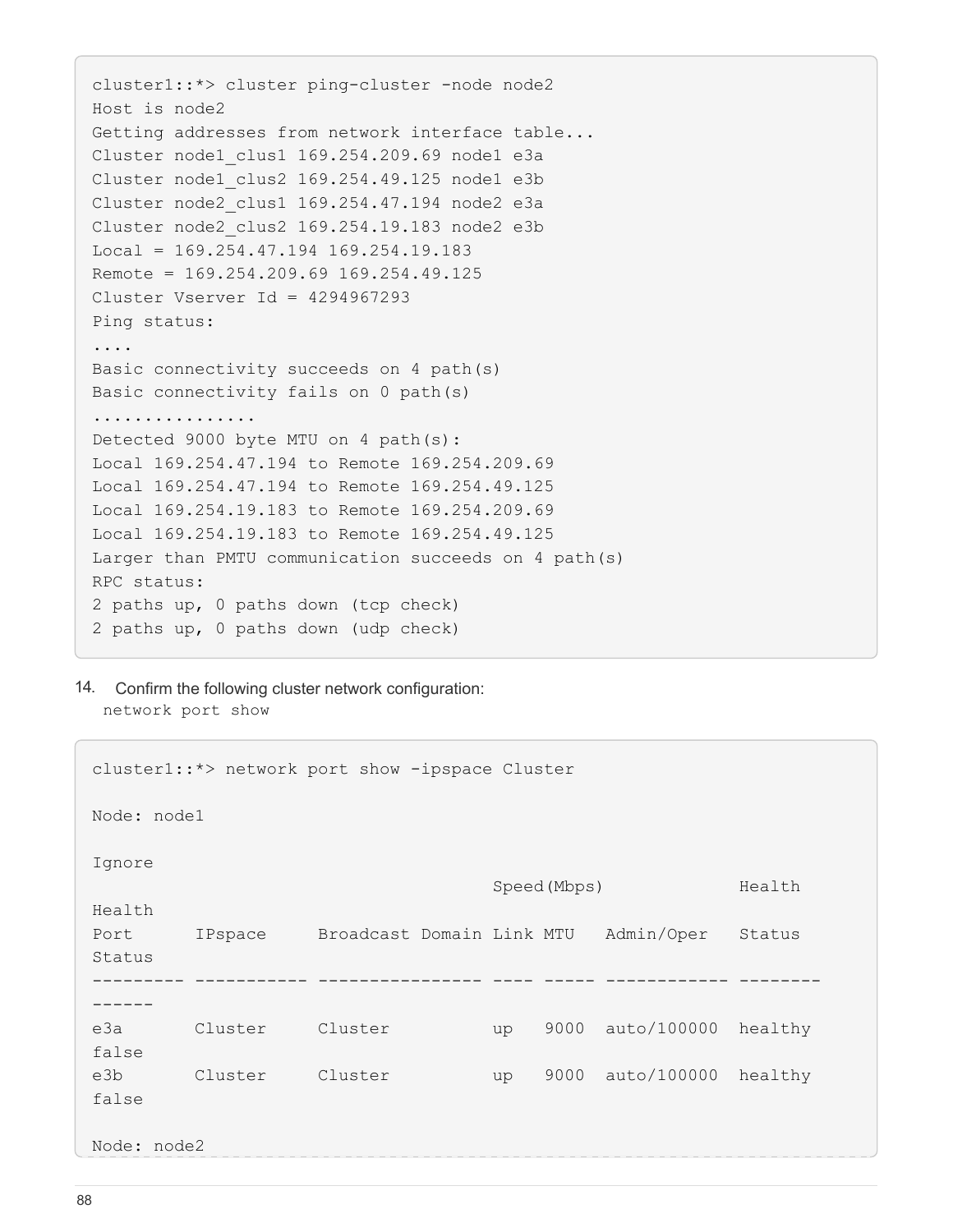Ignore Speed(Mbps) Health Health Port IPspace Broadcast Domain Link MTU Admin/Oper Status Status --------- ------------ ---------------- ---- ---- ------------ -------- ----- e3a Cluster Cluster up 9000 auto/100000 healthy false e3b Cluster Cluster up 9000 auto/100000 healthy false 4 entries were displayed. cluster1::\*> network interface show -vserver Cluster Logical Status Network Current Current Is Vserver Interface Admin/Oper Address/Mask Node Port Home ----------- ---------- ---------- ------------------ ------------- -------  $---$ Cluster node1 clus1 up/up 169.254.209.69/16 node1 e3a true node1 clus2 up/up 169.254.49.125/16 node1 e3b true node2\_clus1 up/up 169.254.47.194/16 node2 e3a true node2 clus2 up/up 169.254.19.183/16 node2 e3b true 4 entries were displayed. cluster1::> network device-discovery show -protocol cdp Node/ Local Discovered Protocol Port Device (LLDP: ChassisID) Interface Platform ----------- ------ ------------------------- ---------------- --------------- node2 /cdp e3a sh1 0/2 N9K-C9336C e3b newsh2 0/2 N9K-C9336C node1 /cdp e3a sh1 0/1 N9K-C9336C e3b newsh2 0/1 N9K-C9336C 4 entries were displayed. sh1# show cdp neighbors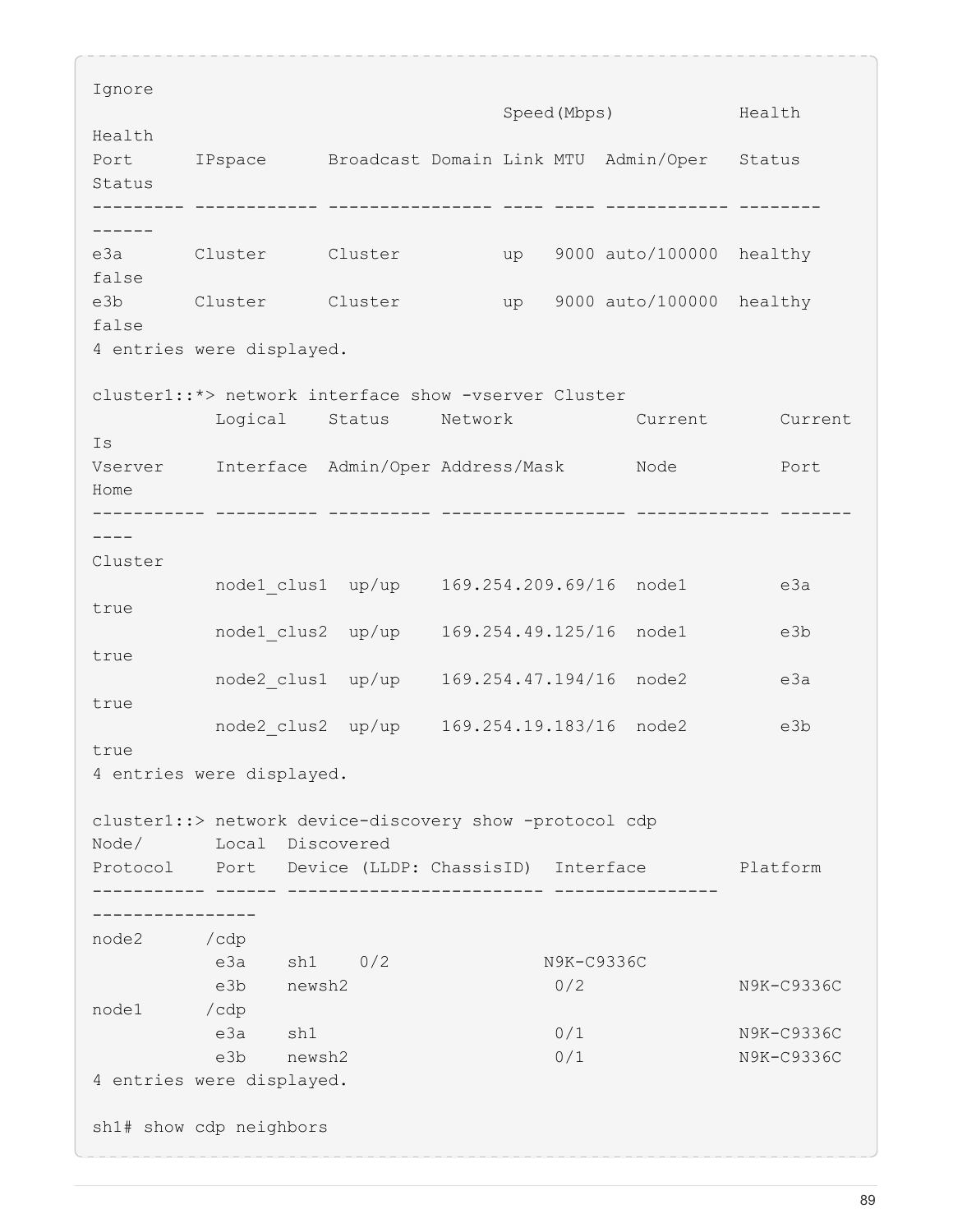Capability Codes: R - Router, T - Trans-Bridge, B - Source-Route-Bridge S - Switch, H - Host, I - IGMP, r - Repeater, V - VoIP-Phone, D - Remotely-Managed-Device, s - Supports-STP-Dispute Device-ID Local Intrfce Hldtme Capability Platform Port ID node1 Eth1/1 144 H FAS2980 e3a node2 Eth1/2 145 H FAS2980 e3a newsh2 Eth1/35 176 R S I s N9K-C9336C Eth1/35 newsh2 Eth1/36 176 R S I s N9K-C9336C Eth1/36 Total entries displayed: 4 sh2# show cdp neighbors Capability Codes: R - Router, T - Trans-Bridge, B - Source-Route-Bridge S - Switch, H - Host, I - IGMP, r - Repeater, V - VoIP-Phone, D - Remotely-Managed-Device, s - Supports-STP-Dispute Device-ID Local Intrfce Hldtme Capability Platform Port ID node1 Eth1/1 139 H FAS2980 e3b node2 Eth1/2 124 H FAS2980 eb sh1 Eth1/35 178 R S I s N9K-C9336C Eth1/35 sh1 Eth1/36 178 R S I s N9K-C9336C Eth1/36 Total entries displayed: 4

15. Enable the Ethernet switch health monitor log collection feature for collecting switch-related log files, using the following commands:

◦ system switch ethernet log setup password

◦ system switch ethernet log enable-collection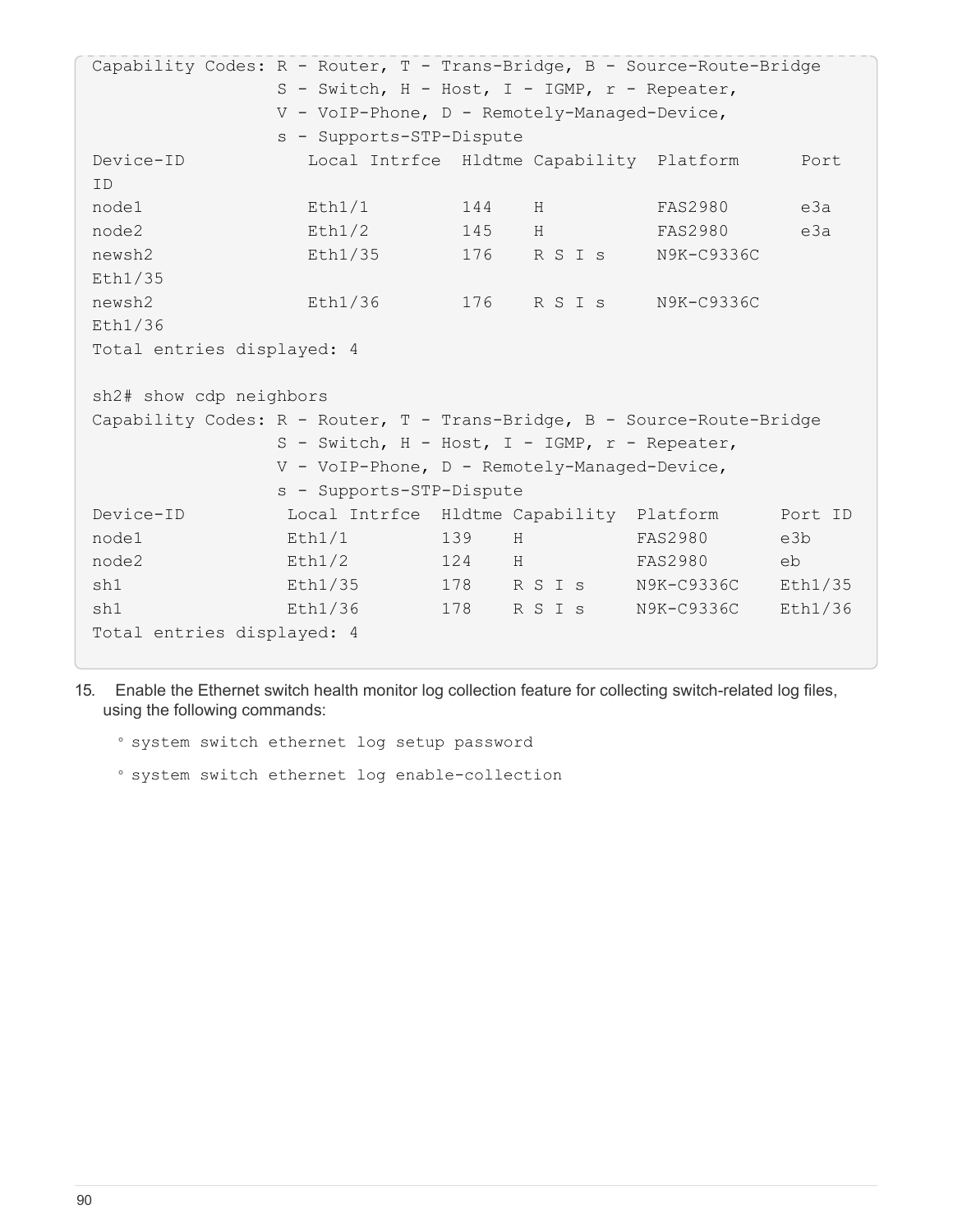```
cluster1::*> system switch ethernet log setup-password
Enter the switch name: <return>
The switch name entered is not recognized.
Choose from the following list:
sh1
sh2
cluster1::*> system switch ethernet log setup-password
Enter the switch name: sh1
RSA key fingerprint is e5:8b:c6:dc:e2:18:18:09:36:63:d9:63:dd:03:d9:cc
Do you want to continue? {y|n}::[n] y
Enter the password: < enter switch password>
Enter the password again: <enter switch password>
cluster1::*> system switch ethernet log setup-password
Enter the switch name: sh2
RSA key fingerprint is 57:49:86:a1:b9:80:6a:61:9a:86:8e:3c:e3:b7:1f:b1
Do you want to continue? {y|n}:: [n] y
Enter the password: <enter switch password>
Enter the password again: <enter switch password>
cluster1::*> system switch ethernet log enable-collection
Do you want to enable cluster log collection for all nodes in the cluster?
y|n}: [n] y
Enabling cluster switch log collection.
cluster1::*>
```


If any of these commands return an error, contact NetApp support.

- 16. Move the storage ports from the old switch sh2 to the new switch newsh2.
- 17. Verify the storage attached to HA pair 1, shared switch newsh2 is healthy.
- 18. Verify the storage attached to HA pair 2, shared switch newsh2 is healthy: storage port show -port-type ENET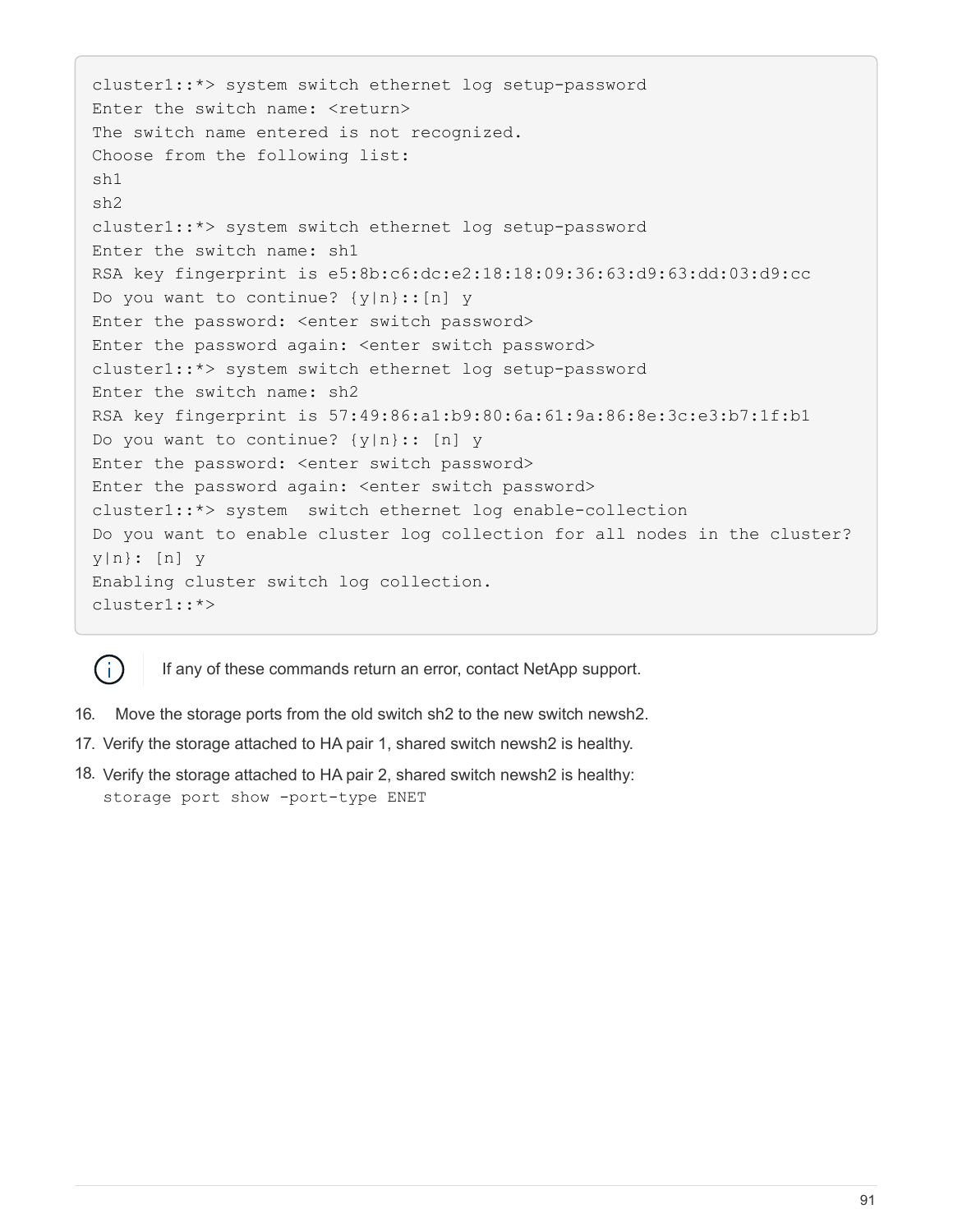| storage::*> storage port show -port-type ENET |      |         |          |         |         |             |  |  |
|-----------------------------------------------|------|---------|----------|---------|---------|-------------|--|--|
|                                               |      |         | Speed    |         |         | <b>VLAN</b> |  |  |
| Port                                          | Type | Mode    | (Gb/s)   | State   | Status  | ID          |  |  |
|                                               |      |         |          |         |         |             |  |  |
|                                               |      |         |          |         |         |             |  |  |
| e3a                                           | ENET | storage | 100      | enabled | online  | 30          |  |  |
| e3b                                           | ENET | storage | $\Omega$ | enabled | offline | 30          |  |  |
| e7a                                           | ENET | storage | $\Omega$ | enabled | offline | 30          |  |  |
| e7b                                           | ENET | storage | 100      | enabled | online  | 30          |  |  |
|                                               |      |         |          |         |         |             |  |  |
|                                               |      |         |          |         |         |             |  |  |
| e3a                                           | ENET | storage | 100      | enabled | online  | 30          |  |  |
| e3b                                           | ENET | storage | $\Omega$ | enabled | offline | 30          |  |  |
| e7a                                           | ENET | storage | $\Omega$ | enabled | offline | 30          |  |  |
| e7b                                           | ENET | storage | 100      | enabled | online  | 30          |  |  |
|                                               |      |         |          |         |         |             |  |  |

19. Verify that the shelves are correctly cabled: storage shelf port show -fields remote- device, remote-port

```
cluster1::*> storage shelf port show -fields remote-device, remote-port
shelf id remote-port remote-device
   ----- -- ------------ ----------------------------
3.20 0 Ethernet1/13 sh1
3.20 1 Ethernet1/13 newsh2
3.20 2 Ethernet1/14 sh1
3.20 3 Ethernet1/14 newsh2
3.30 0 Ethernet1/15 sh1
3.30 1 Ethernet1/15 newsh2
3.30 2 Ethernet1/16 sh1
3.30 3 Ethernet1/16 newsh2
8 entries were displayed.
```
- 20. Remove the old switch sh2.
- 21. Repeat these steps for the switch sh1 and new switch newsh1.
- 22. If you suppressed automatic case creation, reenable it by invoking an AutoSupport message: system node autosupport invoke -node \* -type all -message MAINT=END